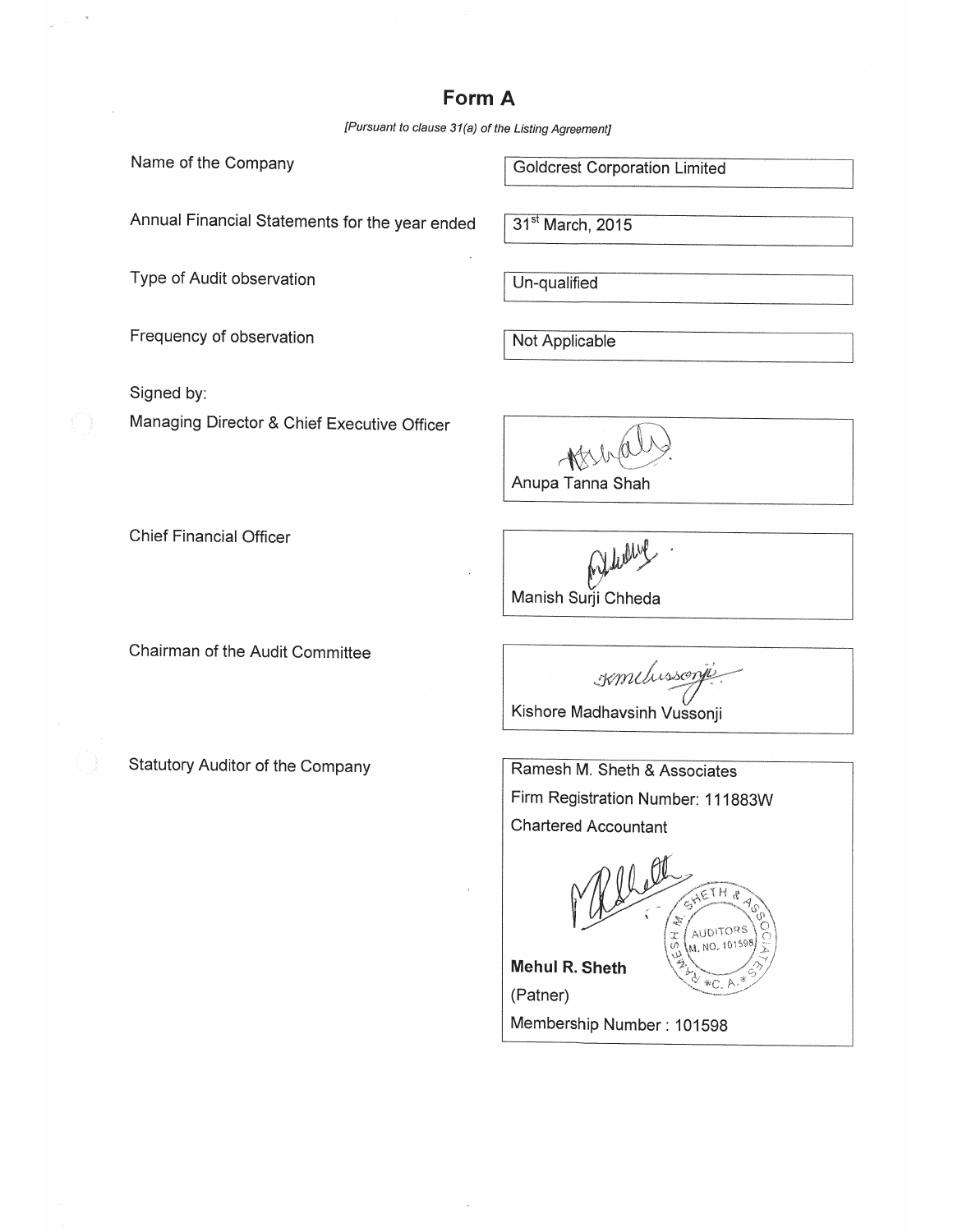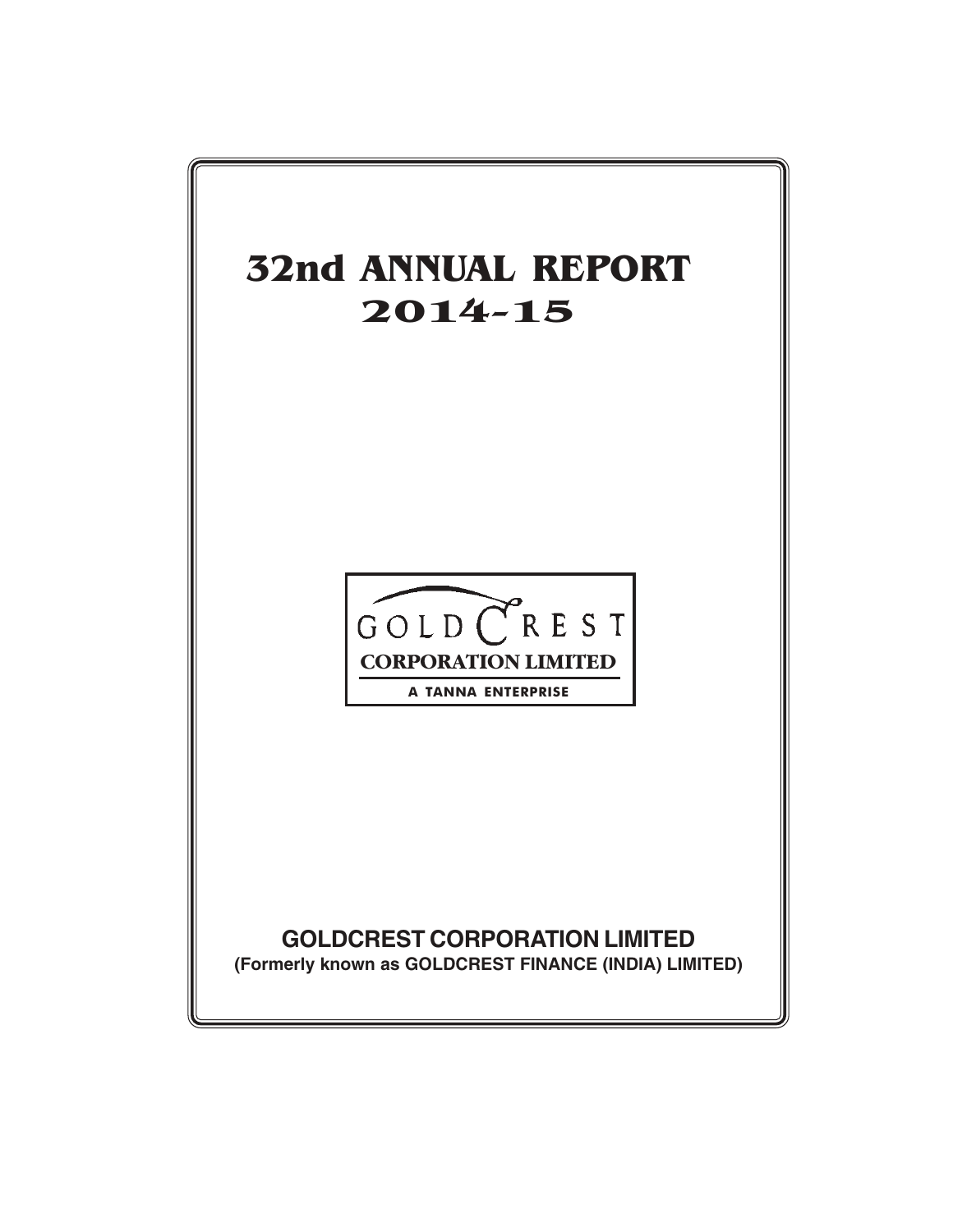

#### **BOARD OF DIRECTORS :**

**Mr. Manish S. Chheda Ms. Marisa Gonsalves Company Secretary** 

**Mr. Tushar T. Tanna** Executive Director (up to 31st March, 2015) Chairman & Non-Executive Director (w.e.f. 1st April, 2015) **Mrs. Anupa Tanna Shah** Non-Executive Director (up to 31st March, 2015) Managing Director & Chief Executive Officer (w.e.f. 1st April, 2015) **Mr. Shirish B. Kamdar Non-Executive & Independent Director Mr. Kishore M. Vussonji Non-Executive & Independent Director Mr. Kishore M. Vussonji** Non-Executive & Independent Director<br>**Mr. Tulsidas J. Tanna Non-Emeritus** Chiarman Emeritus **Chiarman Emeritus<br>Chief Financial Officer** 

#### **AUDITORS :**

**M/s. Ramesh M. Sheth & Associates** Chartered Accountants

#### **LEGAL ADVISORS :**

**M/s. Kanga & Co.** Advocates & Solicitors

#### **BANKERS :**

Kotak Mahindra Bank Ltd. HDFC Bank Ltd. Indian Bank Ltd.

#### **REGISTERED OFFICE :**

Devidas Mansion, 3rd Floor, Mereweather Road, Colaba, Mumbai - 400 039 Tel : 022 2283 7489 / 90 Fax : 022 2202 8873 CIN: L74999MH1983PLC029408 E-mail : office@goldcrestgroup.com Website : www.goldcrestgroup.com

#### **REGISTRAR & SHARE TRANSFER AGENTS :**

#### **M/s. Purva Sharegistry (India) Pvt. Ltd. Corp. Office :**

9, Shiv Shakti Industrial Estate, Sitaram Mills Compound, J. R. Boricha Marg, Lower Parel, Mumbai - 400 011. Tel. : 022-23018261, 23016761 Email: busicomp@vsnl.com

| <b>CONTENTS:</b>                                | Page No. |
|-------------------------------------------------|----------|
|                                                 |          |
|                                                 |          |
| Corporate Governance Report  35                 |          |
| Auditors' Certificate & Declaration  48         |          |
|                                                 |          |
| Independent Auditors' Report-Standalone  51     |          |
|                                                 |          |
|                                                 |          |
| Notes Forming Parts of Financial Statements  59 |          |
|                                                 |          |
| Independent Auditors' Report-Consolidated  51   |          |
| Consolidated Financial Statment  77             |          |
| Consolidated Significant Account Policies  80   |          |
| Consolidated Notes Forming Parts of Financial   |          |
|                                                 |          |

**ANNUAL REPORT 2014-15**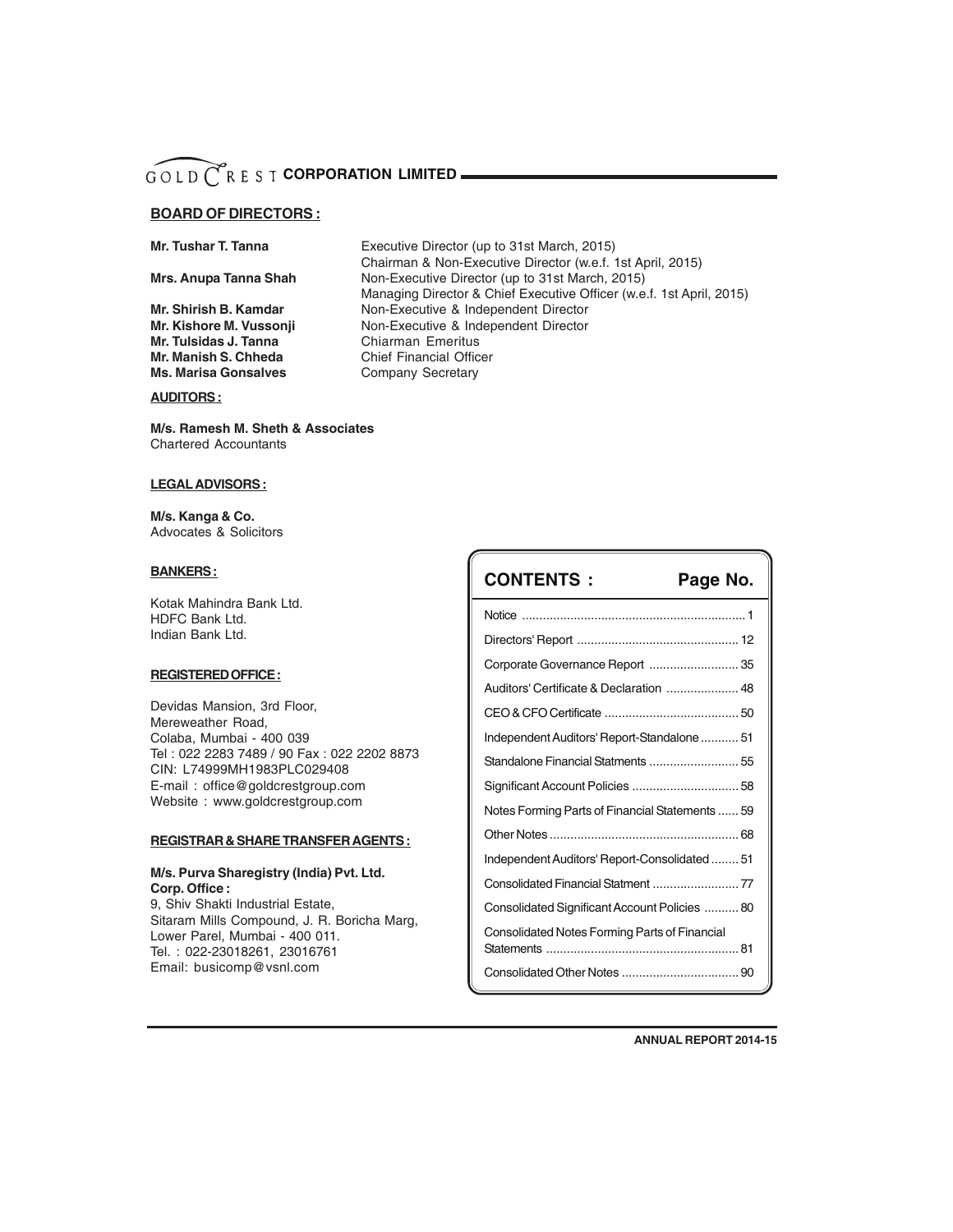

### **ROUTE MAP TO THE VENUE OF THE AGM**

Churchgate to Goldcrest Corporation Limited, Devidas Mansion, 3rd Floor, Mereweather Road, Colaba, Mumbai – 400 039



Chatrapati Shivaji Terminus to Goldcrest Corporation Limited, Devidas Mansion, 3rd Floor, Mereweather Road, Colaba, Mumbai – 400 039



**ANNUAL REPORT 2014-15**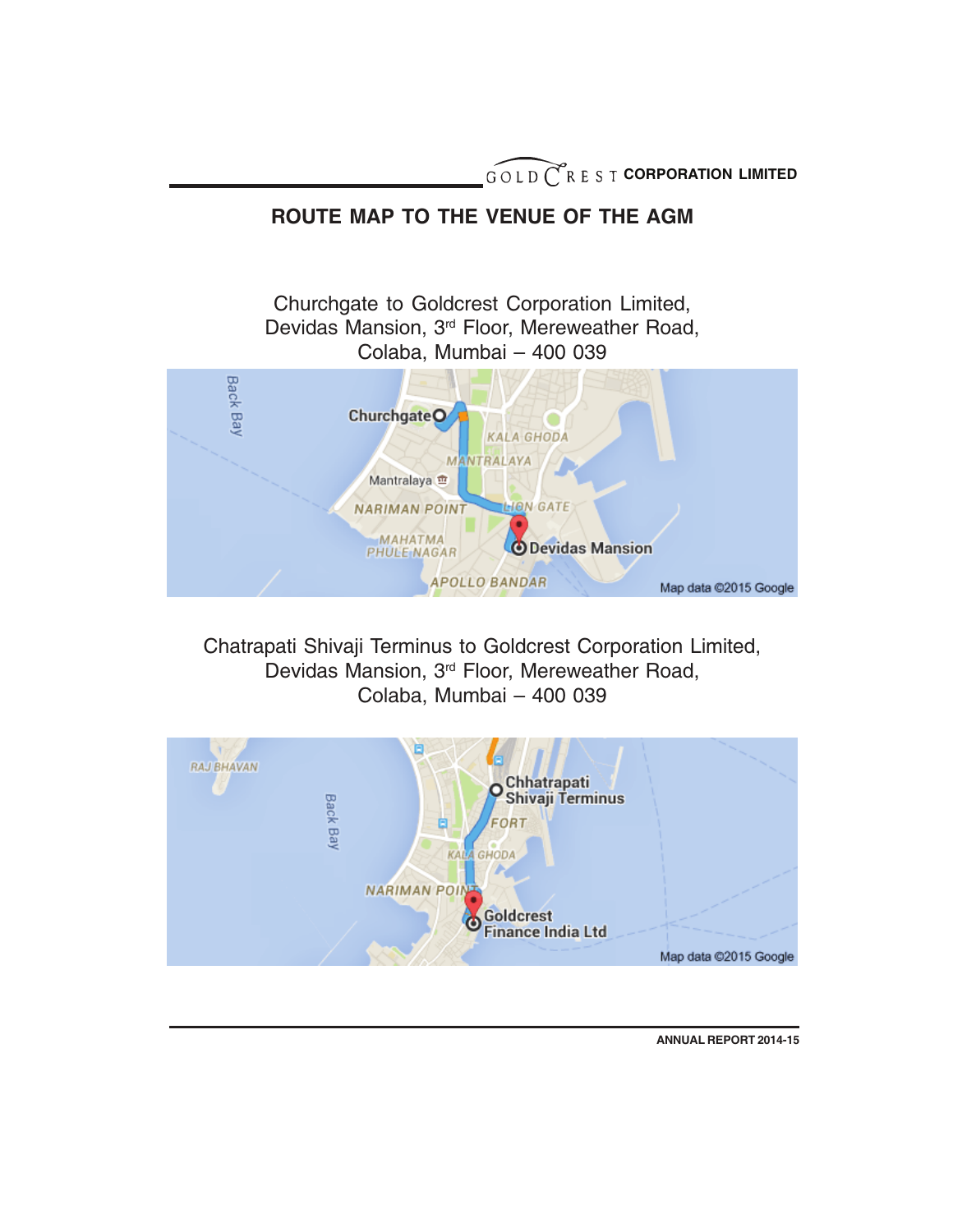#### **NOTICE**

NOTICE is hereby given that the 32<sup>nd</sup> Annual General Meeting of Goldcrest Corporation Limited will be held on 28<sup>th</sup> September, 2015 at 10:30 a.m. at the Registered Office of the Company at Devidas Mansion, 3<sup>rd</sup> Floor, Mereweather Road, Colaba, Mumbai – 400 039, to transact the following businesses:

#### **ORDINARY BUSINESS**

- 1. To receive, consider and adopt the Audited Standalone Financial Statement for the financial year ended 31<sup>st</sup> March, 2015 together with the Report of the Board of Directors and Auditors thereon.
- 2. To receive, consider and adopt the Audited Consolidated Financial Statements for the financial year ended 31<sup>st</sup> March, 2015 together with the Report of the Auditors thereon.
- 3. To declare dividend on Equity Shares for the Financial Year ended on 31<sup>st</sup> March, 2015.
- 4. To appoint a Director in place of Mr. Tushar T. Tanna (DIN 00170535), who retires by rotation and being eligible, offers himself for re-appointment.
- 5. To consider and, if thought fit, to pass with or without modification, the following Resolution as an Ordinary Resolution:

#### **TO APPOINT STATUTORY AUDITORS OF THE COMPANY AND FIX THEIR REMUNERATION**.

"**RESOLVED** that pursuant to the provision of section 139 and other applicable provisions, if any, of the Companies Act, 2013 and The Companies (Audit and Auditors) Rules, 2014, as amended from time to time M/s. Ramesh M. Sheth & Associates, Chartered Accountants (Firm Registration Number: 111883W), be and is hereby appointed as Auditors of the Company to hold office from the conclusion of this Annual General Meeting till the conclusion of the 34<sup>th</sup> Annual General Meeting of the Company to be held in 2017, subject to ratification by the members at the Annual General Meeting to be held in 2016, at such remuneration to be determined by the Board of Directors of the Company in addition to out of pocket expenses as may be incurred by them during the course of the Audit."

#### **SPECIAL BUSINESS**

6. To consider, and if thought fit, to pass with or without modification(s), the following resolution as **Special Resolution**:

#### **APPOINTMENT OF MRS. ANUPA TANNA SHAH AS MANAGING DIRECTOR OF THE COMPANY FOR PERIOD OF FIVE YEARS W.E.F. 1ST APRIL, 2015**

**"RESOLVED THAT** subject to the provisions of Sections 196, 197, 198 and 203 and all other applicable provisions of the Companies Act, 2013 ("the Act") (including any statutory modification or re-enactment thereof for the time being in force) read with Schedule V of the Act and Companies (Appointment and Remuneration of Managerial Personnel) Rules, 2014 and Articles of Association of the Company and subject to such approvals, permissions and sanctions, as may be required, and subject to such conditions and modifications, as may be prescribed or imposed by any of the authorities including the Central Government in granting such approvals, permissions and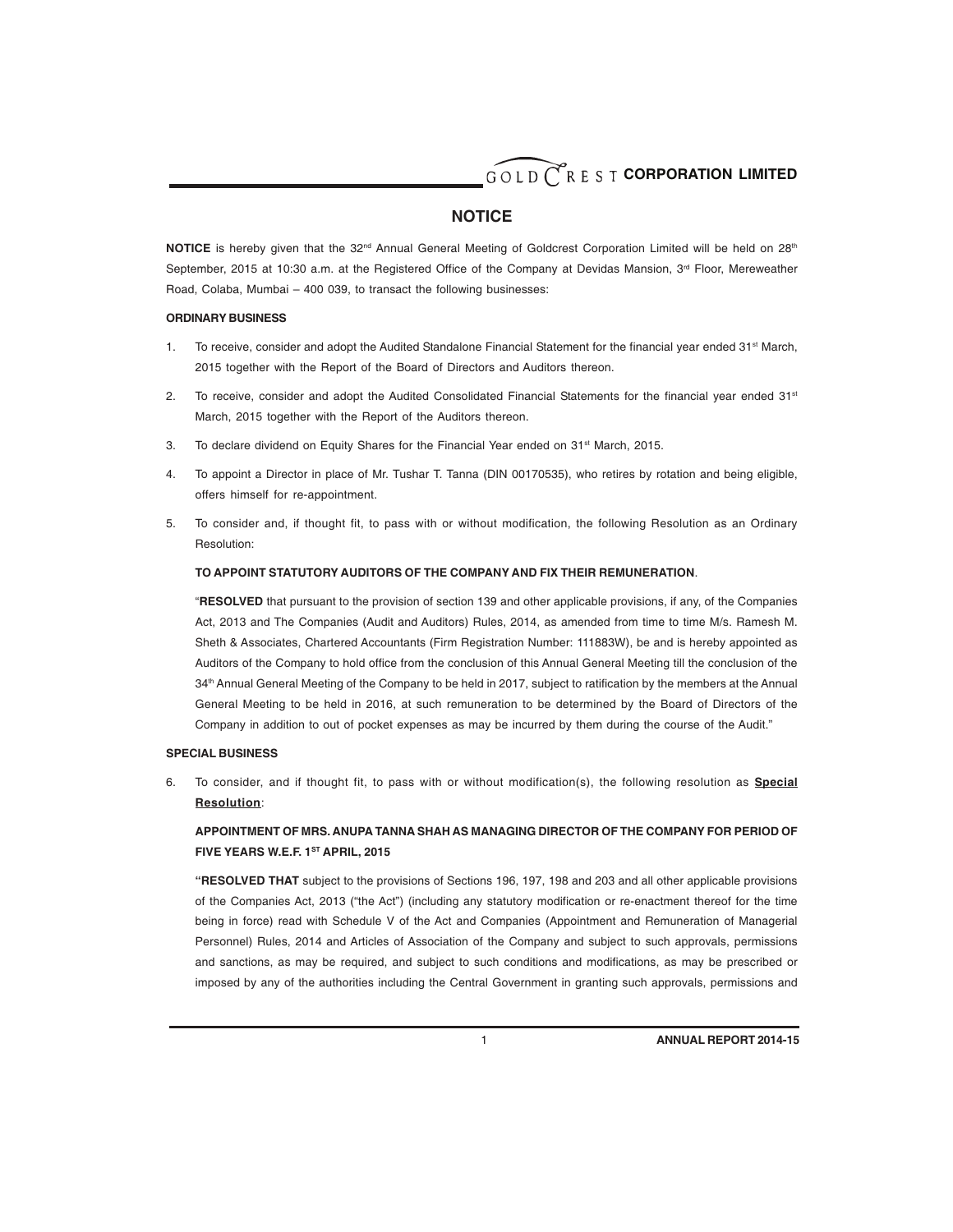sanctions, approval of the Company be and is hereby accorded to the appointment and remuneration of Mrs. Anupa Tanna Shah, (DIN 01587901) as the Managing Director of the Company under the Companies Act, 2013 to be designated as Managing Director & Chief Executive Officer (MD & CEO) liable to retire by rotation for a period of five years with effect from 1<sup>st</sup> April, 2015 to 31<sup>st</sup> March, 2020 (both days inclusive), on terms and conditions including remuneration as set out in the Explanatory Statement annexed to the Notice convening this Meeting, with liberty to the Board of Directors (hereinafter referred to the "Board" which term shall be deemed to include the Nomination and Remuneration Committee of the Board) to alter and vary the terms and conditions of the said appointment and /or remuneration as it may deem fit and as may be acceptable to Mrs. Anupa Tanna Shah, subject to the same not exceeding the limits specified under Schedule V of the Companies Act, 2013 or any statutory modification(s) or re-enactments thereof."

**"RESOLVED FURTHER THAT** notwithstanding anything herein, where in any financial year during the tenure of the MD & CEO, the Company has no profits or its profits are inadequate, the Company may subject to receipt of the requisite approvals including approval of Central Government, if any, pay to the MD & CEO the above remuneration as the minimum remuneration by way of salary, perquisites, performance pay, other allowances and benefits as specified in the explanatory statement annexed to the Notice convening this Meeting and that the perquisites pertaining to contribution to provident fund, superannuation fund or annuity fund, gratuity and leave encashment shall not be included in the computation of the ceiling on remuneration specified in Section II and Section III of part II of Schedule V of the Companies Act, 2013."

**RESOLVED FURTHER THAT** the Board be and is hereby authorized to do all such acts and take all such steps as may be necessary, proper or expedient to give effect to this resolution without being required to seek any further consent or approval of the members or otherwise to the end and intent that it shall be deemed to have their approval thereto expressly by the authority of this resolution."

> By order of the Board of Directors **For GOLDCREST CORPORATION LIMITED**

> > **MANAGING DIRECTOR** ANUPA TANNA SHAH DIN: 01587901

**Place:** Mumbai Date: 14<sup>th</sup> August, 2015 **Registered Office:** Devidas Mansion, 3rd Floor, Mereweather Road, Colaba, Mumbai – 400 039 CIN: L74999MH1983PLC029408 Website: www.goldcrestgroup.com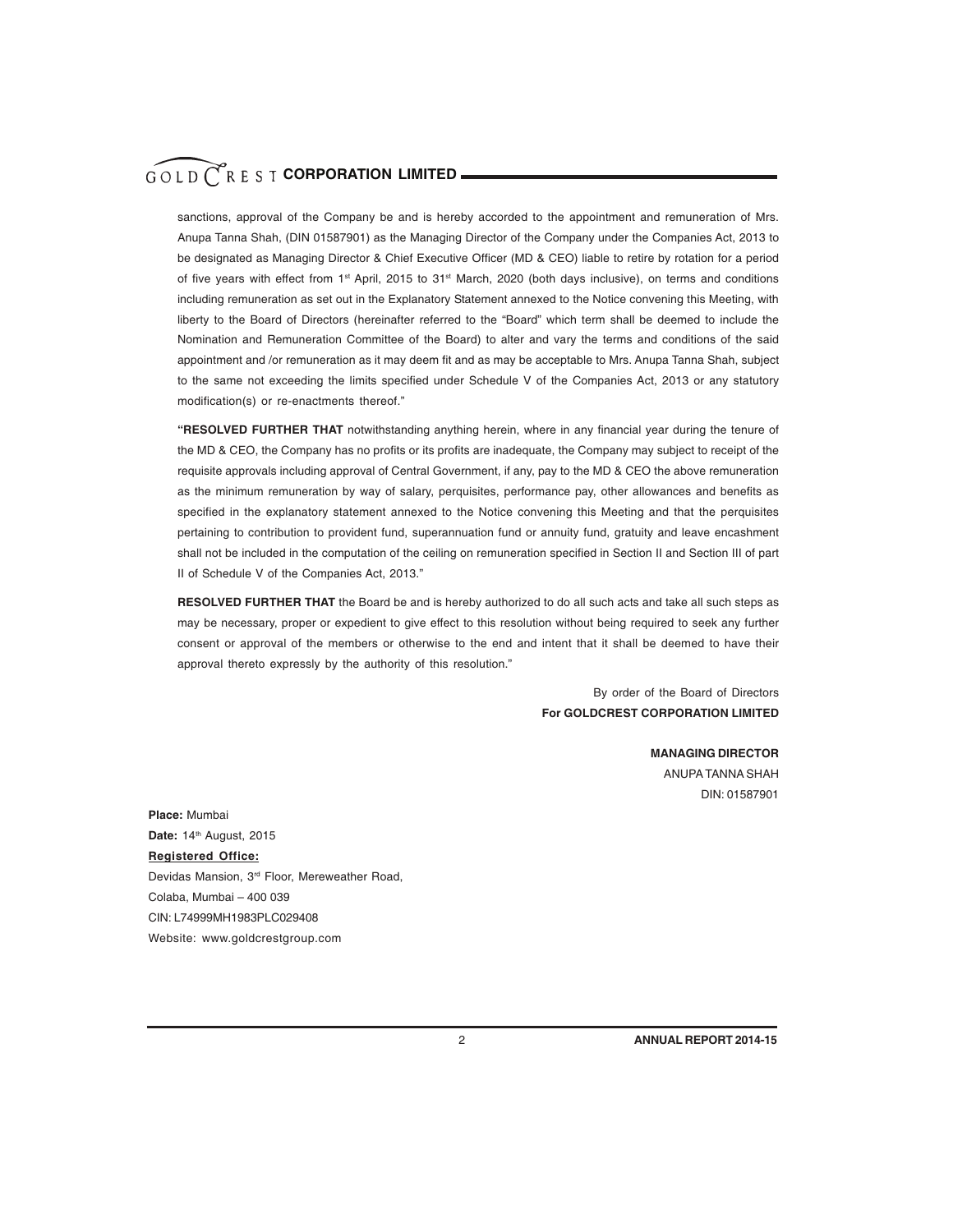**Notes:**

**1. A MEMBER ENTITLED TO ATTEND AND VOTE AT THE MEETING IS ENTITLED TO APPOINT A PROXY TO ATTEND AND VOTE INSTEAD OF HIMSELF AND THE PROXY NEED NOT BE A MEMBER OF THE COMPANY. PROXIES, IN ORDER TO BE EFFECTIVE, MUST BE RECEIVED BY THE COMPANY AT ITS REGISTERED OFFICE NOT LESS THAN 48 HOURS PRIOR TO THE COMMENCEMENT OF THE MEETING**

A person can act as proxy on behalf of members not exceeding fifty (50) and holding in the aggregate not more than ten percent of the total share capital of the Company. The instrument of Proxy in order to be effective, should be deposited at the Registered Office of the Company, duly completed and signed, not less than 48 hours before the commencement of the meeting. A Proxy form is sent herewith. Proxies submitted on behalf of the companies, societies etc., must be supported by an appropriate resolution/authority, as applicable.

- 2. Corporate members intending to send their authorised representatives to attend the Meeting pursuant to Section 113 of the Companies Act, 2013 are requested to send to the Company, a certified copy of the relevant Board Resolution together with their respective specimen signatures authorizing their representative(s) to attend and vote on their behalf at the meeting.
- 3. A Statement pursuant to Section 102(1) of the Companies Act, 2013, relating to the Special Business to be transacted at the Meeting is annexed hereto.
- 4. Members are requested to bring their attendance slip duly completed and signed mentioning their in details of their DP ID and Client ID / folio no. and also requested to handover the same for admission to meeting hall where Annual General Meeting is proposed to be held.
- 5. In case of joint holders attending the Meeting, only such joint holder who is higher in the order of names will be entitled to vote.
- 6. Members who have not registered their email addresses so far, are requested to register their e-mail address for receiving all communication including Annual Report, Notices, Circulars etc. from the Company electronically.
- 7. As a measure of austerity, copies of the Annual Report will not be distributed at AGM. Members are, therefore, requested to bring their copies of the Annual Report to the Meeting.
- 8. A member desirous of getting any information on the accounts or operations of the Company is requested to forward his / her query to the Company at least seven working days prior to the meeting, so that the required information can be made available at the meeting.
- 9. Members can avail of the facility of nomination in respect of shares held by them in physical form in accordance with the provisions of Section 72 of the Companies Act, 2013 (erstwhile section 109A of the Companies Act, 1956). Members desiring to avail of this facility may send their nomination in the prescribed Form SH - 13 duly filled in to the Company's Registrar & Share Transfer Agents, Purva Sharegistry (India) Pvt. Ltd. (herein after referred as "Purva Sharegistry")
- 10. Members are requested to: a) intimate to the Company's Registrar & Share Transfer Agents, Purva Sharegistry, changes, if any, in their registered addresses at an early date b) quote their folio numbers / client ID / DP ID in all correspondence.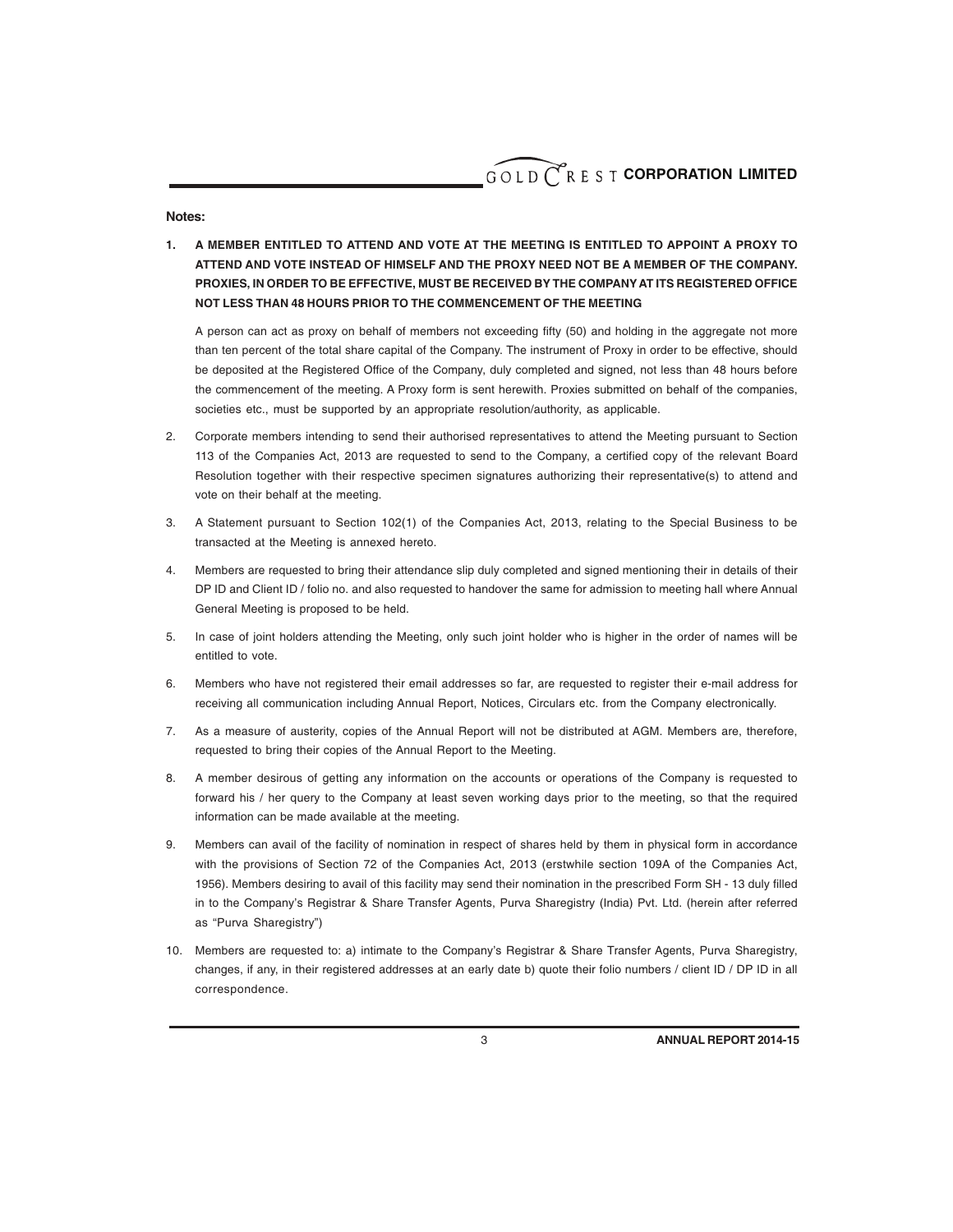- 11. Members are requested to note that the Company's shares are under compulsory Demat trading for all investors. Members are, therefore, requested to dematerialise their shareholding to avoid inconvenience and eliminate risks associated with physical shares and for ease of portfolio management.
- 12. Members holding shares under multiple folios in the identical order of names are requested to consolidate their holdings into one folio.
- 13. The Securities and Exchange Board of India (SEBI) has mandated the submission of Permanent Account Number (PAN) by every participant in securities market. Members holding shares in electronic form are, therefore, requested to submit their PAN to their Depository Participants with whom they are maintaining their demat accounts. Members holding shares in physical form can submit their PAN to the Company / Registrar & Share Transfer Agents, Purva Sharegistry.
- 14. Non-Resident Indian members are requested to inform Registrar & Share Transfer Agents, Purva Sharegistry, immediately of:
	- a) Change in their residential status on return to India for permanent settlement.
	- b) Particulars of their bank account maintained in India with complete name, branch, account type, account number and address of the bank with pin code number, if not furnished earlier.
- 15. Pursuant to Section 101 and Section 136 of the Companies Act, 2013 read with relevant Rules made thereunder, Companies can serve Annual Reports and other communications through electronic mode to those members who have registered their e-mail address either with the Company or with the Depository. As per provisions of Section 20 of the Companies Act, 2013 read with Rules thereunder, a document may be served on any member by sending it to him by post or by registered post or by speed post or by courier or by delivering at his office or address, or by such electronic or other mode as may be prescribed including by facsimile telecommunication or to electronic mail address, which the member has provided to his/her Depository Participant / the Company's Registrar & Share Transfer Agents from time to time for sending communications, provided that a member may request for delivery of any document through a particular mode, for which he shall pay such fees as may be determined by the company in its annual general meeting. In cases where any member has not registered his/her e-mail address with the company, the service of documents etc. will be effected by other modes of service as provided in Section 20 of the Companies Act, 2013 read with the relevant Rules thereunder. Those members, who desire to receive notice / documents through e-mail, are requested to communicate their e-mail ID and changes thereto from time to time to his/her Depository Participant / the Company's Registrar & Share Transfer Agents, Purva Sharegistry, as the case may be.
- 16. The Register of Members and Share Transfer Books of the Company will remain closed from Tuesday, 22<sup>nd</sup> September, 2015 to Monday, 28<sup>th</sup> September, 2015 (both days inclusive) in connection with the Annual General Meeting and for the purpose of payment of dividend, if approved by the members.
- 17. The dividend as recommended by the Board, if declared at the meeting, will be paid on or after 28<sup>th</sup> September, 2015 to those members:
	- a.) Whose names appear as members in the Register of Members of the Company after giving effect to valid share transfers in physical forms lodged with the Company/Registrar and Transfer Agent on or before 21<sup>st</sup> September, 2015 and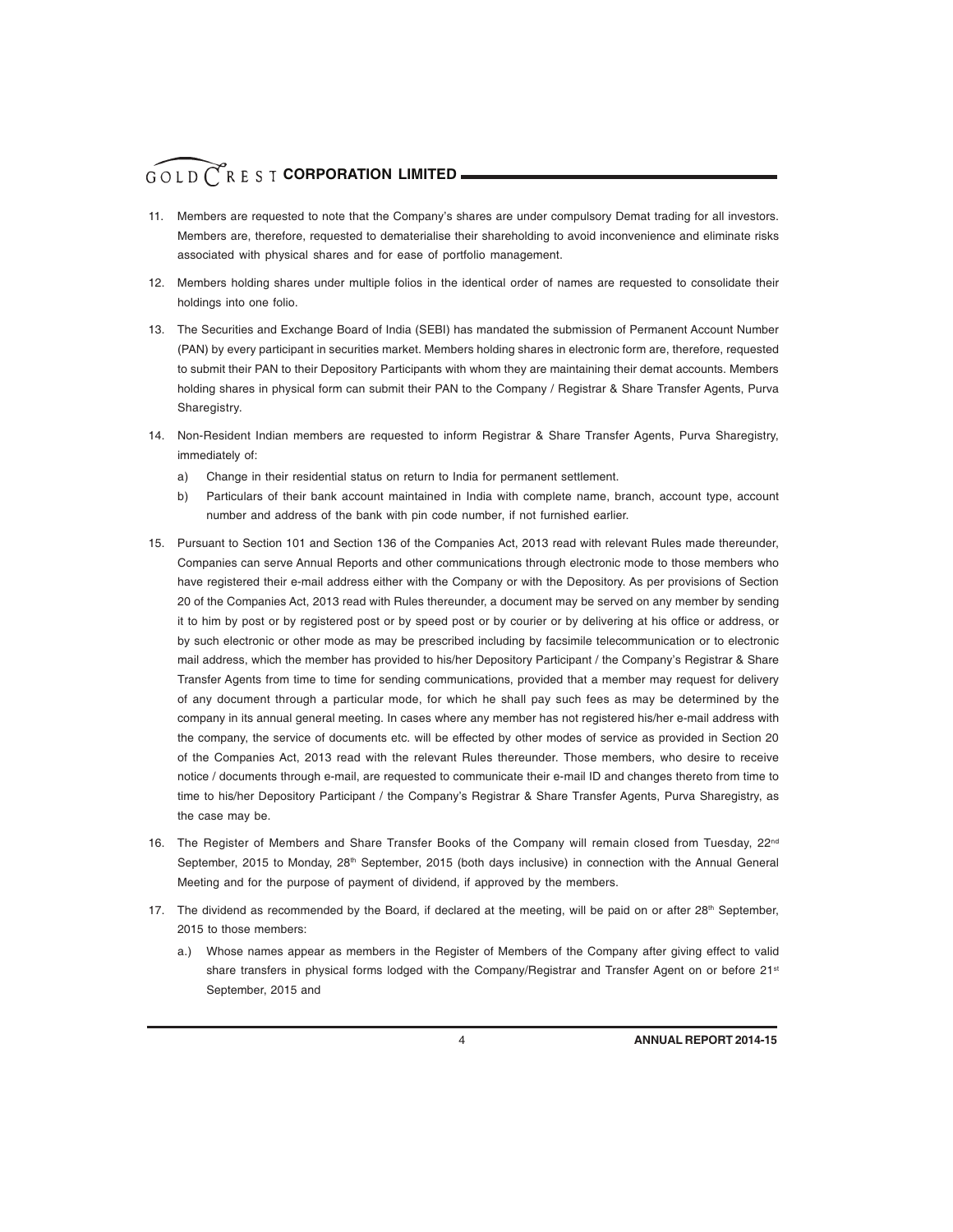- b.) Whose names appear as Beneficial Owners in the list of Beneficial Owners on 21<sup>st</sup> September, 2015 to be furnished by National Securities Depository Limited and Central Depository Services (India) Limited for this purpose.
- 18. Under Section 205C of the Companies Act, 1956, the amount of dividend remaining unpaid or unclaimed for a period of seven years from due date is required to be transferred to the Investor Education and Protection Fund (IEPF), constituted by the Central Government. The Company had, accordingly, transferred ₹ 60,296.25/- (Rupees Sixty Thousand Two Hundred Ninety Six and Twenty Five Paisa only) being the unpaid and unclaimed dividend amount pertaining to Final Dividend for the year 2006-07 on 11<sup>th</sup> November, 2014, to the Investor Education and Protection Fund of the Central Government.

The Ministry of Corporate Affairs (MCA) on 10<sup>th</sup> May, 2012 notified the IEPF (Uploading of information regarding unpaid and unclaimed amounts lying with Companies) Rules, 2012 (IEPF Rules), which are applicable to the Company. The objective of the IEPF Rules is to help the shareholders ascertain status of the unclaimed amounts and overcome the problems due to misplacement of intimation thereof by post etc. In terms of the said IEPF Rules, the Company has uploaded the information in respect of the Unclaimed Dividends as on the date of 31<sup>st</sup> Annual General Meeting (AGM) held on 19<sup>th</sup> September, 2014, on the website of the IEPF viz. www.iepf.gov.in. The concerned members are requested to verify the details of their unclaimed amounts, if any, from the said websites and write to the Company's registrar and transfer agents before the same is due for transfer to the Investor Education and Protection Fund.

- 19. Details under clause 49 of the Listing Agreement with the Stock Exchange in respect of the Directors seeking appointment/ re-appointment at the Annual General Meeting, forms integral part of the notice. The Directors have furnished the requisite declarations for their appointment/re-appointment.
- 20. Electronic copy of the Annual Report for 2014-15 is being sent to all the members whose email IDs are registered with the Company/Depository Participants(s) for communication purposes unless any member has requested for a hard copy of the same. For members who have not registered their email address, physical copies of the Annual Report 2014-15 are being sent in the permitted mode.
- 21. To prevent fraudulent transactions, members are advised to exercise due diligence and notify the Company of any change in address or demise of any member as soon as possible. Members are also advised not to leave their demat account(s) dormant long. Periodic Statement of holdings should be obtained from the concerned Depository Participant and holdings should be verified.
- 22. Voting through electronic means
	- I. Pursuant to Section 108 of the Companies Act, 2013 and Rule 20 of the Companies (Management and Administration) Rules, 2014, and Clause 35 B of the Listing Agreement the Company is pleased to provide its members the facility to exercise their right to vote at the 32<sup>nd</sup> Annual General Meeting (AGM) by electronic means. The business may be transacted through e-voting services provided by Central Depository Services (India) Limited (CDSL).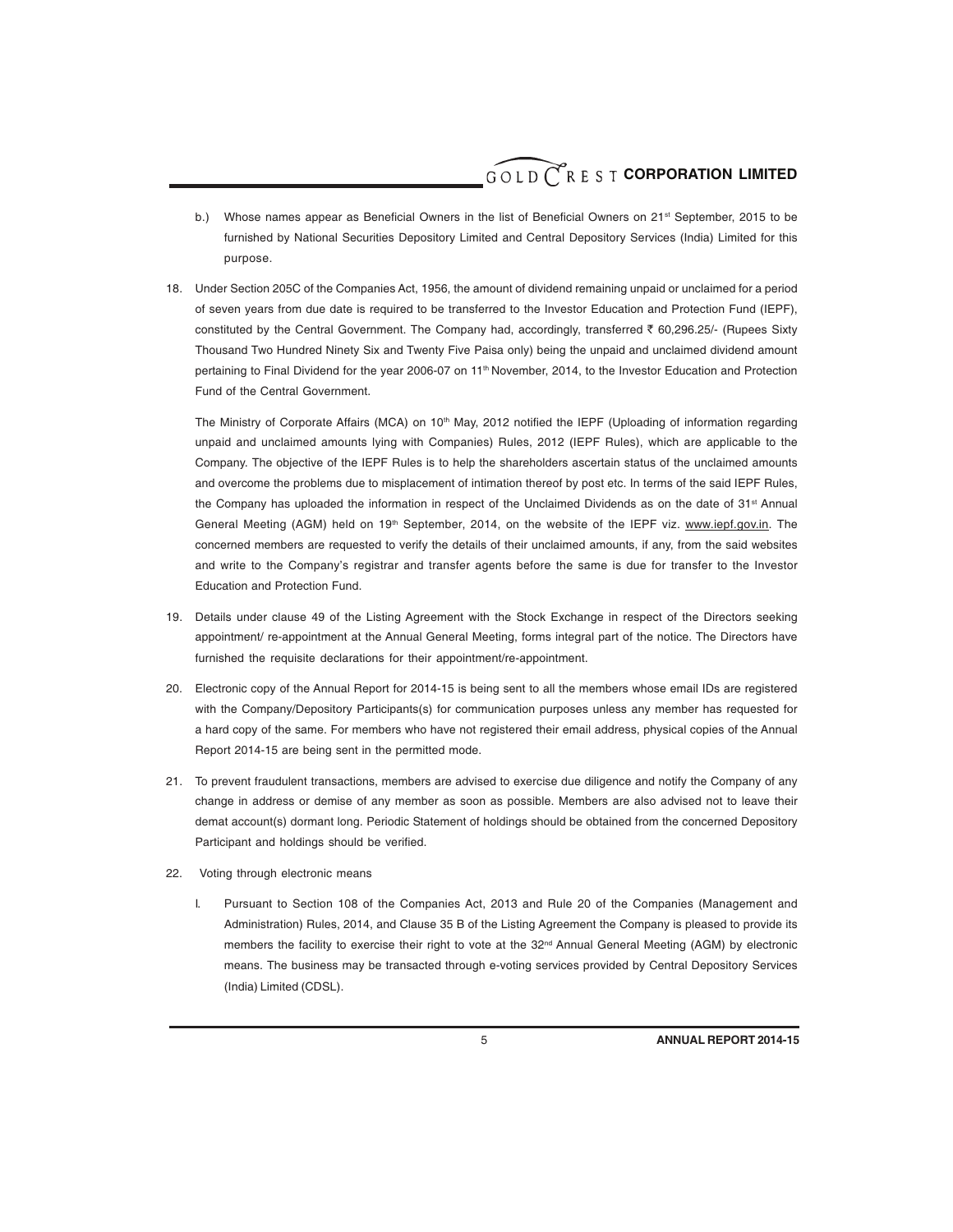The instructions for e-voting are as under:

- i) The voting period begins on Friday,  $25<sup>th</sup>$  September, 2015 at 9.00 hours and ends on Sunday,  $27<sup>th</sup>$  September, 2015 at 17:00 hours During this period shareholders' of the Company, holding shares either in physical form or in dematerialized form, as on the cut-off date of 21<sup>st</sup> September, 2015 may cast their vote electronically. The e-voting module shall be disabled by CDSL for voting thereafter.
- ii) Shareholders who have already voted prior to the meeting date would not be entitled to vote at the meeting venue.
- iii) The shareholders should log on to the e-voting website www.evotingindia.com during the voting period
- iv) Click on "Shareholders" tab.
- v) Now Enter your User ID:
	- For CDSL: 16 digits beneficiary ID,
	- For NSDL: 8 Character DP ID followed by 8 Digits Client ID,
	- Members holding shares in Physical Form should enter Folio Number registered with the Company.
- vi) Next enter the Image Verification as displayed and Click on Login.
- vii) If you are holding shares in demat form and had logged on to www.evotingindia.com and voted on an earlier voting of any company, then your existing password is to be used.
- viii) If you are a first time user follow the steps given below:

#### **For Members holding shares in Demat Form and Physical Form**

| <b>PAN</b>                      | Enter your 10 digit alpha-numeric *PAN issued by Income Tax Department (Applicable for both<br>demat shareholders as well as physical shareholders)<br>Members who have not updated their PAN with the Company/Depository Participant are<br>requested to use the first two letters of their name and the 8 digits of the sequence number<br>in the PAN field.<br>In case the sequence number is less than 8 digits enter the applicable number of 0's before<br>the number after the first two characters of the name in CAPITAL letters. Eg. If your name<br>is Ramesh Kumar with sequence number 1 then enter RA00000001 in the PAN field. |
|---------------------------------|-----------------------------------------------------------------------------------------------------------------------------------------------------------------------------------------------------------------------------------------------------------------------------------------------------------------------------------------------------------------------------------------------------------------------------------------------------------------------------------------------------------------------------------------------------------------------------------------------------------------------------------------------|
| <b>DOB</b>                      | Enter the Date of Birth as recorded in your demat account or in the company records for the<br>said demat account or folio in dd/mm/yyyy format.                                                                                                                                                                                                                                                                                                                                                                                                                                                                                              |
| Dividend Bank<br><b>Details</b> | Enter the Dividend Bank Details as recorded in your demat account or in the company records<br>for the said demat account or folio.<br>Please enter the DOB or Dividend Bank Details in order to login. If the details are not<br>recorded with the depository or company please enter the member id / folio number in the<br>Dividend Bank details field as mentioned in instruction (v).                                                                                                                                                                                                                                                    |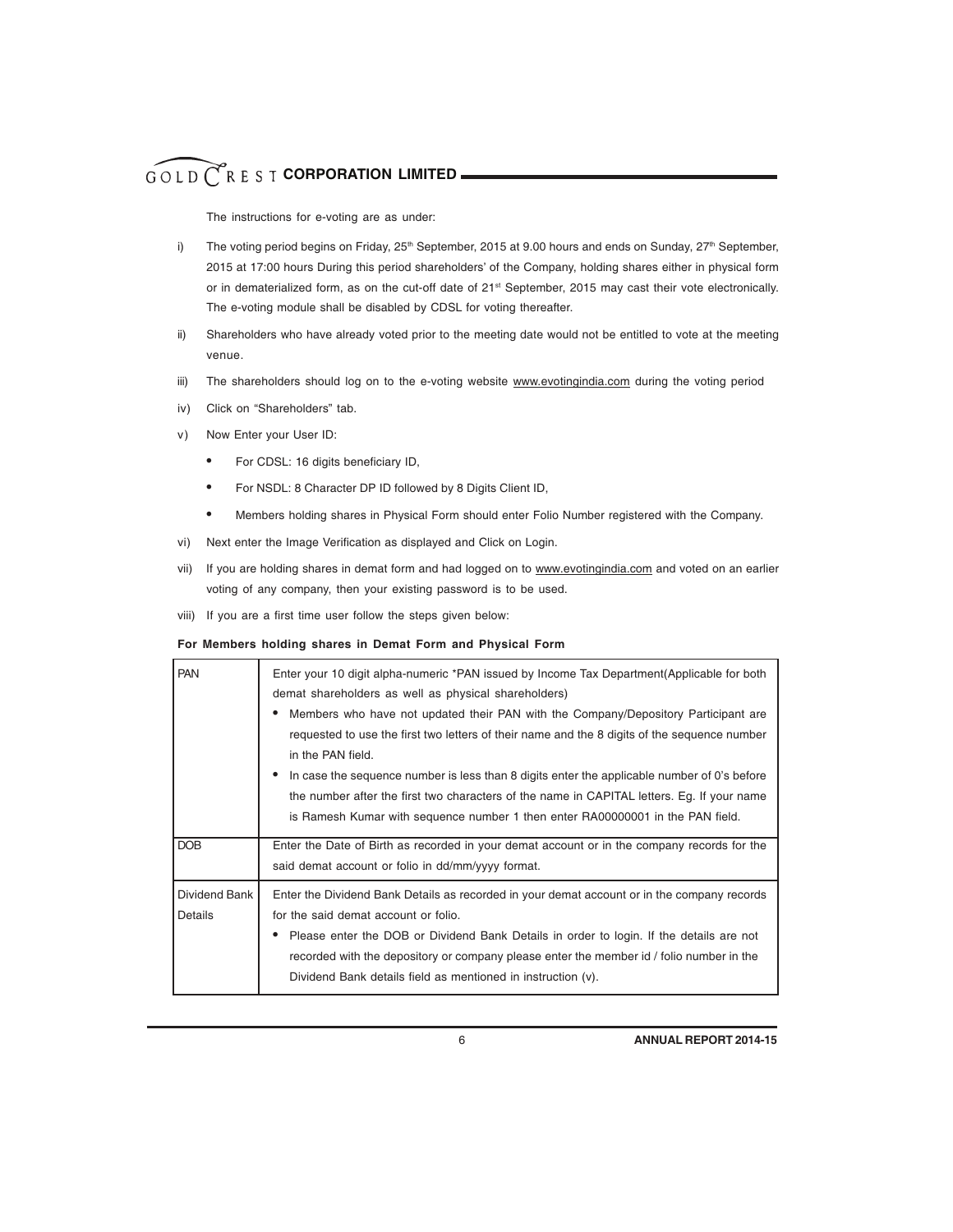- ix) After entering these details appropriately, click on "SUBMIT" tab.
- x) Members holding shares in physical form will then directly reach the Company selection screen. However, members holding shares in demat form will now reach 'Password Creation' menu wherein they are required to mandatorily enter their login password in the new password field. Kindly note that this password is to be also used by the demat holders for voting for resolutions of any other company on which they are eligible to vote, provided that company opts for e-voting through CDSL platform. It is strongly recommended not to share your password with any other person and take utmost care to keep your password confidential.
- xi) For Members holding shares in physical form, the details can be used only for e-voting on the resolutions contained in this Notice.
- xii) Click on the EVSN for the relevant i.e.Goldcrest Corporation Limited on which you choose to vote.
- xiii) On the voting page, you will see "RESOLUTION DESCRIPTION" and against the same the option "YES/NO" for voting. Select the option YES or NO as desired. The option YES implies that you assent to the Resolution and option NO implies that you dissent to the Resolution.
- xiv) Click on the "RESOLUTIONS FILE LINK" if you wish to view the entire Resolution details.
- xv) After selecting the resolution you have decided to vote on, click on "SUBMIT". A confirmation box will be displayed. If you wish to confirm your vote, click on "OK", else to change your vote, click on "CANCEL" and accordingly modify your vote.
- xvi) Once you "CONFIRM" your vote on the resolution, you will not be allowed to modify your vote.
- xvii) You can also take out print of the voting done by you by clicking on "Click here to print" option on the Voting page.
- xviii) If Demat account holder has forgotten the same password then Enter the User ID and the image verification code and click on Forgot Password & enter the details as prompted by the system.
- xix) Note for Non-Individual Shareholders & Custodians:
	- Non-Individual shareholders (i.e. other then individuals, HUF, NRI etc.) and Custodian are required to log on to www.evotingindia.com and register themselves as corporates.
	- A scanned copy of the registration from bearing the stamp and sign of the entity should be emailed to helpdesk.evoting@cdslindia.com
	- After receiving the Login details a compliance User should be created using the Admin Login and password. The compliance user would be able to link the account(s) for which they wish to vote on.
	- The list of Accounts linked in the login should be mailed to helpdesk.evoting@cdslindia.com and on approval of the Accounts they would be able to cast their vote.
	- A scanned copy of the Board Resolutions and power of Attorney (POA) which they have issued in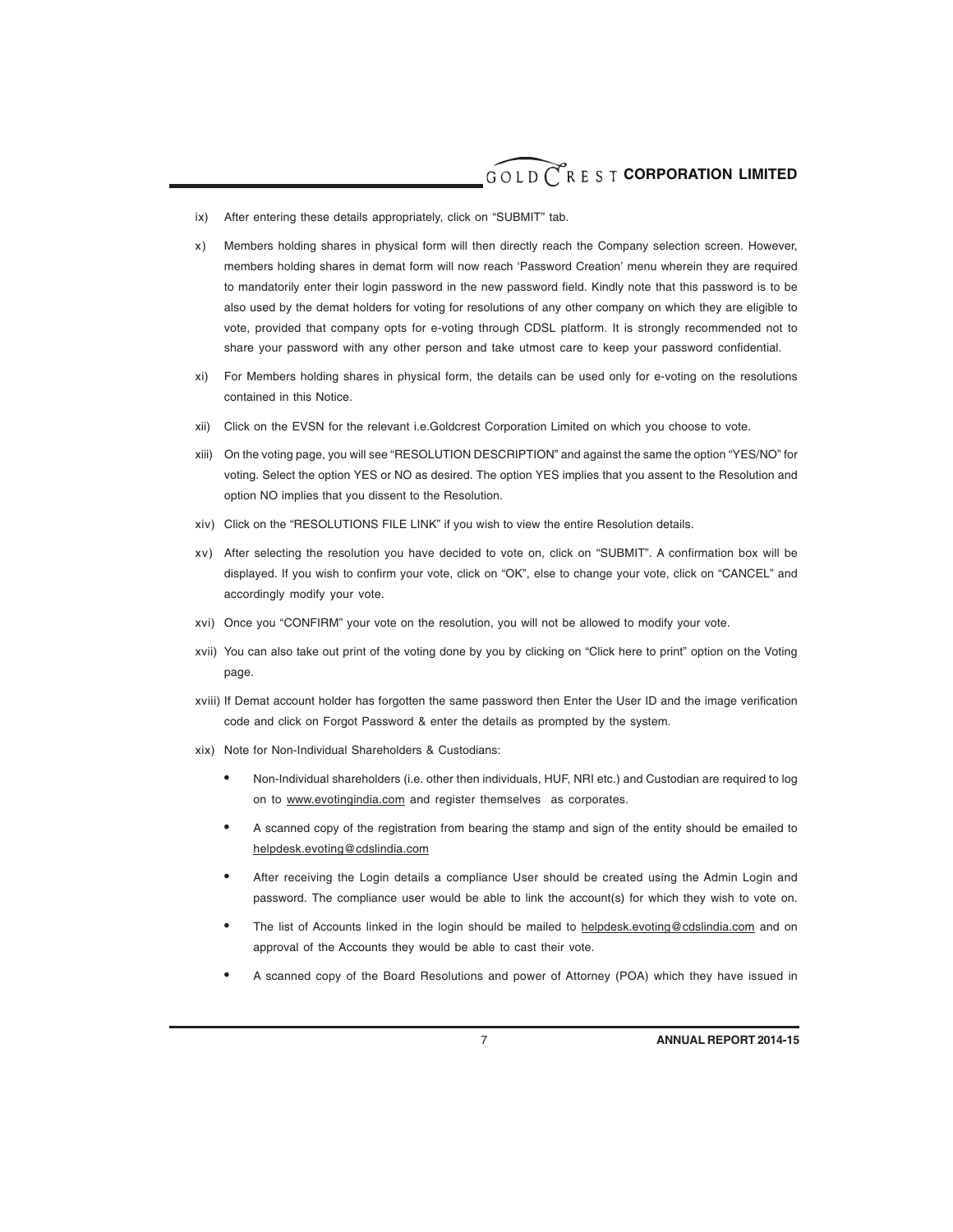favour of the Custodian, if any, should be uploaded in PDF format in the system for the scrutinizer to verify the same.

- xx) In case you have any queries or issues regarding e-voting, you may refer the Frequently Asked Questions ("FAQs") and e-voting manual available at www.evotingindia.com under help section or write an email to helpdesk.evoting@cdslindia.com.
- II. The e-voting period commences on Friday, 25<sup>th</sup> September, 2015 at 9.00 hours and ends on 27<sup>th</sup> September, 2015 at 17:00 hours. During this period shareholders of the Company, holding shares either in physical form or in dematerialized form, as on the cut-off date 21<sup>st</sup> September, 2015 may cast their vote electronically.
- The voting rights of shareholders shall be in proportion to their shares in the paid up equity share capital of the Company as on the cut-off date of 21<sup>st</sup> September, 2015.
- iv. Rakesh Sanghani, Practising Company Secretary (Membership No. FCS 7647) has been appointed as the scrutinizer to scrutinize the e-voting process in a fair and transparent manner.
	- 1. The Scrutinizer shall, immediately after the conclusion of voting at the general meeting, would count the votes cast at the meeting, thereafter unblock the votes cast through remote e-voting in the presence of at least two witnesses not in the employment of the Company and make, not later than three days of conclusion of the meeting, a consolidated Scrutinizer's report of the total votes cast in favour or against, if any, to the Chairman or a person authorised by him in writing who shall countersign the same.
	- 2. The results declared along with the Scrutinizer's Report shall be placed on the Company's website www.goldcrestgroup.com and on the website of CDSL www.evotingindia.com immediately after the result is declared. The Company shall simultaneously forward the results to BSE Limited ("BSE") where the shares of the Company are listed.
	- 3. The facility for voting by polling paper shall also be made available at the meeting and Members of the Company as of cut off date, attending the meeting who have not already cast their vote by remote evoting shall be able to exercise their right at the meeting. The Members who have cast their vote by remote e-voting prior to the meeting may also attend the meeting but shall not be entitled to cast their vote again.
- 23. All documents referred to in the accompanying Notice and the Explanatory Statement shall be open for inspection at the Registered Office of the Company during normal business hours (10.00 a.m. to 5.30 p.m.) on all working days except Saturdays, up to and including the date of the Annual General Meeting of the Company.
- 24. The Register of Directors & KMP and their Share holdings maintained under Section 170 of Companies Act 2013, will be available for inspection by members at the Registered Office of the Company and at the AGM
- 25. Register of Contract & Arrangement, in which directors are interested maintained under section 189 of Companies Act, 2013, will be available for inspection by members at Registered Office and at the AGM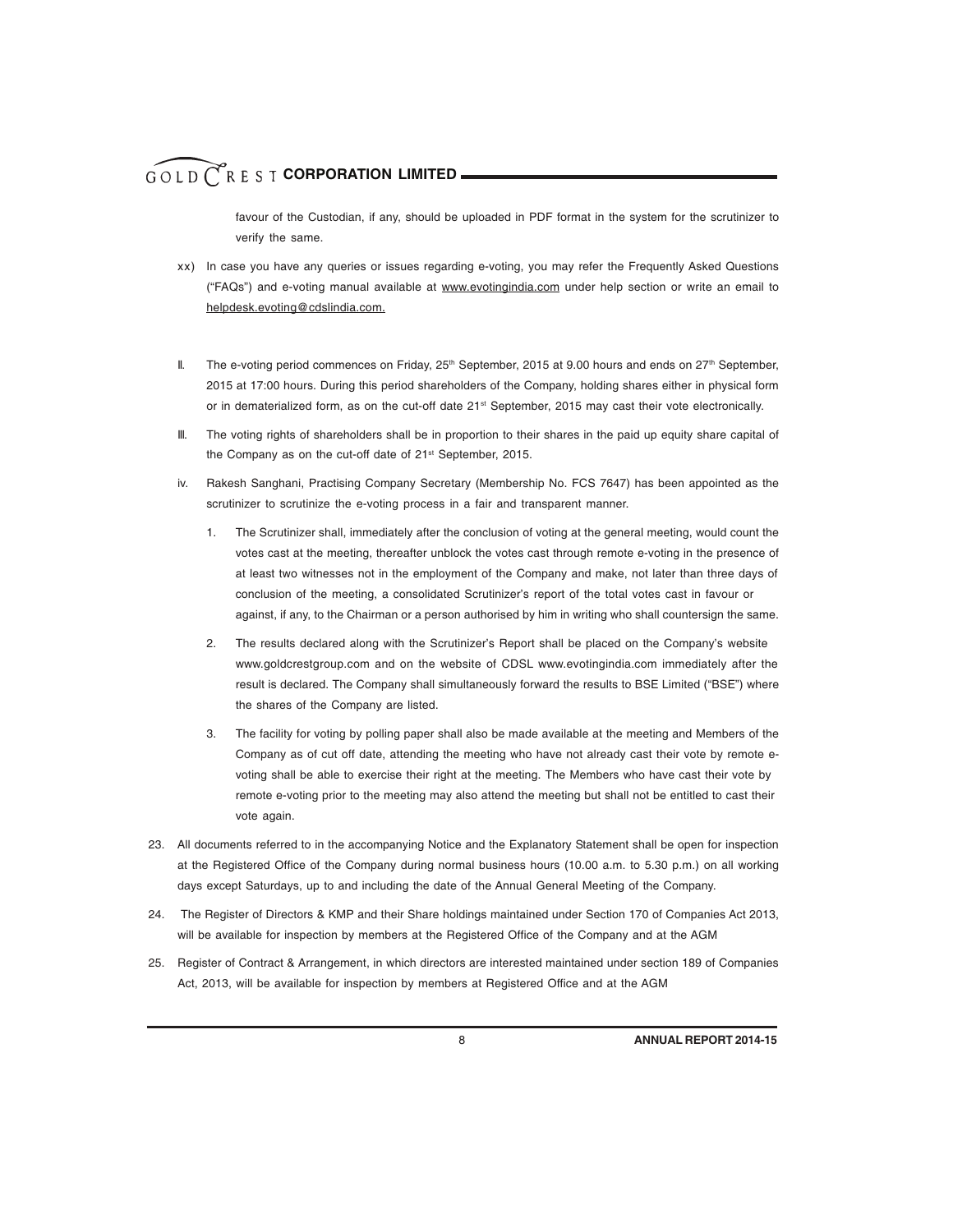#### **EXPLANATORY STATEMENT IN RESPECT OF THE SPECIAL BUSINESS PURSUANT TO SECTION 102 OF THE COMPANIES ACT, 2013.**

#### **Item No. 5**

The Board of Directors at its meeting dated 11<sup>th</sup> February, 2015 has pursuant to the recommendation of the Nomination and Remuneration Committee and subject to the approval of members of the Company appointed Mrs. Anupa Tanna Shah as Managing Director to be designated as Managing Director & Chief Executive Officer (MD & CEO) for a period of five years with effect from 1<sup>st</sup> April, 2015 to 31<sup>st</sup> March, 2020 (both days inclusive).

The Managing Director shall also be Key Managerial Personnel pursuant to Section 203 of the Companies Act, 2013.

#### **Details of Appointee**

Mrs, Anupa Tanna Shah, born in 22<sup>nd</sup> June, 1979, She has been involved primarily in the real estate and investment activities of the group including real estate development, investment and management. She is a graduate from the London School of Economics and Political Science and a Chartered Accountant from the Institute of Chartered Accountants of England and Wales (ICAEW). She has trained with Deloitte LLP, in the U.K. and in Mumbai.

The Board considers it desirable that the Company should avail itself of the services of Mrs. Anupa Tanna Shah as Managing Director and accordingly commends the Resolution at Item No. 5 for approval by the Members.

Mr. Tushar Tulsidas Tanna is father of Mrs. Anupa Tanna Shah he is interested and concerned in the Resolutions mentioned at Item No 5 of the Notice. Other than Mr. Tushar Tulsidas Tanna, no other Director, Key Managerial Personnel or their respective relatives are concerned or interested in the Resolutions mentioned at Item No.5 of the Notice.

#### **Remuneration and terms of her appointment are as follows:**

Taking into consideration the size of the Company, the profile of Mrs. Anupa Tanna Shah, the responsibilities shouldered by her and the industry benchmarks, the remuneration proposed to be paid is commensurate with the remuneration packages paid to similar senior level counterpart(s) in other Companies and the said proposed remuneration is approved and recommended by the Remuneration Committee and the Board, at its meeting held on 11<sup>th</sup> February, 2015, subject to the approval of the members.

#### **REMUNERATION**

#### **A Salary**

Basic Salary of  $\bar{z}$  100,000/- per month ( $\bar{z}$  1,200,000/- per annum) excusive of all allowances and perquisites

#### **B Perquisite**

(1) HOUSING

Furnished / Unfurnished residential accommodation or house rent allowance up to 40% of salary in lieu thereof. The expenditure incurred by the Company on gas, electricity, water and furnishings shall be valued as per Income Tax Rules, 1962.

#### (2) REIMBURSEMENT OF MEDICAL EXPENSES

Actual expenses incurred for self and family. Medical Insurance Premium for self and family under Mediclaim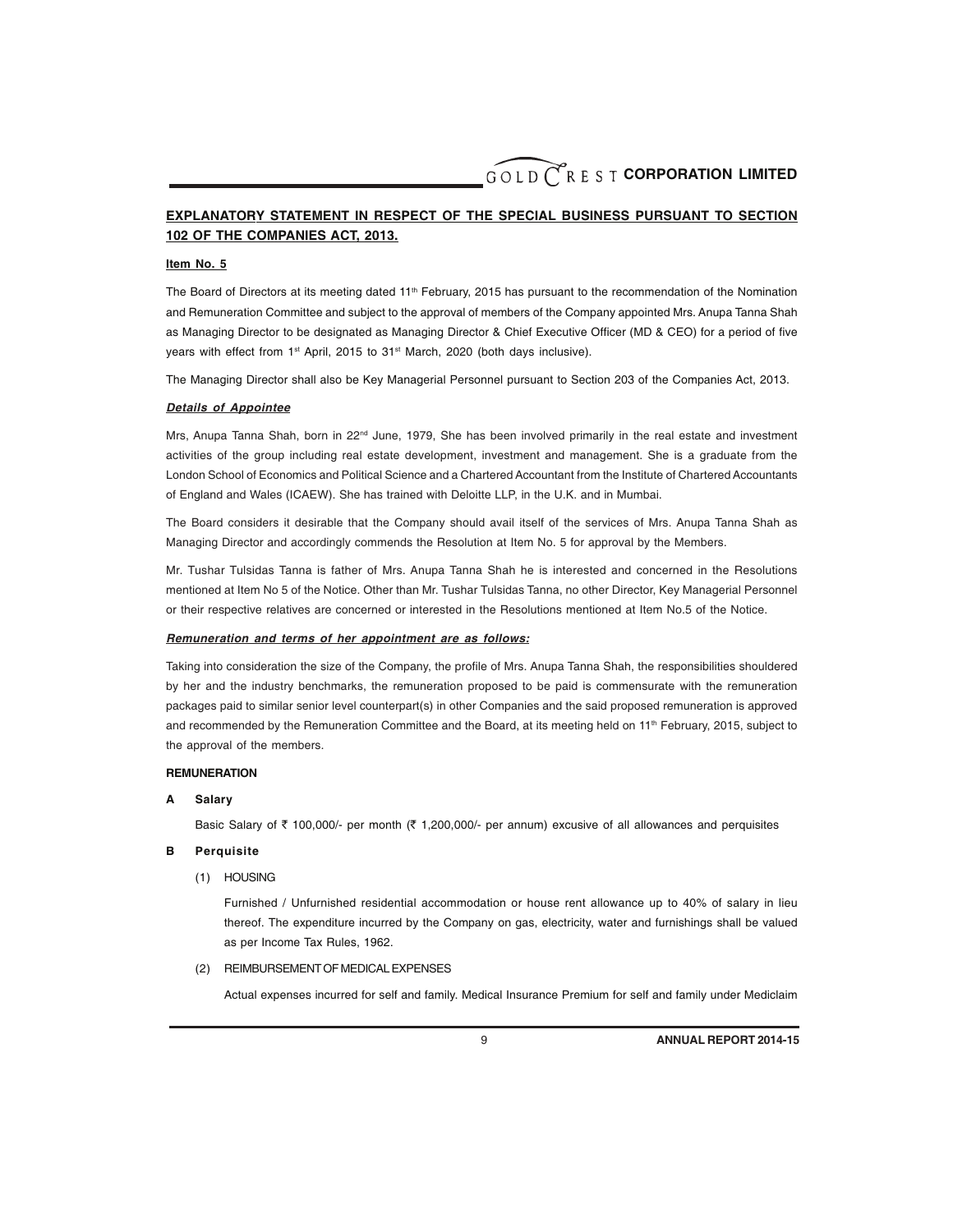or any of the Schemes.

#### (3) LEAVE TRAVEL CONCESSION

Leave Travel Concession for self and family, once a year, incurred in accordance with the Rules of the Company. For the purpose, "Family" includes spouse, dependent children and parents.

(4) PERSONAL ACCIDENT INSURANCE

Personal Accident Insurance cover of an amount, the annual premium of which does not exceed Rs.15,000/-

(5) CONTRIBUTION TO PROVDIENT FUND AND SUPERANNUATION FUND

Contribution to Provident Fund and Superannuation Fund, as per Rules of the Company, to the extent these, either singly or put together, are not taxable under the Income Tax, Act 1961.

(6) LEAVE AND ENCASHMENT OF LEAVE

As per the rules of the Company.

(7) GRATUITY AND /OR CONTRIBUTIN TO GRATUITY FUND

As per the rules of the Company.

(8) USE OF CAR AND TELEPHONE

Company maintained car with Driver for use on Company's business, telephone at residence and cellular phone provided by the Company will not be considered as perquisite. However personal long distance calls and use of car for private purposes shall be borne by the Director.

(9) REIMBURSMENT OF EXPENSES

Reimbursement of entertainment, travelling and all other expenses incurred for the business of the company, as per Rules of the Company.

#### **C Remuneration in the Event of Loss or Inadequacy of Profits**

Where in any financial year, the Company incurs a loss or its profits are inadequate, the Company shall pay the above remuneration by way of salary, commission, incentives, bonus, perquisites, and other allowance as a minimum remuneration subject to the limits specified under Schedule V to the Companies Act, 2013 (including any statutory modifications or re-enactments thereof, for the time being in force) or such other limits as may be prescribed by the Government from time to time as minimum remuneration.

#### **D Other Terms**

- a) The Appointee shall not be entitled to sitting fees for attending meetings of the Board of Directors and/or Committee(s) thereof.
- b) The Appointee shall be, while she continues to hold office as Managing Director, be liable to rotation.
- c) The Appointee shall be entitled to compensation for loss of office on the event, manner and to the extent provided Section 202 of the Companies Act, 2013.
- d) In the event of the death of the Appointee during the tenure of her appointment, the Company shall pay to her legal heirs, her full salary and other emoluments for that month and for three months thereafter.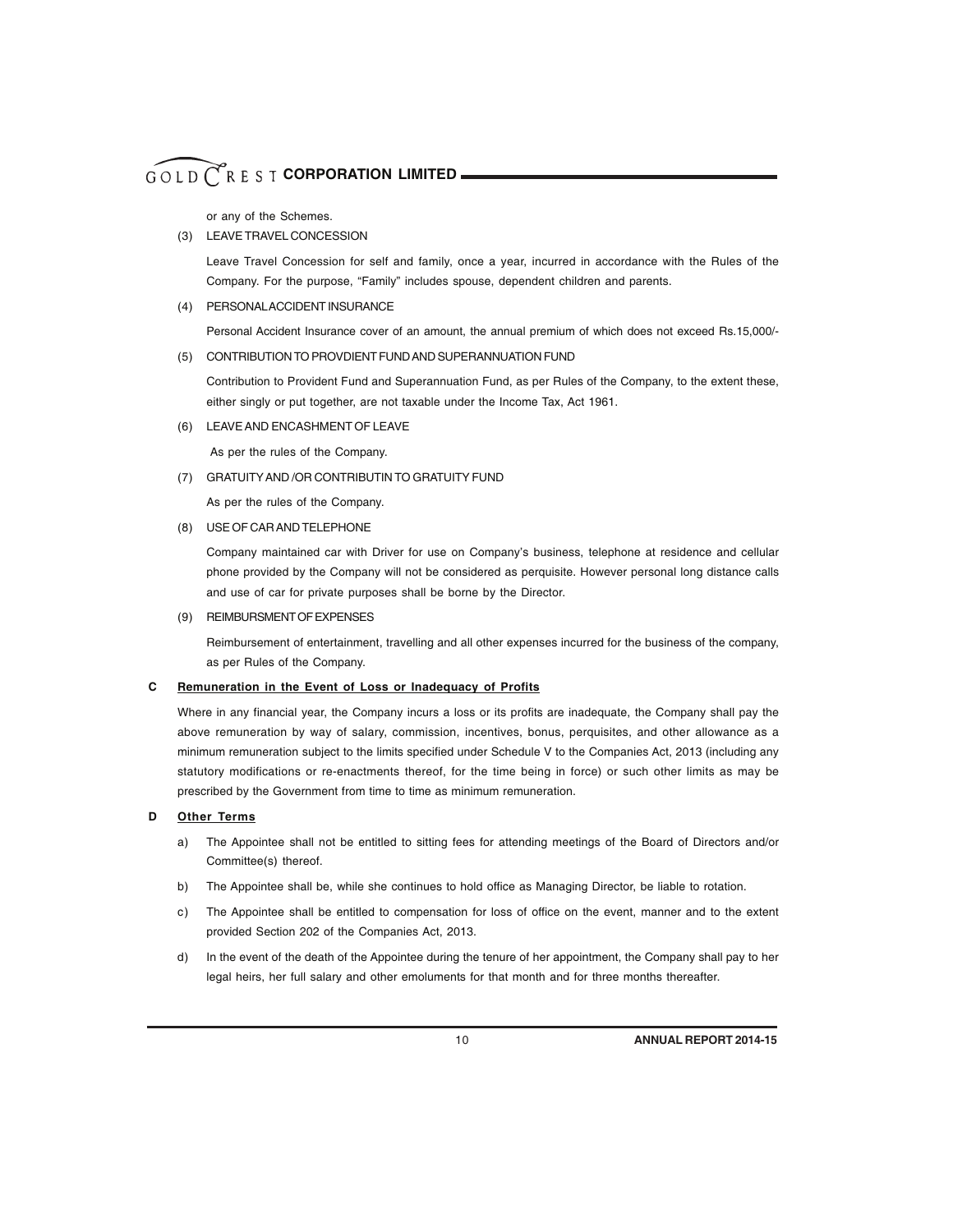Either party may terminate the Agreement by giving 90 days' notice in writing to other without any cause.

The Resolution regarding the appointment and remuneration of the MD & CEO at Item No. 5 is recommended for approval by the Members.

> By order of the Board of Directors **For GOLDCREST CORPORATION LIMITED**

> > **MANAGING DIRECTOR**

ANUPA TANNA SHAH DIN: 01587901

**Place:** Mumbai

Date: 14<sup>th</sup> August, 2015 **Registered Office:** Devidas Mansion, 3rd Floor, Mereweather Road, Colaba, Mumbai – 400 039 CIN: L74999MH1983PLC029408 Website: www.goldcrestgroup.com

#### **Annexure A**

Details of Directors seeking appointment/re-appointment at the forthcoming Annual General Meeting (Pursuant to Clause 49 of the Listing Agreement)

| Name                                              | Mrs. Anupa Tanna Shah**     | Mr. Tushar Tulsidas Tanna***          |
|---------------------------------------------------|-----------------------------|---------------------------------------|
| Date of Birth                                     | 22 <sup>nd</sup> June, 1979 | 29th May, 1954                        |
| Date of Appointment                               | 30 <sup>th</sup> July, 2014 | 5 <sup>th</sup> November, 1993        |
| Qualification                                     | <b>Chartered Accountant</b> | <b>B.Com</b>                          |
| Expertise in functional areas                     | Legal and Finance           | Manufacturing, Exports, Real          |
|                                                   |                             | <b>Estate development and Finance</b> |
| Directorship in other Public Limited Companies*   | Nil                         | One $(1)$                             |
| Membership of Committees in other Public Limiteed |                             |                                       |
| Companies (includes only Audit and Shareholders'/ |                             |                                       |
| Investors' Grivance Committee)                    |                             |                                       |
| No. of Equity shares held in the Company          | 12,20,868                   | 418                                   |
| Relationship with other Directors, Managers       | Daughter of                 | Father of                             |
| and / or Key Mangement Personel                   | Mr. Tushar T. Tanna         | Mrs Anupa Tanna Shah                  |
| Remuneration                                      | ₹ 12,00,000/- p.a.          | ₹ 9,00,000/- p.a.                     |
|                                                   | (w.e.f. 1st April, 2015)    | (up to 31st March, 2015)              |
| No. of Board Meetings attended during             | $Held - 4$                  | $Held - 4$                            |
| the year                                          | Attended - 2                | Attended - 4                          |

**Note** : \* Excludes Directorship in Foreign Companies and Government Bodies.

\*\* Mrs. Anupa Tanna Shah is appointed as Managing Director & C.E.O w.e.f. 1<sup>st</sup> April, 2015.

 \*\*\* Mr. Tushar Tulsidas Tanna Resigned as Managing Director & Continued as Chairman & Non-Exicutive Directore w.e.f 1st April 2015.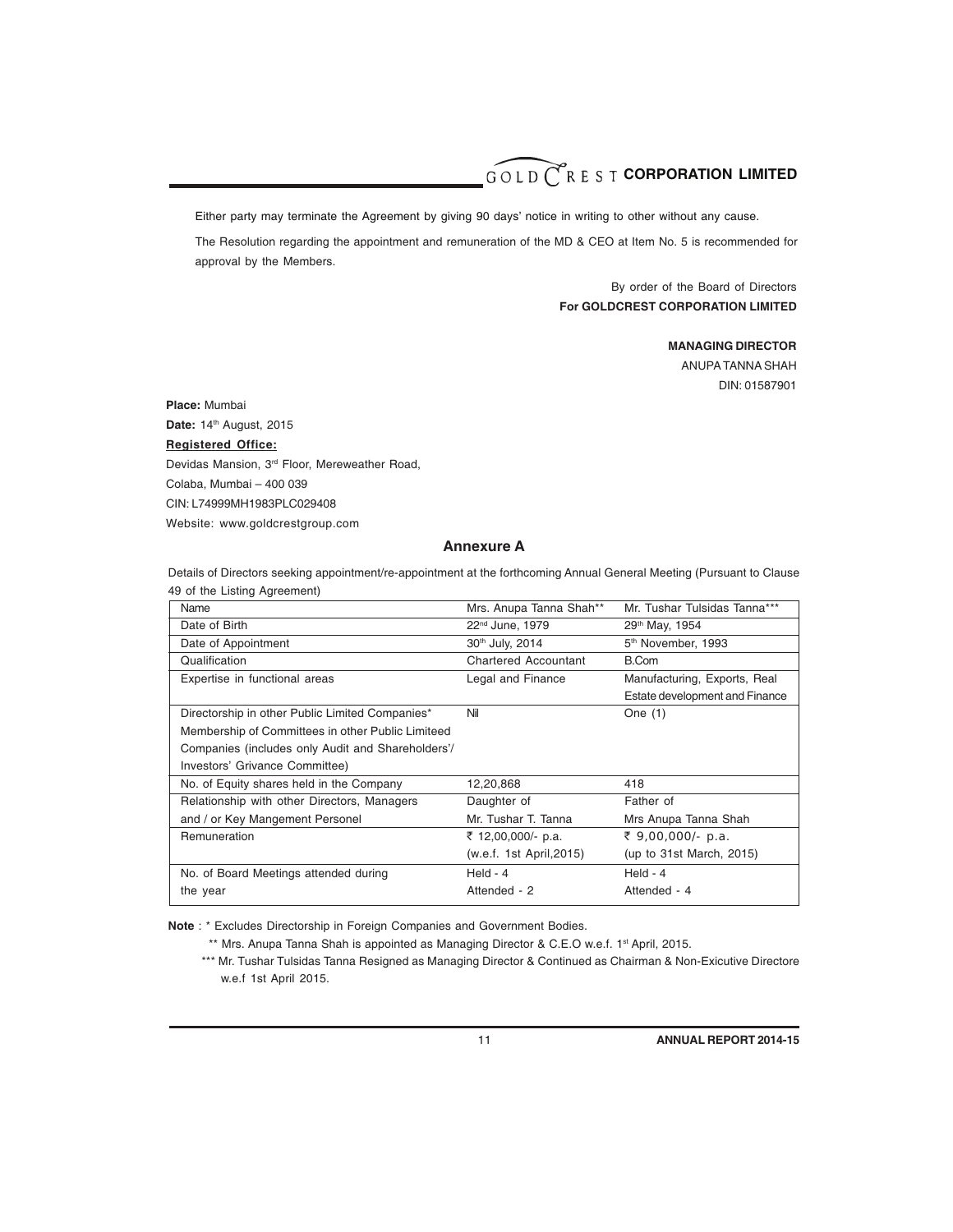

#### **DIRECTORS' REPORT**

To Members,

#### **GOLDCREST CORPORATION LIMITED**

Your Directors are pleased to present the 32<sup>nd</sup> Annual Report and Audited Financial Statements on the business and operations of your Company for the year ended 31<sup>st</sup> March, 2015. Your Company has achieved yet another year of satisfactory performance in turnover and profitability.

#### **FINANCIAL RESULTS**

The Results of the Company for the Financial Year under review are summarized below:

|                                          | Year ended       | Year ended       | Year ended                   | Year ended          |
|------------------------------------------|------------------|------------------|------------------------------|---------------------|
|                                          | 31st March, 2015 | 31st March, 2014 | 31 <sup>st</sup> March, 2015 | 31st March, 2014    |
|                                          | $($ ₹ in Lacs)   | $($ ₹ in Lacs)   | $($ ₹ in Lacs)               | $(\bar{z}$ in Lacs) |
|                                          | (Stand-alone)    | (Stand-alone)    | (Consolidated)               | (Consolidated)      |
| <b>INCOME</b>                            |                  |                  |                              |                     |
| Turnover / Gross Income                  | 3,498.58         | 1,825.23         | 3,498.59                     | 1,825.24            |
|                                          | 3,498.58         | 1,825.23         | 3,498.59                     | 1,825.24            |
| <b>EXPENDITURE</b>                       |                  |                  |                              |                     |
| Purchases                                | 1,425.87         | 1,000.18         | 1,425.87                     | 1,000.18            |
| Changes in Inventories of Finished Goods | 1,123.89         | (294.21)         | 1123.89                      | (294.21)            |
| <b>Employee Costs</b>                    | 85.30            | 97.18            | 85.30                        | 97.18               |
| Finance Charges                          | 4.89             | 9.99             | 4.89                         | 9.99                |
| Depreciation                             | 37.36            | 191.50           | 37.36                        | 191.50              |
| Diminution in value of stock             | 20.44            | 3.58             | 20.44                        | 3.58                |
| Bad Debts W/off                          |                  | 252.09           |                              | 252.09              |
| <b>Administration Costs</b>              | 375.02           | 261.11           | 375.48                       | 262.89              |
|                                          | 3,072.77         | 1,521.43         | 3,073.23                     | 1,523.20            |
| Profit Before Tax                        | 425.81           | 303.80           | 425.37                       | 302.04              |
| Less: Provision for Taxation             |                  |                  |                              |                     |
| Current Year Tax                         | 90.00            | 163.00           | 90.00                        | 163.00              |
| Deferred Tax Liability                   | (42.71)          | (2.92)           | (42.71)                      | (2.93)              |
| Profit After Tax                         | 378.52           | 143.72           | 378.08                       | 141.97              |
| Add: Balance brought forward from        | 1,285.22         | 1,232.68         | 1,282.76                     | 1,232.68            |
| previous year                            |                  |                  |                              |                     |
|                                          | 1,663.74         | 1,376.40         | 1,660.84                     | 1,374.65            |
| Add: Amount recoverable from other       |                  |                  |                              |                     |
| beneficiary of Goldcrest Realty Trust    | (31.20)          | (4.11)           | (31.20)                      | (4.11)              |
| Profit available for appropriation       | 1,632.54         | 1,372.29         | 1,629.64                     | 1,370.54            |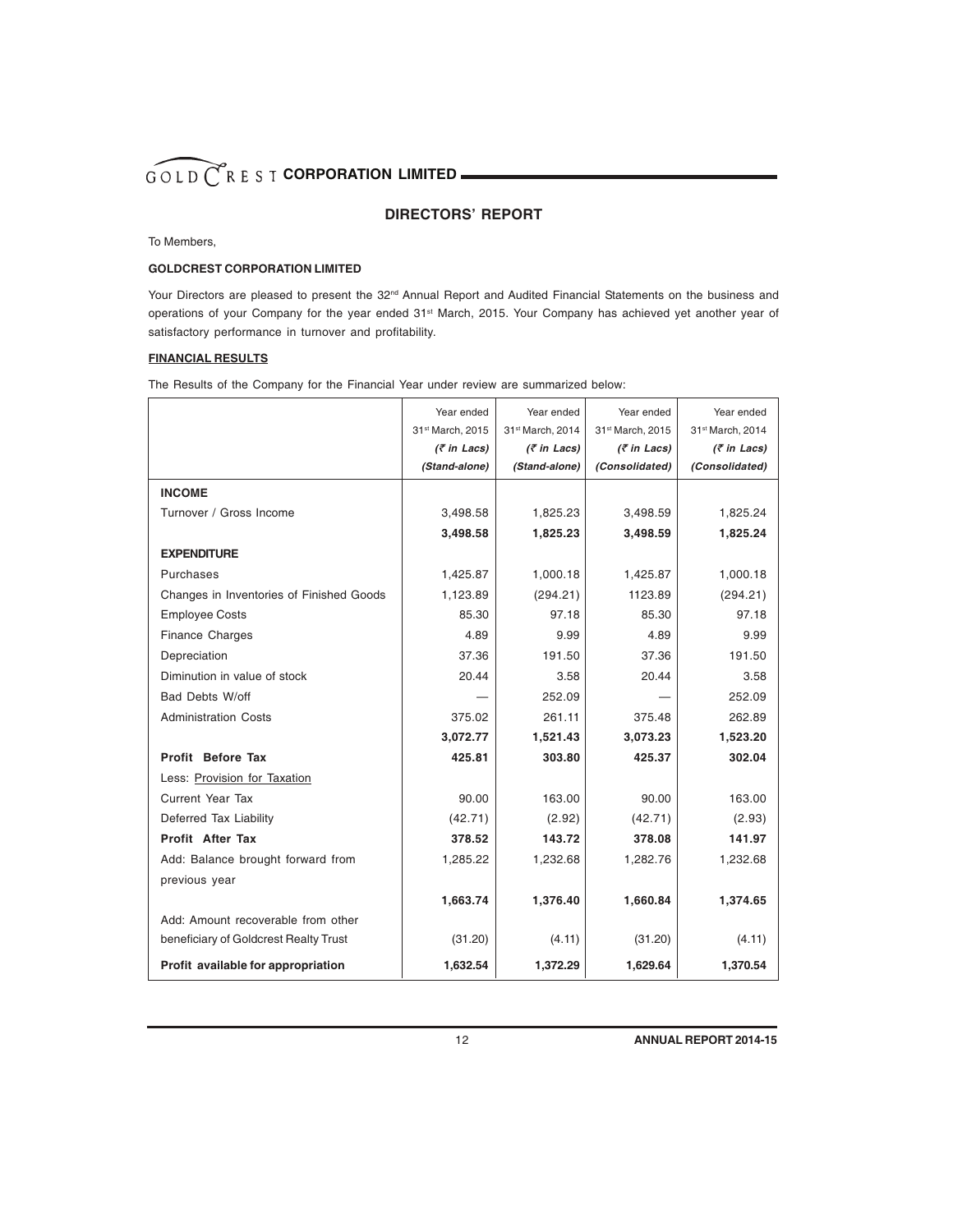| Appropriation:                                  |          |          |          |          |
|-------------------------------------------------|----------|----------|----------|----------|
| Less: Excess Depreciation of Earlier Year W/Off |          |          |          | (0.70)   |
| Short Tax provision w/off                       | (11.09)  | 0.76     | (11.09)  | 0.76     |
| Proposed Dividend on Shares                     | (94.46)  | (75.57)  | (94.46)  | (75.57)  |
| Tax on Dividend                                 | (19.23)  | (12.26)  | (19.23)  | (12.26)  |
| Balance carried to Balance Sheet                | 1,502.69 | 1,285.22 | 1,504.86 | 1,282.76 |
|                                                 | 1,632.54 | 1,372.29 | 1,629.64 | 1,370.54 |

#### **PERFORMANCE OF YOUR COMPANY**

#### **Consolidated Financial Results**

The audited Consolidated Financial Statements of your Company as on 31st March, 2015, which form part of the Annual Report, have been prepared pursuant to Clause 41 of the listing agreement, in accordance with provisions of the Companies Act, 2013 and in accordance with relevant Accounting Standard viz. AS-21, AS-23 and AS -27 issued by the Institute of Chartered Accountants of India.

Your Company recorded Consolidated total revenue of ₹ 3,498.59 lacs as against ₹ 1,825.24 lacs in the previous year. The Consolidated PAT stood at  $\bar{\tau}$  378.08 lacs.as against  $\bar{\tau}$  141.97 lacs in the previous year.

#### **Standalone Financial Results**

On a standalone basis, your Company registered total revenue of  $\bar{\tau}$  3,498.58 lacs as compared to  $\bar{\tau}$  1,825.23 lacs in the previous year. The PAT is increased to  $\bar{\tau}$  378.52 lacs as compared to  $\bar{\tau}$  143.73 lacs in the previous year.

#### **DIVIDEND**

Your Directors are pleased to recommend a dividend of 12.50% (₹ 1.25 per Equity share of ₹ 10/- each) on the Equity Shares out of the profits of the Company for the current financial year. The said dividend, if approved and declared in the forthcoming Annual General meeting would result in a Dividend outflow of  $\overline{\epsilon}$  94.45 lacs and dividend Distribution Tax of ₹ 19.23 lacs aggregating to a total outflow of ₹ 113.68 lacs and for the previous year Dividend outflow was of ₹ 75.56 lacs and dividend Distribution Tax of  $\bar{\tau}$  12.26 lacs aggregating to a total outflow of  $\bar{\tau}$  87.82 lacs

#### **TRANSFER TO RESERVE**

Your Company proposes to retain ₹ 217.47 lacs in the Profit & Loss Account (Surplus).

#### **TRANSFER OF UNCLAIMED DIVIDEND TO INVESTOR EDUCTION AND PROTECTION FUND**

In terms of Section 125 of the Companies Act, 2013, any unclaimed or unpaid Dividend relating to the financial year 2007- 08 is due for remittance on to the Investor Education and Protection Fund established by the Central Government.

During the year, Your Company transferred an amount of ₹ 60,296/- to Investor Education and Protection Fund of the Central Government being the unpaid and unclaimed dividend amount pertaining to Final Dividend for the year 2006-07, on 11<sup>th</sup> November, 2014. Your Company has uploaded the details of unpaid and unclaimed amounts lying with the Company as on 19<sup>th</sup> September, 2014 on the Ministry of Corporate Affairs' website.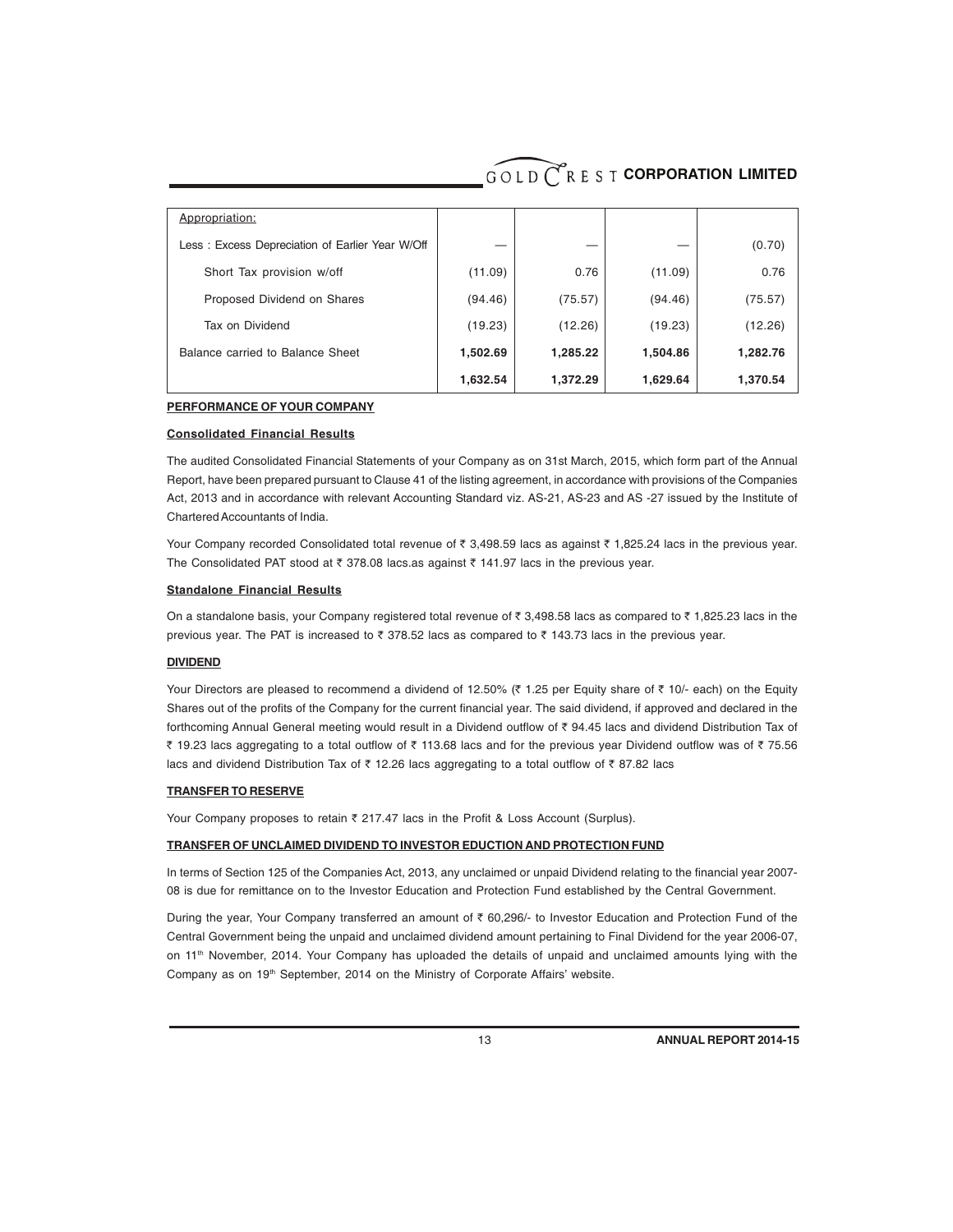#### **DIRECTORS AND KEY MANAGERIAL PERSONNEL**

Mr. Tushar T. Tanna (DIN: 00170535) resigned from the office of Managing Director of the Company and continues to act as Non Executive Director and Chairman of the Company and shall be liable to retire by rotation with effect from 1st April, 2015.

The Board of Directors of the Company at its meeting held on 11<sup>th</sup> February, 2015 has recommended and approved the appointment of Mrs. Anupa Tanna Shah (DIN: 01587901) as Managing Director & C.E.O of the Company and is liable to retire by rotation for a period of five years with effect from 1st April, 2015 subject to approval of the members. Terms and conditions for her appointment are contained in the Explanatory Statement forming part of the notice of the ensuing Annual General Meeting.

The Board of Directors appointed Ms. Marisa M. Gonsalves (ACS 38087) as Company Secretary & Compliance Officer of the Company with effect from 20<sup>th</sup> March, 2015 pursuant to Section 203 of the Companies Act, 2013 for complying with the requirements of Securities Laws and Listing Agreements with Stock Exchanges

Pursuant to the provisions of Section 149 of the Companies Act, which came into force from 1st April, 2014, Mr. Kishore Vussonji (DIN: 00444408) and Mr. Shirish Kamdar (DIN: 00253511) were appointed as Independent Directors at the Annual General Meeting of the Company held on 19th September, 2014. The terms and conditions of appointment of Independent Directors are as per Schedule IV of the Act. The Company has received declarations from all the Independent Directors of the Company confirming that they meet with the criteria of independence as prescribed both under sub-section (6) of Section 149 of the Companies Act, 2013 and under Clause 49 of the Listing Agreement with the Stock Exchanges and there has been no change in the circumstances which may affect their status as Independent Directors during the year.

Brief details of Directors proposed to be appointed / reappointed as required under Clause 49 of the Listing Agreement are provided in the Annexure to the Notice of the Annual General Meeting.

#### **BOARD EVALUATION**

The Board adopted a formal mechanism for evaluating its performance and as well as that of its Committees and individual Directors, including the Chairman of the Board. The exercise was carried out through a structured evaluation process covering various aspects of the Board functioning such as composition of the Board & committees, experience & competencies, performance of specific duties & obligations, contribution at the meetings and otherwise, independent judgment, governance issues etc.

#### **COMPANY'S POLICY RELATING TO DIRECTORS APPOINTMENT, PAYMENT OF REMUNERATION AND DISCHARGE OF THEIR DUTIES**

The Company's Policy relating to appointment of Directors, payment of managerial remuneration, Directors' qualifications, positive attributes, independence of Directors and other related matters as provided under Section 178(3) of the Companies Act, 2013 is furnished in "Annexure B" and is attached to this report

#### **DIRECTOR'S RESPONSIBILITY STATEMENT**

To the best of their knowledge and belief and according to the information and explanations obtained by them, your Directors make the following statement in terms of Section 134 (5) of the Companies Act, 2013;

In the preparation of the Annual Accounts of the Company, the applicable Accounting Standards have been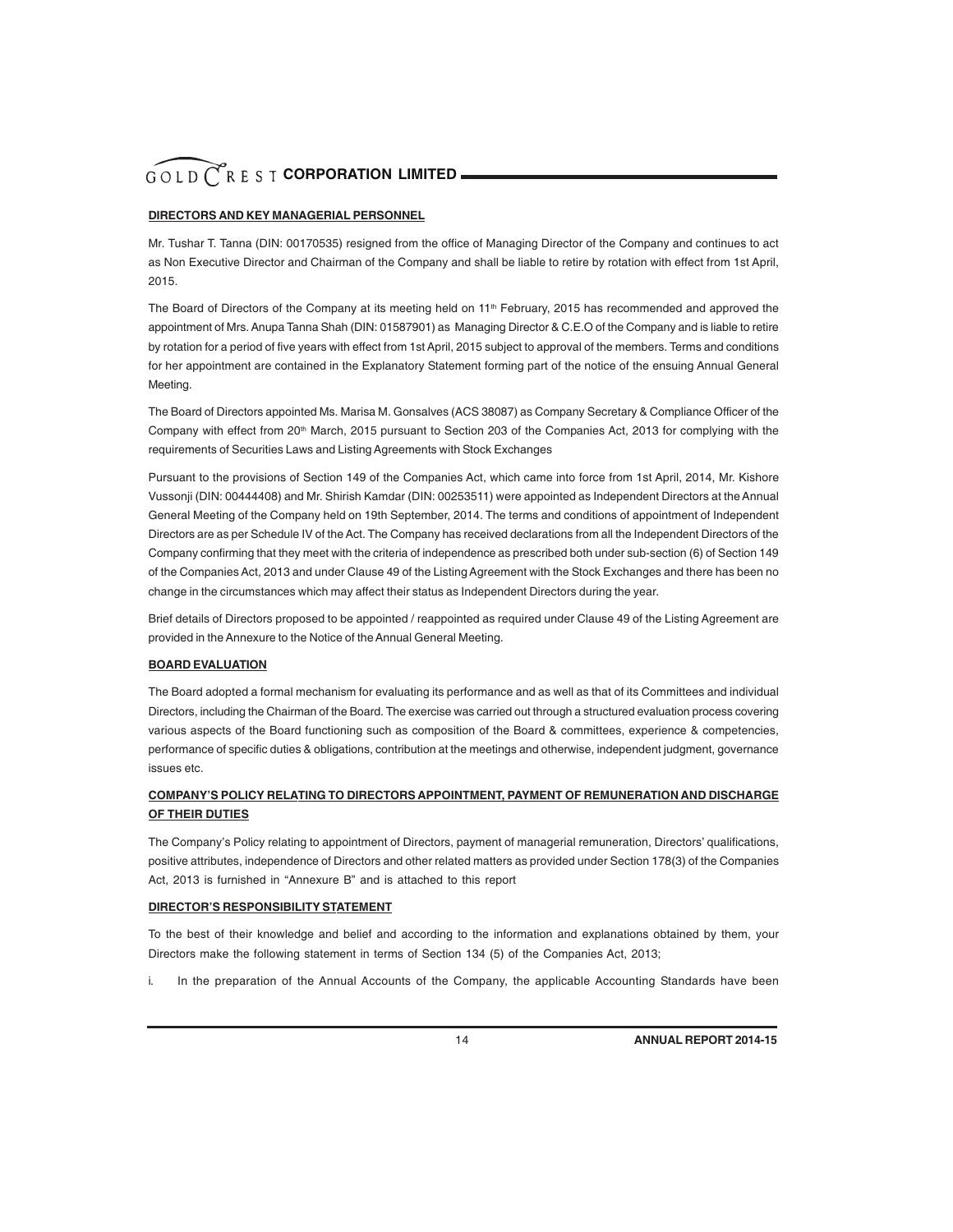followed;

- ii. The Directors have selected such accounting policies and applied them consistently and made judgments and estimates that are reasonable and prudent so as to give a true and fair view of the state of affairs of the Company at the end of the Financial Year Ended on 31<sup>st</sup> March, 2015 and Profit or Loss for the year ended as on that date;
- iii. The Directors have taken proper and sufficient care for the maintenance of adequate accounting records in accordance with the provisions of this Act for safeguarding the assets of the Company and preventing and detecting fraud and other irregularities;
- iv. The Directors have prepared the Annual Accounts on a going concern basis;
- v. The Directors have laid down internal financial controls to be followed by the company and have ensured that such internal financial controls are adequate and are operating effectively;
- vi. The Directors have devised proper systems to ensure compliance with the provisions of all applicable laws and that such systems are adequate and operating effectively.

#### **MANAGEMENT DISCUSSION AND ANALYSIS**

A brief composite summary of performance of the business and functions of the Company are as under:

#### **INDUSTRIAL STRUCTURE AND DEVELOPMENTS**

India has traditionally been a savings-oriented country. Economic challenges inherited from FY2014 continued to exert pressure in FY2015. As per the latest GDP growth estimates, the Indian economy grew by 7.4% in FY 2015 compared to 6.9% in FY 2014, mostly driven by improved economic fundamentals and a revision in the methodology of GDP calculation. However, the toll that several consecutive years of sub-optimal growth took on the Indian economy was unprecedented. The country has witnessed a sharp decline in its economic growth from an average of 8.2% during the period FY 2004 – FY 2012 to below 5% in FY 2013 and FY 2014.

However, despite the climate of hope and optimism, significant hurdles remain for the new government that are imperative to cross in order to realize higher and sustained economic growth. The Government envisages GDP growth to accelerate to 8% in FY 2016 driven by robust macroeconomic fundamentals and effective implementation of policy reform that are expected to provide the requisite impetus for growth in the medium-term.

#### **COMPANYS' PERFORMANCE**

Your Company is currently in the business of Maintaining an Operating a Tech Park and other ancillary business. In F.Y. 2014-15 your Company has had an increase in turnover and profitability as compared to F.Y. 2013-14. This is primarily due to its superior performance.

#### **OUTLOOK**

In the coming year, your Company will continue to explore opportunities in real estate across the Country, will further develop and grow its current real estate investments, expand and manage its Equity Share Portfolio and deploy Surplus funds in the various avenues. In addition your Company was successfully able to achieve optimal occupancy in its Tech Park and the result of this will be seen in the coming financial year.

#### **OPPORTUNITIES AND THREATS**

Your Company has made significant progress during the year as compared to last year. The management of your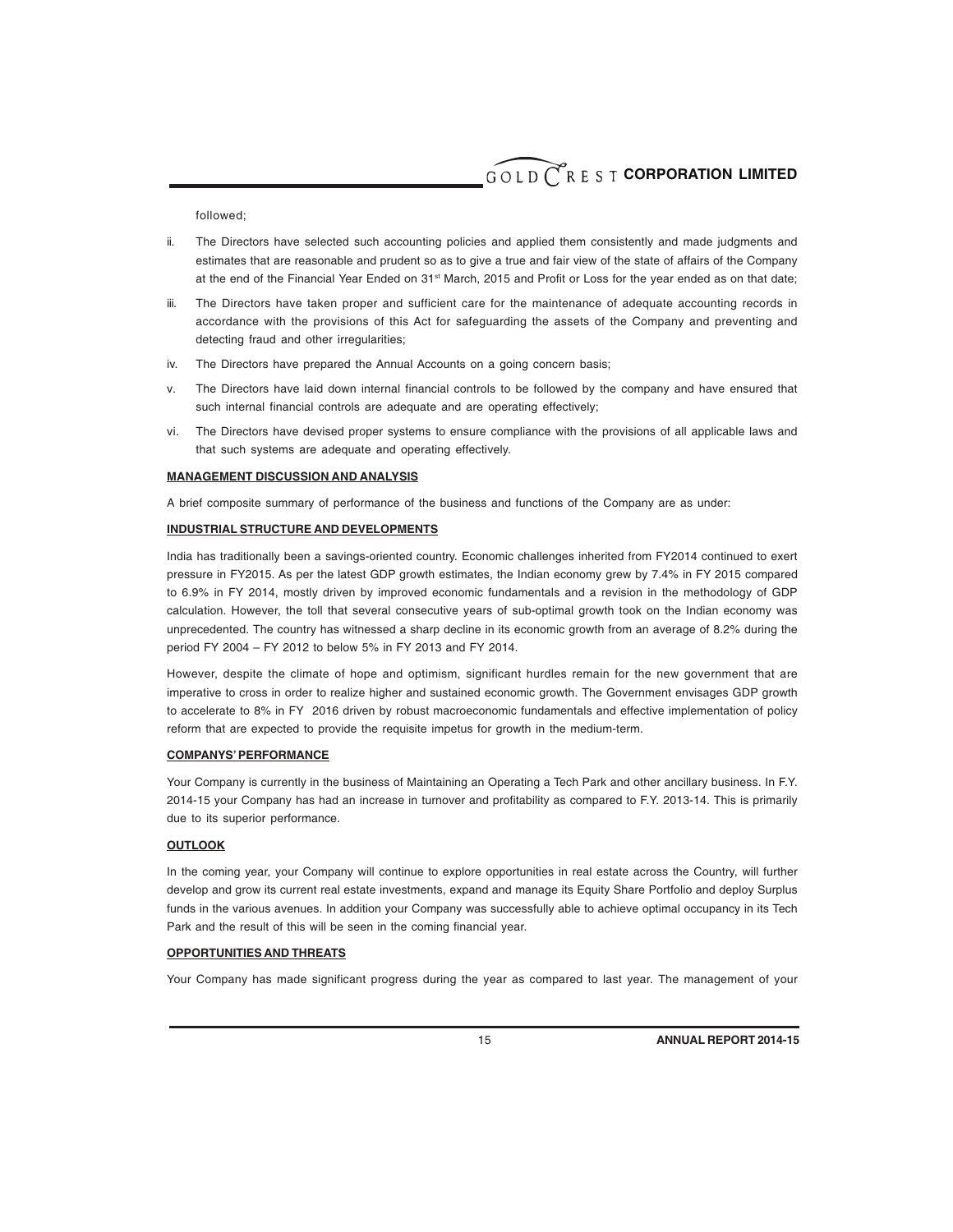Company continues to actively seek viable opportunities that will boost the profitability and long-term financial health of the Company.

The Indian economy is at an inflection point, even as the RBI is unlikely to raise rates further, the policy stand taken by the RBI to rein in inflation means that interest rates are unlikely to come down in the near term. This can have a direct impact on the performance of the real estate sector and hence on your Company. The real estate industry is easily affected by changes in government policies and regulations. There has also been considerable procedural delay with respect to approvals related to acquisition and use of land and the passing of the long awaited Land Bill.

However, the environment of relatively stable inflation, reduced fiscal deficit and the anticipation of reduction in interest rates in the medium to long term have given the required boost to the Indian Capital Markets and your Company is well poised to take advantage of this potential upturn.

#### **INTERNAL CONTROLS SYSTEMS AND THEIR ADEQUACY**

The Company has in place a proper and adequate system of internal control and the same is being reviewed commensurate with its size and nature of operations.

The Company has entrusted the internal & operational audit to M/s. M. V. Ghelani & Co., a reputed firm of Chartered Accountants. The main thrust of the internal audit process is to test and review controls, conduct an independent appraisal of risks, and benchmark internal controls with best practices.

The Audit Committee of the Board of Directors, Statutory Auditors and Business Heads are periodically apprised of the internal audit findings and corrective actions are taken. Audit plays a key role in providing assurance to the Board of Directors.

#### **FINANCIAL PERFORMANCE WITH OPERATIONAL PERFORMANCE**

The turnover of your Company for the year under review is  $\bar{\tau}$  3498.58 Lacs, as against  $\bar{\tau}$  1825.23 Lacs in the previous year, which in the opinion of the directors is satisfactory. Your Directors are working to improve the growth rate in turnover and profitability in the current year. Net Profit After Tax stood at ₹ 378.52 Lacs as against ₹ 143.72 Lacs in the previous financial year.

#### **MATERIAL DEVELOPMENTS IN HUMAN RESOURCES / INDUSTRIAL RELATIONS FRONT, INCLUDING NUMBER OF PEOPLE EMPLOYED.**

Your Company provides a workplace environment that is safe, hygienic, humane, and which upholds the dignity of its employees. Your Company creates systems and practices to ensure a harassment free workplace, where employees feel safe and secure in discharging their responsibilities.

There are 12 persons employed with your Company.

#### **CAUTIONARY STATEMENT**

Statements made in this report in describing the Company's objectives, projections, estimates, expectations or predictions may be "forward-looking statements" within the meaning of applicable securities laws and regulations. Forward-looking statements are based on certain assumptions and expectations of future events. The Company cannot guarantee that these assumptions and expectations are accurate or will be realized by the Company. Actual results could differ materially from those expressed in the statement or implied due to the influence of external and internal factors that are beyond the control of the Company. The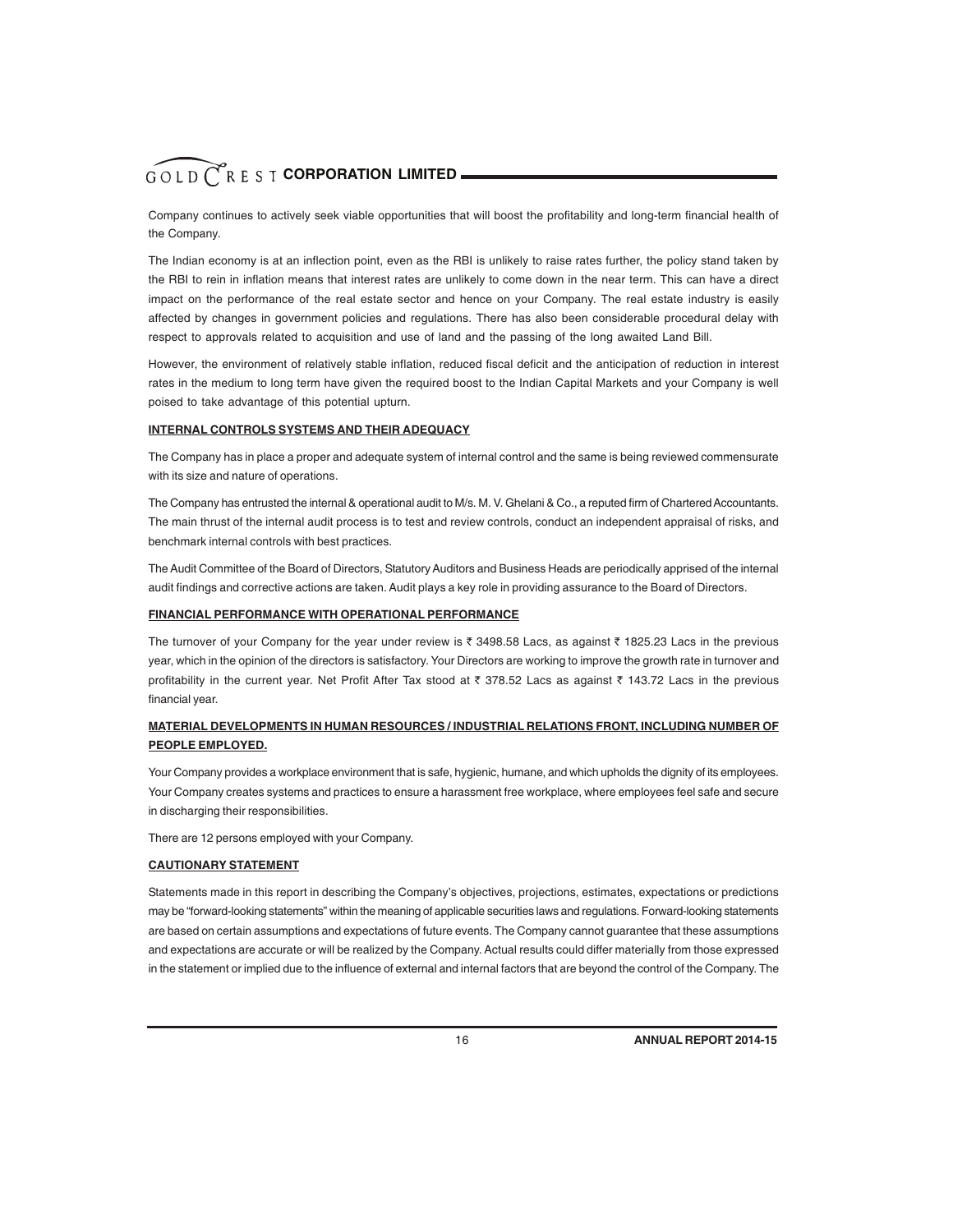Company assumes no responsibility to publicly amend, modify or revise any forward-looking statements on the basis of any subsequent developments, information or events.

#### **PUBLIC DEPOSIT**

During the year under review, your Company has not accepted any deposits within the meaning of provisions of Chapter V – Acceptance of Deposits by Companies of the Companies Act, 2013 read with the Companies (Acceptance of Deposits) Rules 2014, as amended from time to time.

#### **CORPORATE GOVERNANCE**

As per Clause 49 of the Listing Agreement with the Stock Exchanges, a separate section on Corporate Governance Practices followed by the Company, together with a certificate from the Company's Auditors confirming compliance, is set out in the Annexure forming part of this Report.

#### **CONSERVATION OF ENERGY, TECHNOLOGY ABSORPTION AND FOREIGN EXCHANGE EARNINGS AND OUTFLOW**

The information required under Section 134 of the Companies Act, 2013 read with the Companies (Accounts) Rules, 2014 with regard to Conservation of Energy & Technology absorption is not required to be given, as the same is not applicable to the Company.

| Foreign Exchange Earning | NIL       |
|--------------------------|-----------|
| Foreign Exchange OutFlow | ₹7,00,819 |

#### **MATERIAL CHANGES AND COMMITMENTS IF ANY AFFECTING THE FINANCIAL POSITION OF THE COMPANY THAT OCCURRED DURING THE FINANCIAL YEAR TO WHICH THESE FINANCIAL STATEMENTS RELATE AS ON THE DATE OF THIS REPORT**

No material changes and commitments affecting the financial position of the Company occurred during the financial year to which these financial statements relate as on the date of this report.

#### **SIGNIFICANT AND MATERIAL ORDERS PASSED BY THE REGULATORS OR COURTS OR TRIBUNALS IMPACTING THE GOING CONCERN STATUS OF THE COMPANY**

There are no significant and material orders passed by the Regulators or Courts or Tribunals which would impact the going concern status and the Company's future operations.

#### **DETAILS OF POLICY DEVELOPED AND IMPLEMENTED BY THE COMPANY ON ITS CORPORATE SOCIAL RESPONSIBILITY INITIATIVES**

The Company has not developed and implemented any Corporate Social Responsibility initiatives as the said provisions are not applicable.

#### **PARTICULARS OF LOANS, GUARANTEES OR INVESTMENTS MADE UNDER SECTION 186 OF THE COMPANIES ACT, 2013**

The amount of  $\bar{\tau}$  40,000,000/- (Rupees Four Crores only) was given to M/s. Epcot Securities Pvt Ltd during the year, which is in accordance with Section 186 of the Companies Act, 2013. The details of the same are provided in the standalone financial statement in Note no. 20.

#### **PARTICULARS OF CONTRACTS OR ARRANGEMENTS MADE WITH RELATED PARTIES**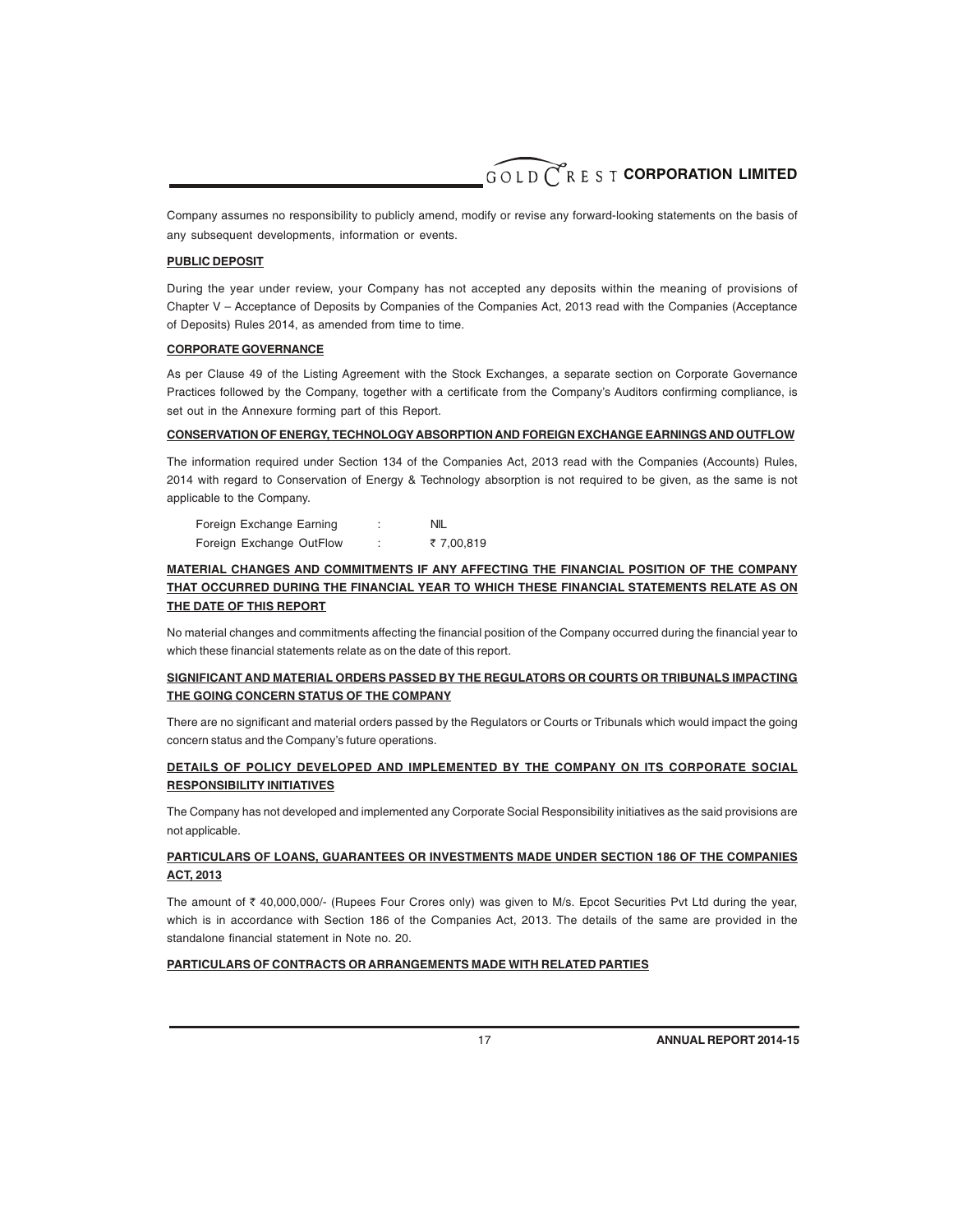There was no contract or arrangements made with related parties as defined under Section 188 of the Companies Act, 2013 during the year under review. Accordingly, the disclosure of related party transactions as required under Section 134(3)(h) of the Companies Act, 2013 in Form AOC 2 is not applicable.

The Company has formulated a policy on materiality of Related Party Transactions and dealing with Related Party Transactions which has been uploaded on the Company's website and can be accessed at http:// www.goldcrestgroup.com/wp-content/files/RELATED\_PARTY\_TRANSACTIONS\_POLICY.pdf

#### **AUDITORS AND AUDITORS REPORT**

M/s. Ramesh M. Sheth & Associates – Chartered Accountants (Firm registration No. – 111883W), Statutory Auditors of the Company hold office until conclusion of the ensuing Annual General Meeting and are eligible for re-appointment. They have confirmed their eligibility to the effect that their re-appointment, if made, would be within the prescribed limits under the act and that they are not disqualified for re-appointment.

Your Directors recommend the re-appointment of M/s. Ramesh M. Sheth & Associates, Chartered Accountants, as Statutory Auditors of the Company to hold office from the conclusion of this Annual General Meeting till the conclusion of the 34th Annual General Meeting of the Company to be held in the Financial year 2017.

The notes to the Financial Statements referred to in the Auditors Report are self-explanatory and do not call for any further comments under Section 134 of the Companies Act, 2013.

#### **SECRETARIAL AUDIT**

Pursuant to the provisions of Section 204 of the Companies Act, 2013 and The Companies (Appointment and Remuneration of Managerial Personnel) Rules, 2014, the Company had appointed M/s. C. J. GOSWAMI & ASSOCIATES, Practicing Company Secretaries (CP No. 12721) to undertake the Secretarial Audit of the Company. The Secretarial Audit Report is annexed herewith as "Annexure C".

The Auditor's Repoert and the Secretarial Audit Report for the Financial year ended 31<sup>st</sup> March, 2015 do not contain any Qualification, Reservation, Adverse remark or disclaimer.

#### **ANNUAL RETURN**

The extracts of Annual Return pursuant to the provisions of Section 92 read along with Rule 12 of the Companies (Management and administration) Rules, 2014 are furnished in "Annexure A" and is attached to this Report.

#### **NUMBER OF BOARD MEETINGS CONDUCTED DURING THE YEAR UNDER REVIEW**

The Company had 4 Board meetings during the financial year under review. The details of the meeting of the board held during the financial year form part of Corporate Governance Report

#### **INDEPENDENT DIRECTORS MEETING**

The Independent Directors met on 11th February, 2015, without the attendance of Non-Independent Directors and members of the Management. The Independent Directors reviewed the performance of non-independent directors and the Board as a whole; the performance of the Chairman of the Company, taking into account the views of Executive Directors and Non-Executive Directors and assessed the quality, quantity and timeliness of flow of information between the Company Management and the Board that is necessary for the Board to effectively and reasonably perform their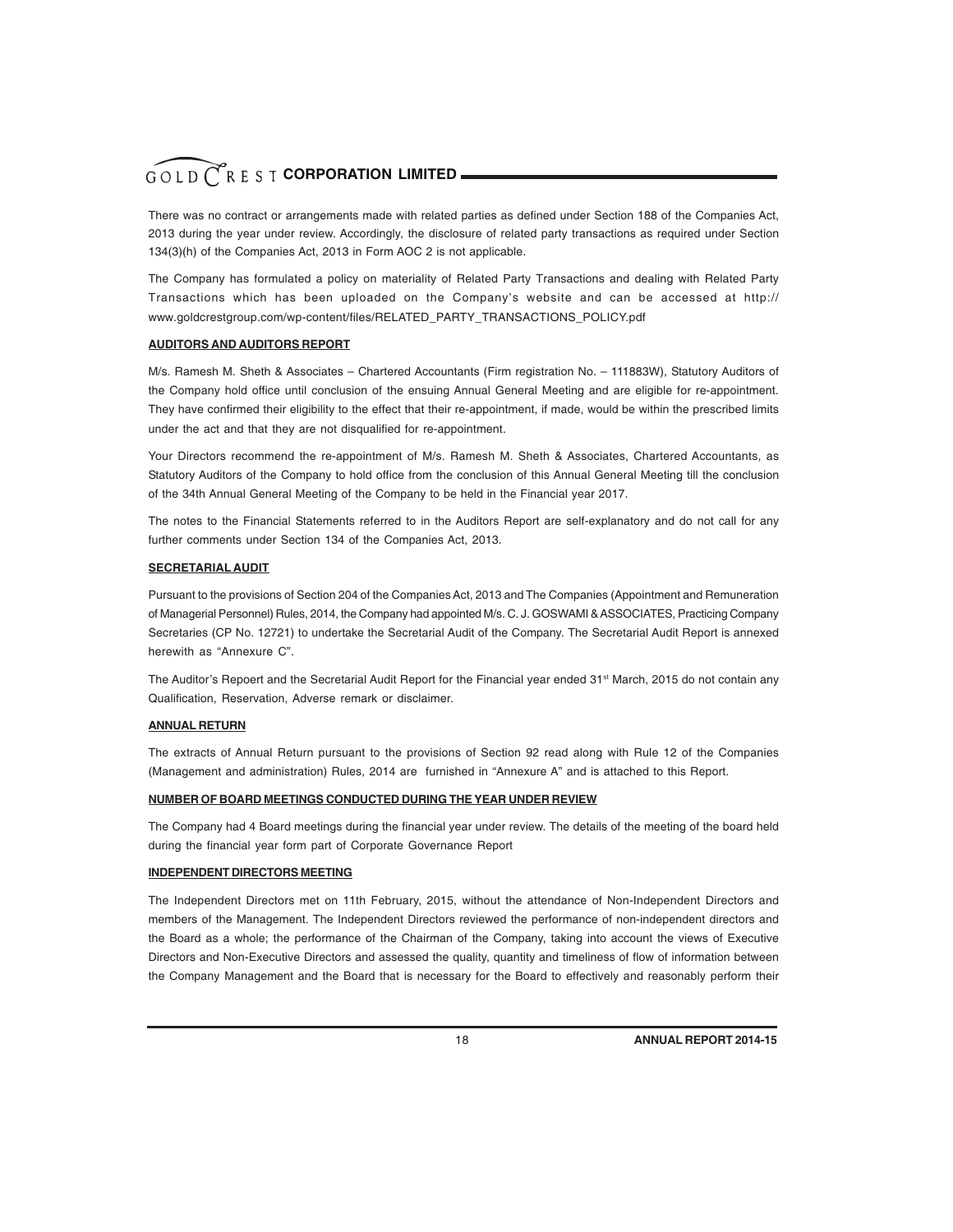duties.

#### **COMMITTEES OF BOARD**

Details of various committees constituted by the Board of Directors as per the provision of Clause 49 of the Listing Agreement and Companies Act, 2013 are given in the Corporate Governance Report which forms a part of this report.

#### **ESTABLISHMENT OF VIGIL MECHANISM**

Your Company has laid down Whistle Blower Policy covering Vigil Mechanism with protective Clauses for the Whistle Blowers. The Whistle Blower Policy is made available on the website of the Company.

#### **SUBSIDIARIES, JOINT VENTURES AND ASSOCIATE COMPANIES**

The Company has 1 (One) Wholly Owned Subsidiary as on March 31, 2015. There is no associate company within the meaning of Section 2(6) of the Companies Act, 2013. There has been no material change in the nature of the business of the subsidiary.

Pursuant to provision of Section 129(3) of the Act, a statement containing salient features of the financial statements of the Company's subsidiary in Form AOC-1 is attached to the Financial Statements of the Company (Annexure D).

Pursuant to provision of Section 136 of the Act, the financial statements of the Company, Consolidated Financial Statements along with relevant documents and separate audited accounts in respect of subsidiaries are available on website of the Company.

During the year the Board of Directors has formulated a policy for determining Material Subsidiaries. The policy is disclosed on the company's website and is accessible on http://www.goldcrestgroup.com/wpcontent/files/ POLICY\_FOR\_DETERMINING\_MATERIAL\_SUBSIDIARIES.pdf

#### **RISK MANAGEMENT**

The Board of the Company has formed a Risk Management Committee to frame, implement and monitor the risk management plan for the company. The Committee is responsible for reviewing the risk management plan and ensuring its effectiveness. The Audit Committee has additional oversight in the area of financial risks and controls. Major risks identified by the businesses and functions are systematically addressed through mitigating actions on a continuing basis.

The Company manages, monitors and reports on the principal risks and uncertainties that can impact its ability to achieve its strategic objectives. The Company's management systems, organizational structures, processes, standards, codes of conduct and behaviors that govern how the Company conducts its business and manages associated risks.

#### **PREVENTION OF SEXUAL HARASSMENT IN THE WORKPLACE**

The Company has zero tolerance on Sexual Harassment in the workplace. During the year under review there were no cases filed pursuant to the Sexual Harassment of Women at Workplace (Prevention, Prohibition and Redressal) Act, 2013.

#### **REMUNERATION RATIO OF THE DIRECTORS / KEY MANAGERIAL PERSONNEL (KMP) / EMPLOYEES:**

The information required pursuant to Section 197 read with Rule 5 of The Companies (Appointment and Remuneration of Managerial Personnel) Rules, 2014 and Companies (Particulars of Employees) Rules, 1975, in respect of employees of the Company and Directors is furnished hereunder: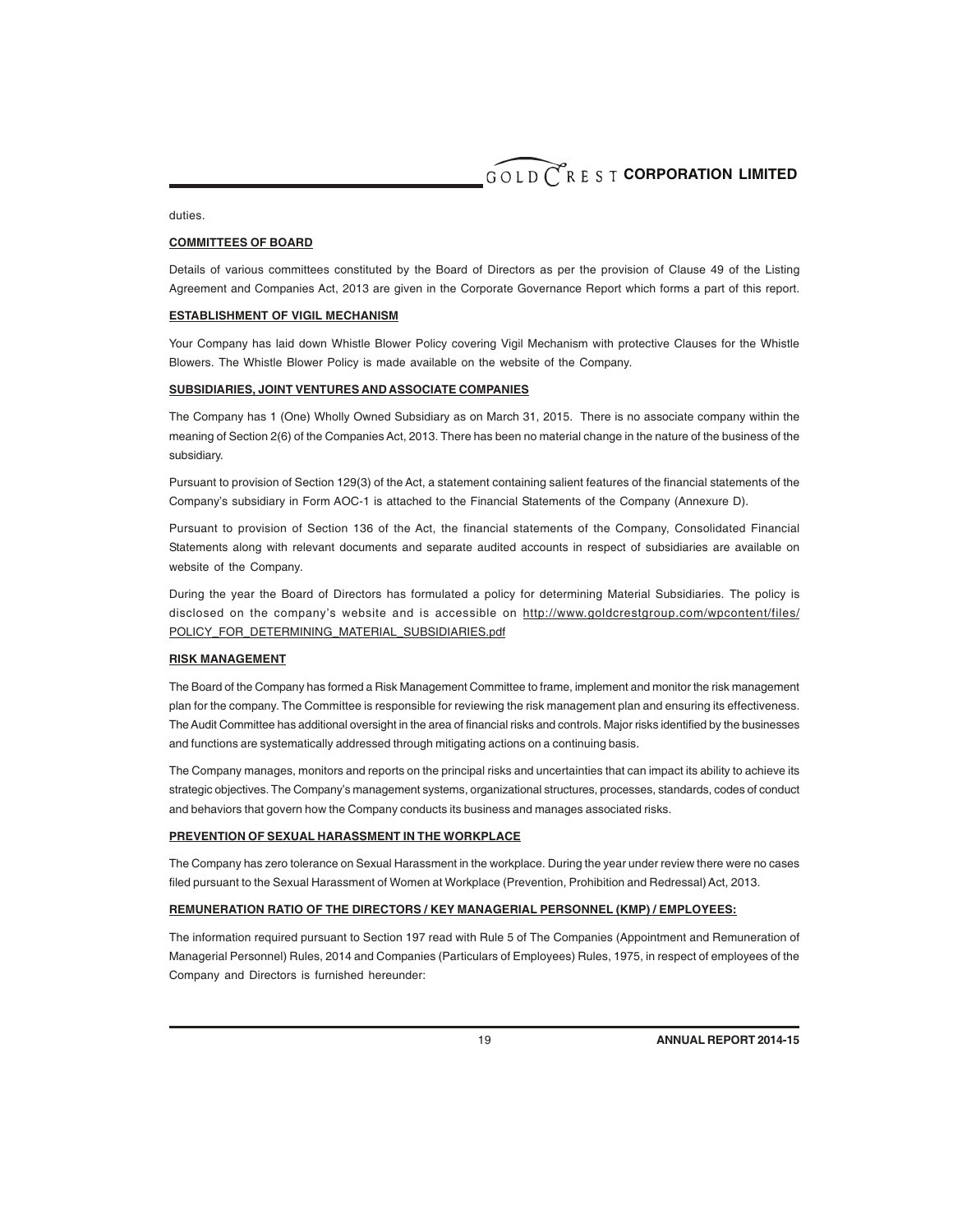- (A) Information pursuant to Section 197 of the Companies Act, 2013 read with Rule 5(1) of The Companies (Appointment and Remuneration of Managerial Personnel) Rules, 2014:
	- i. The ratio of the remuneration of each Director to the median remuneration of the employees of the Company for the financial year 2014-15 and the percentage increase in remuneration of each Director, Chief Financial Officer, Chief Executive Officer, Company Secretary in the financial year 2014-15:

| Name of Director & KMP                 | Ratio of Remuneration of<br>each Director/to median<br>remuneration of Employees | % increase in remuneration<br>in the financial year |  |
|----------------------------------------|----------------------------------------------------------------------------------|-----------------------------------------------------|--|
| <b>Executive Directors</b>             |                                                                                  |                                                     |  |
| Mr. Tushar T. Tanna <sup>1</sup>       | 4.2                                                                              | Nil                                                 |  |
| <b>Non-Executive Directors</b>         |                                                                                  |                                                     |  |
| Mrs. Anupa Tanna Shah <sup>2</sup>     | 1.13                                                                             | Nil                                                 |  |
| Mr. Kishore Vussonji <sup>3</sup>      | 1.70                                                                             | Nil                                                 |  |
| Mr. Shirish Kamdar <sup>3</sup>        | 1.70                                                                             | Nil                                                 |  |
| <b>Key Managerial Personnel</b>        |                                                                                  |                                                     |  |
| Mr. Manish Chheda (CFO) <sup>4</sup>   | 3.5                                                                              | Nil                                                 |  |
| Ms. Marisa Gonsalves (CS) <sup>5</sup> | 0.42.                                                                            | Nil.                                                |  |

1 Mr. Tushar T. Tanna will continue as Non-Executive Director w.e.f. 1st April, 2015.

2 Mrs. Anupa Tanna Shah has been appointed as Managing Director & C.E.O w.e.f. 1st April, 2015.

<sup>3</sup> Reflects Sitting fees.

4 Appointed Chief Financial Officer w.e.f. 30th July, 2014.

<sup>5</sup> Appointed Company Secretary w.e.f. 20th March, 2015.

- ii. The median remuneration of employees of the Company during the financial year was  $\bar{\tau}$  17,650/-.
- iii. The percentage increase in the median remuneration of employees in the financial year: 9.62%
- iv. The number of permanent employees on the rolls of Company: 12 as on 31st March, 2015.
- v. The explanation on the relationship between average increase in remuneration and Company performance: The average increase in remuneration is closely linked to and driven by achievement of annual corporate goals and overall business, financial and operational performance of the Company.
- vi. Comparison of the remuneration of the key managerial personnel against the performance of the Company: The total remuneration of key managerial personnel increased by 12% in 2014-15 whereas during the year under review, the Company registered a profit after tax of  $\bar{\tau}$  378.52 lacs as compared to profit after tax of ₹ 143.73 lacs in the previous year being an increase of 163.35%
- vii. Variations in the market capitalisation of the Company, price earnings ratio as on the closing date of the current financial year and previous financial year: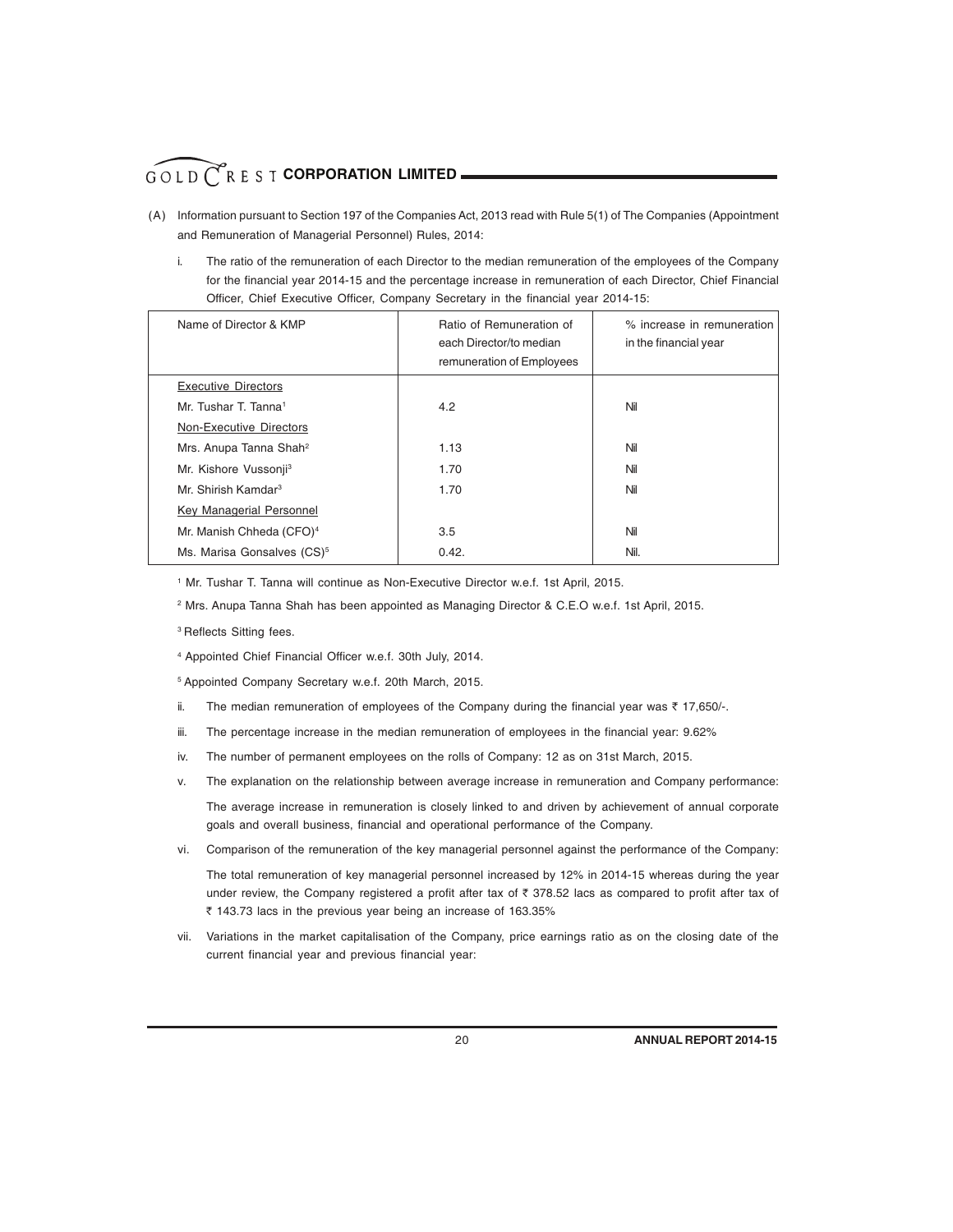| <b>Particulars</b>                | 31st March, 2015 | 31st March, 2014 | % Change |
|-----------------------------------|------------------|------------------|----------|
| Market Capitalisation (in Crores) | 20.93 Crores     | 16.07 Crores     | 30.35%   |
| Price Earning Ratio               | 5.53             | 11.18            | (38.25%) |

viii. Percentage increase over decrease in the market quotations of the shares of the Company in comparison to the rate at which the Company came out with the last public offer:

The Market Price of Company's share as on 31 March, 2015 was Rs. 27.70 on BSE Limited.

The Company has not made any public offer in the recent past and accordingly, comparison of Public Offer Price and the current market price of the Company's shares is not relevant.

- ix. Average percentile increase made in the salaries of employees other than the managerial personnel in the last financial year i.e. 2014-15 was 31.81% whereas increase in the managerial remuneration for the same financial year was 10.77%.
- x. The key parameters for any variable component of remuneration availed by the Directors: Nil
- xi. The ratio of the remuneration of the highest paid Director to that of the employees who are not Directors but receive remuneration in excess of the highest paid Director during the year: N.A.
- xii. Affirmation that the remuneration is as per the Remuneration Policy of the Company.

It is confirmed that the remuneration is as per the Remuneration Policy of the Company.

(B) The information pursuant to Section 197 of the Companies Act, 2013 read with Rule 5(2) of The Companies (Appointment and Remuneration of Managerial Personnel) Rules, 2014 is not applicable, since during the year under review none of the employees of the Company was in receipt of remuneration in excess of the limits specified, whether employed for the whole year or part thereof.

#### **APPRECIATION:**

Your Directors acknowledge with gratitude the co-operation and assistance given by the Bankers, Distributors, Customers, Investors, BSE Ltd., National Securities Depository Ltd., Central Depository Services (India) Ltd., and R & T Agent during the year under review and are confident that your Company will continue to receive such support in the years ahead. The Directors also wish to thank all the employees for their contribution, high degree of commitment, support and continued co-operation throughout the year.

#### **FOR AND ON BEHALF OF THE BOARD OF DIRECTORS**

**Place:** Mumbai. **Date:** 14<sup>th</sup> August, 2015 **ANUPA TANNA SHAH** 

**MANAGING DIRECTOR**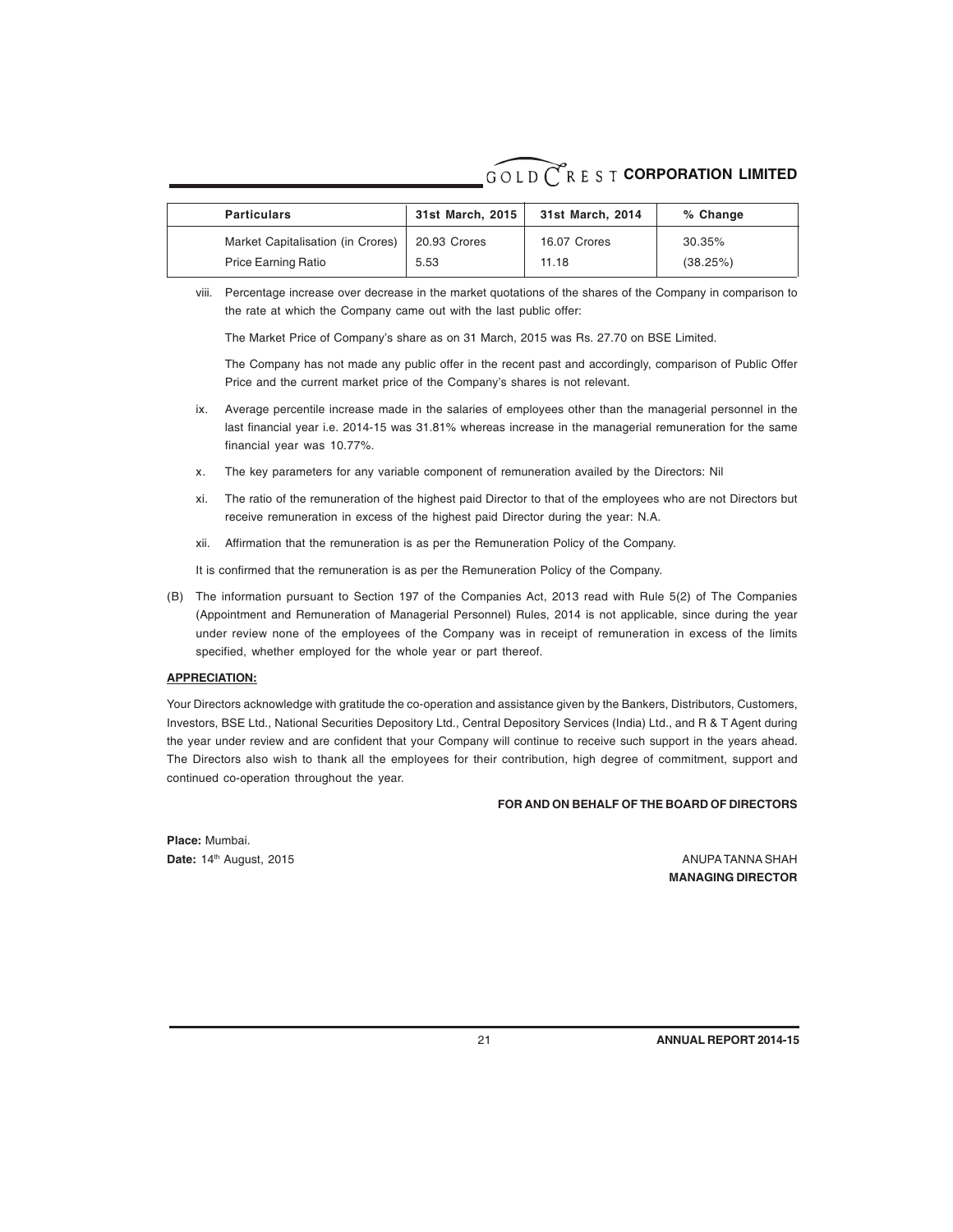

#### **EXTRACT OF ANNUAL RETURN BOARD'S REPORT Annexure A**

as on the financial year ended 31.03.2015

(Pursuant to Section 92 (3) of the Companies Act, 2013 and Rule 12(1) of the Company

(Management & Administration) Rules, 2014)

#### **FORM NO. MGT - 9**

#### **I. REGISTRATION & OTHER DETAILS:**

|   | CIN                                    | L74999MH1983PLC029408                           |
|---|----------------------------------------|-------------------------------------------------|
| 2 | <b>Registration Date</b>               | 25th February, 1983                             |
| 3 | Name of the Company                    | <b>Goldcrest Corporation Limited</b>            |
| 4 | Category/Sub-category of the Company   | Public Company having Share Capital             |
| 5 | Address of the Registered office       | Devidas Mansion, 3rd Floor,                     |
|   | & contact details                      | Mereweather Road, Colaba, Mumbai - 400 069      |
|   |                                        | Tel: 022- 22837489/90; Fax: 22028873;           |
|   |                                        | e-mail: office@goldcrestgroup.com;              |
|   |                                        | website: www.goldcrestgroup.com                 |
| 6 | Whether listed company                 | YES.<br>(BSE Limited)                           |
| 7 | Name, Address & contact details of the | M/s. Purva Sharegistry (India) Pvt Ltd.         |
|   | Registrar & Transfer Agent, if any.    | 9, Shiv Shakti Industrial Estate, Sitaram Mills |
|   |                                        | Compound, J. R. Boricha Marg, Lower Parel,      |
|   |                                        | Mumbai - 400 011 Tel: 022-23018231, 23016761    |

#### **II Principal Business Activity of the Company**

All the Business Activities contributing 10% or more of the total turnover of the Company shall be stated:

| <b>Name and Description</b> | NIC Code of the Product / Service $\mid \%$ of total turnover of the Company |       |
|-----------------------------|------------------------------------------------------------------------------|-------|
| Operations & Maintenance of | 62013                                                                        | 15.99 |
| Software Development park   |                                                                              |       |
| <b>Commodity Operations</b> | 6611                                                                         | 79.37 |

#### **III Holding / Subsidiary and Associate Companies**

| Name and address of the                                                                                                                                                     | CIN/GLN               | Holding/Subsidiary | $%$ of      | Applicable |
|-----------------------------------------------------------------------------------------------------------------------------------------------------------------------------|-----------------------|--------------------|-------------|------------|
| Company                                                                                                                                                                     |                       | /Associate         | shares held | Section    |
| Goldcrest Habitats Private<br>Limited (Formerly Known as<br>Goldcrest Agro Private Limited)<br>Devidas Mansion, 3rd Floor,<br>Mereweather Road, Colaba,<br>Mumbai - 400 039 | U45400MH2007PTC172257 | Subsidiary         | 100         | 2(87)      |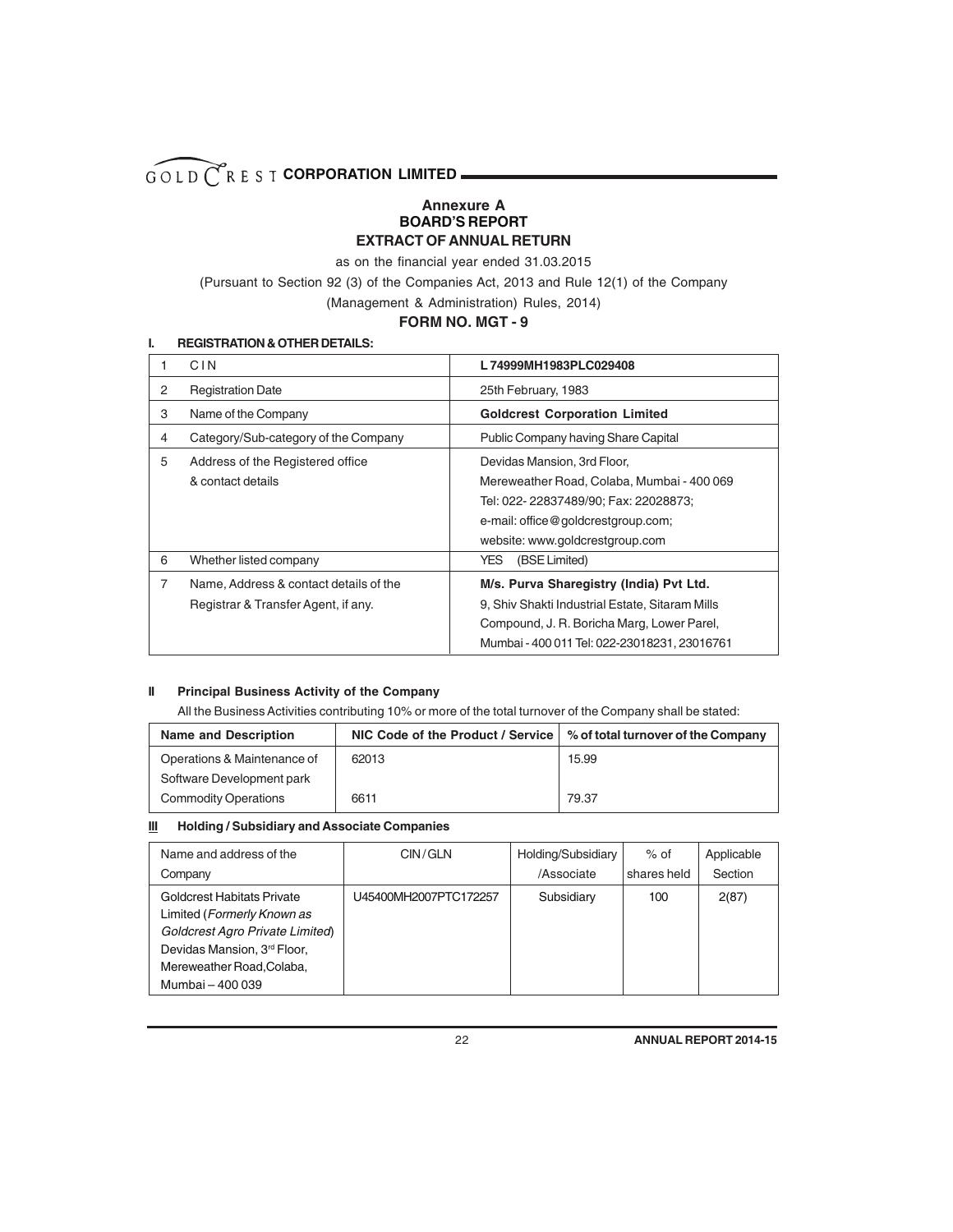#### **IV Shareholding Pattern (Equity Share Capital Break up as a percentage of Total Equity)**

#### **i) Category-wise Shareholding**

| Category of                   | No. of Shares held at the beginning of the year |                          | No. of Shares held at the end of the year |                |                          | % Change                 |         |                      |                          |
|-------------------------------|-------------------------------------------------|--------------------------|-------------------------------------------|----------------|--------------------------|--------------------------|---------|----------------------|--------------------------|
| Shareholders                  |                                                 |                          | [As on 31-March-2014]                     |                |                          | [As on 31-March-2015]    |         | during the<br>year   |                          |
|                               | Demat                                           | Physical                 | Total<br>Shares                           | % of Total     | Demat                    | Physical                 | Total   | % of Total<br>Shares | the year                 |
| A. Promoters                  |                                                 |                          |                                           |                |                          |                          |         |                      |                          |
| (1) Indian                    |                                                 |                          |                                           |                |                          |                          |         |                      |                          |
| a) Individual / HUF           |                                                 |                          |                                           |                |                          |                          |         |                      |                          |
| b) Central Govt               |                                                 |                          |                                           |                |                          |                          |         |                      |                          |
| c) State Govt.(s)             |                                                 |                          |                                           |                |                          |                          |         |                      |                          |
| d) Bodies Corporate           | 2216113                                         | ä,                       | 2216113                                   | 29.33          | 2216113                  |                          | 2216113 | 29.33                |                          |
| e) Banks / Fl                 |                                                 |                          |                                           |                |                          |                          |         |                      |                          |
| f) Any Other                  |                                                 |                          |                                           |                |                          |                          |         |                      |                          |
| <b>Directors</b>              | 1792401                                         |                          | 1792401                                   | 23.72          | 1221286                  |                          | 1221286 | 16.16                | 7.56                     |
| <b>Directors Relatives</b>    | 1291933                                         | $\overline{\phantom{a}}$ | 1291933                                   | 17.10          | 1863048                  | $\overline{a}$           | 1863048 | 24.65                | 7.55                     |
| Sub-Total (A)(1)              | 5300447                                         | $\overline{\phantom{a}}$ | 5300447                                   | 70.14          | 5300447                  | $\overline{\phantom{a}}$ | 5300447 | 70.14                |                          |
| (2) Foreign                   |                                                 |                          |                                           |                |                          |                          |         |                      |                          |
| a) NRIs - Individuals         |                                                 |                          |                                           |                |                          |                          |         |                      |                          |
| b) Other - Individuals        |                                                 |                          |                                           |                |                          |                          |         |                      |                          |
| c) Bodies Corporate           |                                                 |                          |                                           |                |                          |                          |         |                      |                          |
| d) Banks / FI                 |                                                 |                          |                                           |                |                          |                          |         |                      |                          |
| e) Any Other                  |                                                 |                          |                                           |                |                          |                          |         |                      |                          |
| Sub-Total (A)(2)              | $\overline{\phantom{a}}$                        | $\blacksquare$           | $\overline{a}$                            | $\overline{a}$ | $\overline{\phantom{a}}$ | ÷                        |         |                      | $\overline{\phantom{a}}$ |
| <b>Total Shareholding</b>     |                                                 |                          |                                           |                |                          |                          |         |                      |                          |
| of Promoters                  |                                                 |                          |                                           |                |                          |                          |         |                      |                          |
| $(A) = (A)(1)+(A)(2)$         | 5300447                                         | 0                        | 5300447                                   | 70.14          | 5300447                  | 0                        | 5300447 | 70.14                | 0                        |
| <b>B. Public Shareholding</b> |                                                 |                          |                                           |                |                          |                          |         |                      |                          |
| (1) Institutions              |                                                 |                          |                                           |                |                          |                          |         |                      |                          |
| a) Mutual Funds / UTI         |                                                 |                          |                                           |                |                          |                          |         |                      |                          |
| b) Banks / Fl                 |                                                 |                          |                                           |                |                          |                          |         |                      |                          |
| c) Central Govt               |                                                 |                          |                                           |                |                          |                          |         |                      |                          |
| d) State Govt.(s)             |                                                 |                          |                                           |                |                          |                          |         |                      |                          |
| e) Venture Capital            |                                                 |                          |                                           |                |                          |                          |         |                      |                          |
| Funds                         |                                                 |                          |                                           |                |                          |                          |         |                      |                          |
| f) Insurance                  |                                                 |                          |                                           |                |                          |                          |         |                      |                          |
| Companies                     |                                                 |                          |                                           |                |                          |                          |         |                      |                          |
| g) Fils                       |                                                 |                          |                                           |                |                          |                          |         |                      |                          |
| h) Foreign Venture            |                                                 |                          |                                           |                |                          |                          |         |                      |                          |
| Capital Funds                 |                                                 |                          |                                           |                |                          |                          |         |                      |                          |
| i) Others (specify)           |                                                 |                          |                                           |                |                          |                          |         |                      |                          |
| Sub-Total (B)(1):             | $\overline{a}$                                  | ÷,                       | ÷                                         | $\overline{a}$ | $\overline{a}$           |                          |         |                      |                          |
| (2) Non-Institutions          |                                                 |                          |                                           |                |                          |                          |         |                      |                          |
| a) Bodies Corporate           | 120151                                          | 109750                   | 229901                                    | 3.04           | 108091                   | 109750                   | 217841  | 2.88                 | 0.16                     |

23 **ANNUAL REPORT 2014-15**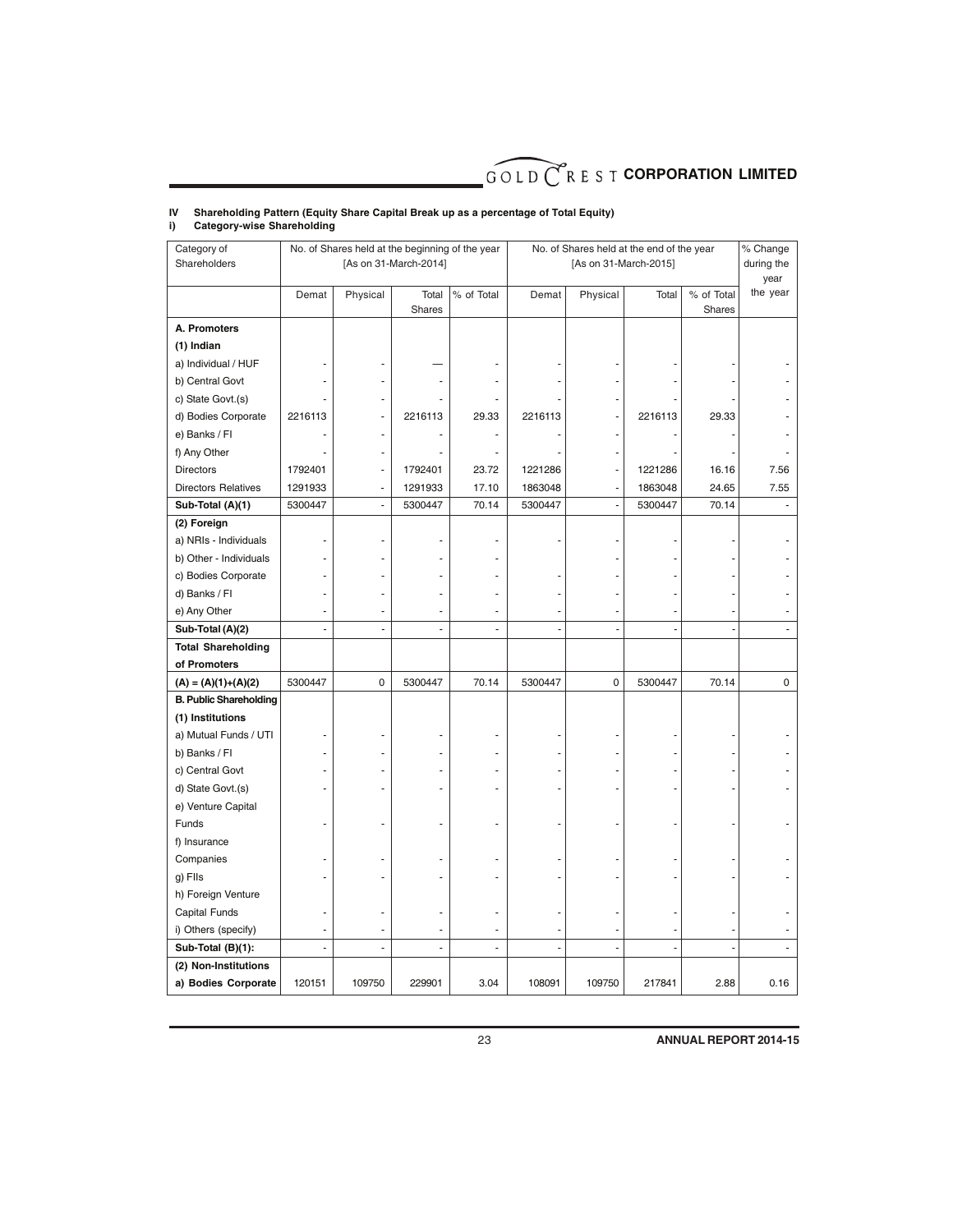|  |  |  |  | $\widetilde{\mathsf{GOL}}$ $\mathsf{D}$ $\widetilde{\mathsf{C}}$ $\mathsf{R}}$ $\mathsf{E}$ $\mathsf{S}$ $\mathsf{T}$ corporation limited |  |
|--|--|--|--|-------------------------------------------------------------------------------------------------------------------------------------------|--|

| Category of<br>Shareholders   | No. of Shares held at the beginning of the year<br>[As on 31-March-2014] |          |                        |            | No. of Shares held at the end of the year<br>[As on 31-March-2015] |          |         | % Change<br>during the<br>year |          |
|-------------------------------|--------------------------------------------------------------------------|----------|------------------------|------------|--------------------------------------------------------------------|----------|---------|--------------------------------|----------|
|                               | Demat                                                                    | Physical | Total<br><b>Shares</b> | % of Total | Demat                                                              | Physical | Total   | % of Total<br><b>Shares</b>    | the year |
| b) Individuals                |                                                                          |          |                        |            |                                                                    |          |         |                                |          |
| i) Individual                 |                                                                          |          |                        |            |                                                                    |          |         |                                |          |
| Shareholders holding          |                                                                          |          |                        |            |                                                                    |          |         |                                |          |
| nominalshare capital          |                                                                          |          |                        |            |                                                                    |          |         |                                |          |
| upto' 1 lakh                  | 198943                                                                   | 204071   | 403014                 | 5.33       | 203548                                                             | 198446   | 401994  | 5.32                           | 0.01     |
| ii) Individual                |                                                                          |          |                        |            |                                                                    |          |         |                                |          |
| Shareholders holding          |                                                                          |          |                        |            |                                                                    |          |         |                                |          |
| nominalshare capital          |                                                                          |          |                        |            |                                                                    |          |         |                                |          |
| inexcess of ₹1 lakh           | 70305                                                                    | 50250    | 120555                 | 1.60       | 83285                                                              | 50250    | 133535  | 1.77                           | 0.17     |
| c) Others (specify)           |                                                                          |          |                        |            |                                                                    |          |         |                                |          |
| i) Shares held by             |                                                                          |          |                        |            |                                                                    |          |         |                                |          |
| Pakistani citizens            |                                                                          |          |                        |            |                                                                    |          |         |                                |          |
| vested with the               |                                                                          |          |                        |            |                                                                    |          |         |                                |          |
| Custodian of                  |                                                                          |          |                        |            |                                                                    |          |         |                                |          |
| <b>Enemy Property</b>         |                                                                          |          |                        |            |                                                                    |          |         |                                |          |
| ii) Other Foreign             |                                                                          |          |                        |            |                                                                    |          |         |                                |          |
| Nationals                     |                                                                          |          |                        |            |                                                                    |          |         |                                |          |
| iii) Foreign Bodies           |                                                                          |          |                        |            |                                                                    |          |         |                                |          |
| iv) NRI (Non-Repat)           |                                                                          | ٠        | 892040                 | 11.79      |                                                                    |          | 892040  | 11.79                          |          |
| NRI (Repat)                   |                                                                          |          | 607000                 | 8.03       |                                                                    |          | 607000  | 8.03                           |          |
| v) Clearing Members           |                                                                          |          |                        |            |                                                                    |          |         |                                |          |
| /Clearing House               |                                                                          |          |                        |            |                                                                    |          |         |                                |          |
| vi) Trusts                    |                                                                          |          |                        |            |                                                                    |          |         |                                |          |
| vii) Limited Liability        |                                                                          |          |                        |            |                                                                    |          |         |                                |          |
| <b>Hindu Undivided Family</b> | 3803                                                                     |          | 3803                   | 0.05       | 3903                                                               |          | 3903    | 0.05                           |          |
| viii) Foreign Portfolio       |                                                                          |          |                        |            |                                                                    |          |         |                                |          |
| Partnership Investor          |                                                                          |          |                        |            |                                                                    |          |         |                                |          |
| (Corporate)                   |                                                                          |          |                        |            |                                                                    |          |         |                                |          |
| ix) Qualified Foreign         |                                                                          |          |                        |            |                                                                    |          |         |                                |          |
| Investor                      |                                                                          |          | ٠                      |            |                                                                    |          |         |                                |          |
| Sub-Total (B)(2):             | 1885442                                                                  | 370871   | 2256313                | 29.86      | 1891067                                                            | 365246   | 2256313 | 29.86                          |          |
| <b>Total Public</b>           |                                                                          |          |                        |            |                                                                    |          |         |                                |          |
| Shareholding                  |                                                                          |          |                        |            |                                                                    |          |         |                                |          |
| $(B)=(B)(1)+(B)(2)$           | 7185889                                                                  | 370871   | 7556760                | 100        | 7191514                                                            | 365246   | 7556760 | 100                            |          |
| C. Shares held by             |                                                                          |          |                        |            |                                                                    |          |         |                                |          |
| <b>Custodian for</b>          |                                                                          |          |                        |            |                                                                    |          |         |                                |          |
| <b>GDRs &amp;ADRs</b>         |                                                                          |          |                        |            |                                                                    |          |         |                                |          |
| Grand Total (A+B+C)           | 7185889                                                                  | 370871   | 7556760                | 100        | 7191514                                                            | 365246   | 7556760 | 100                            |          |

24 **ANNUAL REPORT 2014-15**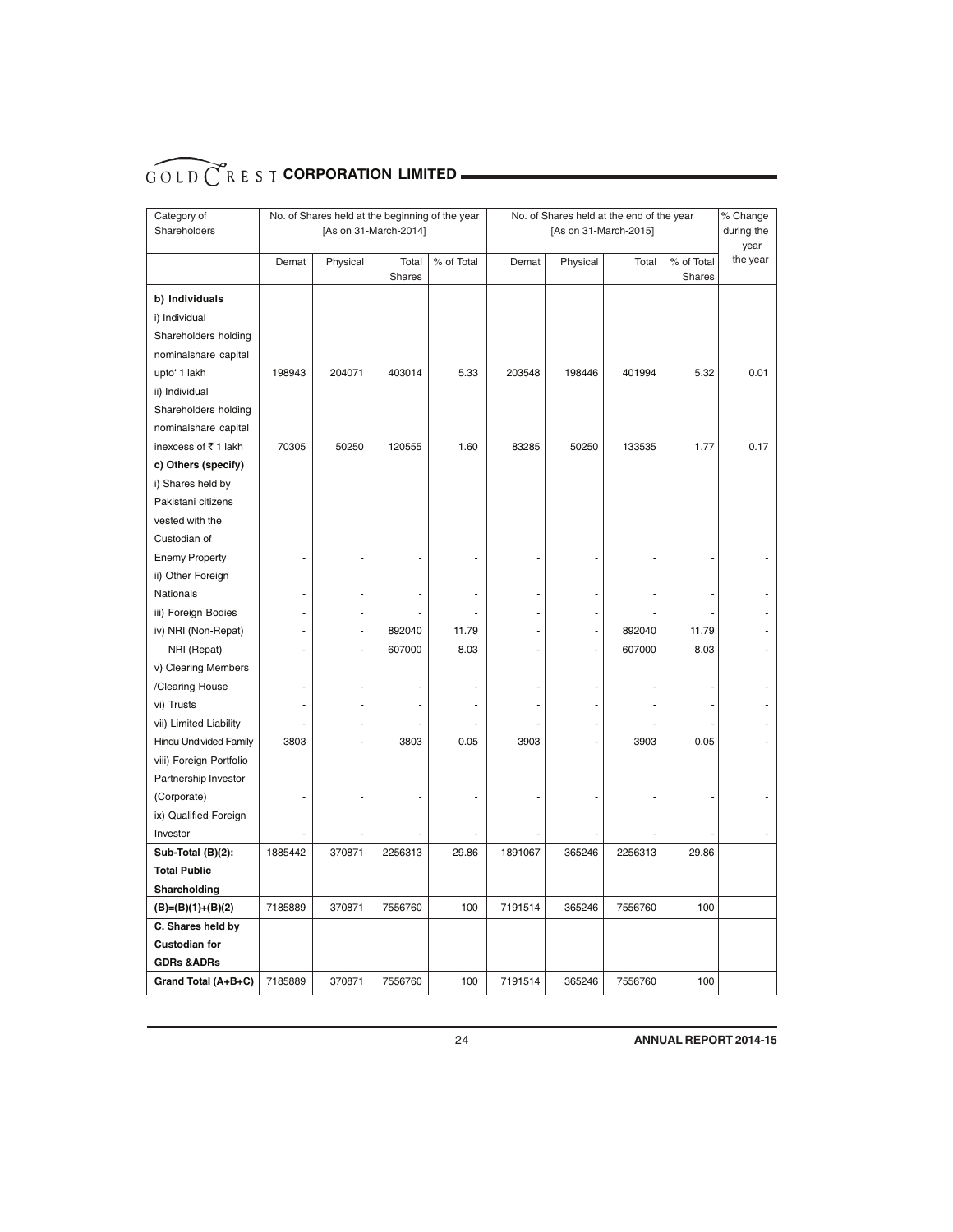#### **ii) Shareholding of Promoters**

| Shareholder's Name              | the year      | Shareholding at the beginning of |                 | Shareholding at the end of the year |              |                 | % change in<br>shareholding |
|---------------------------------|---------------|----------------------------------|-----------------|-------------------------------------|--------------|-----------------|-----------------------------|
|                                 | No. of        | % of total                       | %of Shares      | No. of                              | $%$ of total | %of Shares      | during the year             |
|                                 | <b>Shares</b> | Shares of                        | Pledged /       | Shares                              | Shares of    | Pledged /       |                             |
|                                 |               | the company                      | encumbered      |                                     | the company  | encumbered      |                             |
|                                 |               |                                  | to total shares |                                     |              | to total shares |                             |
| <b>TULSIDAS J TANNA</b>         | 1791983       | 23.71                            | ۰.              | 1791983                             | 23.71        |                 |                             |
| <b>ANUPA TANNA SHAH</b>         | 660419        | 8.73                             | ٠               | 1220868                             | 16.16        |                 | 7.43                        |
| <b>GOLDCREST SECURITIES AND</b> |               |                                  |                 |                                     |              |                 |                             |
| <b>COMMODITIES PVT LTD</b>      | 403613        | 5.34                             | ۰               | 2216113                             | 29.33        |                 | 23.99                       |
| <b>HANSA T. TANNA</b>           | 71065         | 0.94                             | ۰               | 71065                               | 0.94         |                 |                             |
| <b>TUSHAR T. TANNA</b>          | 418           | 0.00                             | ۰               | 418                                 | 0.00         |                 |                             |

#### **iii) Change in Promoters' Shareholding (Specify if there is no change):**

| Sr.<br>No.     | <b>Particulars</b>                                                                                                                                                                |                     | Shareholding at the<br>beginning of the year | <b>Cumulative Shareholding</b><br>during the year |                                        |  |
|----------------|-----------------------------------------------------------------------------------------------------------------------------------------------------------------------------------|---------------------|----------------------------------------------|---------------------------------------------------|----------------------------------------|--|
|                |                                                                                                                                                                                   | No. of<br>Shares    | % of total<br>shares of<br>the company       | No. of<br><b>Shares</b>                           | % of total<br>shares of<br>the company |  |
|                | At the beginning of the year                                                                                                                                                      | 5300447             | 70.14                                        |                                                   |                                        |  |
| $\overline{2}$ | Date wise increase/decrease in Promoters Shareholding<br>during the year specifying the reasons for increase/<br>decrease (e.g. allotment/ transfer/ bonus/ sweat<br>equity etc.) | *Inter-se<br>change |                                              |                                                   |                                        |  |
| 3              | At the end of the year                                                                                                                                                            | 5300447             | 70.14                                        |                                                   |                                        |  |

**\*** Mrs. Anupa Tanna Shah shares increased from 660419 to 1220868 as M/s. Goldcreast Exports transferred 560449 shares held by them to Mrs. Anupa Tanna Shah dated 17<sup>th</sup> April, 2015

Goldcrest Securities & Commodities Pvt. Ltd share increased from 403613 to 2216113 as a result of Merger of Goldcrest Securities & Commodities with Ajay Finvest Pvt Ltd, Chitran Investment Pvt. Ltd, Clove Investment & Leasing Co. Pvt. Ltd and Basil Exports Pvt Ltd as per the order dated 9<sup>th</sup> January, 2015

#### **(iv) Shareholding Pattern of Top Ten Shareholders (other than Directors, Promoters & Holders of GDRs & ADRs):**

| Shareholder's Name                   |                  | Shareholding at the<br>beginning of the year | Shareholding at the<br>end of the year |                                   |  |
|--------------------------------------|------------------|----------------------------------------------|----------------------------------------|-----------------------------------|--|
|                                      | No. of<br>Shares | % of totalShares<br>of thecompany            | No. of<br>Shares                       | % of totalShares<br>of thecompany |  |
| Padmakshi Financial Services Pvt Ltd | 71535            | 0.94                                         | 58723                                  | 0.77                              |  |
| Ratilal veljee isharani              | 37500            | 0.49                                         | 37500                                  | 0.49                              |  |
| Kundalia Industries                  | 24900            | 0.32                                         | 24900                                  | 0.32                              |  |
| Varsha vikram sheth                  | 24900            | 0.32                                         | 24900                                  | 0.32                              |  |
| <b>G Kantilal Jain</b>               | 16805            | 0.22                                         | 16805                                  | 0.22                              |  |
| <b>Atul jayant Shah</b>              | 16000            | 0.21                                         | 16000                                  | 0.21                              |  |
| <b>Ganesh Henzoates Pvt Ltd</b>      | 14900            | 0.19                                         | 14900                                  | 0.19                              |  |
| K.N.Iver                             | 14000            | 0.18                                         | 14000                                  | 0.18                              |  |
| Sangeetha S                          |                  |                                              | 12980                                  | 0.17                              |  |
| <b>Finolex Industries Ltd</b>        | 12400            | 0.16                                         | 12400                                  | 0.16                              |  |
| Kalpana Krishnamurthy                | 11350            | 0.15                                         | 11350                                  | 0.15                              |  |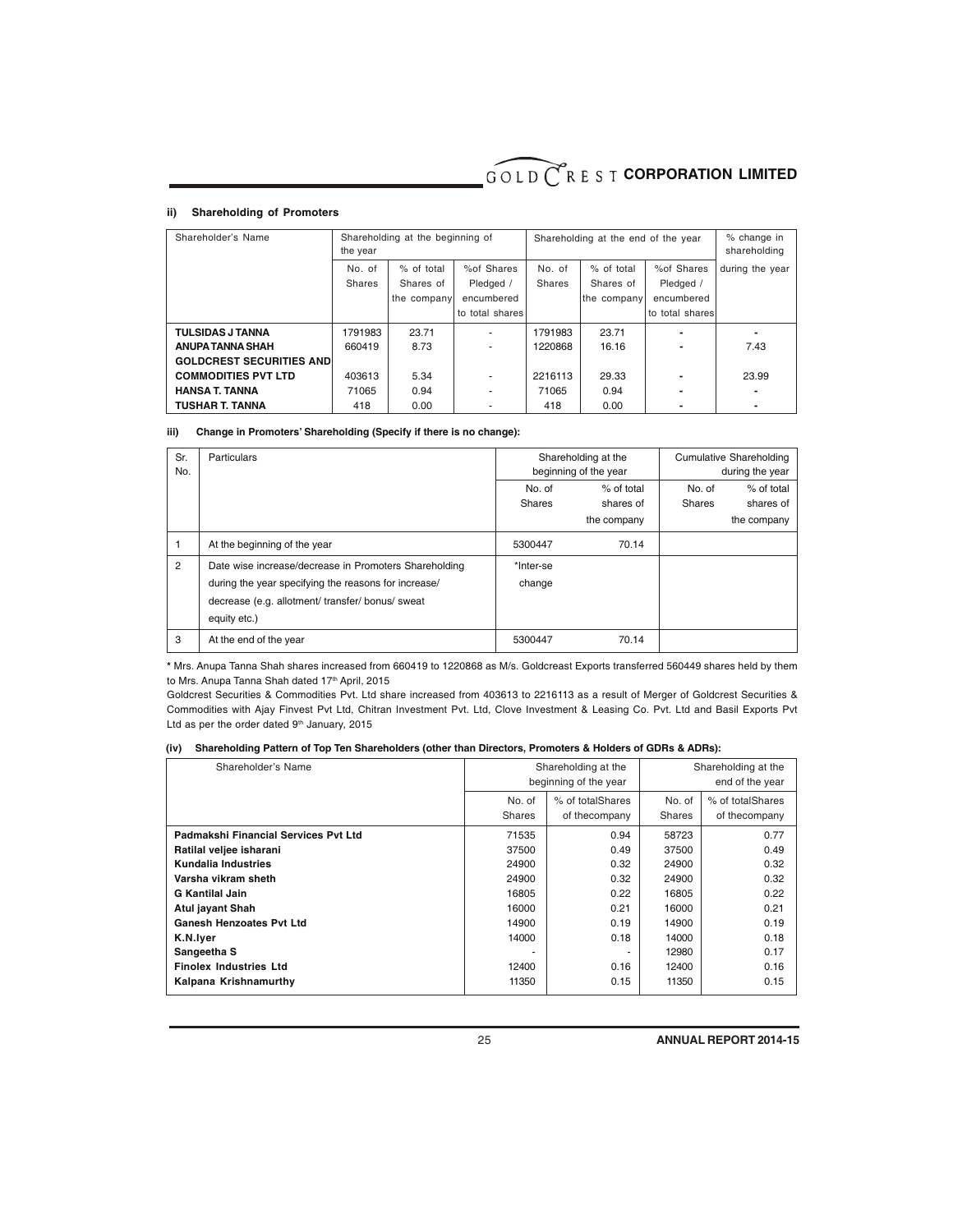#### **v) Shareholding of Directors and Key Managerial Personnel**

| For Each of the Directors & KMP | Shareholding at the |                       | Shareholding at the |                  |
|---------------------------------|---------------------|-----------------------|---------------------|------------------|
|                                 |                     | beginning of the year |                     | end of the year  |
|                                 | No. of              | % of totalShares      | No. of              | % of totalShares |
|                                 | Shares              | of thecompany         | Shares              | of thecompany    |
| <b>TULSIDAS J TANNA</b>         | 1791983             | 23.71                 | 1791983             | 23.71            |
| <b>TUSHAR T TANNA</b>           | 560867              | 7.42                  | 418                 | 0.00             |
| <b>ANUPA TANNA SHAH</b>         | 660419              | 8.73                  | 1220868             | 16.15            |
| <b>SHIRISH KAMDAR</b>           | $\Omega$            | $\Omega$              | 0                   | $\Omega$         |
| <b>KISHORE VUSSONJI</b>         | $\Omega$            | $\Omega$              | 0                   | $\Omega$         |
| <b>MANISH CHHEDA</b>            | $\Omega$            | $\Omega$              | 0                   | $\Omega$         |
| <b>MARISA GONSALVES</b>         | 0                   | $\Omega$              | 0                   | $\Omega$         |

#### **vi) Indebtedness**

**Indebtedness of the Company including interest outstanding/accrued but not due for payment**

|                                                     | <b>Secured Loans</b> | <b>Unsecured</b> | Total               |
|-----------------------------------------------------|----------------------|------------------|---------------------|
|                                                     | excludingdeposits    | loans            | <b>Indebtedness</b> |
| Indebtedness at the beginning of the financial year |                      |                  |                     |
| i) Principal Amount                                 |                      |                  |                     |
| ii) Interest due but not paid                       |                      |                  |                     |
| iii) Interest accrued but not due                   |                      |                  |                     |
| Change in Indebtedness during the financial year    |                      |                  |                     |
| Addition                                            |                      |                  |                     |
| Reduction                                           |                      |                  |                     |
| <b>Net Change</b>                                   |                      |                  |                     |
| Indebtedness at the end of the financial year       |                      |                  |                     |
| i) Principal Amount                                 |                      |                  |                     |
| ii) Interest due but not paid                       |                      |                  |                     |
| iii) Interest accrued but not due                   |                      |                  |                     |
| Total                                               |                      |                  |                     |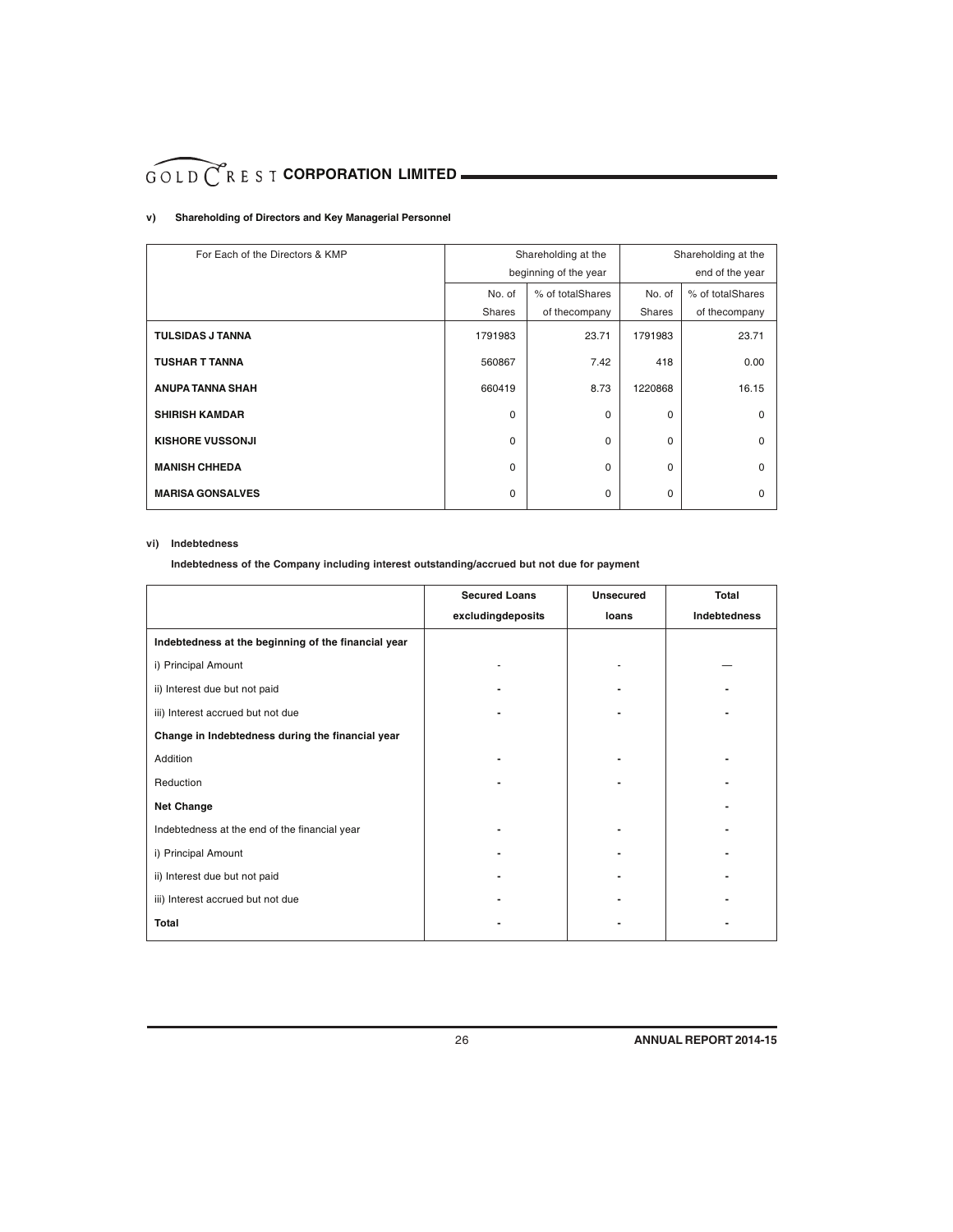#### **VI Remuneration of Directors and Key Managerial Person**

#### **A Remuneration to Managing Director, Whole-time Directors and/or Manager:**

| S.No | <b>Particulars of Remuneration</b>                                     | Mr. Tushar T. Tanna * |
|------|------------------------------------------------------------------------|-----------------------|
|      |                                                                        | (Managing Director)   |
|      | Gross Salary                                                           |                       |
|      | (a) Salary as per provisions contained in Section 17(1)                |                       |
|      | of the Income Tax Act, 1961                                            | ₹ 9,00,000            |
|      | (b) Value of perquisites under Section 17(2) Income Tax Act, 1961      | ٠                     |
|      | (c) Profits in lieu of salary under Section 17(3) Income Tax Act, 1961 | ٠                     |
|      | Total (A)                                                              | ₹ 9,00,000            |
|      | Ceiling as per Act                                                     | ₹ 3000000             |

Note : As per clause 49 VIII(C) of the Listing Agreement all elements of the remuneration package of the Managing Director are summarized above. Other benefits such as bonuses, stock options, pensions etc are not paid to the Director.

- \* Mr. Tushar T. Tanna has resigned from the office of Managing Director w.e.f 31<sup>st</sup> March, 2015 and has been appointed Chairman and Non-Executive Director w.e.f from 1st April, 2015
- \*\* Mrs. Anupa Tanna Shah has been appointed Managing Director w.e.f. 1<sup>st</sup> April, 2015

#### **B. Remuneration to other Directors:**

#### **1. Independent Directors**

| S. No | Remuneration                              | <b>Name of Directors</b> | <b>Total amount</b> |        |
|-------|-------------------------------------------|--------------------------|---------------------|--------|
|       |                                           | Mr. Kishor Vussonji      | Mr. Shirish Kamdar  |        |
|       | Fee for attending Board/CommitteeMeetings | 30,000                   | 30.000              | 60,000 |
|       | Commission                                |                          | ۰                   |        |
|       | Others, pleasespecify                     |                          | ۰                   |        |
|       | Total $(B)(1)$                            | 30,000                   | 30,000              | 60,000 |

#### **2. Non - Executive Directors**

| S. No | Remuneration                              | <b>Name of Directors</b> | <b>Total amount</b>     |        |
|-------|-------------------------------------------|--------------------------|-------------------------|--------|
|       |                                           | Mrs. Anupa Tanna Shah*   | Mr. Tulsidas J. Tanna** |        |
|       | Fee for attending Board/CommitteeMeetings | 20,000                   | 20,000                  | 40,000 |
|       | Commission                                |                          |                         |        |
|       | Others, pleasespecify                     |                          |                         |        |
|       | Total (B)(2)                              | 20,000                   | 20,000                  | 40,000 |
|       | Total $(B)=(B)(1)+(B)(2)$                 |                          |                         | 100000 |

\* Mrs Anupa Tanna Shah was appointment as Additional Director w.e.f. 30<sup>th</sup> July, 2014

\*\* Mr. Tulsidas Tanna resigned as a Director w.e.f 30<sup>th</sup> July, 2014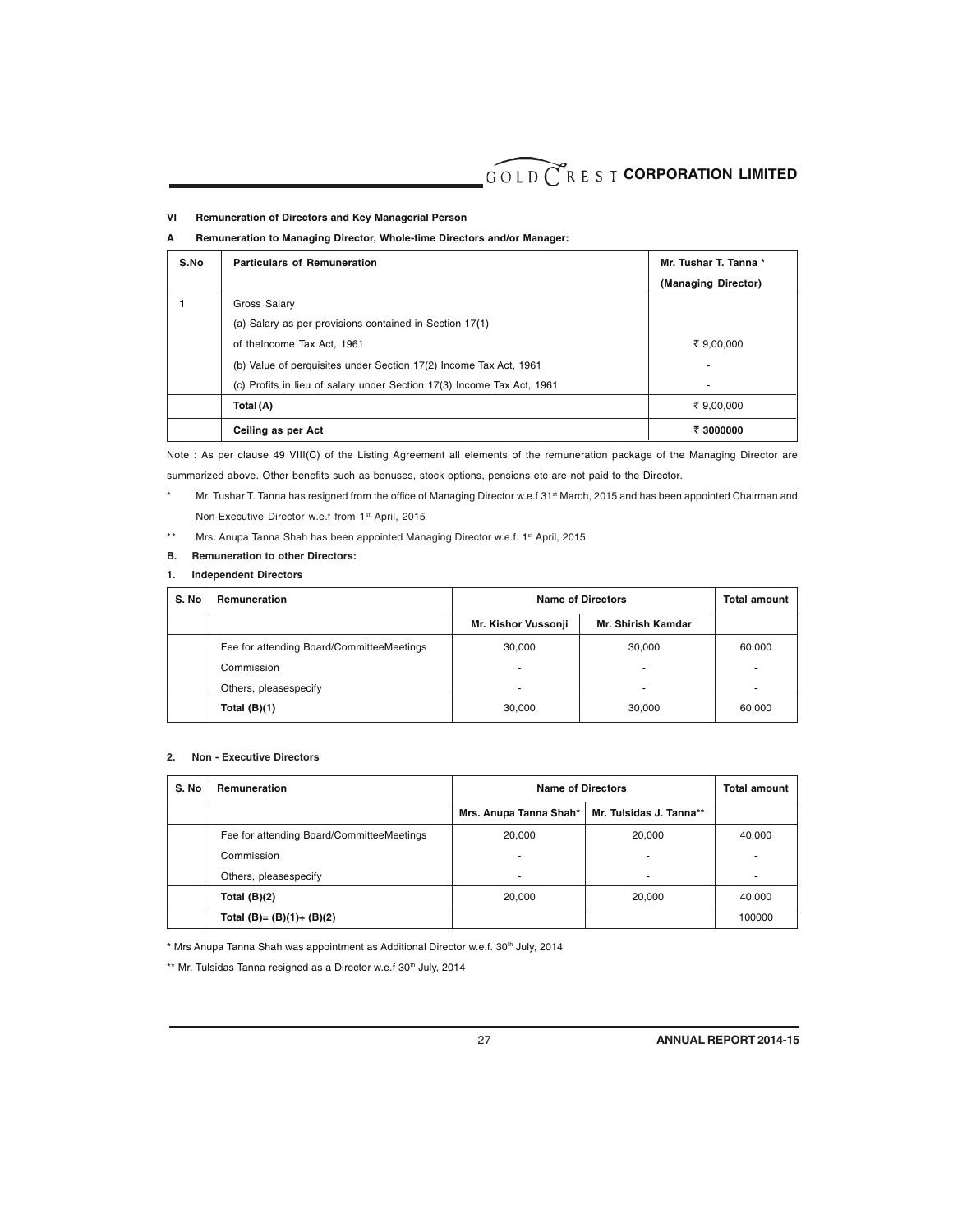#### **C. REMUNERATION TO KEY MANAGERIAL PERSONNEL OTHER THAN MANAGING DIRECTOR/ MANAGER/ WHOLE TIME DIRECTOR**

| Sr.<br>No.     | Particulars of Remuneration                            |                      | Key Managerial Personnel  | TotalAmount<br>(Rs.In Lacs) |
|----------------|--------------------------------------------------------|----------------------|---------------------------|-----------------------------|
|                |                                                        | Mr. Manish S. Chheda | Ms. Marisa M. Gonsalves 1 |                             |
| 1              | <b>Gross Salary</b>                                    |                      |                           |                             |
|                | a) Salary as per provisions contained in Section 17(1) |                      |                           |                             |
|                | of theIncome Tax Act, 1961                             | 5,00,000             | 7,635                     | 5,07,635                    |
|                | (b) Value of perquisites under Section 17(2)           |                      |                           |                             |
|                | Income Tax Act, 1961                                   |                      |                           |                             |
|                | (c) Profit in lieu of salary under Section 17(3)       |                      |                           |                             |
|                | Income Tax Act, 1961                                   |                      |                           |                             |
| $\overline{2}$ | <b>Stock Options</b>                                   |                      |                           |                             |
| 3              | <b>Sweat Equity</b>                                    |                      |                           |                             |
| 4              | Commission                                             |                      |                           |                             |
|                | as % of profit                                         |                      |                           |                             |
|                | others, specify                                        |                      |                           |                             |
| 5              | Others, please specify                                 |                      |                           |                             |
|                | Total (C)                                              | 5,00,000             | 7,635                     | 5,07,635                    |

**<sup>1</sup>** Appointed w.e.f. 20th March, 2015.

#### **VII. PENALTIES / PUNISHMENT / COMPOUNDING OF OFFENCES:**

| Type |                           | Section of the<br>Companies Act | <b>Brief</b><br>Description | Details of<br>Penalty/<br>Punishment/<br>Compoundingfees<br>imposed | Authority<br>(RD)<br>NCLT/<br>Court) | Appeal<br>made if<br>any<br>(give details) |
|------|---------------------------|---------------------------------|-----------------------------|---------------------------------------------------------------------|--------------------------------------|--------------------------------------------|
| A    | <b>COMPANY</b>            |                                 |                             |                                                                     |                                      |                                            |
|      | Penalty                   |                                 |                             |                                                                     |                                      |                                            |
|      | <b>Punishment None</b>    |                                 |                             |                                                                     |                                      |                                            |
|      | Compounding               |                                 |                             |                                                                     |                                      |                                            |
| В.   | <b>DIRECTORS</b>          |                                 |                             |                                                                     |                                      |                                            |
|      | Penalty                   |                                 |                             |                                                                     |                                      |                                            |
|      | <b>Punishment None</b>    |                                 |                             |                                                                     |                                      |                                            |
|      | Compounding               |                                 |                             |                                                                     |                                      |                                            |
| C.   | OTHER OFFICERS IN DEFAULT |                                 |                             |                                                                     |                                      |                                            |
|      | Penalty                   |                                 |                             |                                                                     |                                      |                                            |
|      | <b>Punishment None</b>    |                                 |                             |                                                                     |                                      |                                            |
|      | Compounding               |                                 |                             |                                                                     |                                      |                                            |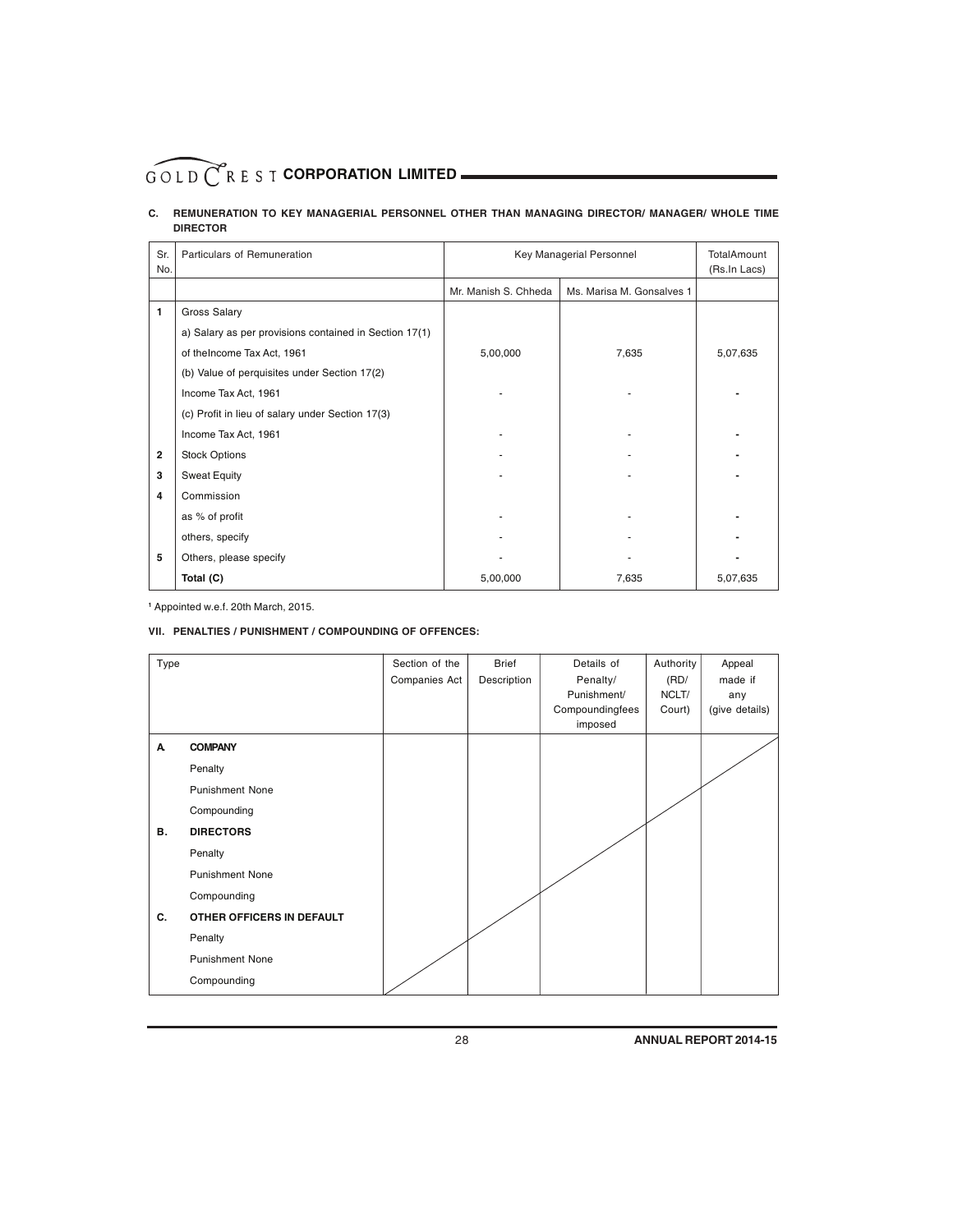

#### **Annexure B**

#### **Remuneration Policy for Directors, Key Managerial Personnel and other employees**

#### **1. Introduction**

- 1. Goldcrest Corporation Limited recognizes the importance of aligning its business objectives with specific and measureable individual objectives and targets. The Company has therefore formulated the remuneration policy for its directors, key managerial personnel and other employees keeping in view the following objectives:
- 2. Ensuring that the level and composition of remuneration is reasonable and sufficient to attract, retain and motivate talent in order to run the company successfully.
- 3. Ensuring that the relationship of remuneration to performance is clear and meets performance benchmarks.
- 4. Ensuring that remuneration involves a balance between fixed and incentive pay reflecting short and long term performance objectives that are appropriate to the working of the company and its goals.

#### **2. Scope and Exclusion:**

1. This Policy sets out the guiding principles for the Human Resources, Nomination and Remuneration Committee for recommending to the Board the remuneration of the directors, key managerial personnel and other employees of the Company.

#### **3. Terms and References:**

In this Policy, the following terms shall have the following meanings:

- 1. **"Director"** means a director appointed to the Board of the Company.
- 2. **"Key Managerial Personnel"** means
	- (I) the Chief Executive Officer or the managing director or the manager;
	- (ii) the company secretary;
	- (iii) the whole-time director;
	- (iv) the Chief Financial Officer; and
	- (v) such other officer as may be prescribed under the Companies Act, 2013
- 3. **"Human Resources, Nomination and Remuneration Committee"** means the committee constituted by the Goldcrest Corporation Limited Board in accordance with the provisions of Section 178 of the Companies Act,2013 and Clause 49 of the Equity Listing Agreement.

#### **4. Policy:**

- **A Remuneration to Executive Directors and Key Managerial Personnel**
	- 1. The Board, on the recommendation of the Nomination and Remuneration Committee, shall review and approve the remuneration payable to the Executive Directors of the Company within the overall limits approved by the shareholders.
	- 2. The Board, on the recommendation of the Nomination and Remuneration Committee, shall also review and approve the remuneration payable to the Key Managerial Personnel of the Company.
	- 3. The remuneration structure to the Executive Directors and Key Managerial Personnel shall include the following components: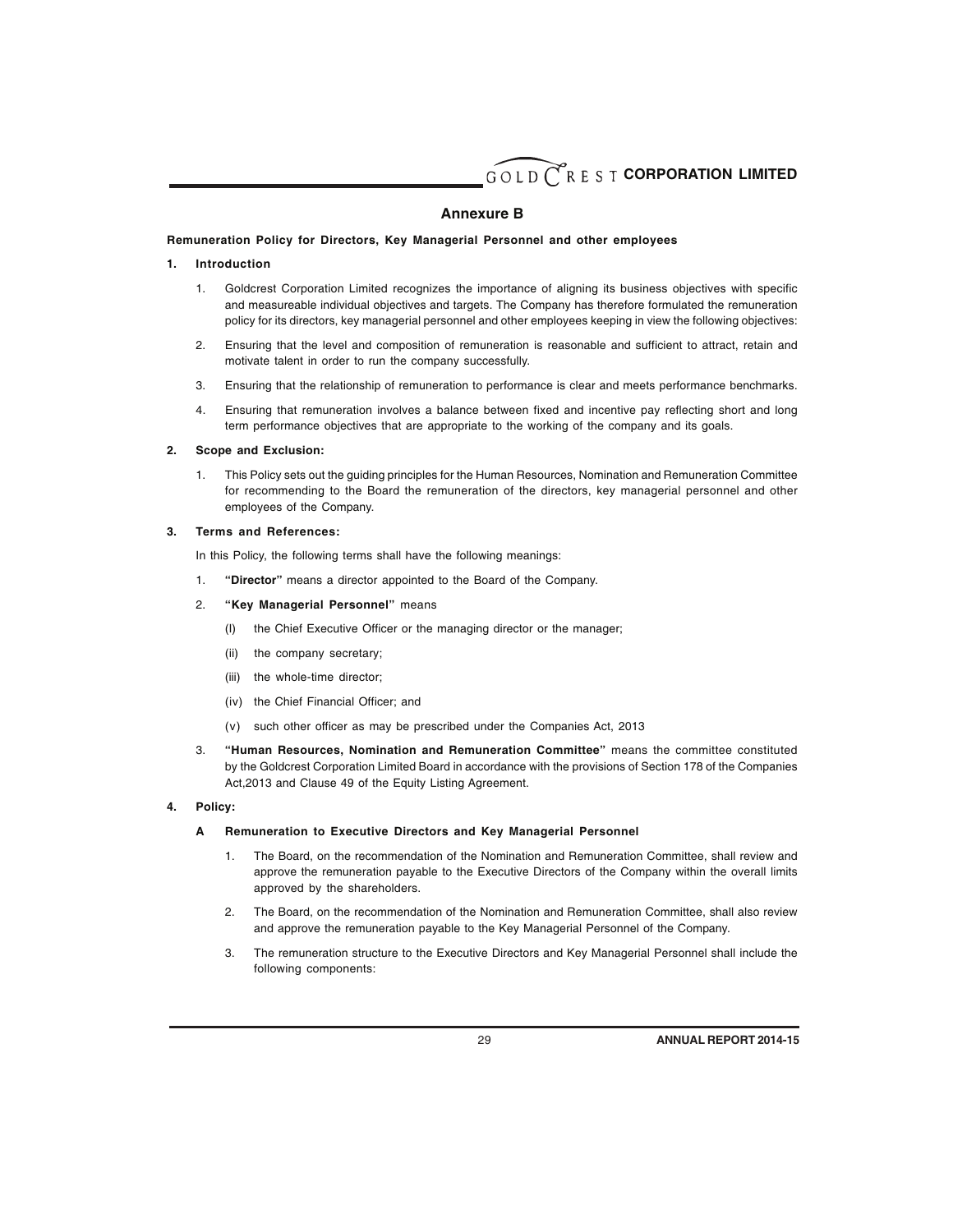- (i) Basic Pay
- (ii) Perquisites and Allowances
- (iii) Stock Options
- (iv)Commission (Applicable in case of Executive Directors)
- (v) Retirement benefits
- (vi)Annual Performance Bonus
- 4. The Annual Plan and Objectives for Executive Directors and Senior Executives (Executive Committee) shall be reviewed by the Nomination and Remuneration Committee and Annual Performance Bonus will be approved by the Committee based on the achievements against the Annual Plan and Objectives.

#### **B. Remuneration to Non-Executive Directors**

- 1. The Board, on the recommendation of the Nomination and Remuneration Committee, shall review and approve the remuneration payable to the Non-Executive Directors of the Company within the overall limits approved by the shareholders.
- 2. Non-Executive Directors shall be entitled to sitting fees for attending the meetings of the Board. The Non-Executive Directors shall also be entitled to profit related commission in addition to the sitting fees.

#### **C. Remuneration to other employees**

1. Employees shall be assigned grades according to their qualifications and work experience, competencies as well as their roles and responsibilities in the organization Individual remuneration shall be determined within the appropriate grade and shall be based on various factors such as job profile, skill set, seniority, experience and prevailing remuneration levels for equivalent jobs.

#### **5. EVALUATION**

The committee shall carry out an evaluation of the performance of every Director, KMP and Senior Management Personnel at regular intervals (yearly).

#### **6. REMOVAL**

Based on the reasons for disqualification mentioned in the Act or under any other applicable Act, rules and regulations thereunder, the Committee may recommend to the Board with reasons recorded in writing, removal of a Director, KMP or Senior Management Personnel subject to the provisions and compliance of the said Act, rules and regulations

#### **7. RETIREMENT**

The Director, KMP and Senior Management Personnel shall retire as per the applicable provisions of the Act and the prevailing policy of the Company. The Board will have the discretion to retain the Director, KMP, Senior Management Personnel in the same position/ remuneration or otherwise even after attaining the retirement age if it is in the best interest of the Company.

#### **8. CHANGE IN MANAGEMENT**

The Board may in consultation with the Nomination and Remuneration Committee amend or modify this Policy in whole or in part, at any time.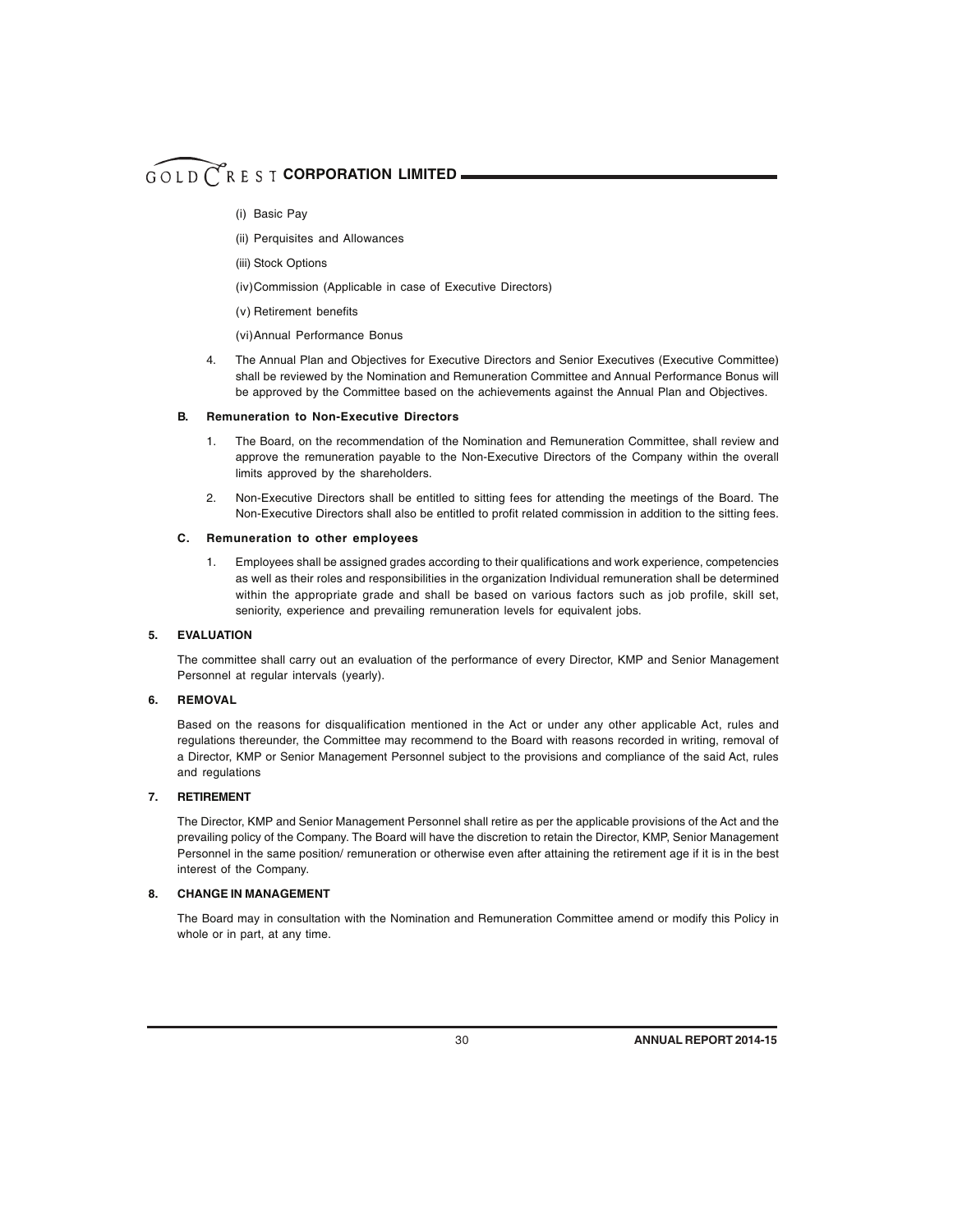

#### **Annexure C**

#### **Form No. MR-3**

#### **SECRETARIAL AUDIT REPORT**

FOR THE FINANCIAL YEAR ENDED 31ST MARCH, 2015.

[Pursuant to section 204(1) of the Companies Act, 2013 and rule No. 9 of the Companies

(Appointment and Remuneration Personnel) Rules, 2014]

To,

The Members, Goldcrest Corporation Limited, Mumbai.

We were appointed by the Board of Directors of Goldcrest Corporation Limited (hereinafter called "the Company") to conduct Secretarial Audit of the Company for the financial year ended 31st March, 2015.

We have conducted the Secretarial Audit of the compliances of applicable statutory provisions and the adherence to good corporate governance practice by the Company. Secretarial Audit was conducted in a manner that provided us a reasonable basis for evaluating the corporate conducts / statutory compliances and expressing our opinion thereon.

#### **Management's Responsibility for Secretarial Compliances**

The Company's Management is responsible for preparation and maintenance of secretarial records and for devising proper systems to ensure compliance with the provisions of applicable laws and regulations.

#### **Auditor's Responsibility**

Our responsibility is to express an opinion on secretarial records, standards and procedures followed by the Company with respect to secretarial compliances.

We believe that audit evidence and information obtained from the Company's management is adequate and appropriate for us to provide a basis for our opinion.

#### **Opinion**

We have examined the books, papers, minutes book, forms and returns filed and other records maintained by the Company for the financial year ended on 31st March, 2015, according to the provisions of:

- i. The Companies Act, 2013 (the Act) and the rules made thereunder;
- ii. The Securities Contracts (Regulation) Act, 1956 ('SCRA') and the rules made thereunder;
- iii. The Depositories Act, 1996 and the Regulations and Bye-laws framed thereunder;
- iv. Foreign Exchange Management Act, 1999 and the rules and regulations made thereunder to the extent of Foreign Direct Investment and Overseas Direct Investment and External Commercial Borrowings;
- v. The following Regulations and Guidelines prescribed under the Securities and Exchange Board of India Act, 1992 ('SEBI Act'):
	- a. The Securities and Exchange Board of India (Substantial Acquisition of Shares and Takeovers) Regulations, 2011;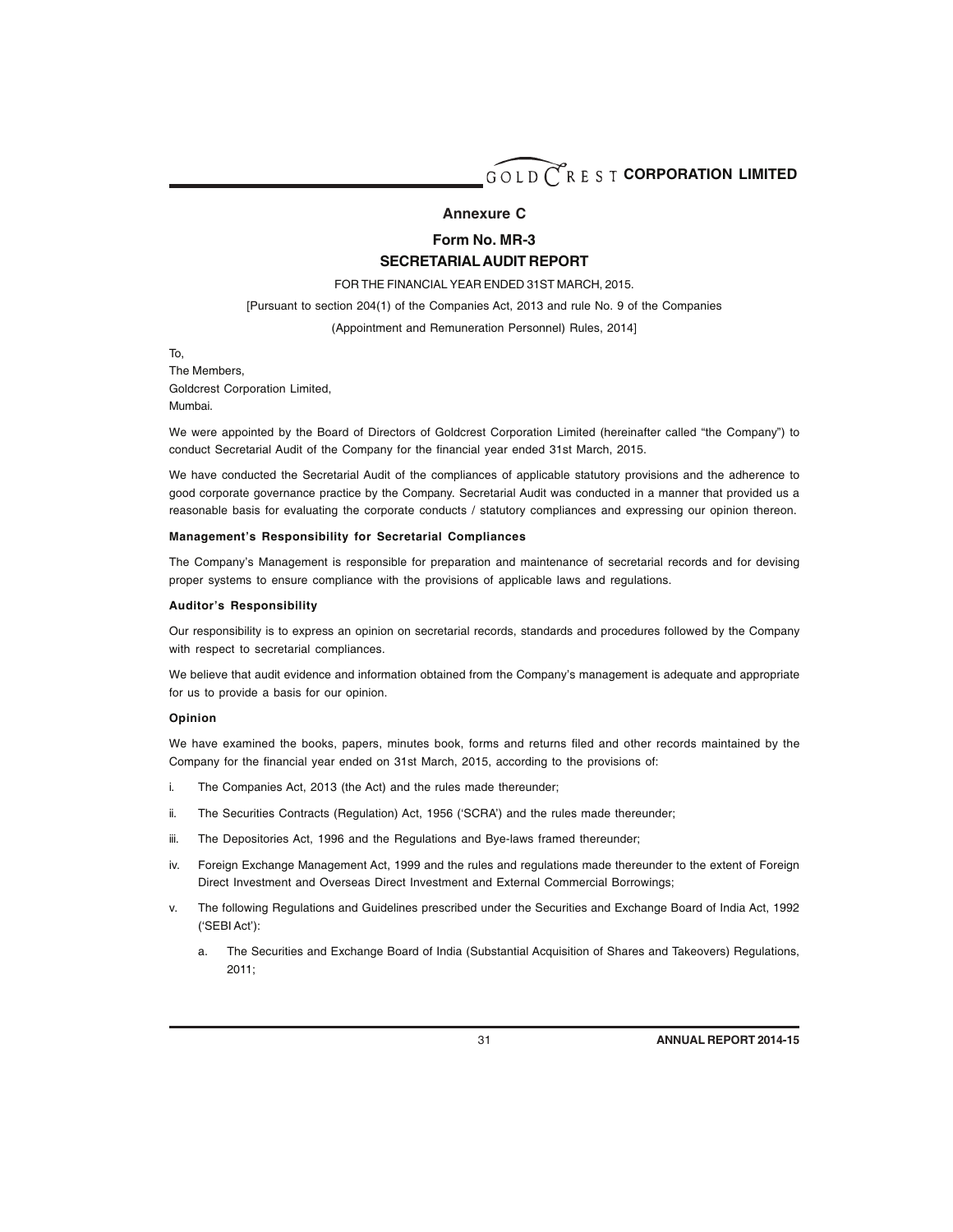- b. The Securities and Exchange Board of India (Prohibition of Insider Trading) Regulations, 1992;
- c. The Securities and Exchange Board of India (Issue of Capital and Disclosure Requirements) Regulations, 2009 to the extent applicable – **Not applicable to the Company for the year under review**;
- d. The Securities and Exchange Board of India (Delisting of Equity Shares) Regulations, 2009 **Not applicable to the Company for the year under review;**
- e. The Securities and Exchange Board of India (Buyback of Securities) Regulations, 1998 **Not applicable to the Company for the year under review;**
- f. The Securities and Exchange Board of India (Registrars to a Issue and Share Transfer Agents) Regulations, 1993, regarding the Companies Act and dealing with client – **Not applicable to the Company;**
- g. The Securities and Exchange Board of India (Employee Stock Option Scheme and Employee Stock Purchase Scheme) Guidelines, 1999 – **Not applicable to the Company for the year under review;**
- h. The Securities and Exchange Board of India (Issue and Listing of Debt Securities) Regulations, 2008 **Not applicable to the Company for the year under review;**

We have also examined compliance with the applicable clauses of the following:

- (i) Secretarial Standards issued by The Institute of Company Secretaries of India under the provisions of Companies Act, 2013 **(Not applicable for the year under review as the same was not notified)**; and
- The Listing Agreements entered into by the Company with BSE Limited (hereinafter called as "Listing Agreement");

During the period under review, the Company has complied with the provisions of the Act, rules, regulations, Guidelines etc. mentioned above subject to filing of certain forms with additional fees.

Based on information received and records maintained, we further report that:

- 1. The Board of Directors of the Company is duly constituted with proper balance of Executive Directors, Non-Executive Directors, Independent Directors and Woman Director. The changes in the composition of the Board of Directors that took place during the year under review were carried out in compliance with the provisions of the Act and the Listing agreement;
- 2. Adequate notices were given to all the directors to schedule the Board Meetings and Meetings of Committees. Agenda and detailed notes on agenda were sent in advance before the meetings. There exists a system for Directors for seeking and obtaining further information and clarifications on the agenda items before the meeting and for meaningful participation at the meeting.
- 3. Majority decisions are carried through while the dissenting members' views, if any, are captured and recorded as part of the minutes.
- 4. There are adequate systems and processes in the Company commensurate with the size and operations of the Company to monitor and ensure compliance with applicable laws, rules, regulations and guidelines.

We further report that during the year under review, the Company has obtained approval of the members under following provisions of the Companies Act, 2013 by way of Special Resolution:

a. Section 180(1)(a) for Creation of Charges / Mortgages / Hypothecations on movable and immovable properties upto Rs. 100 Crores (Rupees One Hundred Crores only) or the aggregate of the paid up capital and free reserves of the Company, whichever is higher.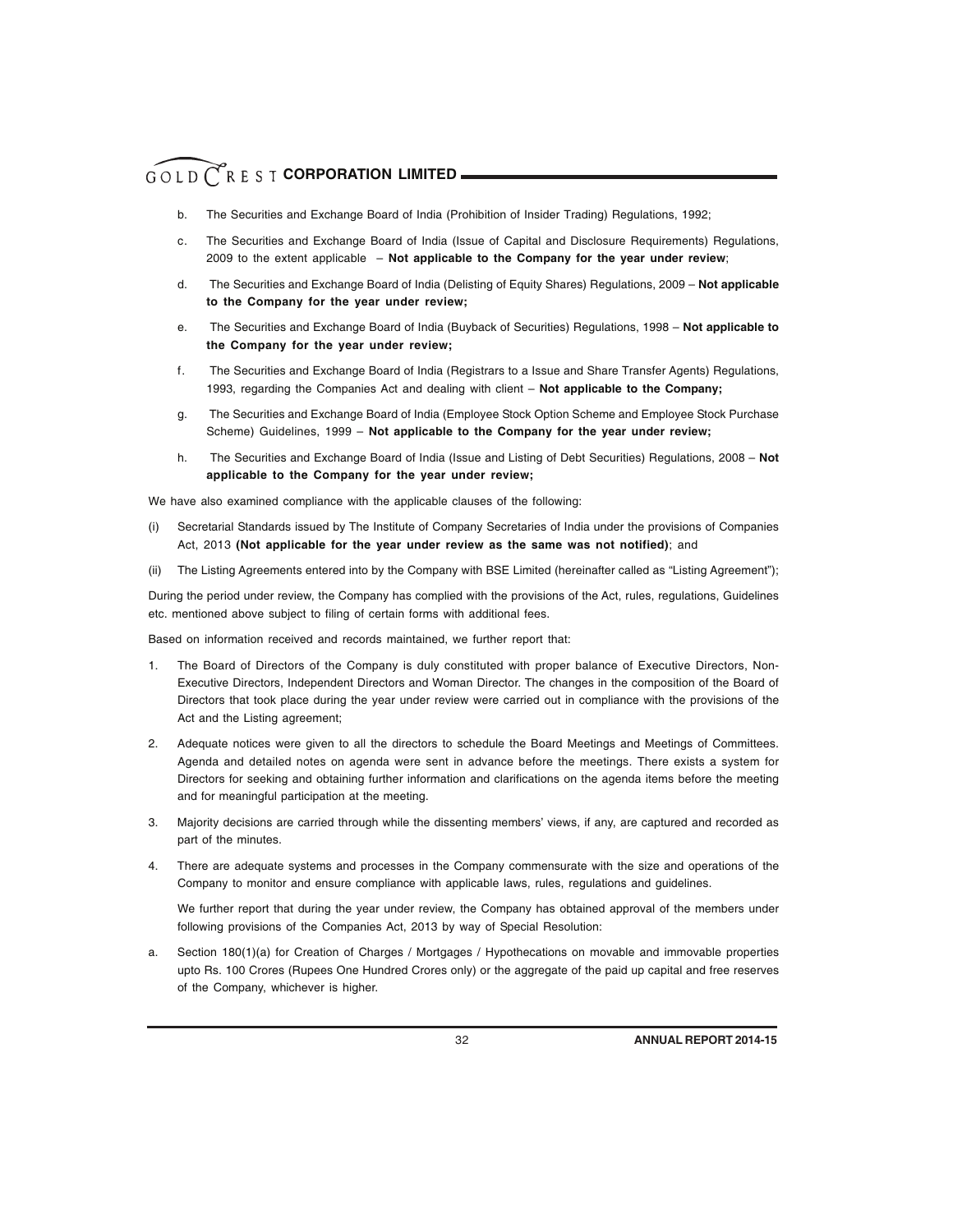b. Section 180(1)(c) for Borrowings upto Rs. 100 Crores (Rupees One Hundred Crores only) or the aggregate of the paid up capital and free reserves of the Company, whichever is higher.

> **For C. J. Goswami & Associates, Practicing Company Secretaries**

> > **Chintan J. Goswami Proprietor Mem No. - 33697 C. P. No. - 12721**

**Date: 14th August, 2015. Place: Mumbai.**

This report is to be read with our letter of even date which is annexed as **Annexure A** and forms an integral part of this report.

#### **ANNEXURE A**

To, The Members, Goldcrest Corporation Limited, Mumbai.

Our report of even date is to be read along with this letter.

- 1. We have followed the audit practices and processes as were appropriate to obtain reasonable assurance about the correctness of the contents of the Secretarial records. The verification was done on test basis to ensure that correct facts are reflected in secretarial records. We believe that the processes and practices we followed provide a reasonable basis for our opinion.
- 2. We have not verified the correctness and appropriateness of financial records and Books of accounts of the Company.
- 3. Where ever required, we have obtained the Management representation about the compliance of laws, rules and regulations and happening of events etc.
- 4. The Secretarial Audit report is neither an assurance as to the future viability of the Company nor of the efficacy or effectiveness with which the management has conducted the affairs of the Company.

**For C. J. Goswami & Associates, Practicing Company Secretaries**

> **Chintan J. Goswami Proprietor Mem No. - 33697 C. P. No. - 12721**

**Date: 14th August, 2015. Place: Mumbai.**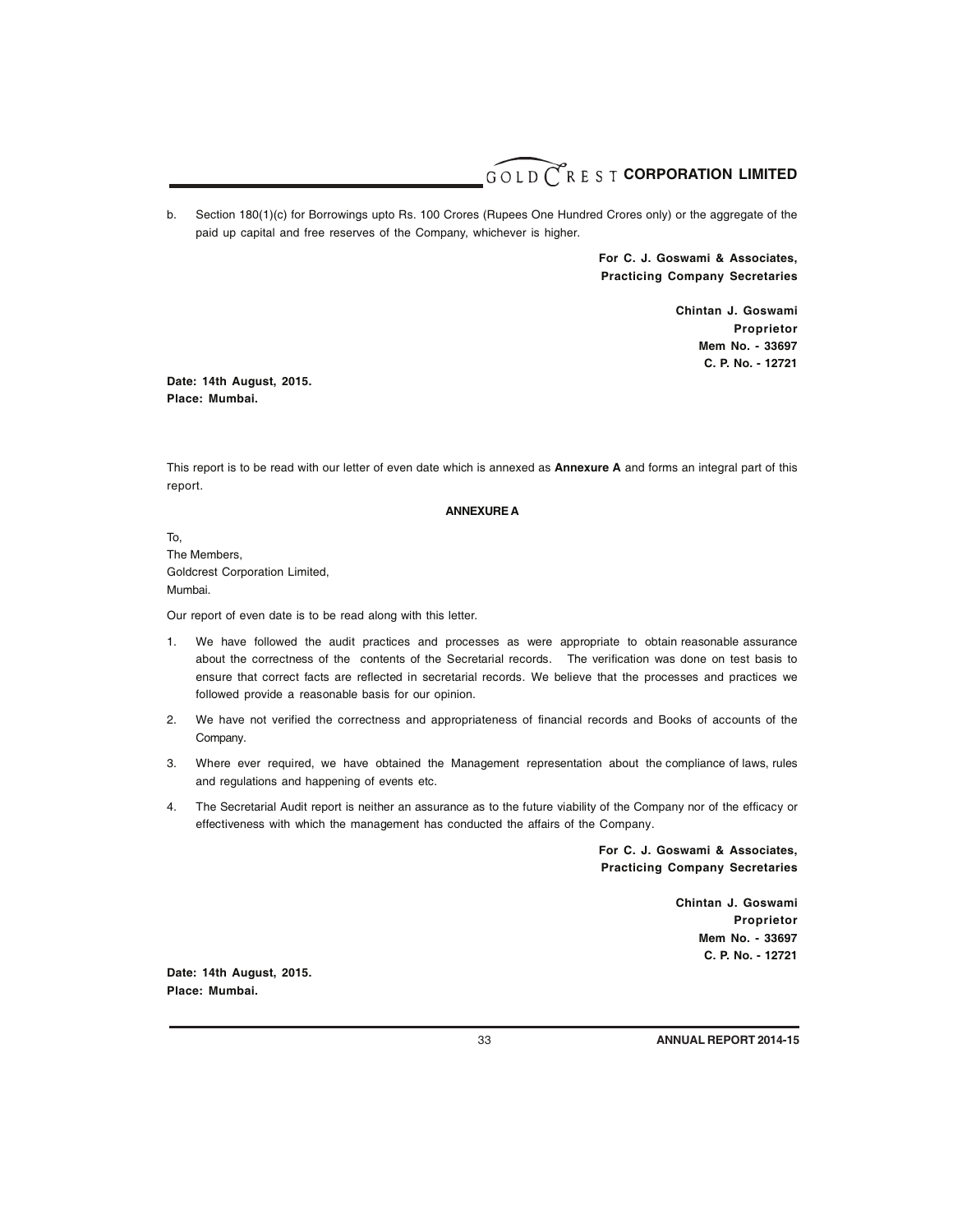### **Annexure D**

#### **Form AOC-1**

(Pursuant to first proviso to sub-section (3) of section 129 read with rule 5 of Companies (Accounts) Rules, 2014)

**Statement containing salient features of the financial statement of subsidiaries/associate companies/ joint ventures**

#### **Part "A": Subsidiaries**

(Information in respect of each subsidiary to be presented with amounts in Rs.)

| SI. No. | <b>Particulars</b>                                                 | <b>Details</b>                     |
|---------|--------------------------------------------------------------------|------------------------------------|
| 1.      | Name of the subsidiary                                             | Goldcrest Habitats Private Limited |
| 2.      | Reporting period for the subsidiary concerned,                     |                                    |
|         | if different from the holding company's reporting period           | N.A                                |
| 3.      | Reporting currency and Exchange rate as on the last date           |                                    |
|         | of the relevant Financial year in the case of foreign subsidiaries | N.A                                |
| 4.      | Share capital                                                      | 100,000                            |
| 5.      | Reserves & surplus                                                 | (2,90,512)                         |
| 6.      | Total assets                                                       | 53,460,105                         |
| 7.      | <b>Total Liabilities</b>                                           | 53,460,105                         |
| 8.      | Investments                                                        | $\overline{\phantom{a}}$           |
| 9.      | Turnover                                                           | 1,502                              |
| 10.     | Profit before taxation                                             | (44583)                            |
| 11.     | Provision for taxation                                             | Nil                                |
| 12.     | Profit after taxation                                              | (44583)                            |
| 13.     | Proposed Dividend                                                  |                                    |
| 14.     | % of shareholding                                                  | 100%                               |

#### **Notes:**

The following information shall be furnished at the end of the statement:

- 1. Names of subsidiaries which are yet to commence operations
- 2. Names of subsidiaries which have been liquidated or sold during the year.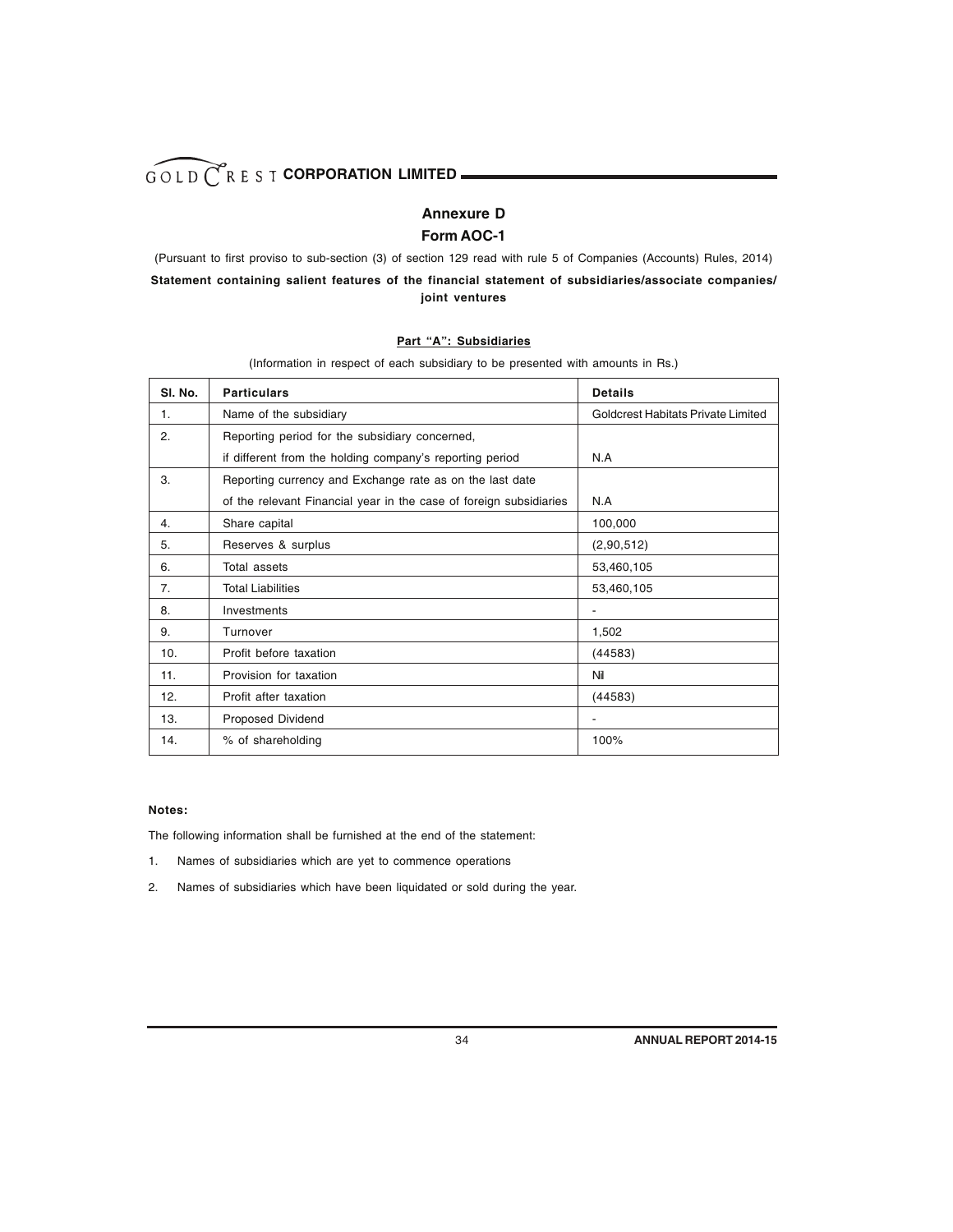#### **CORPORATE GOVERNANCE FOR THE FINANCIAL YEAR 2014-15**

#### **1. COMPANY'S PHILOSOPHY**

The Company aims at not only its own growth but also to maximize returns of its shareholders, employees, customers, and also the general public. In order to achieve this endeavor, your Company continuously strives to improve its level of overall efficiency through good corporate governance, which entails transparency, professionalism and accountability in all its operations.

Corporate Governance is the mechanism by which the values, principles, policies and procedures of an organization are inculcated and manifested.

At Goldcrest Corporation Limited ("GCL"), Corporate Governance is an article of faith that is integral to its core values. The Company's management is a trustee on behalf of shareholders and is driven by attempts to maximize long-term shareholder value. The Management is committed to good Corporate Governance and its adherence to the best practices in its true spirit,,at all times. The Company comprises of a Board that is fully aware of its fiduciary responsibilities in the widest sense of the term.

#### **2. ETHICS/GOVERNANCE POLICIES**

At GCL, we strive to conduct our business and strengthen our relationships in a manner that is dignified, distinctive and responsible. We adhere to ethical standards to ensure integrity, transparency, independence and accountability in dealing with all stakeholders. Therefore, we have adopted various codes and policies to carry out our duties in an ethical manner. Some of these codes and policies are:

- Code of Conduct
- Code of Conduct for prevention of Insider Trading
- Whistle Blower Policy
- Policy for determining Material Subsidiaries
- Related Party Transactions Policy
- Remuneration Policy
- Evaluation Criteria for Directors

#### **3. BOARD OF DIRECTORS**

The Board of Directors of Goldcrest Corporation Limited as at 31<sup>st</sup> March, 2015 was comprised of four members, which includes 1 (One) Chairman cum Managing Director, 1(One) Non-Executive Woman Director and 2(Two) Independent Directors. The day to day management of the Company is conducted by the Managing Director subject to the supervision and overall control of the Board.

None of the Directors on the Board is a Member of more than 10 Committees and Chairman of more than 5 Committees (Committees being Audit Committee & Stakeholders Relationship Committees, as per Clause 49 II (D) (2) of the Listing Agreement), across all the companies in which he/she is Director. The necessary disclosures regarding committee positions have been made by all the Directors. None of the Directors holds office in more than 20 companies and in more than 10 public companies.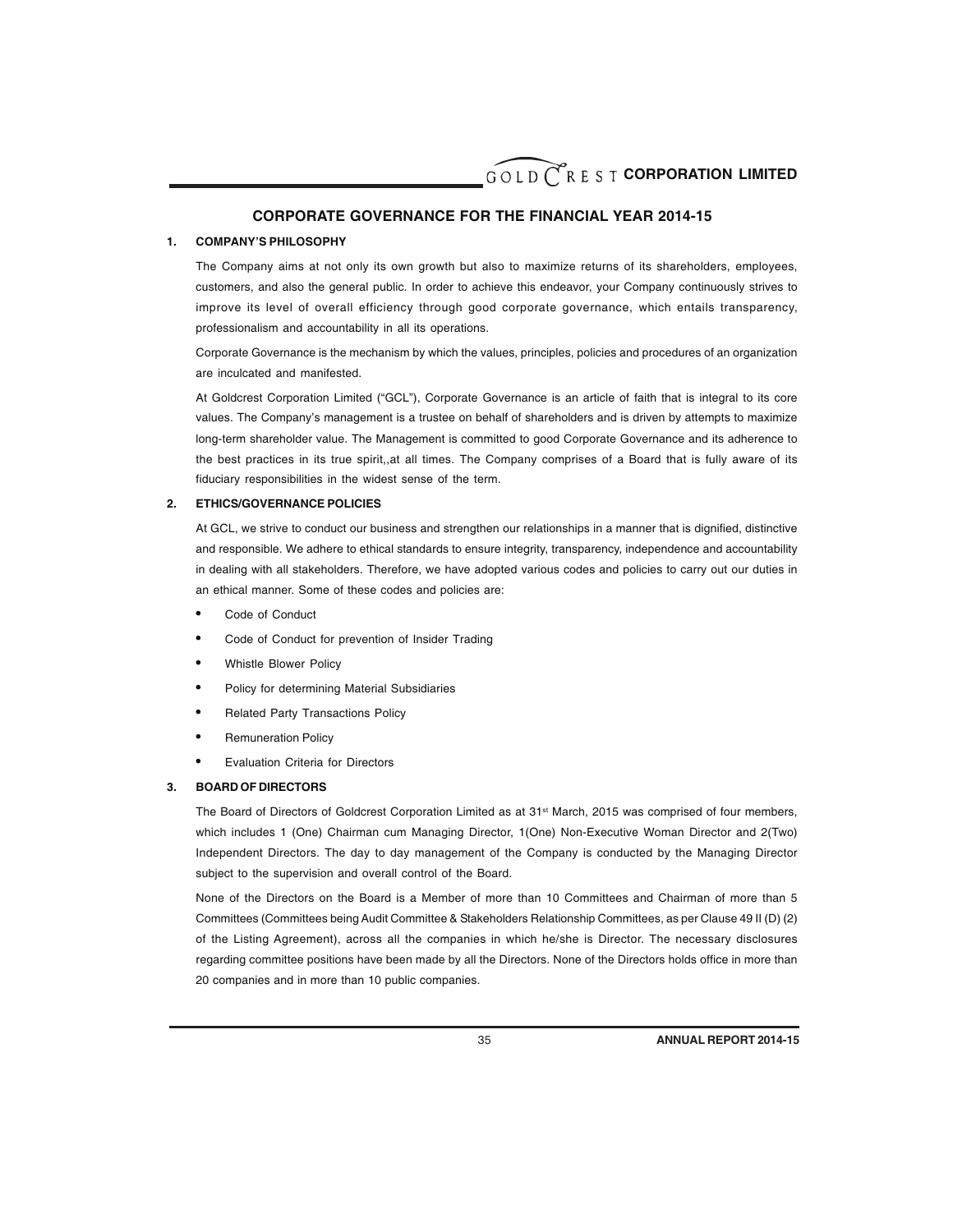| Name of the Directors      | Category                                                      | Directorship<br>Held by the<br>Director in<br>Other<br>Companies | No of Board<br>Committee<br><b>Memberships</b><br>held in<br>other Companies |                | Inter-se<br>Relationship<br>between<br><b>Directors</b> |
|----------------------------|---------------------------------------------------------------|------------------------------------------------------------------|------------------------------------------------------------------------------|----------------|---------------------------------------------------------|
|                            |                                                               |                                                                  | Chairman                                                                     | <b>Members</b> |                                                         |
| Mr. Tushar T. Tanna*       | Chairman cum<br><b>Managing Director</b><br>(Non-Independent) |                                                                  |                                                                              |                | Father of<br>Mrs. Anupa Tanna<br>Shah                   |
| Mrs. Anupa Tanna<br>Shah** | Non Executive<br><b>Director</b><br>(Non-Independent)         |                                                                  |                                                                              |                | Daughter of<br>Mr. Tushar T. Tanna                      |
| Mr. Shirish B. Kamdar      | Non-Executive<br><b>Director</b><br>(Independent)             |                                                                  |                                                                              |                |                                                         |
| Mr. Kishore M. Vussonji    | Non-Executive<br><b>Director</b><br>(Independent)             | 5                                                                |                                                                              | 2              |                                                         |

### (i) The Composition of the Board of Directors is as under:-

Mr. Tushar T. Tanna resigned as Managing Director and continued as Chairman and Non-Executive Director of the Company w.e.f. 1<sup>st</sup> April, 2015.

\*\* Mrs. Anupa Tanna Shah was appointed Managing Director, subject to the approval of members, for a period 5 years w.e.f. 1st April, 2015

#### **Note:**

- 1) Private Limited Companies, Foreign Companies and Companies constituted under Section 8 of the Companies Act, 2015 are excluded for the above purpose.
- 2) Only Audit Committee and Stakeholders' Relationship Committee (excluding Committee's formed with the Goldcrest Corporation Limited) are considered for the purpose of committee position as per the Listing Agreement.

(ii) No. of Board Meetings held in the Financial Year 2014 -2015 and dates on which held:

During the year, the Board of Directors of Goldcrest Corporation Limited met 4 (Four) times on 24<sup>th</sup> May, 2014, 30<sup>th</sup> July, 2014, 20<sup>th</sup> October, 2014 and 11<sup>th</sup> February, 2015. The gap between two meetings did not exceed one hundred and twenty days.

| Attendance of each Director at the Board Meetings and the Last Annual General Meeting: |
|----------------------------------------------------------------------------------------|
|----------------------------------------------------------------------------------------|

| Name of the Directors    | <b>No. of Board Meetings</b> | Attendance at last AGM                   |
|--------------------------|------------------------------|------------------------------------------|
|                          | <b>Attended</b>              | held on 19 <sup>th</sup> September, 2014 |
| Mr. Tulsidas J. Tanna*   |                              | No                                       |
| Mr. Tushar T. Tanna**    | 4                            | Yes                                      |
| Mr. Shirish B. Kamdar    | з                            | Yes                                      |
| Mr. Kishore M. Vussonji  | з                            | Yes                                      |
| Mrs. Anupa Tanna Shah*** |                              | Yes                                      |

Mr. Tulsidas J. Tanna resigned as Chairman and Director of the Company w.e.f 30<sup>th</sup> July, 2014 and subsequently the Board honoured Mr. Tulsidas J. Tanna as 'Chairman Emeritus' w.e.f. 30<sup>th</sup> July, 2014.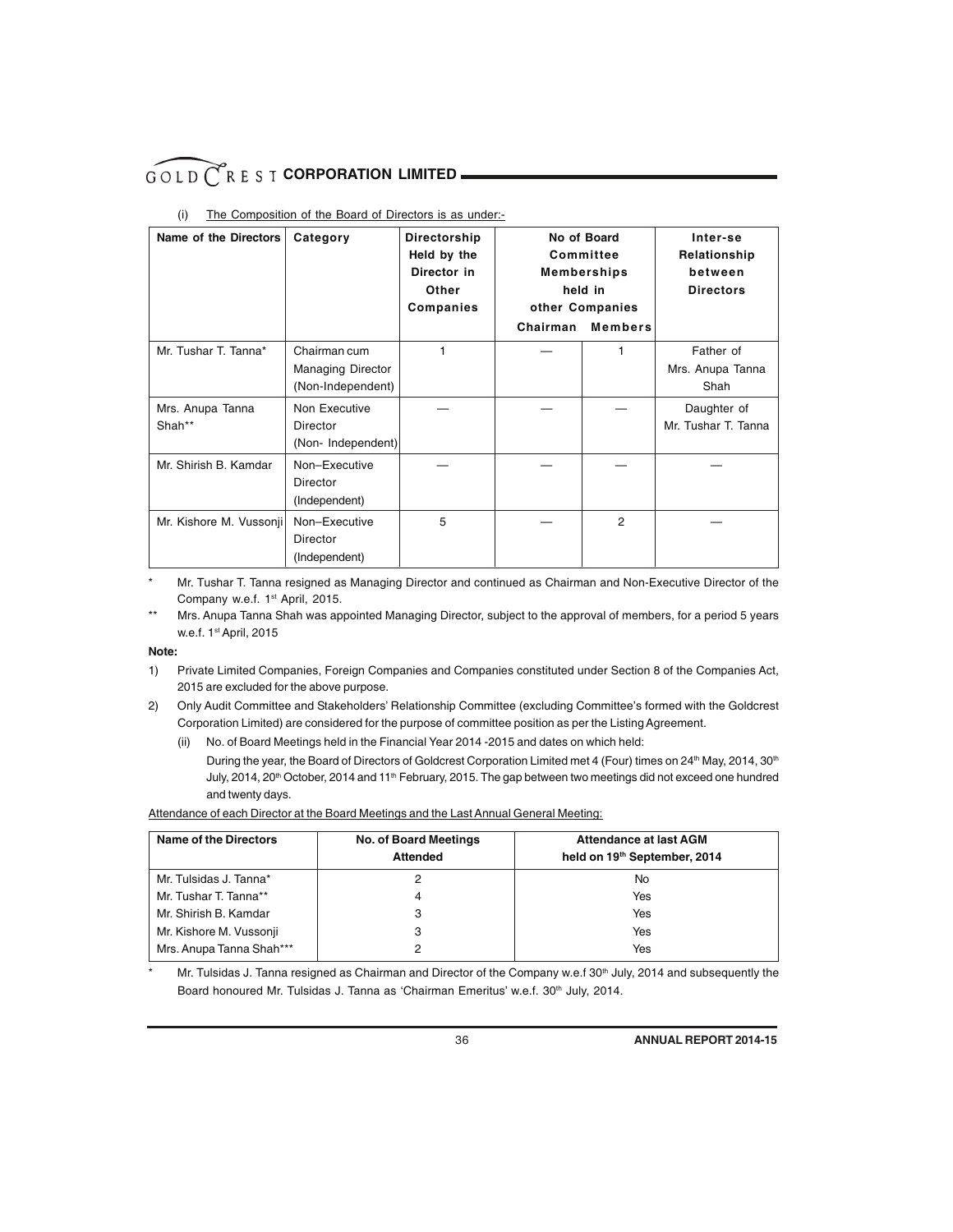- \*\* Mr. Tushar T. Tanna resigned from the designation of Managing Director and continued as Chairman and Non- Executive Director of the Company w.e.f. 1<sup>st</sup> April, 2015.
- \*\*\* Mrs. Anupa Tanna Shah was appointed as Additional Non-Executive Director by Board of Directors w.e.f. 30<sup>th</sup> July, 2014 and her appointment was confirmed by the members in the Annual General Meeting held on 19th September, 2014. Subsequently, the Board appointed Mrs. Anupa Tanna Shah as Managing Director w.e.f. 1<sup>st</sup> April, 2015 for a period of 5 years subject to the approval of members.

#### **Independent Directors:**

The shareholders in its last Annual General Meeting held on 19th September, 2014 appointed both Independent Directors to hold office for a term of five consecutive years for a term up to 31<sup>st</sup> March, 2019. A formal letter of appointment was issued to each Independent Director pursuant to the provisions of the Companies Act, 2013. None of the Independent Directors of the Company are serving as independent director in more than seven listed companies.

#### **Meeting of Independent Directors**

The Company's Independent Directors meet at least once in every financial year without the presence of any Executive Directors or management personnel. Such meetings are conducted informally to enable Independent Directors to discuss matters pertaining to the Company's affairs and put forth their views.

The Separate Meeting of Independent Director pursuant to Clause 49 of the Listing Agreement and Companies Act, 2013 was held on 11th February, 2015.

#### **Familiarisation programmes for Independent Directors**

The Independent Directors of the Company are provided with the necessary documents/brochures, reports and internal policies to enable them to be familiar with the Company's procedures and practices.

The details of such familiarization programs for Independent Directors are posted on the website of the Company and can be accessed at http://www.goldcrestgroup.com/wpcontent/files/Directors\_Familiarisation\_programme.pdf

#### **INFORMATION TO THE BOARD**

The Board of Directors has complete access to the information within the Company, which inter alia includes-

- Quarterly Results of the Company and its operating divisions or business segments.
- **•** Minutes of the meetings of the Board of Directors and Committees of the Board.
- **•** Minutes of the Board Meetings of material subsidiaries.
- Company's Annual Financial Results, Financial Statements, Auditors Report and Board's Report
- Formation / reconstitution of Board Committees
- Appointment, remuneration and resignation of Directors
- Disclosure of Directors' Interest and their shareholding
- Appointment of Internal Auditors
- Dividend Declaration
- Significant changes in accounting policies and internal controls
- Declaration of Independent Directors at the time of appointment / annually
- Appointment or removal of the KMP and Officers one level below KMP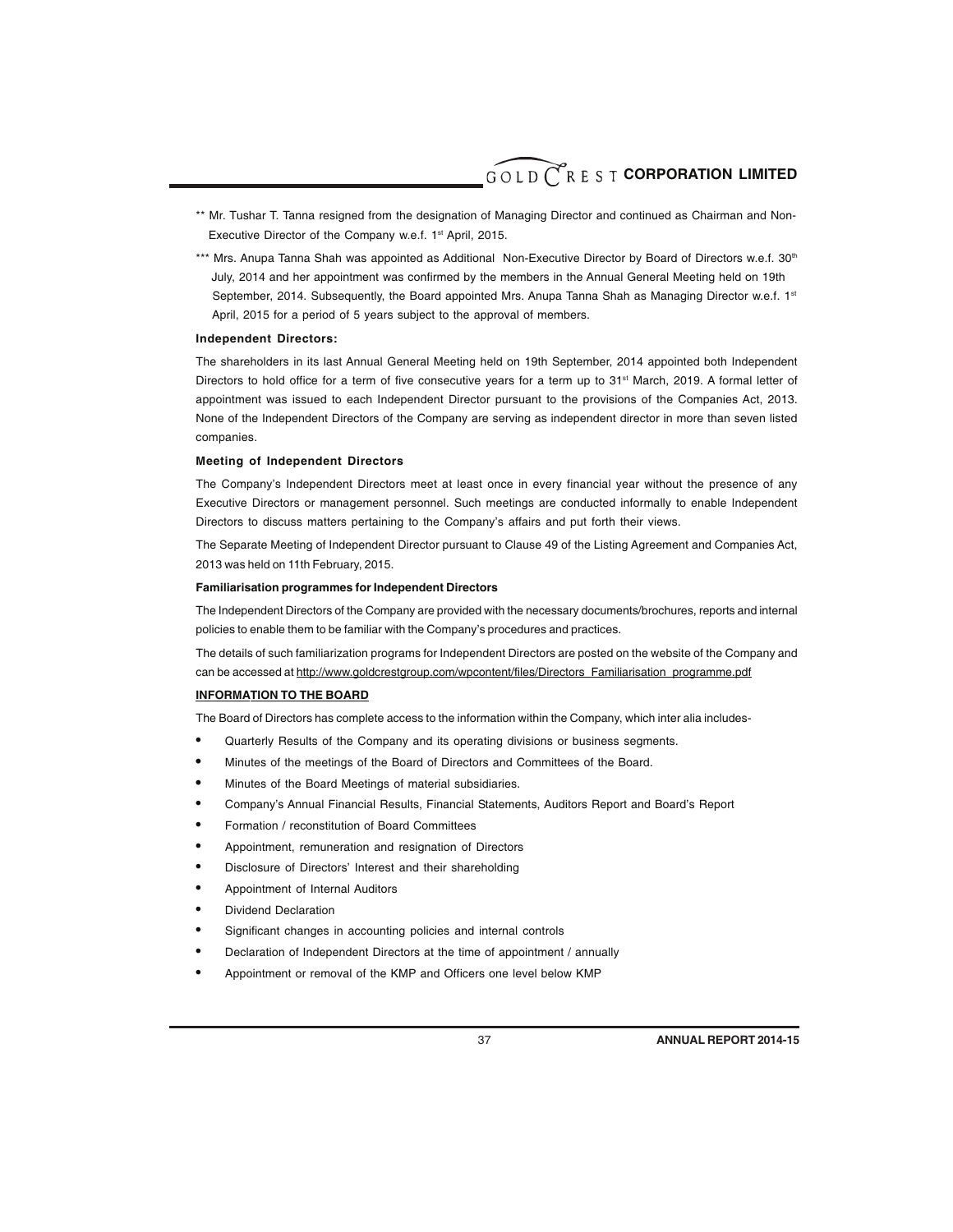- Appointment of and fixing of the remuneration of the Auditors as recommended by the Audit Committee.
- Reconciliation of Share Capital Audit Report under SEBI (Depositories and Participants)Regulations, 1996
- Show Cause Notice, demand, prosecution notices and penalty notices, which are materially important.
- Proposals for major investments, mergers, amalgamations and reconstructions
- Entering into loans and investment of surplus funds
- Borrowing of monies, giving guarantees or providing security in respect of loans.

#### **BOARD MATERIALS DISTRIBUTED IN ADVANCE**

The agenda and notes on agenda are circulated to Directors in advance, and in the defined agenda format. All material information is incorporated in the agenda for facilitating meaningful and focused discussions at the meeting. Where it is not practicable to attach any document to the agenda, it is tabled before the meeting with specific reference to this effect in the agenda.

#### **POST MEETING FOLLOW UP MECHANISM**

The important decisions taken at the Board/ Committee Meetings are communicated to the concerned departments/ subsidiary company promptly.

#### **CODE OF CONDUCT**

The Board has formulated a code of conduct for the Board members and senior management of the Company. The Code of Conduct of the Company was revised during the year to align the same with the requirements of revised clause 49 of the Listing agreement. A copy of the Code has been put on the Company's website (www.goldcrestgroup.com). The Code has been circulated to Directors and Management Personnel, and its compliance is affirmed by them annually.

A declaration signed by the Company's Chairman and Managing Director & CEO is published in this Report.

#### **REMUNERATION POLICY**

The Company's Remuneration Policy for Directors, Key Managerial Personnel and other employees is annexed as Annexure B to the Directors' Report. Further, the Company has devised a Policy for performance evaluation of Independent Directors, Board, Committees and other individual Directors.

The Company's remuneration policy is directed towards rewarding performance based on a review of achievements periodically. The remuneration policy is in consonance with the existing industry practice

#### **4. BOARD COMMITTEES**

The Board Committees play a crucial role in the governance structure of the Company and have been constituted to deal with specific areas/ activities that concern the Company. The Board Committees are set up under the formal approval of the Board to carry out clearly defined roles that are considered to be performed by members of the Board, as a part of good Corporate Governance practice. The Board supervises the execution of its responsibilities by the Committees and is responsible for their action. All business transacted by the Board Committees are placed before the Board for noting. The Board has currently established the following Committees:

- 1. Audit Committee
- 2. Nomination and Remuneration Committee
- 3. Stakeholders Relationship Committee
- 4. Risk Management Committee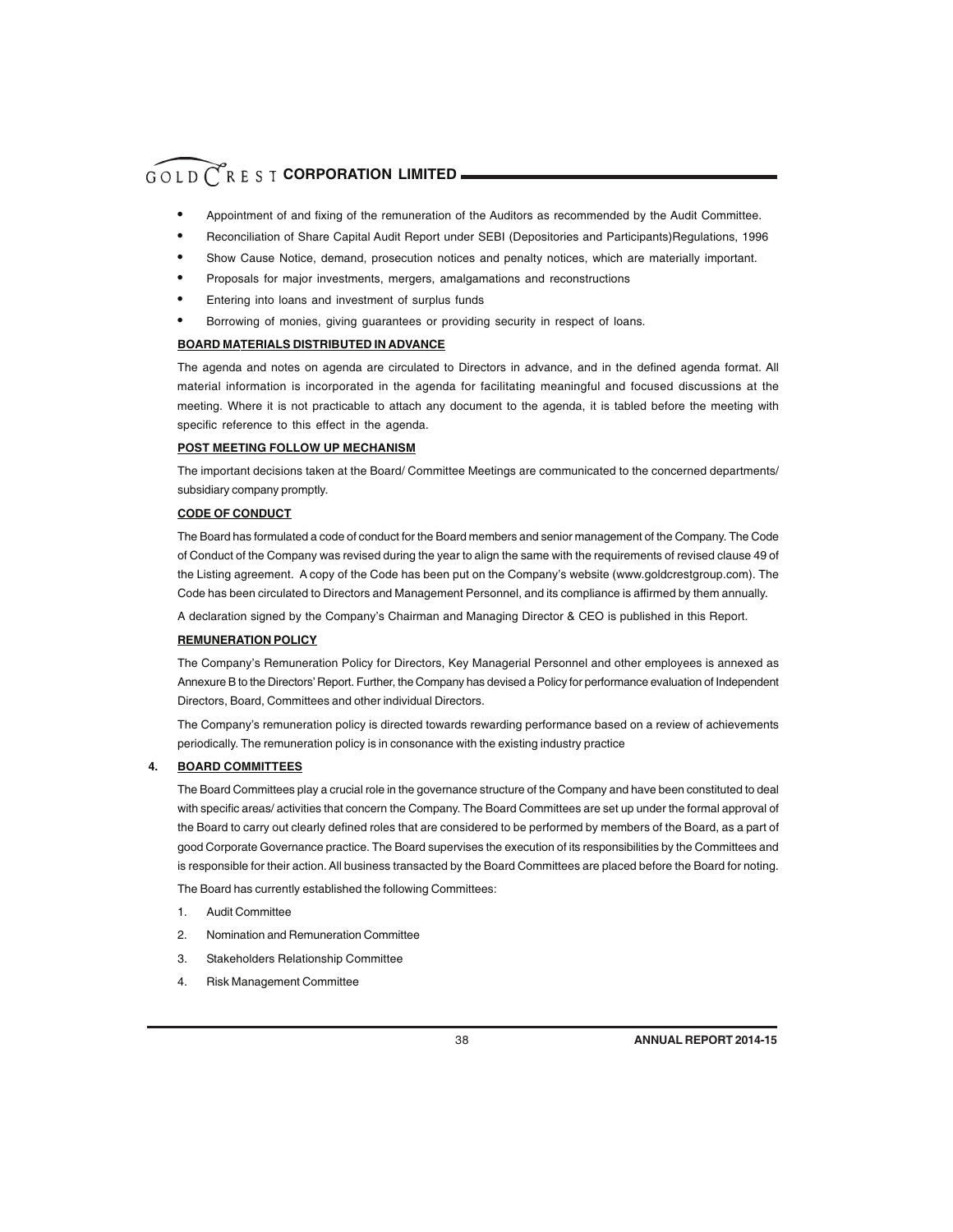#### **AUDIT COMMITTEE**

The Audit Committee as constituted by the Board of Directors comprised of the following:

There were Four(4) meetings held during the Financial Year 2014-15 on 9th May 2014, 30th July, 2014, 20th October, 2014 and 11th February, 2015.

| Name of the<br><b>Directors</b> | Designation in<br>the Committee | Nature of<br>Directorship           |      | No. of Meeting |
|---------------------------------|---------------------------------|-------------------------------------|------|----------------|
|                                 |                                 |                                     | Held | Attended       |
| Mr. Tulsidas J. Tanna           | Member                          | Chairman cum Non-Executive Director | 4    | 2              |
| Mr. Kishore M. Vussonji         | Chairman                        | Independent & Non-Executive         | 4    | 3              |
| Mr. Shirish B. Kamdar           | Member                          | Independent & Non-Executive         | 4    | 3              |
| Mrs. Anupa Tanna Shah           | Member                          | Non-Executive Director              | 4    | 2              |

- Mr. Tulsidas J. Tanna resigned from the committee w.e.f 30<sup>th</sup> July, 2014
- **\*\*** Mrs. Anupa Tanna Shah was appointed as Member of the committee by Board of Directors w.e.f. 30th July, 2014 and resigned as member of Committee w.e.f. 1<sup>st</sup> April, 2015.

Mr. Kishore M. Vussonji, the Chairman of the Audit Committee, was present at the Annual General Meeting of the Company held on 19th September, 2014.

The Committee's composition meets with the requirements of Section 177 of the Companies Act, 2013 and Clause 49 of the Listing Agreement. Members of the Audit Committee possess financial/ accounting expertise/exposure.

#### **POWERS OF THE AUDIT COMMITTEE INTER ALIA, INCLUDES THE FOLLOWING**

- **•** To investigate any activity within its terms of reference
- **•** To seek information from any employees
- **•** To obtain outside legal or other professional advice
- **•** To secure attendance of outsiders with relevant expertise if considered necessary.

#### **THE TERMS OF REFERENCE OF THE AUDIT COMMITTEE INTER ALIA, INCLUDES THE FOLLOWING:**

- **•** Oversight of the Company's financial reporting process and the disclosure of its financial information to ensure that the financial statement is correct, sufficient and credible.
- **•** Reviewing with the management, the quarterly financial statements before submission to the Board for approval.
- **•** Recommendation for appointment, remuneration and terms of appointment of the auditors of the Company;
- **•** Review and monitor the auditors' independence, performance and effectiveness of the audit process;
- **•** Examination of the financial statements and the auditors' report thereon;
- **•** Approval or any subsequent modification of transactions of the Company with related parties;
- **•** Scrutiny of inter-corporate loans and investments;
- **•** Valuation of undertakings or assets of the Company, wherever it is necessary;
- **•** Evaluation of internal financial controls and risk management systems;
- **•** Monitoring the end use of funds raised through public offers and related matters.

#### **INTERNAL CONTROLS AND GOVERNANCE PROCESS**

The Company has appointed M/s. M.V.Ghelani & Co. Chartered Accountants as Internal Auditors to review and report on the internal control system. The report of the internal auditors is reviewed by the Audit Committee. The Internal Auditors submit their recommendations for the Audit Committee and provide their road map for future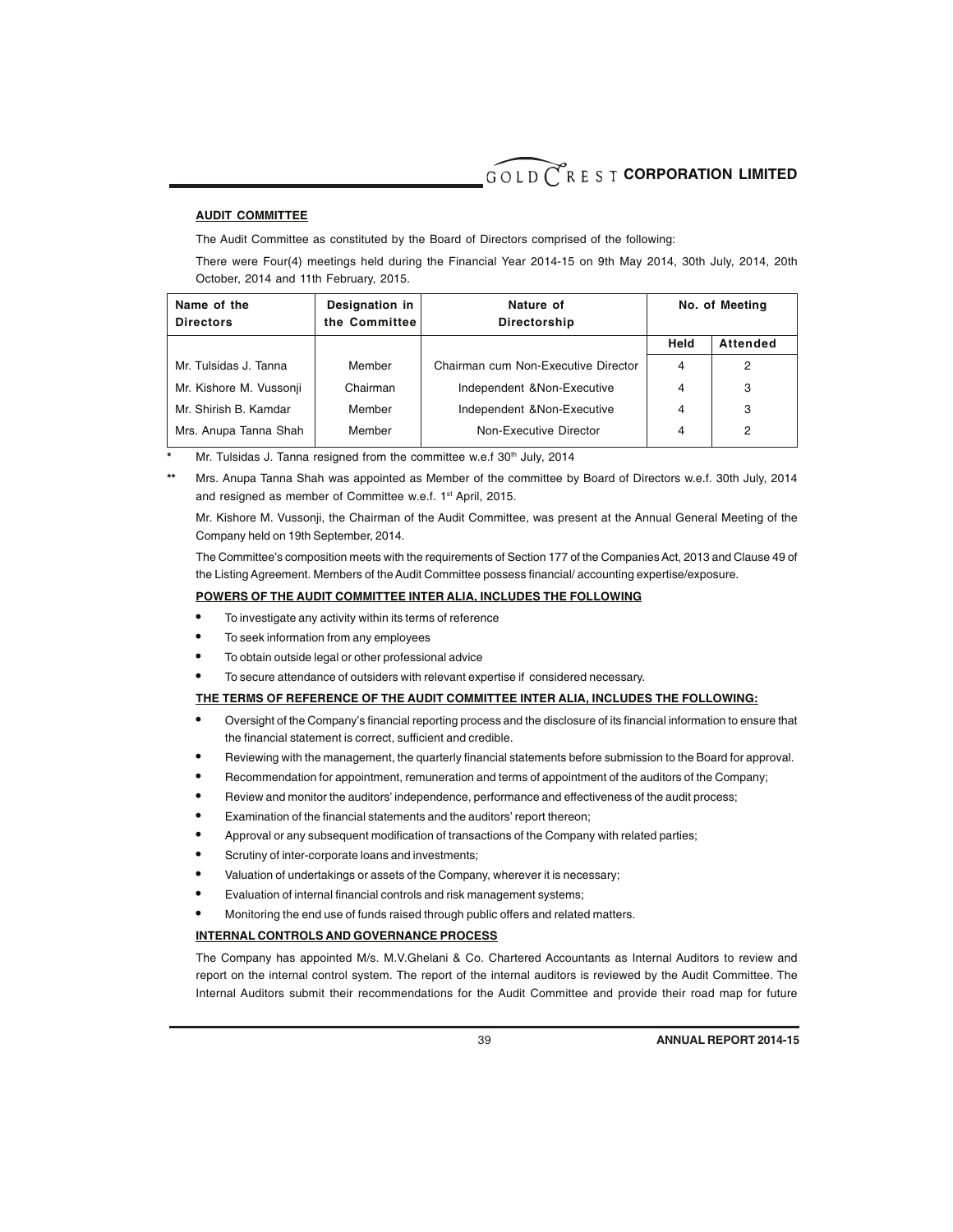#### action.

#### **NOMINATION AND REMUNERATION COMMITTEE**

In compliance of Section 178 of Companies Act, 2013 the Board renamed the Remuneration committee as "Nomination and Remuneration Committee". Your Board has re-constituted the Nomination and Remuneration Committee which now comprises of the following:

There were Three(3) meetings during the financial year 2014 - 15 on 30th July, 2014, 20 Octomber, 2014 and 11th February, 2015.

| Name of the<br><b>Directors</b> | Designation in<br>the Committee | Nature of<br>Directorship            |      | No. of Meeting  |
|---------------------------------|---------------------------------|--------------------------------------|------|-----------------|
|                                 |                                 |                                      | Held | <b>Attended</b> |
| Mr. Tulsidas J. Tanna *         | Member                          | Chairman cum Non-Executive Director  | 3    |                 |
| Mr. Kishore M. Vussonji         | Chairman                        | Independent & Non-Executive Director | 3    | 3               |
| Mr. Shirish B. Kamdar           | Member                          | Independent & Non-Executive Director | 3    | 3               |
| Mrs. Anupa Tanna Shah**         | Member                          | Non-Executive Director               | 3    | 2               |

Mr. Tulsidas J. Tanna resigned from the committee w.e.f. 30<sup>th</sup> July, 2014

**\*\*** Mrs. Anupa Tanna Shah was appointed as Member of the committee by the Board of Directors w.e.f. 30th July, 2014 and resigned as a member of the Committee w.e.f. 1<sup>st</sup> April, 2015.

Mr. Tushar T. Tanna is appointed as Member of the Committee w.e.f. 1st April, 2015.

The Committees Constitutions and terms of reference are in Compliance with the provisions of the companies Act, 2013 and clause 49 of the Leasting Agreement.

#### **REMUNERATION POLICY**

The Remuneration policy of the Company contains a policy on Remuneration to Directors, KMPs, Senior Management Personnel & Other Employees.

While deciding on the remuneration for Directors, the Board and Nomination & Remuneration Committee consider the performance of the Company, the current trends in the industry, the director's participation in Board and Committee meetings during the year and other relevant factors.

The Performance of the Company and individual Performance as well as Employees Potential Criticlcality and Longevity in the grade are Considerd while Determining Remuneration to the Employees.

The details of remuneration paid to the Directors are given in Form MGT–9 forming part of the Directors Report.

#### **THE TERMS OF REFERENCE OF THE NOMINATION AND REMUNERATION COMMITTEE INTER-ALIA ARE AS UNDER**

- **•** Formulation of the criteria for determining qualifications, positive attributes and independence of a director and recommend to the Board a policy relating to the remuneration of the directors, key managerial personnel and other employees;
- **•** Formulation of criteria for evaluation of Independent Directors, Committees of the Board and the Board;
- **•** Devising a policy on Board diversity;
- **•** Identification of persons who are qualified to become Directors / Senior Management in accordance with the criteria laid down.
- **•** Recommend to the Board for appointment and removal of Director(s).
- **•** Recommend to the Board a policy, relating to the remuneration for Directors, Key Managerial Personnel and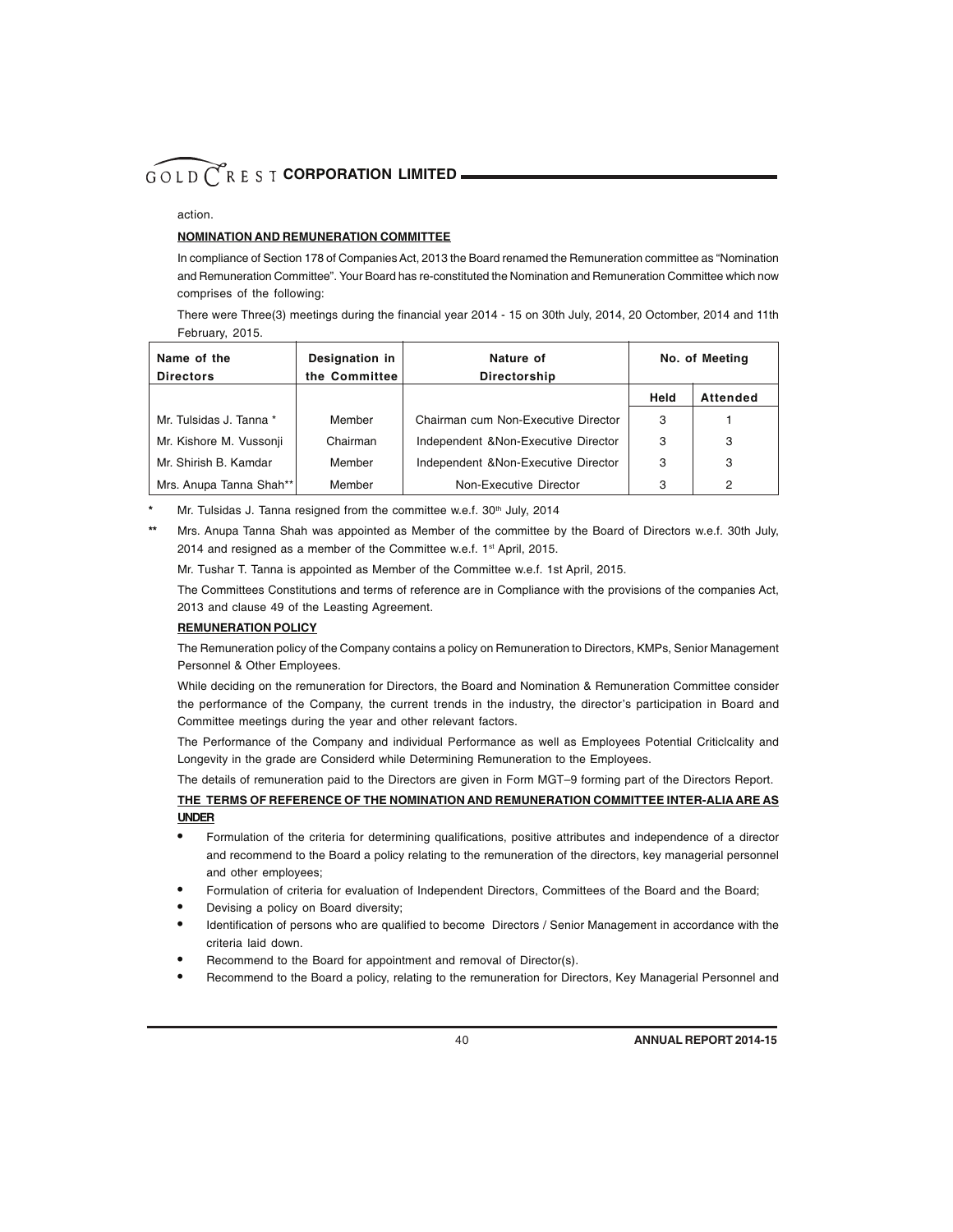Other employees.

**•** To carry out any other function as is mandated by the Board from time to time or enforced by any statutory notification / amendment or modification as may be applicable.

**COLD CREST CORPORATION LIMITED** 

#### **REMUNERATION OF NON-EXECUTIVE / EXECUTIVE DIRECTORS**

All decisions relating to the remuneration of the Directors were taken by the Board of Directors of the Company and in accordance with the Shareholders' approval wherever necessary.

Your company pays sitting fees of Rs. 10,000/- for each Board meeting attended by the Directors except to Executive Directors.

| Name of the Director     | <b>Business relationship</b><br>with the Company | Salary, benefits,<br>bonus, etc.<br>paid during the<br>vear 2014-15 | Commission<br>Due / paid /<br>payable for<br>2014-15 | <b>Sitting fees</b><br>(for Board and<br>its Committees) |
|--------------------------|--------------------------------------------------|---------------------------------------------------------------------|------------------------------------------------------|----------------------------------------------------------|
| Mr. Tulsidas J. Tanna*   | Chairman cum<br>Non-Executive Director           | Nil                                                                 | Nil                                                  | 20,000                                                   |
| Mr. Tushar T. Tanna**    | Chairman cum<br><b>Managing Director</b>         | 9,00,000                                                            | Nil                                                  | Nil                                                      |
| Mr. Shirish B. Kamdar    | Independent and<br>Non-Executive Director        | Nil                                                                 | Nil                                                  | 30.000                                                   |
| Mr. Kishore M. Vussonji  | Independent and<br>Non-Executive Director        | Nil                                                                 | Nil                                                  | 30,000                                                   |
| Mrs. Anupa Tanna Shah*** | Non Executive Director                           | Nil                                                                 | Nil                                                  | 20,000                                                   |

Details for remuneration paid / to be paid to the Directors for the year under review are as under:

Mr. Tulsidas J. Tanna resigned as Chairman and Director of the Company w.e.f 30<sup>th</sup> July, 2014 and subsequently the Board honoured Mr. Tulsidas J. Tanna as 'Chairman Emeritus' w.e.f. 30<sup>th</sup> July, 2014.

- \*\* Mr. Tushar T. Tanna resigned from the designation of Managing Director and continued as Chairman and Non-Executive Director of the Company w.e.f. 1<sup>st</sup> April, 2015.
- \*\*\* Mrs. Anupa Tanna Shah was appointed Managing Director, subject to the approval of members, for a period of 5 years w.e.f. 1<sup>st</sup> April, 2015.

#### **STAKEHOLDERS RELATIONSHIP COMMITTEE**

In compliance with the provisions of the Listing agreement and Section 178 of the Companies Act, 2013, your Company re-constituted this committee as "Stakeholders Relationship Committee". This committee of the Board of your Company looks into various issues relating to shareholders/investors including transfer and transmission of shares held by shareholders in physical format as well as non-receipt of dividend, Annual Report, shares after transfer and delays in transfer of shares. The committee also looks into issues including status of dematerialization/ rematerialization of shares and issue of duplicate share certificates and tracks investor complaints and suggests measures for improvement from time to time.

#### **TERMS OF REFERENCE**

The role of the Stakeholders Relationship Committee includes, inter-alia, the following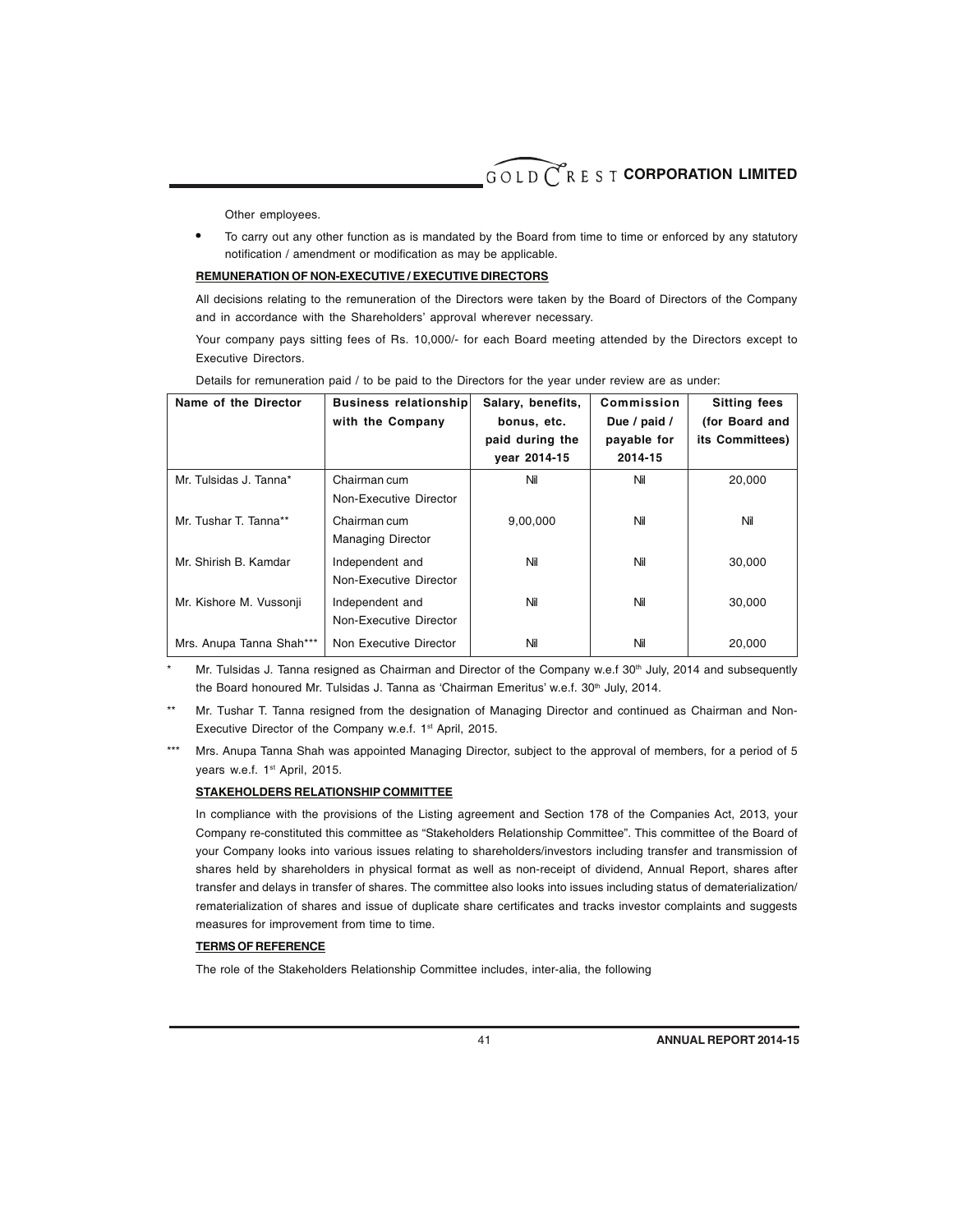- Consider and resolve grievances of the security holders of the Company.
- Oversee and review all matters connected with the transfer of the Company's securities.
- Oversee the performance of the Company's Registrar and Transfer Agents.
- Carry out any other function as is referred by the Board from time to time or enforced by any statutory notification / amendment or modification as may be applicable.

#### **COMPOSITION**

The Stakeholders Relationship Committee of the Board comprises:

There were Four (4) meetings held during the Financial Year 2014-15 on 9th May, 2014, 30th July, 2014, 20th October, 2014 and 11th February, 2015.

| Name of the<br><b>Directors</b> | Designation in<br>the Committee | Nature of<br>Directorship   |      | No. of Meeting |
|---------------------------------|---------------------------------|-----------------------------|------|----------------|
|                                 |                                 |                             | Held | Attended       |
| Mr. Shirish B. Kamdar           | Chairman                        | Independent & Non-Executive | 4    | 3              |
| Mr. Kishore M. Vussonji         | Member                          | Independent & Non-Executive | 4    | 3              |
| Mrs. Anupa Tanna Shah           | Member                          | Non-Executive               | 4    | 2              |

Mrs. Anupa Tanna Shah was appointed as Member of the committee by the Board of Directors w.e.f. 30th July, 2014 and resigned as a member of Committee w.e.f. 1<sup>st</sup> April, 2015.

Mr. Tushar T. Tanna is appointed as Member of the Committee w.e.f. 1st April, 2015.

#### **INVESTOR GRIEVANCE REDRESSAL COMMITTEE**

The number of complaints received and resolved to the satisfaction of investors during the year under review and their break-up are as under:

| Nature of Complaints / queries   | No. of Complaints /<br>queries received | No. of complaints not<br>solved to the satisfaction<br>of shareholders |
|----------------------------------|-----------------------------------------|------------------------------------------------------------------------|
| Transfer of shares               | Nil                                     | N.A.                                                                   |
| Non-receipt of Annual Report     | Nil                                     | N.A.                                                                   |
| Non-receipt of dividend warrants | Nil                                     | N.A.                                                                   |
| Pending share transfers          | Nil                                     | N.A.                                                                   |
| DP and Others                    | Nil                                     | N.A.                                                                   |

During the year under review there were no pending complaints.

#### **RISK MANAGEMENT COMMITTEE**

Evaluation of business risk and managing the risk have always been an ongoing process in your Company. The Company has set up a robust risk management framework to identify, monitor and minimize risk and also to identify business opportunities. The Risk Management Committee was formed w.e.f. 11<sup>th</sup> February, 2015. The objectives and scope of the committee comprises of an oversight of risk management performed by the executive management, review BRM policy and framework in line with local legal frame work and SEBI guidelines and defining of the framework in identification, assessment, monitoring, mitigation and reporting risk.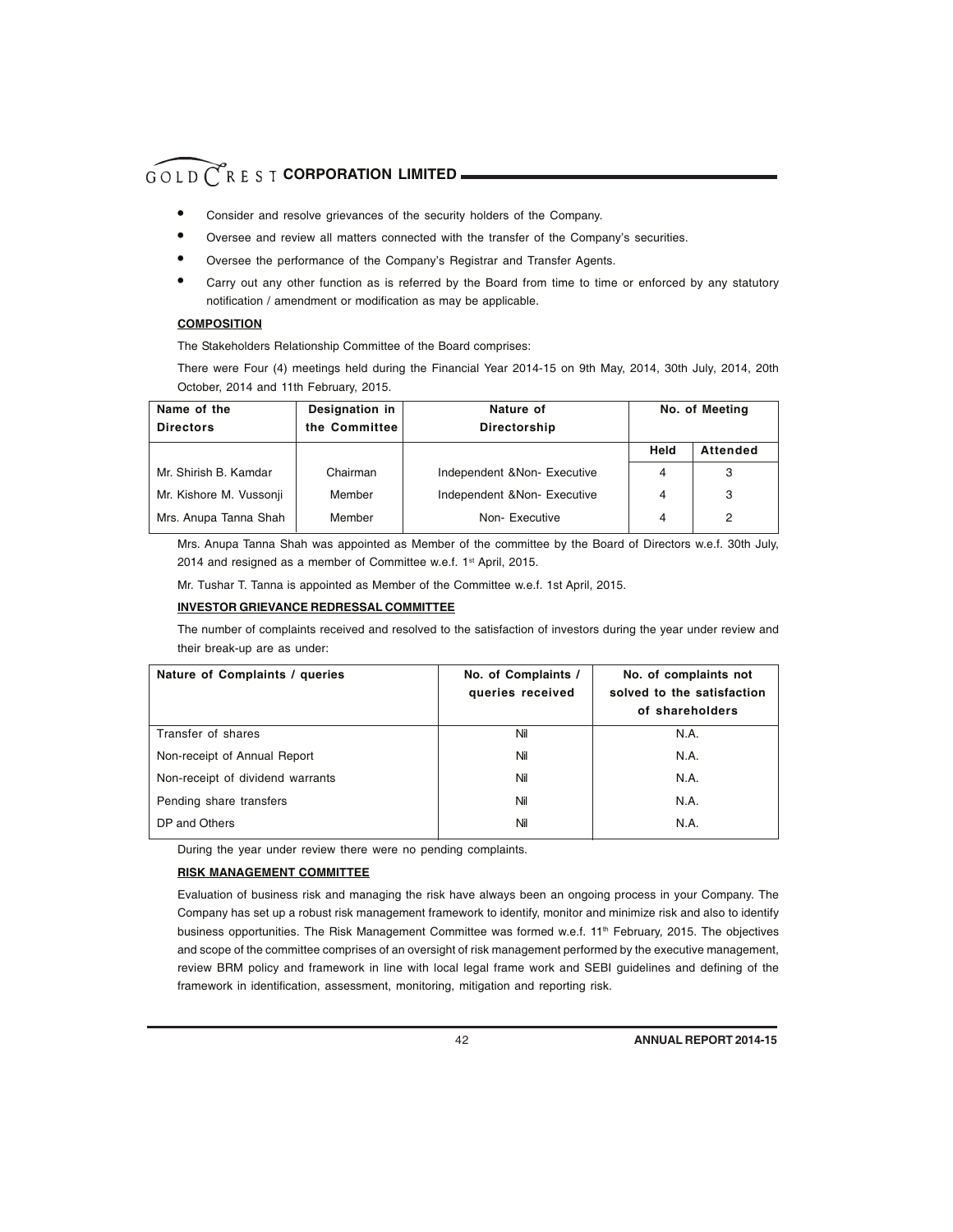#### **TERMS OF REFERENCE**

The role of the Risk Management Committee includes the following:

- framing, implementing and monitoring the risk management plan
- procedures to inform Board members about the risk assessment and minimization procedures

#### **COMPOSITION**

The Risk Management Committee of the Board comprises:

| Name of the Directors | Designation in the Committee | <b>Nature of Directorship</b> |
|-----------------------|------------------------------|-------------------------------|
| Mr. Shirish B. Kamdar | Chairman                     | Independent & Non-Executive   |
| Mrs. Anupa Tanna Shah | Member                       | Managing & Executive Director |
| Mr. Manish S. Chheda  | Member                       | C.F.O                         |

No meeting held of the Committee during the financial year under review.

#### **SHAREHOLDINGS OF NON-EXECUTIVE DIRECTORS**

| <b>NAME</b>               | <b>SHARE</b> |
|---------------------------|--------------|
| Mr. Tushar Tulsidas Tanna | 418          |
| Mr. Kishore M. Vussonji   | Nil          |
| Mr. Shirish B. Kamdar     | Nil          |

#### **SUBSIDIARY COMPANIES**

In accordance with Clause 49(III) of the Listing Agreement with Stock Exchanges, the financial statements of subsidiary companies and all investments are reviewed by the Board, given the Board's rights and obligations to manage such companies in the best interest of their stakeholders.

The Company does not have any material unlisted subsidiary, and hence, is not required to nominate an Independent Director of the Company on the Board of any subsidiary. The Company monitors the performance of its subsidiary companies, inter alia, by the following means:

- Minutes of the Board meetings of the unlisted subsidiary companies are placed before the Company's Board regularly.
- A statement containing all significant transactions and arrangements entered into by the unlisted subsidiary companies are placed before the Company's Board.

#### **9. GENERAL BODY MEETINGS**

The Annual General Meetings (AGMs) of the Company have been held at the following places in the last three years

| <b>Financial Year</b> | Date       | Time         | Venue                                                                                                                  | <b>Whether Special</b><br><b>Resolution Passed</b> |
|-----------------------|------------|--------------|------------------------------------------------------------------------------------------------------------------------|----------------------------------------------------|
| 2011-12               | 21/09/2012 | 10.00 A.M.   | Regd. Office at Devidas Mansion,<br>3rd Floor, Mereweather Road,                                                       | <b>No</b>                                          |
| 2012-13               | 20/09/2013 | $10.30$ A.M. | Colaba, Mumbai - 400039<br>Regd. Office at Devidas Mansion,<br>3rd Floor, Mereweather Road,<br>Colaba, Mumbai - 400039 | <b>No</b>                                          |
|                       |            |              |                                                                                                                        |                                                    |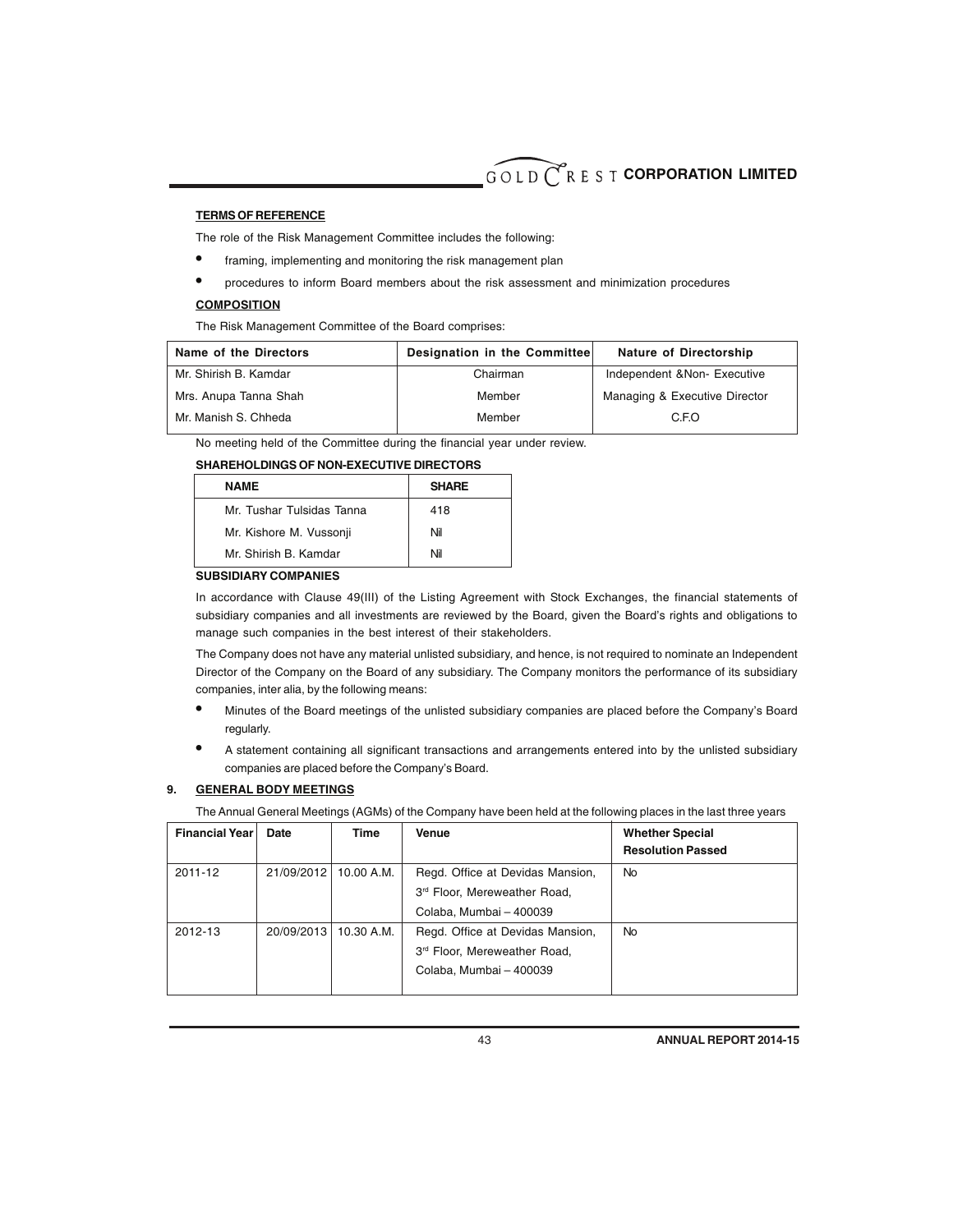| 2013-14 | 19/09/2014 | 10.30 A.M. | Regd. Office at Devidas Mansion,         | Yes :a) To mortgage,              |
|---------|------------|------------|------------------------------------------|-----------------------------------|
|         |            |            | 3 <sup>rd</sup> Floor, Mereweather Road, | hypothecate                       |
|         |            |            | Colaba, Mumabi - 400039                  | and/or create charge on all or    |
|         |            |            |                                          | anyone or more of the moveable    |
|         |            |            |                                          | / immovable properties or such    |
|         |            |            |                                          | assets of the Company to          |
|         |            |            |                                          | secure any Loans pursuant to      |
|         |            |            |                                          | Section $180(1)(a)$ of the        |
|         |            |            |                                          | Companies Act, 2013.              |
|         |            |            |                                          | b) To borrow monies exceeding     |
|         |            |            |                                          | the aggregate paid-up Capital and |
|         |            |            |                                          | Free Reserves of the Company      |
|         |            |            |                                          | pursuant to Section 180(1)(c) of  |
|         |            |            |                                          | the Companies Act, 2013           |

During the financial year 2014-15, no special resolution was passed by the Company through postal ballot.

### **10. DISCLOSURES**

- **•** During the year, there were no transactions of material nature with Directors, Management, their relatives or subsidiaries,that had potential conflict with the interests of the Company.
- **•** Details of all related party transactions forms a part of the accounts as required under Accounting Standards (AS) 18 and the same forms part of the Annual Report.
- **•** The Company has followed all relevant Accounting Standards notified by the Companies (Accounting Standards) Rules, 2011 while preparing the Financial Statements.
- **•** There were no instances of non-compliance on any matter relating to Capital Markets, during the last three years.

The Company established a Whistle Blower mechanism in compliance with Clause 49 II (F) and no personnel had been denied access to the audit committee under the Whistle Blower Policy.

#### **11. MEANS OF COMMUNICATION**

| Whether half yearly-report has been sent to Shareholders        | No; As the quarterly results of the Company<br>are published in Newspapers. |
|-----------------------------------------------------------------|-----------------------------------------------------------------------------|
| Newspaper in which Quarterly Results are Published              | Business Standard (English) &                                               |
|                                                                 | Mahanayak (Marathi)                                                         |
| Website, if any, on which results are published                 | www.goldcrestgroup.com                                                      |
| The presentation made to institutional investors or to analysts | No presentation has been made to institutional<br>investors or to analysts  |
| Whether Management Discussion & analysis is a part of the       | Yes                                                                         |
| Annual Report                                                   |                                                                             |
| <b>12. GENERAL SHAREHOLDERS' INFORMATION</b>                    |                                                                             |
| Date and Time of 32nd Annual General Meeting                    | 28th September, 2015 at 10.30 A.M.                                          |
| Venue                                                           | Devidas Mansion, 3rd Floor, Mereweather<br>Road, Colaba, Mumbai - 400039    |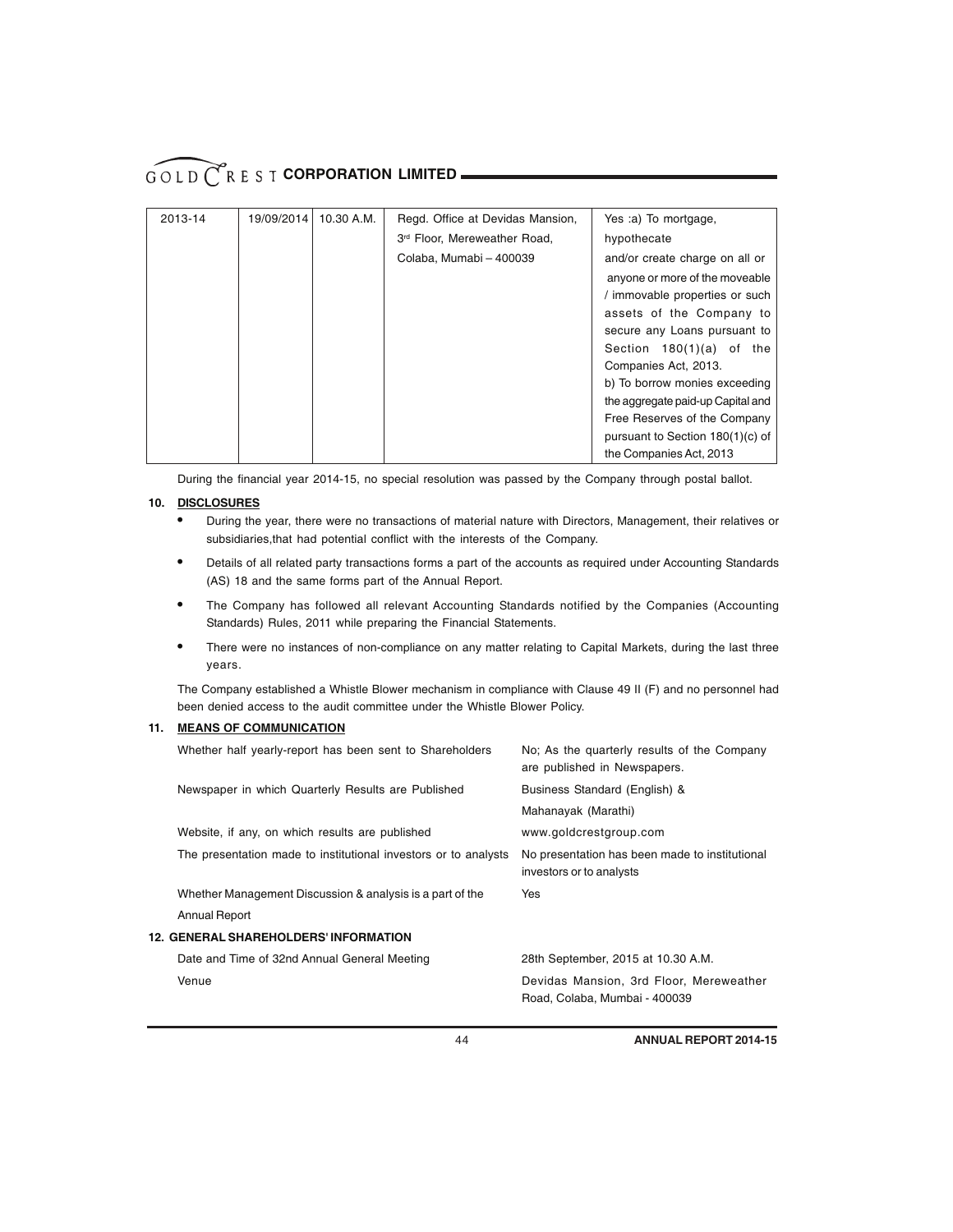Dividend Payment Dates **On or after 28th September**, 2015

Stock Exchange where the Company's shares are listed BSE Limited, Phiroze Jeejeebhoy Towers,

Stock Code - Physical 505576 ISIN Number for NSDL & CDSL INE505D01014 Corporate Identification Number (CIN) L74999MH1983PLC029408

#### **MARKET PRICE DATA**

#### Financial Year 01/04/2014 to 31/03/2015

Book Closure Date Tuesday, 22nd September, 2015 to Monday, 28th September, 2015 (Both days inclusive)

Dalal Towers, Mumbai - 400001 Payment of Listing Fees **Payment of Listing Fees** Paid up to financial year 2015-16

Market price data: High and Low (based on the closing prices) of shares traded on BSE Limited during each month in the last financial year.

|               |       | All Prices in $\bar{z}$ |
|---------------|-------|-------------------------|
| Month 2014-15 | High  | Low                     |
| April ' 14    | 20.35 | 18.35                   |
| May ' 14      | 24.60 | 19.35                   |
| June '14      | 37.60 | 25.80                   |
| July ' 14     | 35.60 | 26.55                   |
| August ' 14   | 38.70 | 27.00                   |
| September '14 | 34.30 | 28.60                   |
| October '14   | 31.40 | 28.05                   |
| November '14  | 31.90 | 28.75                   |
| December '14  | 30.10 | 26.05                   |
| January '15   | 30.30 | 26.00                   |
| February '15  | 32.00 | 26.30                   |
| March '15     | 30.95 | 25.10                   |

#### **REGISTRAR & SHARE TRANSFER AGENTS**

Purva Sharegistry (India) Pvt. Ltd. Regd. Office: 9, Shiv Shakti Industrial Estate, Gr. Floor, Sitaram Mill Compound, J.R. Boricha Marg, Lower Parel, Mumbai 400 011 Tel. No.: 022 – 2301 6761 / 2301 8261 Fax No.: 022 – 2301 2517 Email: busicomp@vsnl.com **SHARE TRANSFER SYSTEM**

Share transfer in physical form can be lodged with M/s. Purva Sharegistry (India) Pvt. Ltd., at the above mentioned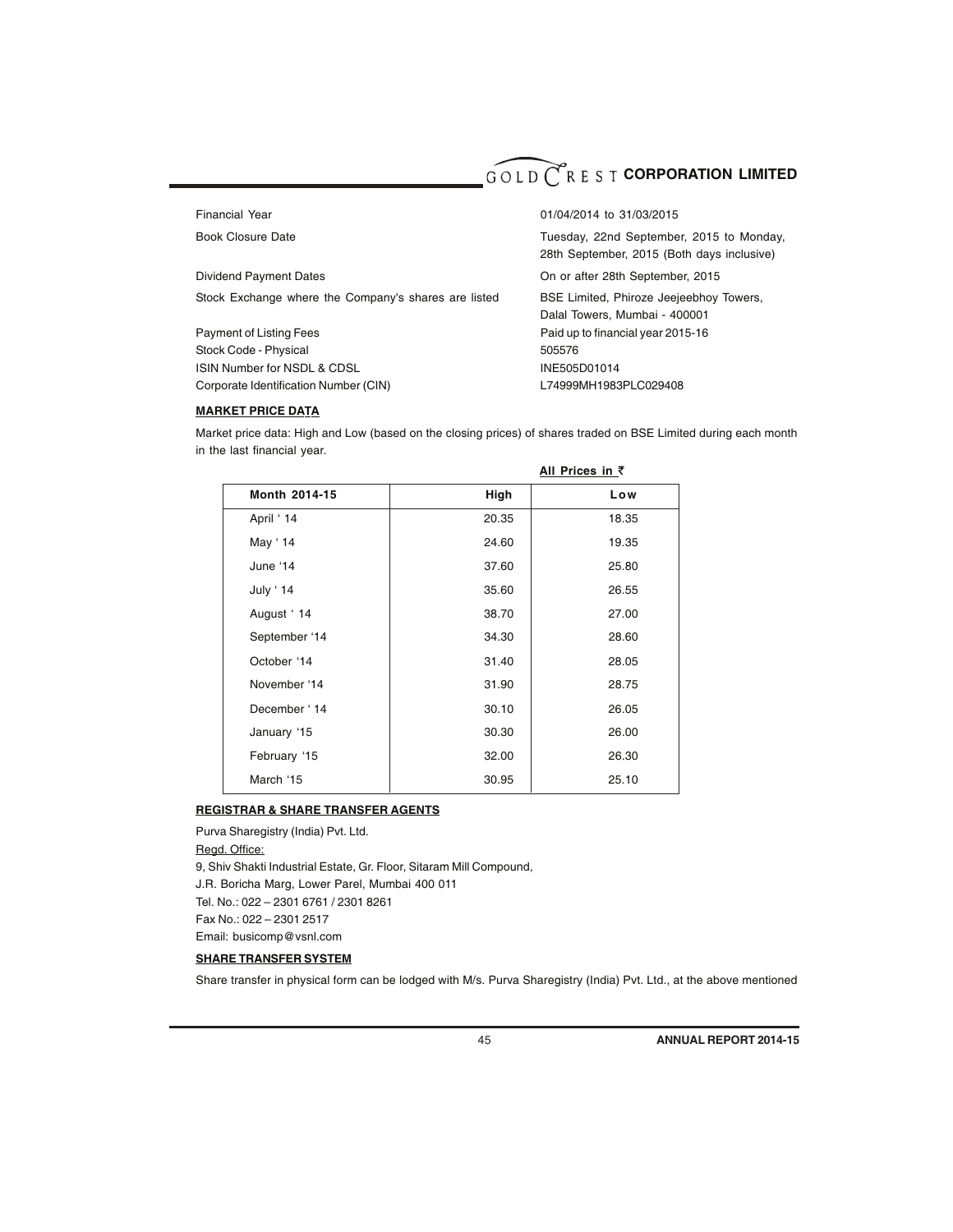#### address.

The Transfers are normally processed within a stipulated time period from the date of receipt, if the documents are complete in all respects.

| Shareholding of<br><b>Nominal Value</b> | No.of<br><b>Shareholders</b> | $%$ of<br><b>Shareholders</b> | No.of<br>Shares held | $%$ of<br>Shares held |
|-----------------------------------------|------------------------------|-------------------------------|----------------------|-----------------------|
| Upto 5000                               | 710                          | 78.02                         | 1702910              | 2.25                  |
| 5001 to 10000                           | 107                          | 11.76                         | 948030               | 1.25                  |
| 10001 to 20000                          | 29                           | 3.19                          | 452310               | 0.60                  |
| 20001 to 30000                          | 16                           | 1.76                          | 415750               | 0.55                  |
| 30001 to 40000                          | 6                            | 0.66                          | 220380               | 0.29                  |
| 40001 to 50000                          | 9                            | 0.99                          | 441500               | 0.58                  |
| 50001 to 100000                         | 11                           | 1.21                          | 1027500              | 1.36                  |
| 100001 and above                        | 22                           | 2.42                          | 70359220             | 93.11                 |
| Total                                   | 910                          | 100.00                        | 75567600             | 100.00                |

#### **DISTRIBUTION OF SHAREHOLDING AS ON 31ST MARCH, 2015 IS AS FOLLOWS**

#### **SHAREHOLDING PATTERN AS ON 31STMARCH, 2015 IS AS FOLLOWS**

| Category                                    |           | Number of Shares held Percentage of Shareholding |
|---------------------------------------------|-----------|--------------------------------------------------|
| Promoters & Associate Companies             | 53,00,447 | 70.14%                                           |
| Indian Public                               | 5,35,529  | 7.09%                                            |
| Companies (other than Associates Companies) | 2,17,841  | 2.88%                                            |
| <b>Flls</b>                                 | 0         | 0                                                |
| OCBs and NRIs                               | 14,99,040 | 19.84%                                           |
| <b>Mutual Funds</b>                         | 0         | 0                                                |
| <b>Banks &amp; Financial Institutions</b>   | 0         | 0                                                |
| Hindu Undivided Family                      | 3.903     | 0.05%                                            |
| Total                                       | 75,56,760 | 100%                                             |

#### **DEMATERIALIZATION OF SHARES AND LIQUIDITY AS ON 31ST MARCH,2015**

The Company's shares are required to be compulsorily traded on the Stock Exchanges in dematerialized form. The number of shares held in dematerialized and physical mode as on 31<sup>st</sup> March, 2015 is as under:

| <b>NO.OF SHARES</b> | % OF TOTAL CAPITAL ISSUED |        |  |
|---------------------|---------------------------|--------|--|
| <b>NSDL</b>         | 70,73,929                 | 93.61% |  |
| CDSL                | 1,17,585                  | 1.56%  |  |
| <b>PHYSICAL</b>     | 3,65,246                  | 4.83%  |  |
| <b>TOTAL</b>        | 75,56,760                 | 100%   |  |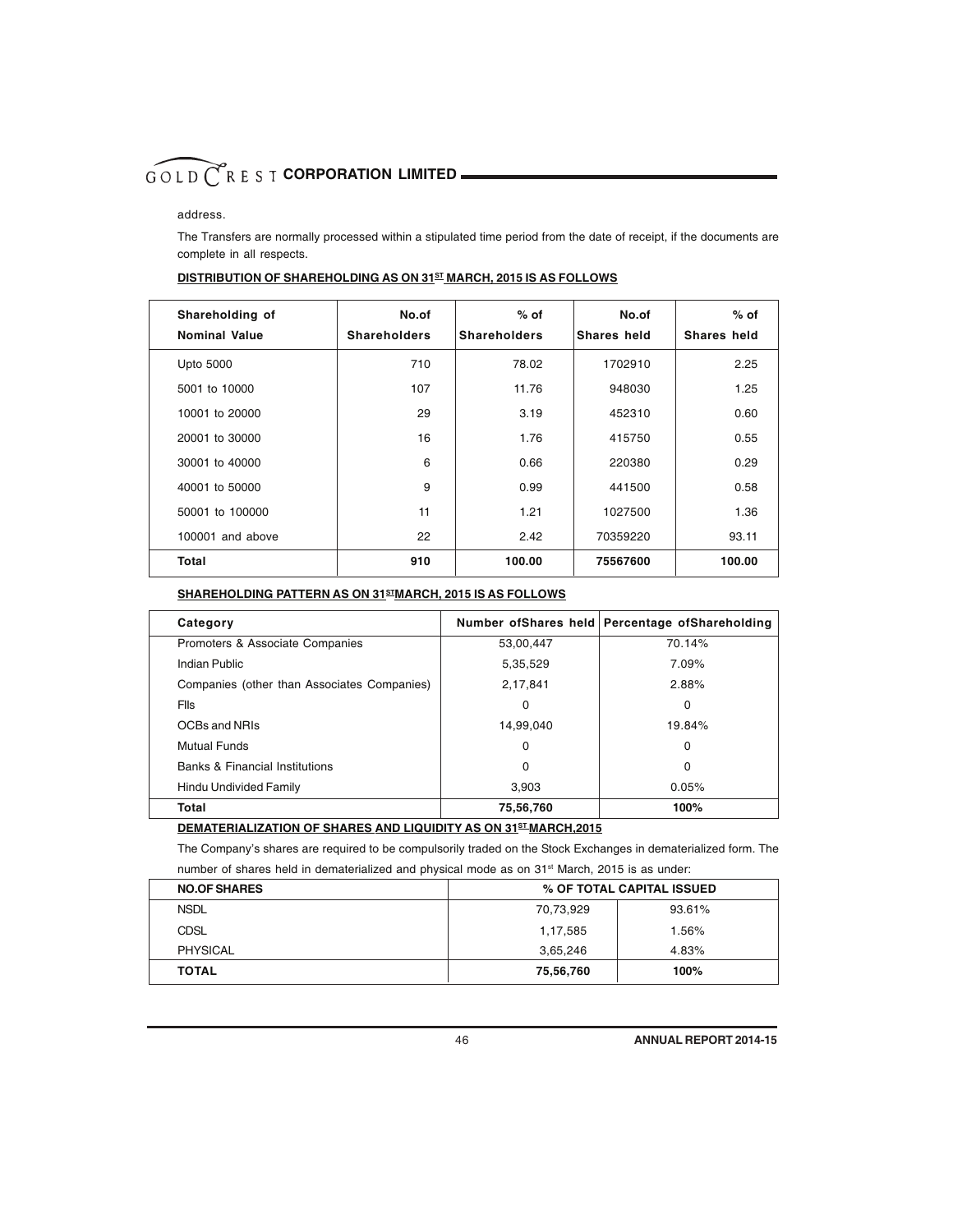#### **OUTSTANDING GDRS/ADRS/WARRANTS OF ANY CONVERTIBLE INSTRUMENTS, CONVERSION DATE AND LIKELY IMPACT ON EQUITY:**

As on 31st March 2015, the Company did not have any outstanding GDRs/ADRs/Warrants or any Convertible instruments. **ADDRESS OF CORRESPONDENCE**

#### Devidas Mansion, 3rd Floor, Mereweather Road, Colaba, Mumbai 400 039

#### **BRANCH OFFICES**

| 1) | 701, Crossway Complex,      | 2) A-11, Basni Anaj Mandi,  |
|----|-----------------------------|-----------------------------|
|    | Jamnagar - 361008, Gujarat. | Jodhpur - 342009, Rajasthan |

#### **UNCLAIMED SHARES LYING IN THE SUSPENSE ACCOUNT**

In terms of Clause 5A of the Equity Listing Agreement, the Company reports the following details in respect of equity shares lying in the suspense account which were issued in demat form:

| Sr.No          | <b>Particulars</b>                                                                                                                                 | No. of              | <b>No.of Equity</b>       |
|----------------|----------------------------------------------------------------------------------------------------------------------------------------------------|---------------------|---------------------------|
|                |                                                                                                                                                    | <b>Shareholders</b> | <b>Shares Outstanding</b> |
|                | Aggregate number of shareholders and outstanding shares in the<br>suspense account lying at the beginning of the year 1 <sup>st</sup> April, 2014. | Nil                 | Nil                       |
| <u>2</u>       | Number of shareholders who approached issuer for transfer of<br>shares from suspense account during the year 2014-15.                              | N.A.                | N.A.                      |
| ΙЗ.            | Number of Shareholders to whom shares were transferred from<br>suspense account during the year 2014-15                                            | Nil                 | Nil                       |
| $\overline{4}$ | Aggregate number of shareholders and outstanding shares in the<br>suspense account lying at the end of the year 31 <sup>st</sup> March, 2015.      | Nil                 | Nil                       |

The voting rights on these shares shall remain frozen till the rightful owner of such shares claims the shares.

#### **UNCLAIMED DIVIDEND DETAILS & DATA FOR THE LAST 7 YEARS**

| Year    | Date of Declaration<br>of Dividend | Date by which unclaimed<br>dividend can be claimed | Proposed transferof unclaimed<br>Equity Dividend to IE & PF between |
|---------|------------------------------------|----------------------------------------------------|---------------------------------------------------------------------|
| 2007-08 | 18/09/2008                         | 17/10/2015                                         | 18/10/2015 to 16/11/2015                                            |
| 2008-09 | 18/09/2009                         | 17/10/2016                                         | 18/10/2016 to 16/11/2016                                            |
| 2009-10 | 18/09/2010                         | 17/10/2017                                         | 18/10/2017 to 16/11/2017                                            |
| 2010-11 | 21/12/2011                         | 19/01/2019                                         | 20/01/2019 to 18/02/2019                                            |
| 2011-12 | 21/09/2012                         | 20/10/2019                                         | 21/10/2019 to 19/11/2019                                            |
| 2012-13 | 20/09/2013                         | 19/10/2020                                         | 20/10/2020 to 18/11/2020                                            |
| 2013-14 | 19/09/2014                         | 18/10/2021                                         | 19/10/2021 to 17/11/2021                                            |
|         |                                    |                                                    |                                                                     |

The Annual Report will be sent through e-mail to all those Shareholders who have registered their e-mail IDs with the company and the Depository Participants. Those members who have not registered their e-mail IDs, the Annual Report will be sent in physical form and these members are requested to register their e-mail IDs with the Company's Registrar & Transfer Agent i.e. M/s. Purva Sharegistry (India) Private Limited or with their DPs.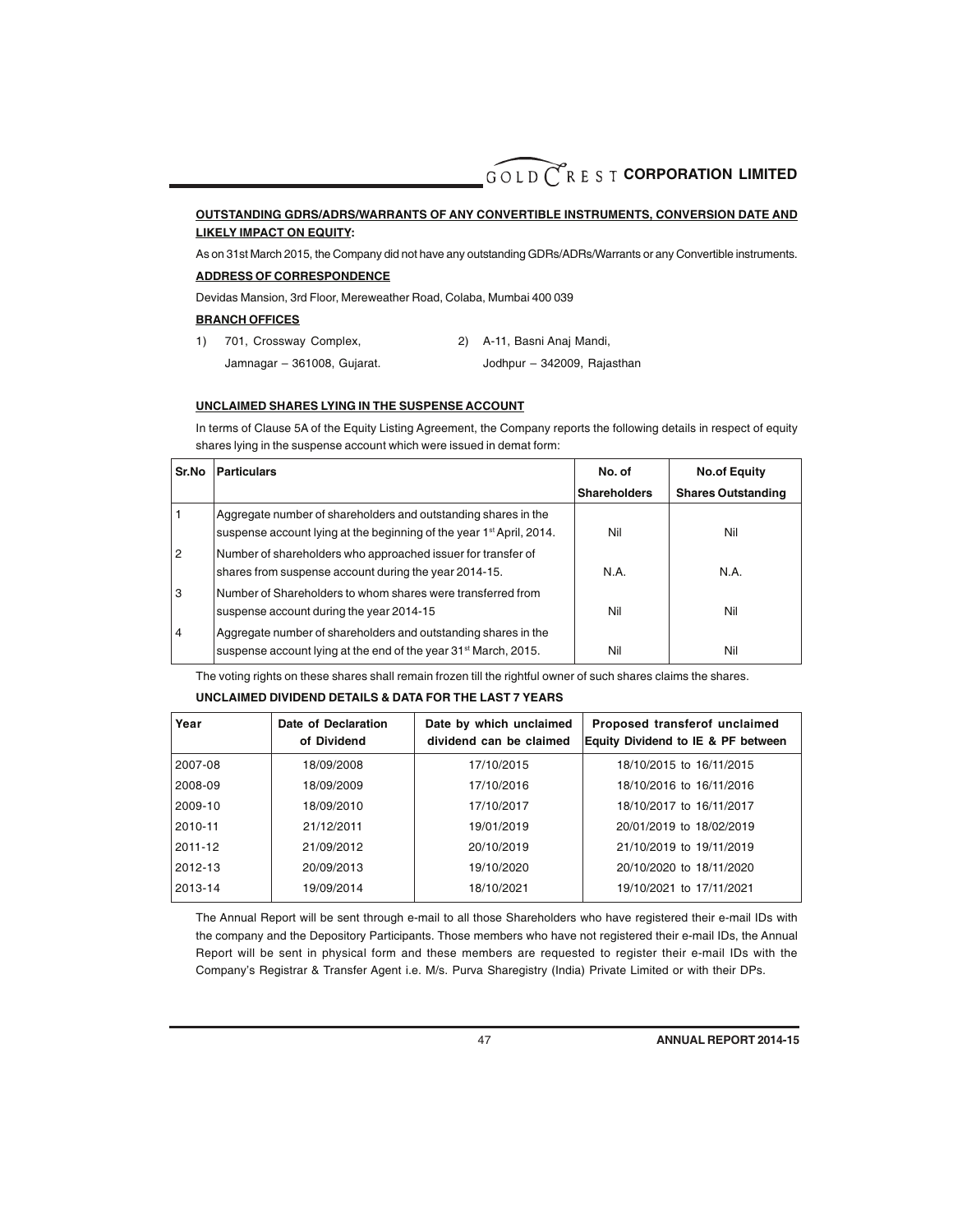### **AUDITORS' CERTIFICATE ON COMPLIANCE OF CONDITIONS OF CORPORATE GOVERNANCE:**

To

The Members of Goldcrest Corporation Limited

We have examined the compliance of conditions of Corporate Governance by Goldcrest Corporation Limited, for the year ended on 31<sup>st</sup> March 2015, as stipulated in Clause 49 of the Listing Agreement of the said Company with the BSE Limited of India.

The compliance of conditions of Corporate Governance is the responsibility of the management. Our examination was limited to review of procedures and implementations thereof adopted by the Company for ensuring the compliance of the conditions of the corporate. It is neither an audit nor an expression of an opinion of the financial statements of the Company.

In our opinion and to the best of our information and according to explanations given to us and the representation made by the Directors and the Management, we hereby certify that the Company has complied with the conditions of Corporate Governance as stipulated in Clause 49 of the above mentioned Listing Agreement.

As required by the Guidance Note issued by the Institute of Chartered Accountants of India, we have to state that as per the records maintained by the Company, there were no Investors' grievances remaining unattended /pending for more than 30 days.

We further state such compliance is neither an assurance as to the further viability of the Company nor the efficiency of effectiveness with which the management has conducted the affairs of the Company.

> **For RAMESH M. SHETH & ASSOCIATES** Firm Registration No. : 111883W Chartered Accountants

**Place**: Mumbai (Partner) **Date:** 14th August, 2015 **M.No.101598**

 **Mehul R. Sheth**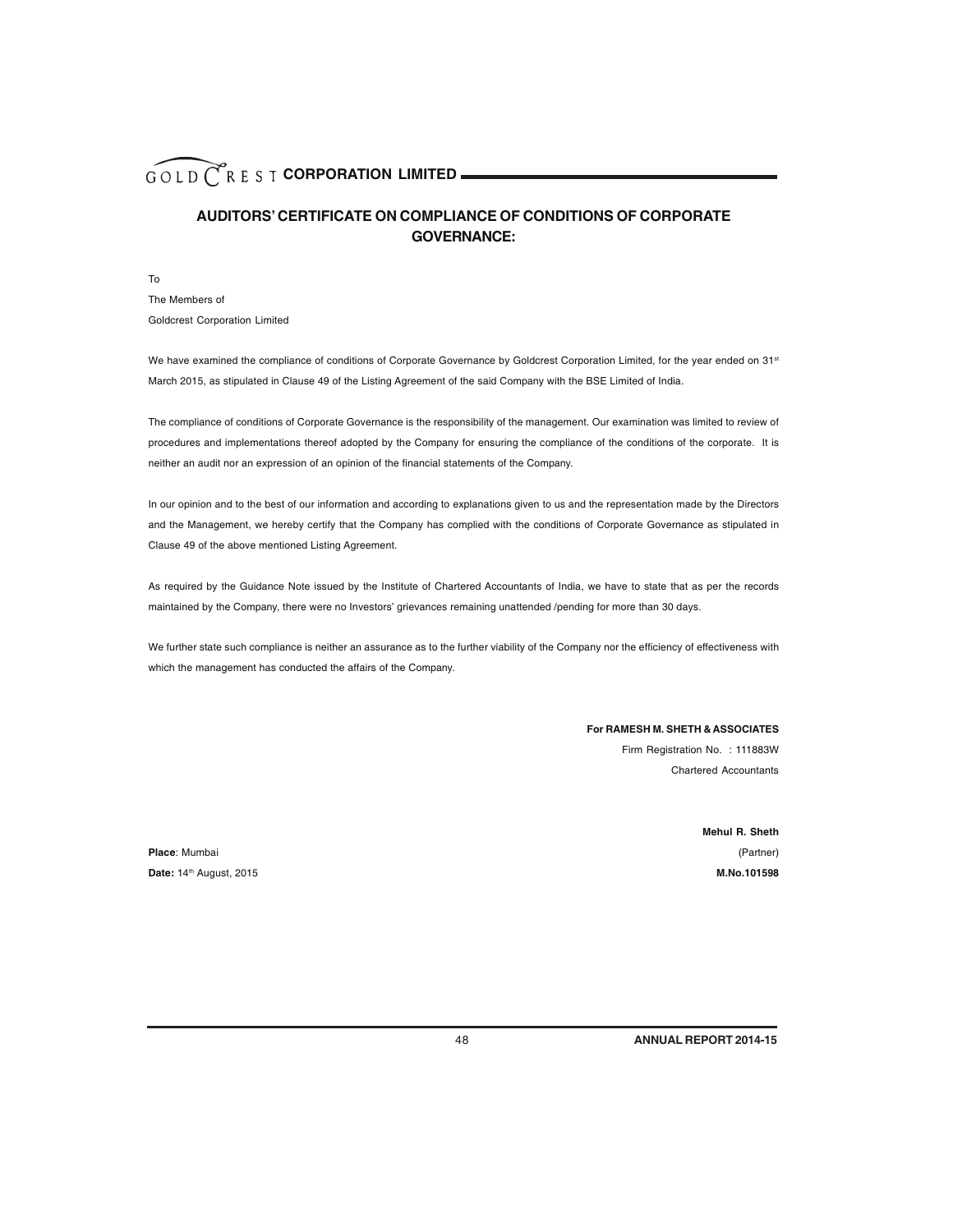

#### **Declaration on Codes of Conduct**

As required by Clause 49 of the Listing Agreement the Declaration for Codes of Conduct is given below:

To

The Members of

Goldcrest Corporation Limited

I, Anupa Tanna Shah, Managing Director & Chief Executive Officer of the Company declare that all Board Members and Senior Management Employees of the Company have affirmed compliance with the Codes of Conduct.

> For and on behalf of the Board For **GOLDCREST CORPORATION LIMITED**

**MANAGING DIRECTOR & C.E.O Place:** Mumbai ANUPA TANNA SHAH **Date:**  $14^{TH}$  August, 2015 **DIN: 01587901**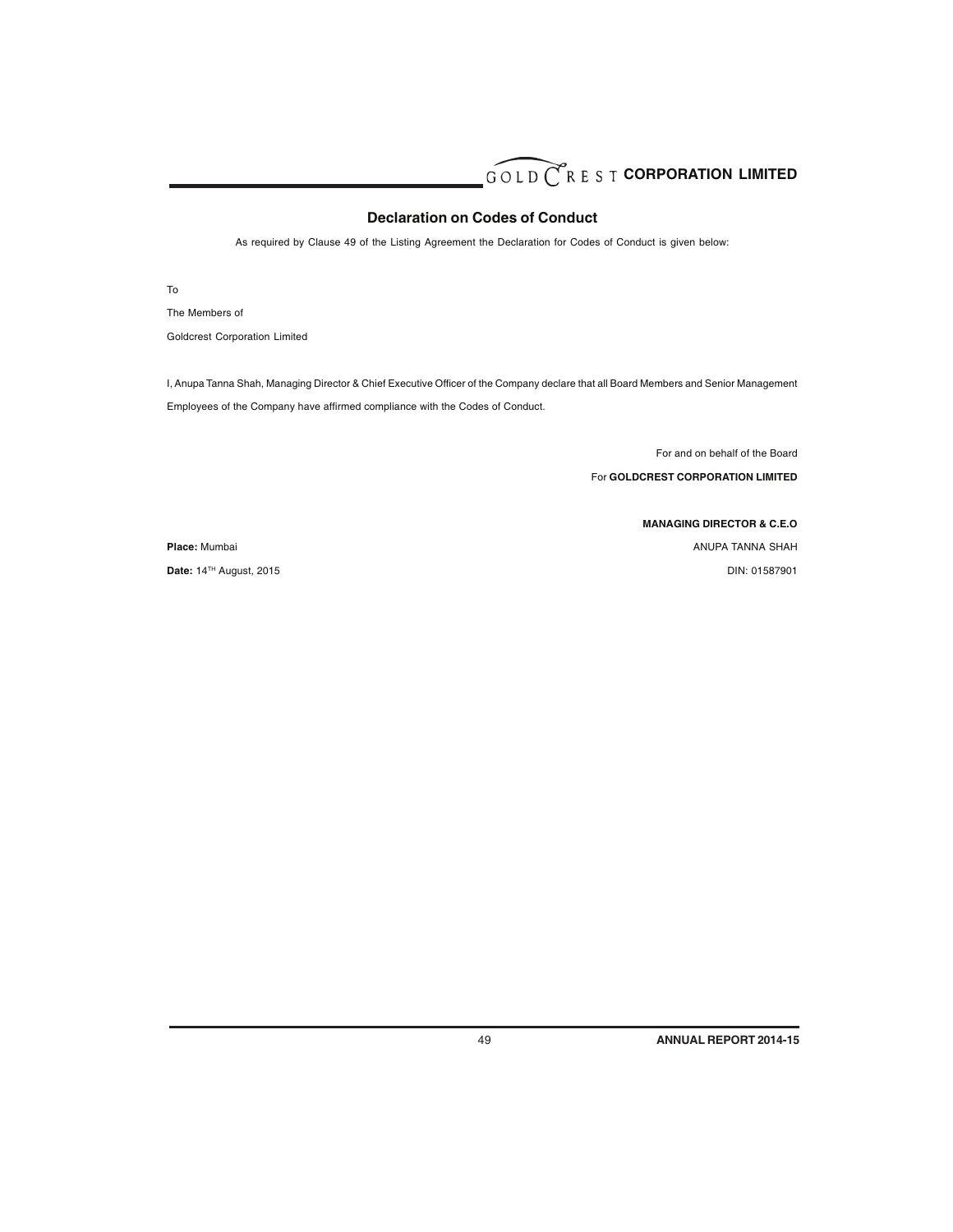### **CEO/CFO CERTIFICATE UNDER CLAUSE 49(IX)**

#### **To**

### **The Board of Directors GOLDCREST CORPORATION LIMITED**

We, Anupa Tanna Shah, Managing Director & CEO, and Manish Surji Chheda, CFO of Goldcrest Corporation Limited, to the best of our knowledge and belief, certify that we have reviewed the financial statements, read with the cash flow statement of Goldcrest Corporation Limited for the year ended March 31, 2015 and that to the best of our knowledge and belief, we state that;

- (a) (i) These statements do not contain any materially untrue statement or omit any material fact or contain statements that may be misleading;
	- (ii) These statements together present a true and fair view of the Company's affairs and are in compliance with current accounting standards, applicable laws and regulations.
- (b) There are, to the best of our knowledge and belief, no transactions entered into by the Company during the year that are fraudulent, illegal or in violation of the Company's Code of Conduct.
- (c) We accept responsibility for establishing and maintaining internal controls for financial reporting. We have evaluated the effectiveness of internal control systems of the Company pertaining to financial reporting and we have disclosed to the Auditors and the Audit Committee, deficiencies in the design or operation of such internal controls, if any, of which we are aware and steps taken or proposed to be taken for rectifying these deficiencies.
- (d) We have indicated to the Auditors and the Audit Committee:
	- (i) That there are no significant changes in internal control over financial reporting during the year;
	- (ii) That there are no significant changes in accounting policies made during the year and that the same have been disclosed suitably in the notes to the financial statements; and
	- (iii) That there are no instances of significant frauds of which we have become aware and the involvement therein, if any, of the management.

#### For **GOLDCREST CORPORATION LIMITED**

ANUPA TANNA SHAH MANISH SURJI CHHEDA MANAGING DIRECTOR & CEO CFO  **DIN : 01587901**

**Place:** Mumbai Date:14<sup>th</sup> August, 2015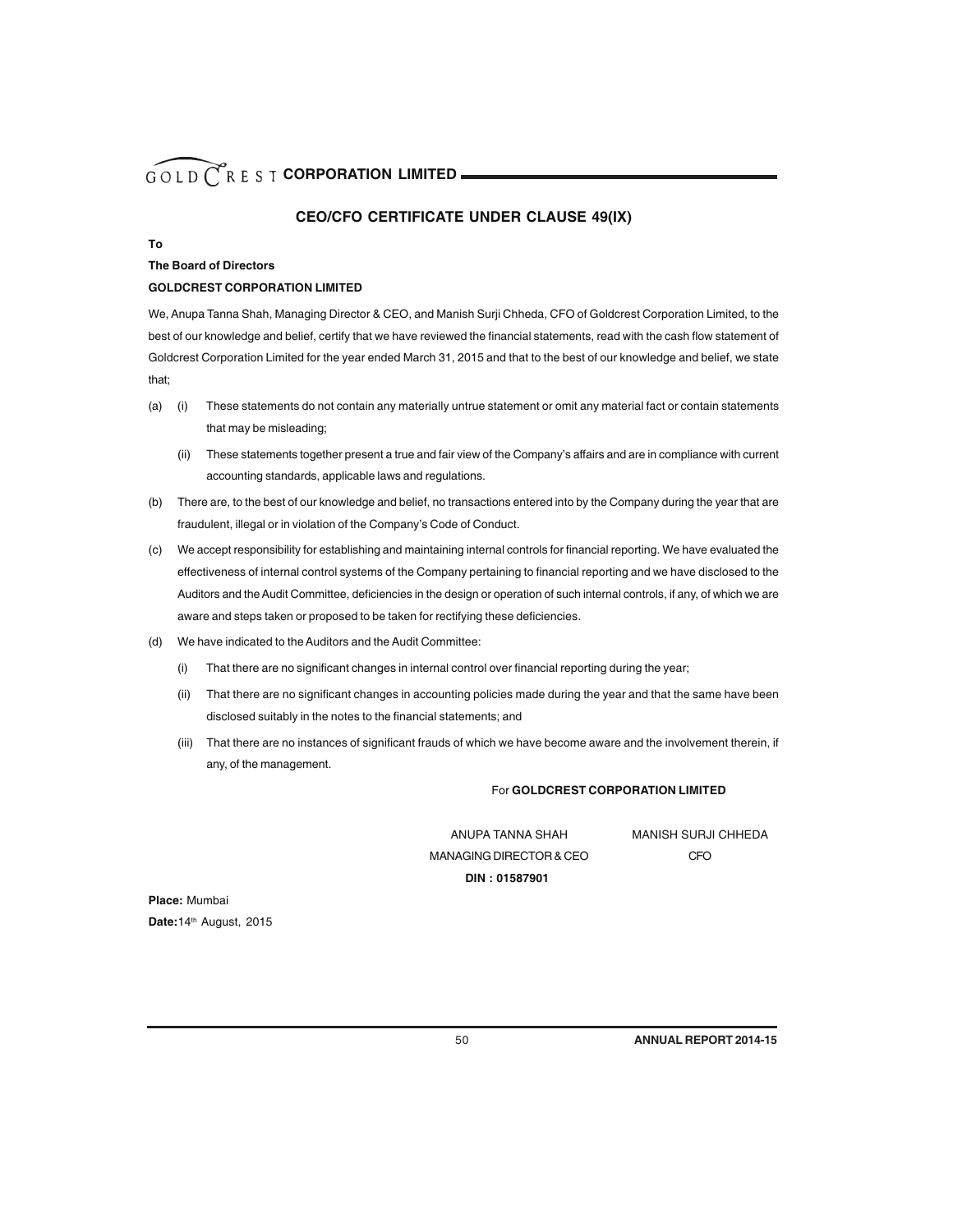#### **INDEPENDENT AUDITOR'S REPORT**

#### **TO THE MEMBERS OF Goldcrest Corporation Limited**

#### **Report on the Standalone Financial Statements**

We have audited the accompanying standalone financial statements of Goldcrest Corporation Limited ("the Company"), which comprises of Balance Sheet as at 31st March, 2015, the Statement of Profit and Loss, the Cash Flow Statement for the year then ended, and a summary of the significant accounting policies and other explanatory information.

#### **Management's Responsibility for the Standalone Financial Statements**

The Company's Board of Directors is responsible for the matters stated in Section 134(5) of the Companies Act, 2013 (hereinafter referred to as "the Act") with respect to the preparation of these standalone financial statements that give a true and fair view of the financial position, financial performance and cash flows of the Company in accordance with the accounting principles generally accepted in India, including the Accounting Standards specified under Section 133 of the Act, read with Rule 7 of the Companies (Accounts) Rules, 2014. This responsibility also includes maintenance of adequate accounting records in accordance with the provisions of the Act for safeguarding of the assets of the Company and for preventing and detecting frauds and other irregularities; selection and application of appropriate accounting policies; making judgments and estimates that are reasonable and prudent; and design, implementation and maintenance of adequate internal financial controls, that were operating effectively for ensuring the accuracy and completeness of the accounting records, relevant to the preparation and presentation of the financial statements that give a true and fair view and are free from material misstatement, whether due to fraud or error.

#### **Auditor's Responsibility**

Our responsibility is to express an opinion on these standalone financial statements based on our audit. While conducting the audit, we have taken into account the provisions of the Act, the accounting and auditing standards and matters which are required to be included in the audit report under the provisions of the Act and the Rules made thereunder.

We conducted our audit in accordance with the Standards on Auditing specified under Section 143(10) of the Act. Those Standards require that we comply with ethical requirements and plan and perform the audit to obtain reasonable assurance about whether the standalone financial statements are free from material misstatement.

An audit involves performing procedures to obtain audit evidence about the amounts and the disclosures in the standalone financial statements. The procedures selected depend on the auditor's judgment, including the assessment of the risks of material misstatement of the standalone financial statements, whether due to fraud or error. In making those risk assessments, the auditor considers internal financial control relevant to the Company's preparation of the standalone financial statements that give a true and fair view in order to design audit procedures that are appropriate in the circumstances but not for the purpose of expressing an opinion on whether the Company has an adequate internal financial controls system over financial reporting in place and the operating effectiveness of such controls. An audit also includes evaluating the appropriateness of the accounting policies used and the reasonableness of the accounting estimates made by the Company's Board of Directors, as well as evaluating the overall presentation of the standalone financial statements.

We believe that the audit evidence obtained by us is sufficient and appropriate to provide a basis for our audit opinion on the standalone financial statements.

#### **Opinion**

In our opinion and to the best of our information and according to the explanations given to us, the aforesaid standalone financial statements give the information required by the Act in the manner so required and give a true and fair view in conformity with the accounting principles generally accepted in India, of the state of affairs of the Company as at 31st March, 2015, and their profit and their cash flows for the year ended on that date.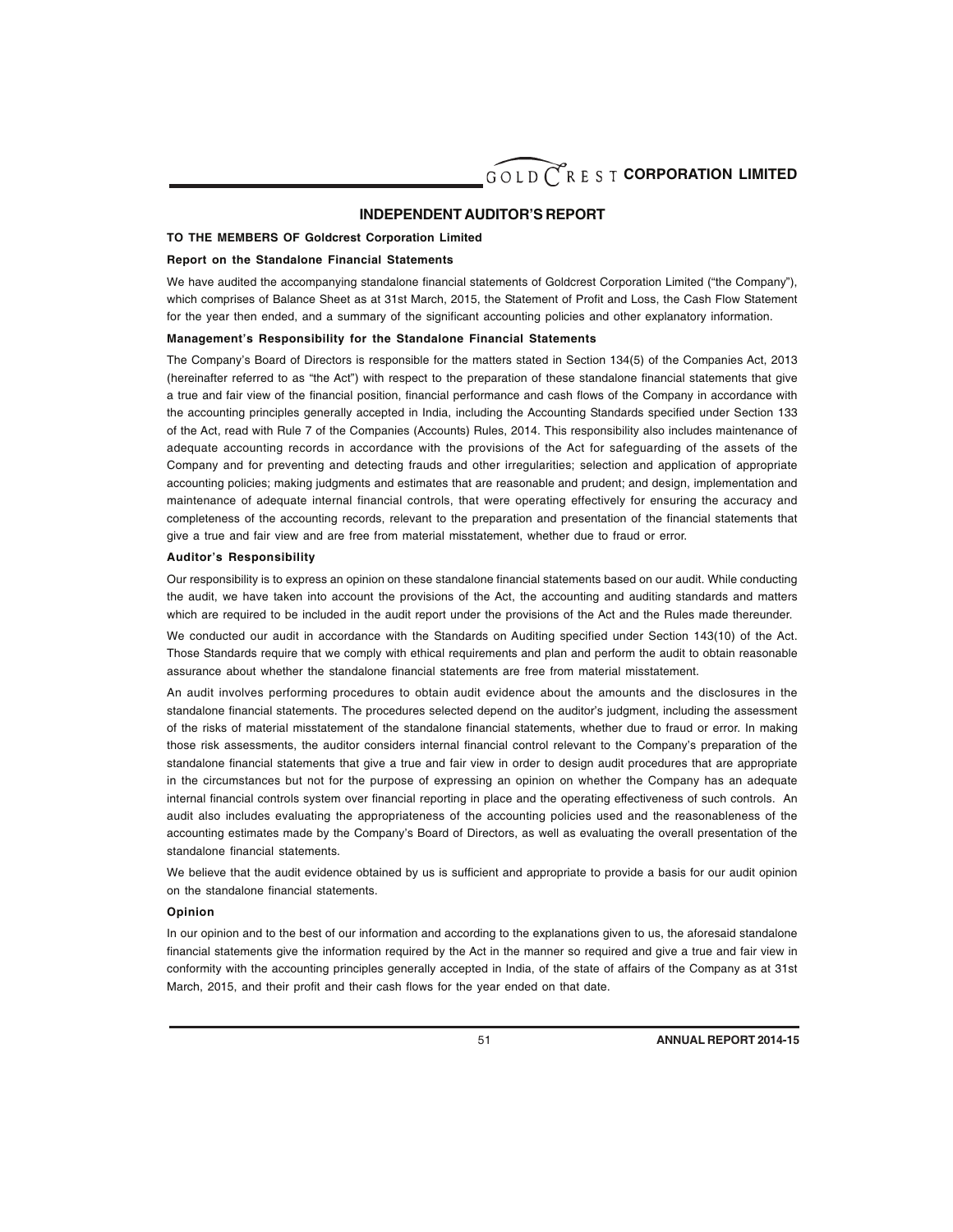#### **Emphasis of Matter**

We draw attention to Note 12 to the financial statements :

a) In respect to Note 12 : Change in Depreciation rates as per Schedule II of the Companies Act, 2013 as compared to depreciation rates as prescribed in Schedule XIV to the Companies Act, 1956. This change has resulted in charging additional depreciation amount by  $\bar{\tau}$  2,30,498/- which has correspondingly reduced net profit by ₹ 2,30,948/-.

Our opinion is not modified in respect of this matter.

#### **Other Matters**

Not Applicable

#### **Report on Other Legal and Regulatory Requirements**

- 1. As required by the Companies (Auditor's Report) Order, 2015 ("the Order"), issued by the Central Government of India in terms of sub-section (11) of Section 143 of the Act, we give in the Annexure a statement on the matters specified in paragraphs 3 and 4 of the Order, to the extent applicable.
- 2. As required by Section 143(3) of the Act, we report, to the extent applicable, that:
	- (a) We have sought and obtained all the information and explanations which to the best of our knowledge and belief were necessary for the purposes of our audit of the aforesaid financial statements.
	- (b) In our opinion, proper books of account as required by law relating to preparation of the aforesaid financial statements have been kept so far as it appears from our examination of those books.
	- (c) The Balance Sheet, the Statement of Profit and Loss, and the Cash Flow Statement dealt with by this Report are in agreement with the books of account maintained.
	- (d) In our opinion, the aforesaid standalone financial statements comply with the Accounting Standards specified under Section 133 of the Act, read with Rule 7 of the Companies (Accounts) Rules, 2014.
	- (e) On the basis of the written representations received from the directors of the Company as on 31st March, 2015 taken on record by the Board of Directors of the Company, none of the directors is disqualified as on 31st March, 2015 from being appointed as a director in terms of Section 164 (2) of the Act.
	- (f) With respect to the other matters to be included in the Auditor's Report in accordance with Rule 11 of the Companies (Audit and Auditor's) Rules, 2014, in our opinion and to the best of our information and according to the explanations given to us:
		- i. The Company has disclosed the impact of pending litigations on its financial position in its financial statements – Refer Note 29(6) to the financial statements.
		- ii. The Company did not have any material foreseeable losses on long-term contracts including derivative contracts.
		- iii. There has been no delay in transferring amounts, required to be transferred, to Investor Education and Protection Fund by the company.

#### **For RAMESH M. SHETH & ASSOCIATES**

Firm Registration No. : 111883W Chartered Accountants

**Place**: Mumbai (Partner) **Date:** 19th May, 2015 **M.No.101598**

 **Mehul R. Sheth**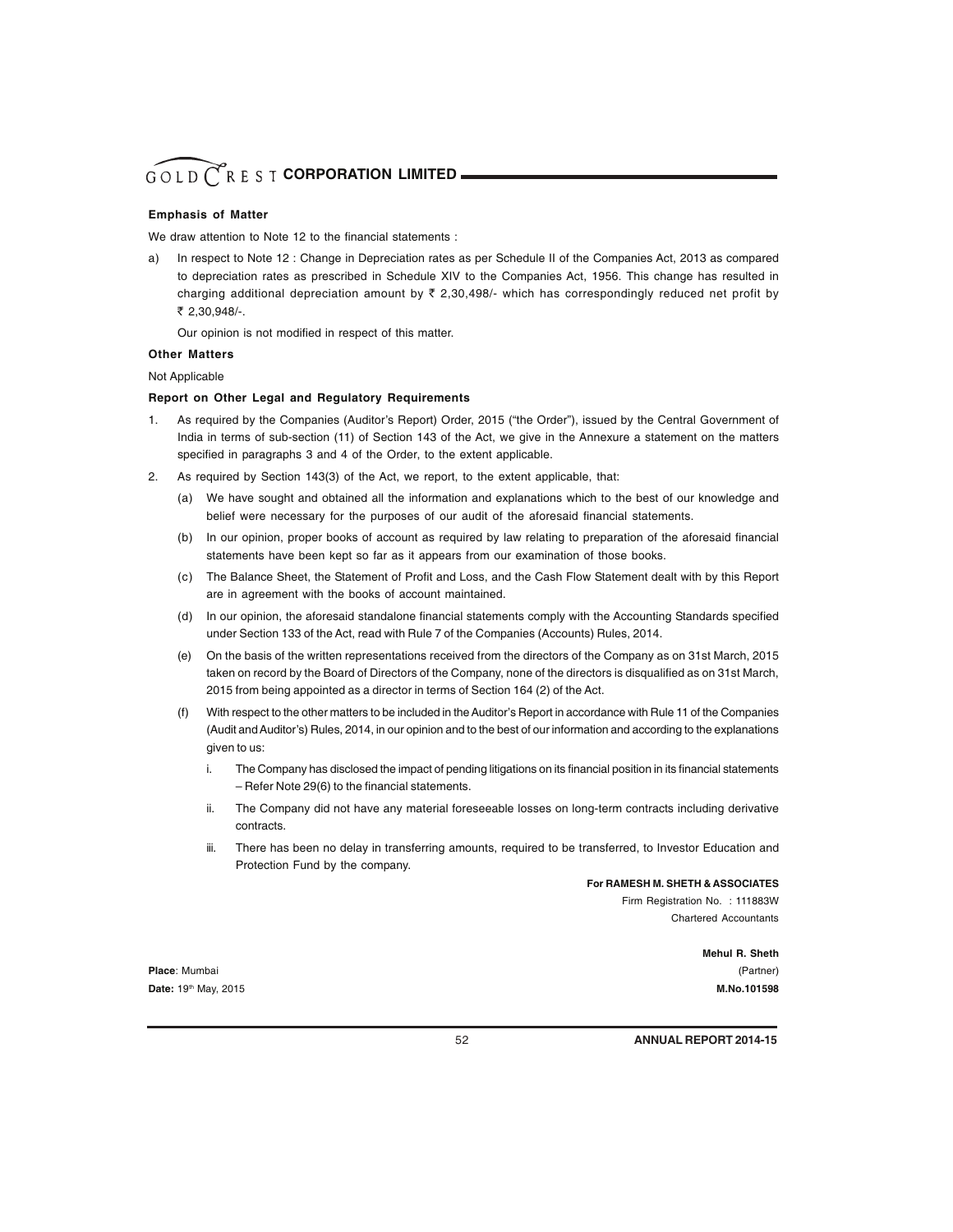

#### **Annexure to the Auditors' Report**

The Annexure referred to in our report to the members of Goldcrest Corporation Limited ('referred to as the Company') for the year ended on 31.03.2015. We report that:

#### **1. Fixed Assets**

- a. The Company has maintained proper records showing full particulars including quantitative details and situation of fixed assets on the basis of available information.
- b. As explained to us, the Company has formulated a program of physical verification of all the fixed assets. The fixed assets have been physically verified by the management during the year, which in our opinion is reasonable, having regard to the size of the Company and nature of its assets. No material discrepancies were noticed on such physical verification.

#### **2. Inventories**

- a. The Company has shares of various companies in the electronic form and as inventories and the same appears in the depository statement. Stock of commodities is physically verified at reasonable intervals by the management.
- b. As explained to us, the company has formulated a program of physical verification of all the inventories. Inventories have been physically verified by the management wherever possible during the year, which in our opinion is reasonable and adequate in relation to the size of the company and nature of its business. No material inadequacies were noticed on such physical verification.
- c. As explained to us, the company maintains proper records of inventory and there were no material discrepancies on physical verification.

#### **3. Loans & Advances**

- a. The Company had granted unsecured loans, to a party covered in the register maintained under section 189 of the Companies Act in the previous years that have been returned during the year.
- b. We are informed that the Company received principal amount and interest, thereon, regularly.
- c. We are informed that there was no overdue amount for more than Rupees one lakh during the year and hence this sub-para is not applicable.

#### **4. Internal Control System**

a. The Company has adequate Internal Control Procedure commensurate with the size of the Company and the nature of business, for the purchase of fixed assets and for rendering of services.

#### **5. Deposits**

a. The Company has not accepted any deposits and hence provisions related to directives issued by the Reserve Bank of India and the provisions of sections 73 to 76 or any other relevant provisions of the Companies Act and the rules framed there under are not applicable. No orders are passed by Company Law Board or National Company Law Tribunal or Reserve Bank of India or any court or any other tribunal in this respect.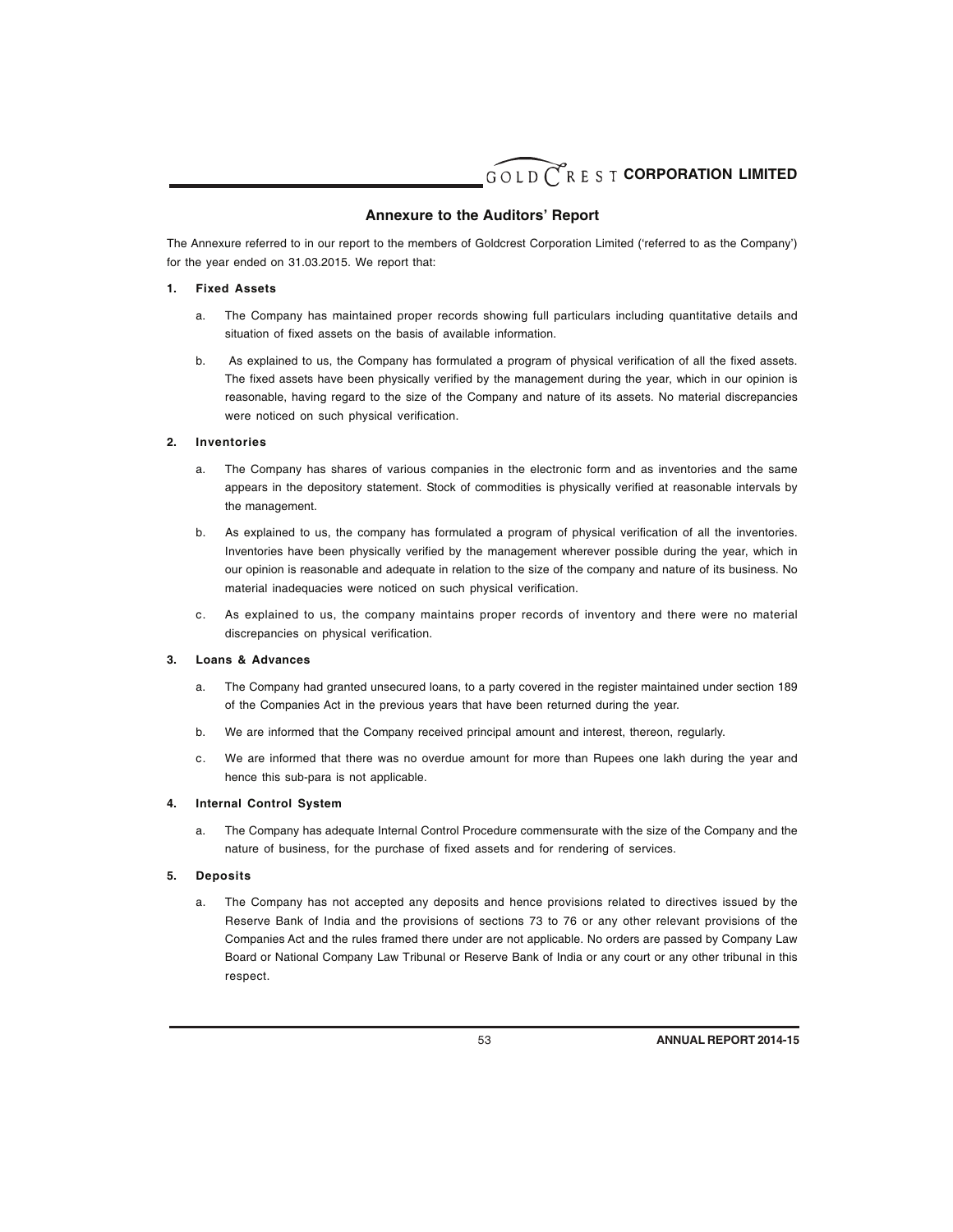#### **6. Cost Records**

a. The Company is not covered under sub – section (1) of section 148 of the Companies Act and hence this para is not applicable.

#### **7. Statutory Dues**

a. According to the records of the Company, the Company is generally regular in depositing undisputed statutory dues to the extent applicable like Provident Fund, Service Tax and Income Tax.

| Name of the Statute  | <b>Nature of Dues</b>   | Amount<br>$(5$ lakhs) | Period to which<br>it relates | Forum where the<br>dispute is pending    |
|----------------------|-------------------------|-----------------------|-------------------------------|------------------------------------------|
| Income Tax Act. 1961 | Income tax and interest | 4.99                  | Assessment Year<br>2012-2013  | Commissioner of Income-<br>tax (Appeals) |

- b. Pending dues of Income Tax on account of disputes are as follows:-
- c. The amount required to be transferred by the Company to Investor education and protection fund has been transferred to Investor education and protection fund within time, in accordance with the relevant provisions of the Companies Act, 1956 (1 of 1956) and rules made thereunder.

#### **8. Accumulated Losses**

a. There are no accumulated losses of the Company at the end of the financial year concerned. The Company has not incurred any cash losses during the financial year covered by our audit as also in the immediately preceding financial year.

#### **9. Interest**

a. The Company has not obtained any loan from any financial institutions. The Company has not defaulted in repayment of overdraft facility obtained from banks.

#### **10. Guarantee**

a. The Company has not given any guarantees for loans taken by others from banks or financial institutions and hence this para of the Order is not applicable.

#### **11. Utilization of loans**

a. The Company has not applied for any term loans and hence this para is not applicable.

#### **12. Fraud**

a. In our opinion and according to the information and explanations given to us, no fraud on or by the Company has been noticed or reported during the year.

#### **For RAMESH M. SHETH & ASSOCIATES**

Firm Registration No. : 111883W

Chartered Accountants

 **Mehul R. Sheth Place**: Mumbai (Partner) **Date:** 19th May, 2015 **M.No.101598**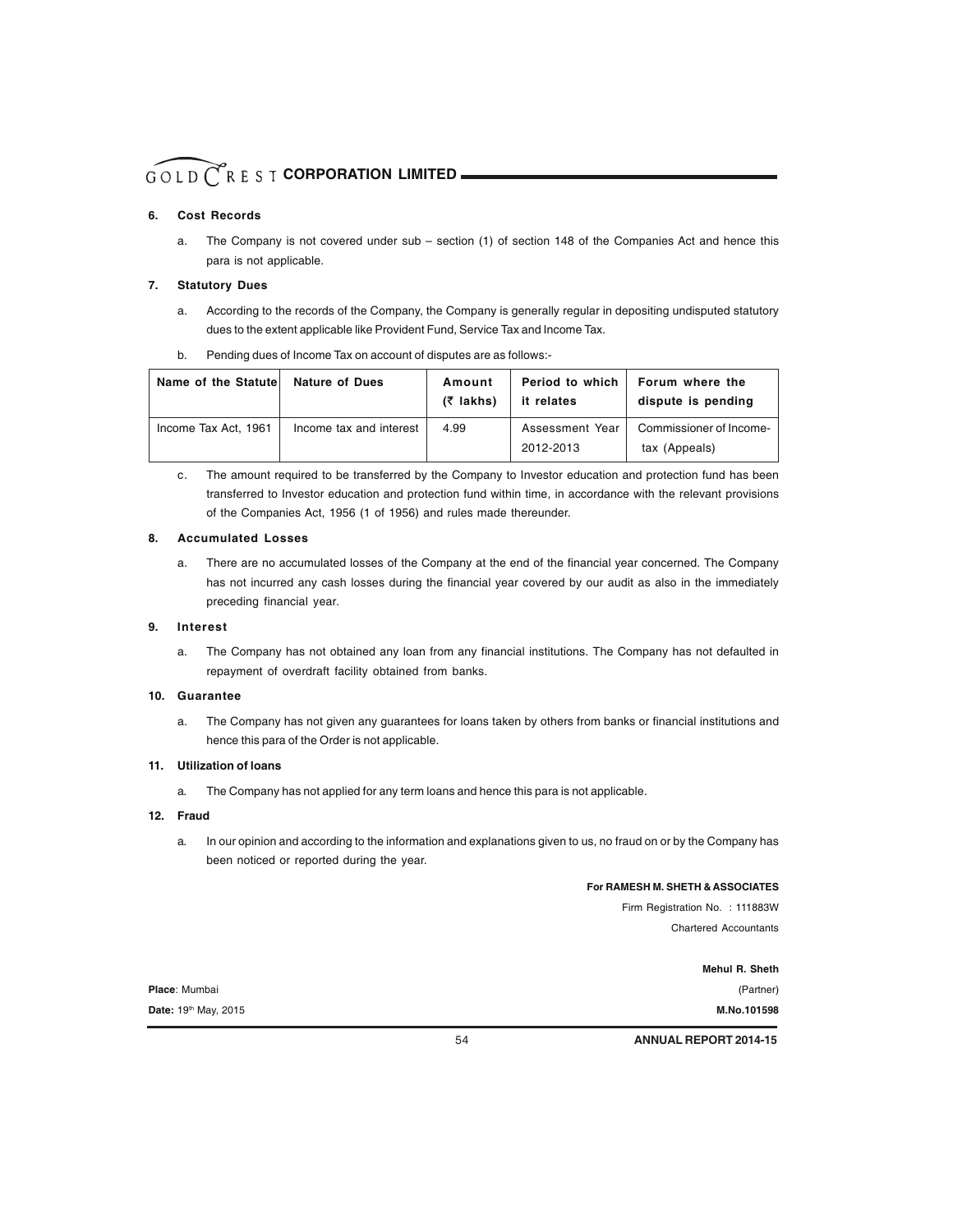### **Balancesheet as on 31st March, 2015 - Standalone**

|    |                                                    | <b>Note</b>    | As at<br>31st March, 2015 | As at<br>31st March, 2014 |
|----|----------------------------------------------------|----------------|---------------------------|---------------------------|
|    |                                                    | <b>No</b>      | ₹                         | ₹                         |
| ı. | <b>Equity And Liabilities</b>                      |                |                           |                           |
| 1) | Shareholders' Funds                                |                |                           |                           |
|    | A) Share Capital                                   | $\overline{c}$ | 75,567,600                | 75,567,600                |
|    | B) Reserves & Surplus                              | 3              | 361,524,796               | 339,777,544               |
| 2) | Non - Current Liabilities                          |                |                           |                           |
|    | A) Long - term Borrowings                          | 4              |                           | 1,500,000                 |
|    | B) Deferred Tax Liabilities (Net)                  | 5              | 3,208,082                 | 7,479,434                 |
|    | C) Other Long Term Liabilities                     | 6              | 46,455,014                | 40,707,512                |
|    | D) Long - term Provisions                          | $\overline{7}$ | 3,206,630                 | 3,014,687                 |
| 3) | <b>Current Liabilities</b>                         |                |                           |                           |
|    | A) Short - term Borrowings                         | 8              |                           | 76,296,202                |
|    | B) Trade Payables                                  | 9              | 3,723,902                 | 2,188,597                 |
|    | C) Other Current Liabilities                       | 10             | 391,096                   | 818,889                   |
|    | D) Short - term Provisions                         | 11             | 11,975,259                | 14,108,789                |
|    | <b>TOTAL</b>                                       |                | 506,052,377               | 561,459,255               |
| Н. | <b>Assets</b>                                      |                |                           |                           |
| 1) | Non - Current Assets                               |                |                           |                           |
|    | A) Fixed Assets                                    | 12             |                           |                           |
|    | <b>Tangible Assets</b>                             |                | 189,115,842               | 190,102,520               |
|    | B) Non - Current Investments                       | 13             | 13,684,705                | 13,673,569                |
|    | Deferred Tax Assets (Net)<br>C)                    |                |                           |                           |
|    | Long - term Loans And Advances<br>D)               | 14             | 79,522,133                | 89,552,905                |
|    | Other Non - Currents Assets<br>E)                  | 15             | 27,796                    | 55,442                    |
| 2) | <b>Current Assets</b>                              |                |                           |                           |
|    | A) Current Investments                             | 16             |                           | 56,000                    |
|    | B) Inventories                                     | 17             | 156,400,606               | 177,865,826               |
|    | C) Trade Receivables                               | 18             | 6,427,272                 | 12,560,939                |
|    | D) Cash And Cash Equivalent                        | 19             | 20,397,873                | 26,204,189                |
|    | E) Short - term Loans And Advances                 | 20             | 40,476,150                | 4,039,587                 |
|    | F) Other Current Assets                            | 21             |                           | 47,348,280                |
|    | <b>TOTAL</b>                                       |                | 506,052,377               | 561,459,255               |
|    | See Accompanying Notes To The Financial Statements |                |                           |                           |

# **For RAMESH M. SHETH & ASSOCIATES Firm Registration No. : 111883W**

M.No. 101598

Mumbai 19th May, 2015

### For and on behalf of the Board

**Mehul R. Sheth Tushar T. Tanna - Chairman (Partner)**<br> **Anupa Tanna Shah - Managir** Anupa Tanna Shah - Managing Director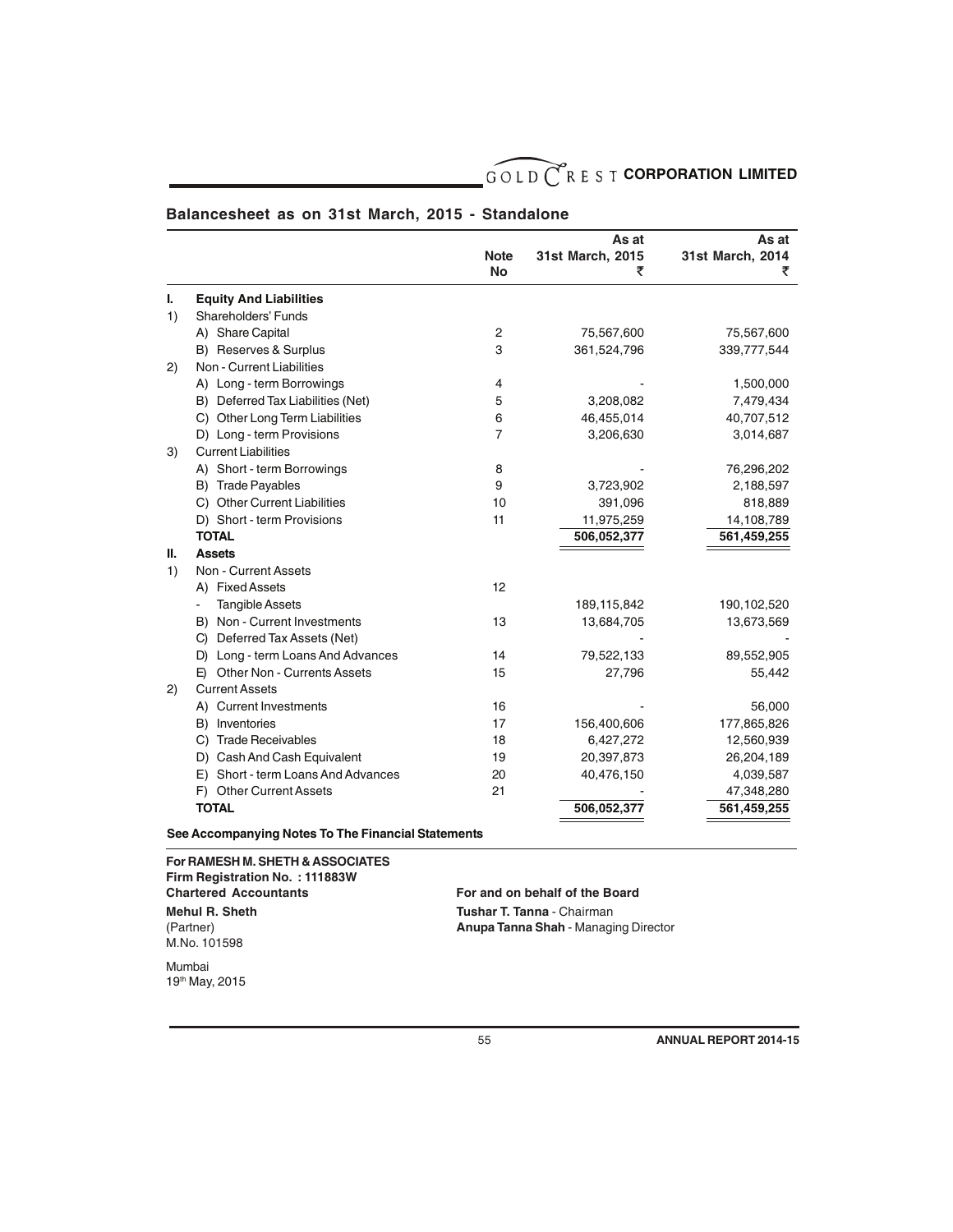### **Statement of Profit & Loss for the Year Ended 31st March, 2015 - Standalone**

| <b>Particulars</b> |                                                                           | <b>Note</b>  | <b>For The Year Ended</b> | For the Year Ended |
|--------------------|---------------------------------------------------------------------------|--------------|---------------------------|--------------------|
|                    |                                                                           | No           | 31st March, 2015          | 31st March, 2014   |
|                    |                                                                           |              | ₹                         | ₹                  |
| I.                 | <b>Revenue From Operations</b>                                            | 22           | 287,042,800               | 73,768,216         |
| Ш.                 | <b>Other Operating Revenue</b>                                            |              | 57,433,394                | 99,658,130         |
| III.               | Other Income                                                              | 23           | 5,381,800                 | 9,096,503          |
| Ш.                 | Total Revenue (I + II + III)                                              |              | 349,857,993               | 182,522,848        |
| IV.                | Expenses:                                                                 |              |                           |                    |
|                    | a) Cost of Raw Materials Consumed                                         |              |                           |                    |
|                    | b) Purchases of Stock - in - Trade                                        | 24           | 142,587,327               | 100,018,086        |
|                    | c) Changes in Inventories of Finished Goods,                              | 25           |                           |                    |
|                    | Work - in - Progress and Stock - in -Trade                                |              | 112,389,434               | (29, 420, 593)     |
|                    | d) Employee Benefits Expense                                              | 26           | 8,529,827                 | 9,718,431          |
|                    | e) Finance Costs                                                          | 27           | 488,938                   | 998,671            |
|                    | f)<br>Depreciation and Amortization Expense                               |              | 3,735,734                 | 19,149,538         |
|                    | g) Diminushing in value of stock of Securities                            |              | 2,043,964                 | 357,761            |
|                    | h) Bad-Debts W/off                                                        |              |                           | 25,209,329         |
|                    | Other Expenses<br>i).                                                     | 28           | 37,501,667                | 26,111,556         |
|                    | <b>Total Expenses</b>                                                     |              | 307,276,890               | 152,142,779        |
| V.                 | Profit Before Exceptional and Extraordinary                               |              |                           |                    |
|                    | Items and Tax                                                             | $(III-IV)$   | 42,581,103                | 30,380,069         |
| VI.                | <b>Exceptional Items</b>                                                  |              |                           |                    |
| VII.               | Profits Before Extraordinary Items and Tax                                | $(V-VI)$     | 42,581,103                | 30,380,069         |
| VIII.              | <b>Extraordinary Items</b>                                                |              |                           |                    |
| IX.                | <b>Profit Before Tax</b>                                                  | (VII - VIII) | 42,581,103                | 30,380,069         |
| Χ.                 | Tax Expense:                                                              |              |                           |                    |
|                    | 1) Current Tax                                                            |              | 9,000,000                 | 16,300,000         |
|                    | 2) Deferred Tax                                                           |              | (4,271,352)               | (292, 634)         |
|                    |                                                                           |              | 4,728,648                 | 16,007,366         |
| XI.                | Profit / (Loss) for the period from Continuing<br>Operations              | $(IX-X)$     | 37,852,455                | 14,372,703         |
|                    | XII. Profit / (Loss) from Discontinuing Operations                        |              |                           |                    |
|                    | XIII. Tax Expense of Discontinuing Operations                             |              |                           |                    |
|                    | XIV. Profit / (Loss) from Discontinuing Operations (After Tax) (XII-XIII) |              |                           |                    |
|                    | XV. Profit / (Loss) for the period                                        |              | 37,852,455                | 14,372,703         |
|                    | XVI. Earnings per Equity Share:                                           |              |                           |                    |
|                    | <b>Basic</b><br>1)                                                        |              | 5.01                      | 1.90               |
|                    | <b>Diluted</b><br>2)                                                      |              |                           |                    |
|                    |                                                                           |              |                           |                    |

## **For RAMESH M. SHETH & ASSOCIATES Firm Registration No. : 111883W**

M.No. 101598

#### For and on behalf of the Board

**Mehul R. Sheth Tushar T. Tanna - Chairman (Partner)**<br> **Anupa Tanna Shah - Managi** Anupa Tanna Shah - Managing Director

Mumbai 19th May, 2015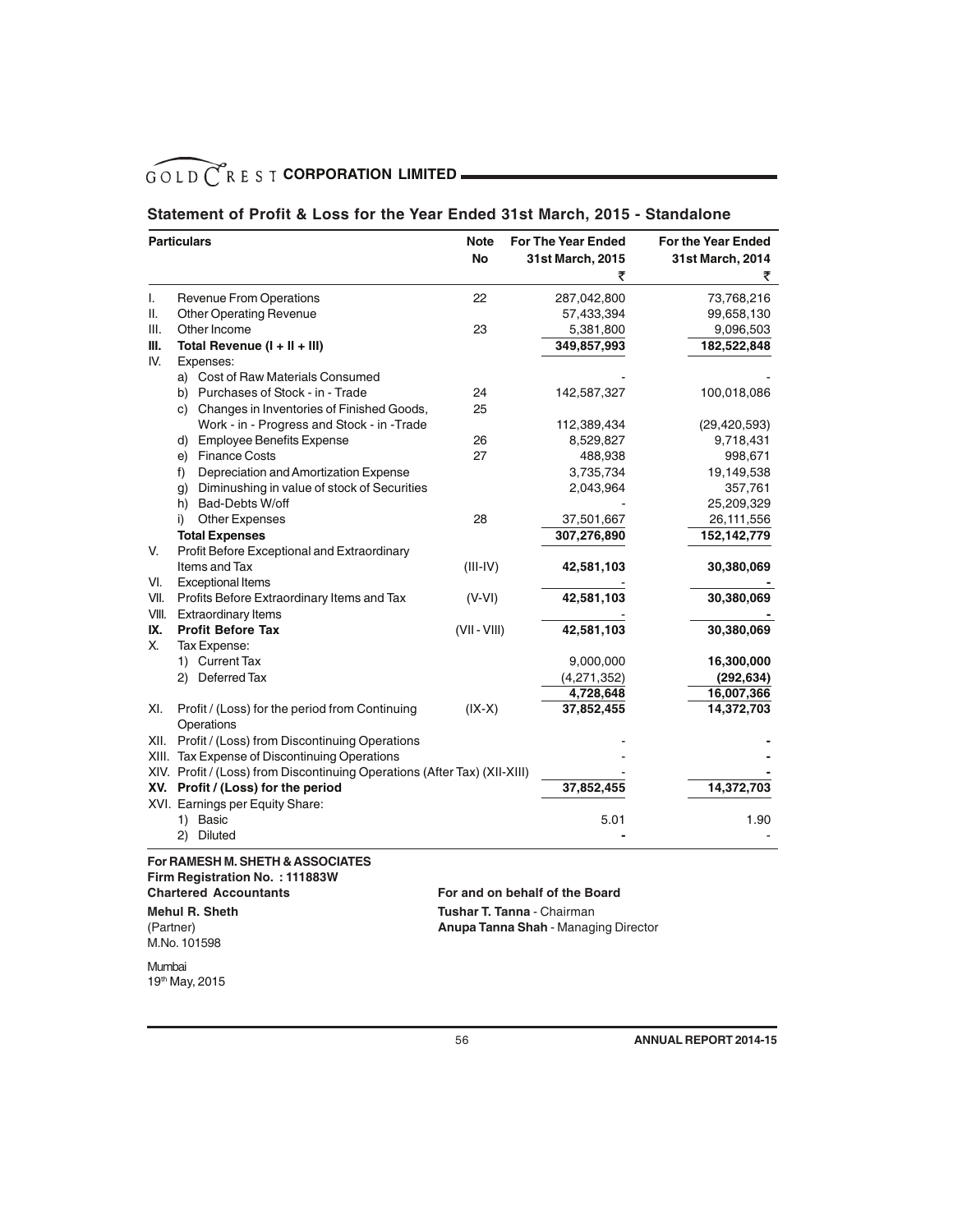|    |                                                                      | As at            | As at            |
|----|----------------------------------------------------------------------|------------------|------------------|
|    |                                                                      | 31st March, 2015 | 31st March, 2014 |
|    |                                                                      | ₹                | ₹                |
|    |                                                                      |                  |                  |
| A) | <b>CASH FLOW FROM OPERATING ACTIVITIES</b>                           |                  |                  |
|    | Net Profit before tax                                                | 42,581,103       | 30,380,069       |
|    | Add:                                                                 |                  |                  |
|    | <b>Financial expenses</b>                                            | 488.938          | 998.671          |
|    | Depreciation                                                         | 3,735,734        | 19,149,538       |
|    | Interest Received                                                    | (2,409,316)      | (5,992,054)      |
|    | Dividend Received                                                    | (2,474,748)      | (2,499,996)      |
|    | Miscellaneous Income                                                 |                  | (130, 213)       |
|    | <b>Deputation Charges Received</b>                                   | (495,600)        | (455, 400)       |
|    | Sundry Creditors written back                                        | (1,000)          | (18, 840)        |
|    | Diminishing Value of Stocks                                          | 2,043,964        | 357,761          |
|    | Provision for Gratuity                                               | 236,538          | 1,434,058        |
|    | Provision for Doubtful Debt W/off                                    |                  | 25,209,329       |
|    | <b>Operating Profit before Working Capital changes</b>               | 43,705,615       | 68,432,924       |
|    | Add:                                                                 |                  |                  |
|    | <b>Changes in Current Assets</b>                                     | 72,903,202       | (79,993,632)     |
|    | Changes in Current Liabilities                                       | (4,218,623)      | (1,911,191)      |
|    |                                                                      | 68,684,579       | (81,904,823)     |
|    | Cash generated from operations                                       | 112,390,194      | (13, 471, 899)   |
|    | Net cash before Extra ordianry Items                                 | 112,390,194      | (13, 471, 899)   |
|    | Add: Income Tax Refund of Earlier Year(Net)                          |                  |                  |
|    | Less: Taxes paid                                                     | (9,547,807)      | (10, 973, 866)   |
|    | Net cash flow from operating activities (A)                          | 102,842,387      | (24, 445, 765)   |
| B) | <b>CASH FLOW FROM INVESTING ACTIVITIES</b>                           |                  |                  |
|    | Purchase of fixed assets                                             | (3,255,840)      | (61, 198)        |
|    | Sale of Non current Investments                                      | 44,864           | (12,077,000)     |
|    | (Purchase)/Sale of current investment                                |                  | (23,000)         |
|    | <b>Deputation Charges</b>                                            | 495,600          | 455,400          |
|    | Miscellaneous Income                                                 |                  | 130,213          |
|    | Sundry Creditors written back                                        | 1,000            | 18,840           |
|    | Interest received                                                    | 2,409,316        | 5,992,054        |
|    | Changes in other non current assets                                  | 27,646           | 1,000            |
|    | Dividend received                                                    | 2,474,749        | 2,499,996        |
|    | Net cash flow from investing activities (B)                          | 2,197,335        | (3,063,695)      |
| C) | <b>CASH FLOW FROM FINANCING ACTIVITIES</b>                           |                  |                  |
|    | Financial expenses                                                   | (488, 938)       | (998,671)        |
|    | Decrease in Long Term Borrowings                                     | (1,500,000)      |                  |
|    | (Increase)/Decrease in long term Loans and Advances                  | 10,030,772       | 803,197          |
|    | Increase/(Decrease) in short term borrowings                         | (76, 296, 202)   | (9,286,790)      |
|    | (Increase)/Decrease in short term Loans & Advances                   | (36, 436, 563)   | 69,195,161       |
|    | Amount Recoverable / (Payable) from / to other                       | (3, 119, 952)    | (411,909)        |
|    | Receipt/(Payment) of security deposits - other long term liabilities | 5,747,502        | (9,007,226)      |
|    | Dividend paid (Including Dividend Tax)                               | (8,782,655)      | (8,782,655)      |
|    | Net cash from financing activities<br>(C)                            | (110, 846, 036)  | 41,511,107       |
|    | Net increase /(decrease) in cash & cash equivalents (A+B+C)          | (5,806,315)      | 14,001,647       |
|    | Cash & Cash equivalents as at year begining                          | 26,204,189       | 12,202,542       |
|    | Cash & Cash equivalents as at year closing                           | 20,397,873       | 26,204,189       |
|    | Net increase/(decrease) as disclosed above                           | (5,806,315)      | 14,001,647       |

### **Cash Flow Statement for the Year Ended 31St March 2015 - Standalone**

Figures in brackets indicate outflow Note : The above Cash Flow Statement has been prepared under the indirect method as set out in the Accounting Standard 3 on Cash Flow Statements prescribed under the Companies Act, 2013.

# **For RAMESH M. SHETH & ASSOCIATES**

**Firm Registration No. : 111883W**

#### For and on behalf of the Board

**Mehul R. Sheth Tushar T. Tanna - Chairman**<br>(Partner) **Tushar T. Tanna - Chairman** Anupa Tanna Shah - Managing Director

M.No. 101598 Mumbai 19th May, 2015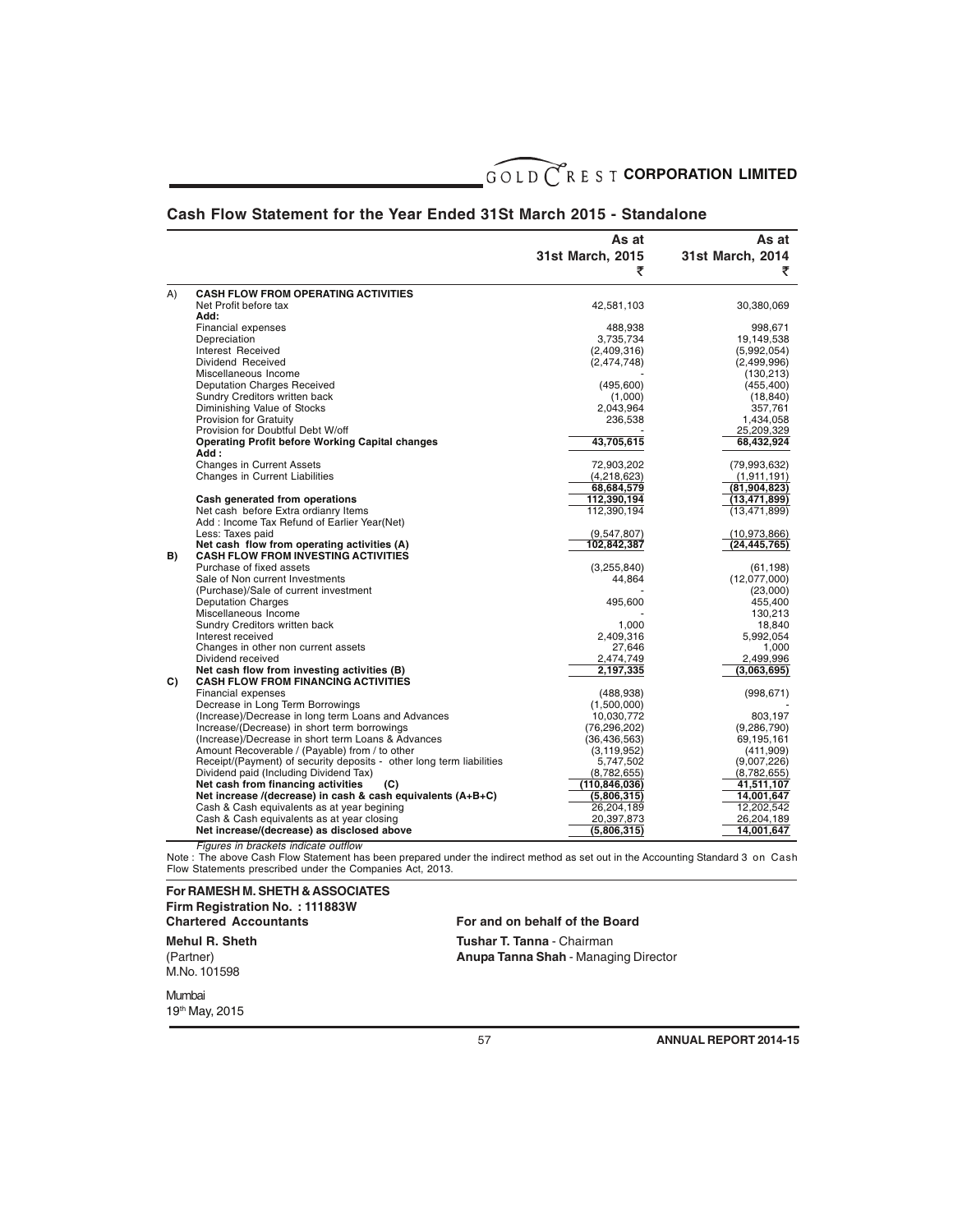#### **NOTE - 1 STATEMENT OF SIGNIFICANT ACCOUNTING POLICIES**

1.1 Basis of Preparation of Financial Statements :

These financial statements have been prepared on the accrual basis of accounting, under the historical cost convention and in accordance with the Companies Act, 1956 and the applicable Accounting Standards ("AS") issued by the Institute of Chartered Accountants of India ("ICAI").

1.2 Fixed Assets :

Cost of fixed assets comprises of purchase price, duties, levies and any directly attributable cost of bringing the asset to its working condition for the intended use. Borrowing costs related to the acquisition or construction of the qualifying fixed assets for the period up to the completion of their acquisition or construction are included in the book value of the assets.

1.3 Depreciation :

Depreciation on assets is provided at the rates and in the manner prescribed in Schedule II to the Companies Act, 2013.

1.4 Valuation of Investments :

Investments that are readily realizable and intended to be held for less than 1 year are classified as current Investment. Current Investments are carried at lower of cost and fair value.

Long-term investments are stated at cost less amount written off, where there is a permanent diminution in value.

1.5 Valuation of Inventories :

Inventories are valued at lower of cost or net realizable value. The cost includes direct expenses incurred for bringing the goods to its present location.

1.6 Retirement benefits :

The present liability for the future payment of gratuity to employees has been provided by the Company as per actuarial valuation.

1.7 Revenue Recognition:

The company is in the business of trading in commodity whereby, sales are recognized when goods are supplied and are recorded net of rebates and sales tax.

Expenses are recognized on accrual basis and provisions are made for all known losses and expenses.

Dividend income is recognized when the right to receive Dividend is established. Interest income is recognized on the time proportion method. All other income are recognized as and when due.

1.8 Deferred Taxation :

Income tax expense comprises of current tax and deferred tax charge or credit. Current tax is the amount of income tax determined to be payable or recoverable in respect of the taxable income or loss for a period made in accordance with the Income Tax Act, 1961.

Deferred tax charge or credit and the corresponding deferred tax liability and assets are recognized using the tax rates that have been enacted on the balance sheet date.

In accordance with Accounting Standard 22 – Accounting for Taxes on Income, issued by the Institute of Chartered Accountants of India, the deferred tax liability for timing differences between book and tax profits occurs when there are actual taxable profits for the year.

Timing difference are the differences between the taxable income and accounting income for a period that originate in one period and capable of reversal in one or more subsequent periods. Deferred tax assets arising from unabsorbed depreciation or carry forward losses are recognized only if there is virtual certainty of realization of such amounts. Others are recognized only to the extent there is reasonable certainty of realization on the future. They are reviewed at each balance sheet date to reassess the realisability.

#### 1.9 Segment Reporting

The company is dealing in four types of business activities consisting of Share Trading Operations, Commodity Operation, Operations & Maintenance of Software Development Park and Others. Hence Segment is identified Business activity wise as per Accounting Standard 17 on Segment Reporting.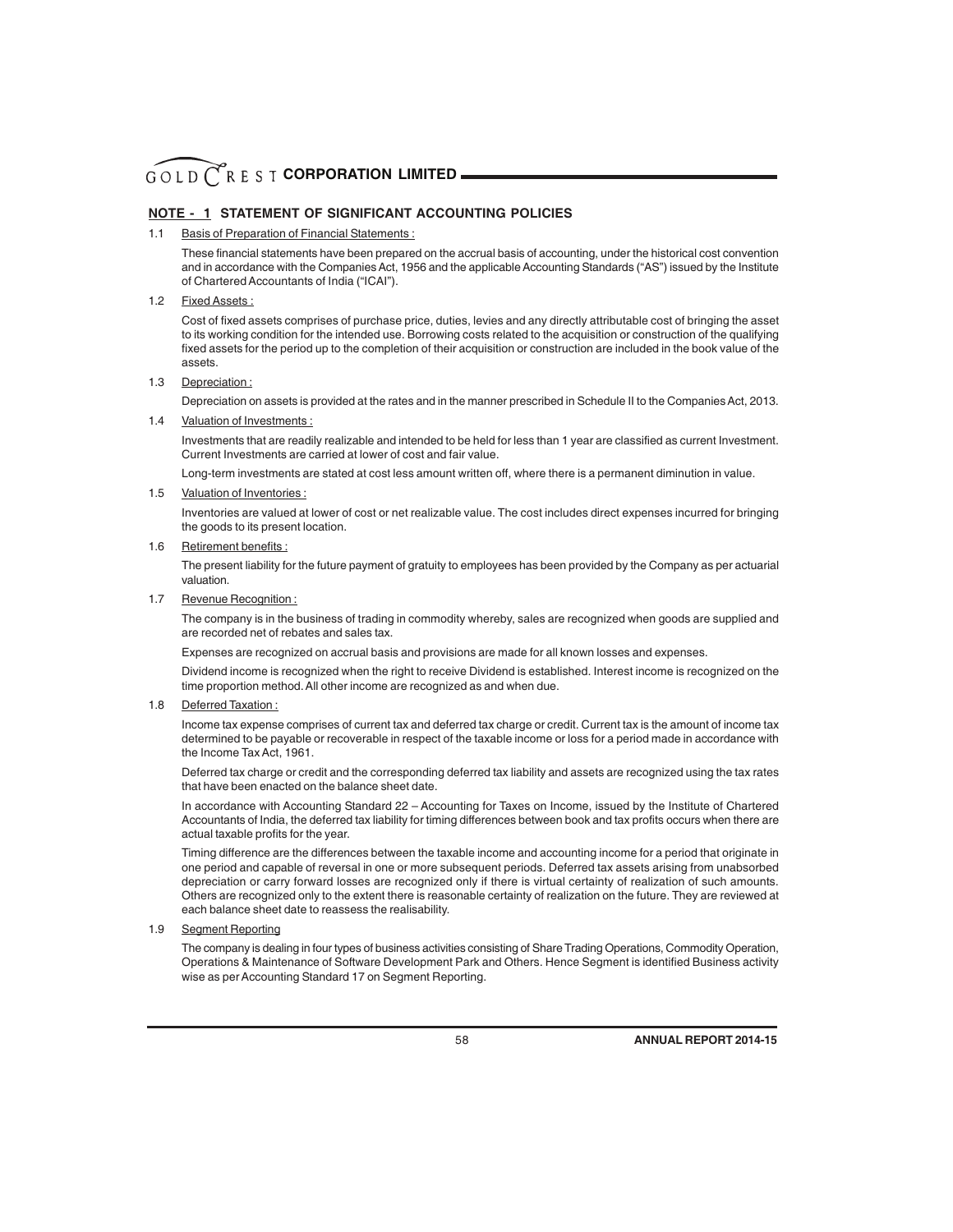### **NOTES FORMING PART OF FINANCIAL STATEMENTS**

|                                                                 | As at<br>31st March, 2015 | As at<br>31st March, 2014 |
|-----------------------------------------------------------------|---------------------------|---------------------------|
| Note - 2                                                        |                           |                           |
| <b>SHARE CAPITAL</b>                                            |                           |                           |
| <b>AUTHORISED SHARE CAPITAL</b>                                 |                           |                           |
| 1,01,00,000 Equity Shares of ₹10/- each                         | 101,000,000               | 101,000,000               |
| 10.00.000 Preference Shares of ₹100/- each                      | 100,000,000               | 100,000,000               |
|                                                                 | 201,000,000               | 201,000,000               |
| <b>ISSUED.SUBSCRIBED AND FULLY PAID-UP</b>                      |                           |                           |
| 75,56,760 (Previous Year 75,56,760) Equity Shares of ₹10/- each | 75,567,600                | 7,556,7600                |
| <b>Total</b>                                                    | 75,567,600                | 7,556,7600                |

#### **2.1 Reconciliation of number of Equity Shares outstanding at the beginning and at the end of the reporting period**

|                                           |                         | As at<br>31st March, 2015 |                         | As at<br>31st March, 2014 |
|-------------------------------------------|-------------------------|---------------------------|-------------------------|---------------------------|
|                                           | No. of<br><b>Shares</b> | Amount<br>in ₹            | No. of<br><b>Shares</b> | Amount<br>in ₹            |
| At the beginning of the period            | 7.556.760               | 75,567,600                | 7.556.760               | 75,567,600                |
| <b>Issued During the Period</b>           | <b>NIL</b>              | NIL                       | NIL                     | <b>NIL</b>                |
| Redeemed or bought back during the period | <b>NIL</b>              | <b>NIL</b>                | <b>NIL</b>              | <b>NIL</b>                |
| Outstanding at end of the period          | 7,556,760               | 75,567,600                | 7,556,760               | 75,567,600                |

**2.2 Details of shareholders holding more than 5% Equity Shares in the company**

| Name of Shareholders                                                                                  |                                     |                         | As at 31-03-2015         |                         | As at 31-03-2014         |
|-------------------------------------------------------------------------------------------------------|-------------------------------------|-------------------------|--------------------------|-------------------------|--------------------------|
|                                                                                                       | <b>Type of Shares</b>               | No. of<br><b>Shares</b> | $%$ of<br><b>Holding</b> | No. of<br><b>Shares</b> | $%$ of<br><b>Holding</b> |
| TULSIDAS J TANNA                                                                                      | Equity [PAR VALUE AT Rs.10.00 each) | 1,791,983               | 23.71                    | 1,791,983               | 23.71                    |
| <b>TUSHAR T TANNA</b><br>(Previous Year held 5,60,031 Shares<br>on behalf of M/s. "Goldcrest Exports" | Equity [PAR VALUE AT Rs.10.00 each) | 418                     | ٠                        | 560.449                 | 7.42                     |
| [Partnership Firm])                                                                                   |                                     |                         |                          |                         |                          |
| ANUPA TANNA SHAH                                                                                      | Equity [PAR VALUE AT Rs.10.00 each) | 1,220,868               | 16.16                    | 660,419                 | 8.73                     |
| AJAY FINVEST PVT LTD                                                                                  | Equity [PAR VALUE AT Rs.10.00 each) | ٠                       | ٠                        | 553.110                 | 7.32                     |
| CHITRAN INV. PVT LTD                                                                                  | Equity [PAR VALUE AT Rs.10.00 each) | ۰                       | ۰.                       | 550.500                 | 7.28                     |
| CLOVE INV. & LEASING P. LTD                                                                           | Equity [PAR VALUE AT Rs.10.00 each) | ۰                       | ٠                        | 506.000                 | 6.70                     |
| <b>GOLDCREST SECURITIES &amp;</b><br>COMMODITIES PVT. LTD.                                            | Equity [PAR VALUE AT Rs.10.00 each) | 2.216.113               | 29.33                    | 403.613                 | 5.34                     |
| <b>VIRESH KOTHARI</b>                                                                                 | Equity [PAR VALUE AT Rs.10.00 each) | 891.435                 | 11.79                    | 891.435                 | 11.79                    |

#### **2.3. Rights, preferences and restrictions**

The Company has two class of shares referred to as Equity Shares and preference shares having par value of  $\bar{\tau}$  10 each and ₹100 each respectively. The Company has only issued Equity Shares. Each holder of Equity Shares is entitled to one vote per share.

Dividends, if any, is declared and paid in Indian rupees. The dividend, if any, proposed by the Board of Directors is subject to the approval of the shareholders in the ensuing Annual General Meeting.

In the event of liquidation of the Company, the holders of equity shares will be entitled to receive any of the remaining assets of the Company, after distribution of all preferential amounts. The distribution will be in proportion to the number of equity shares held by the shareholders.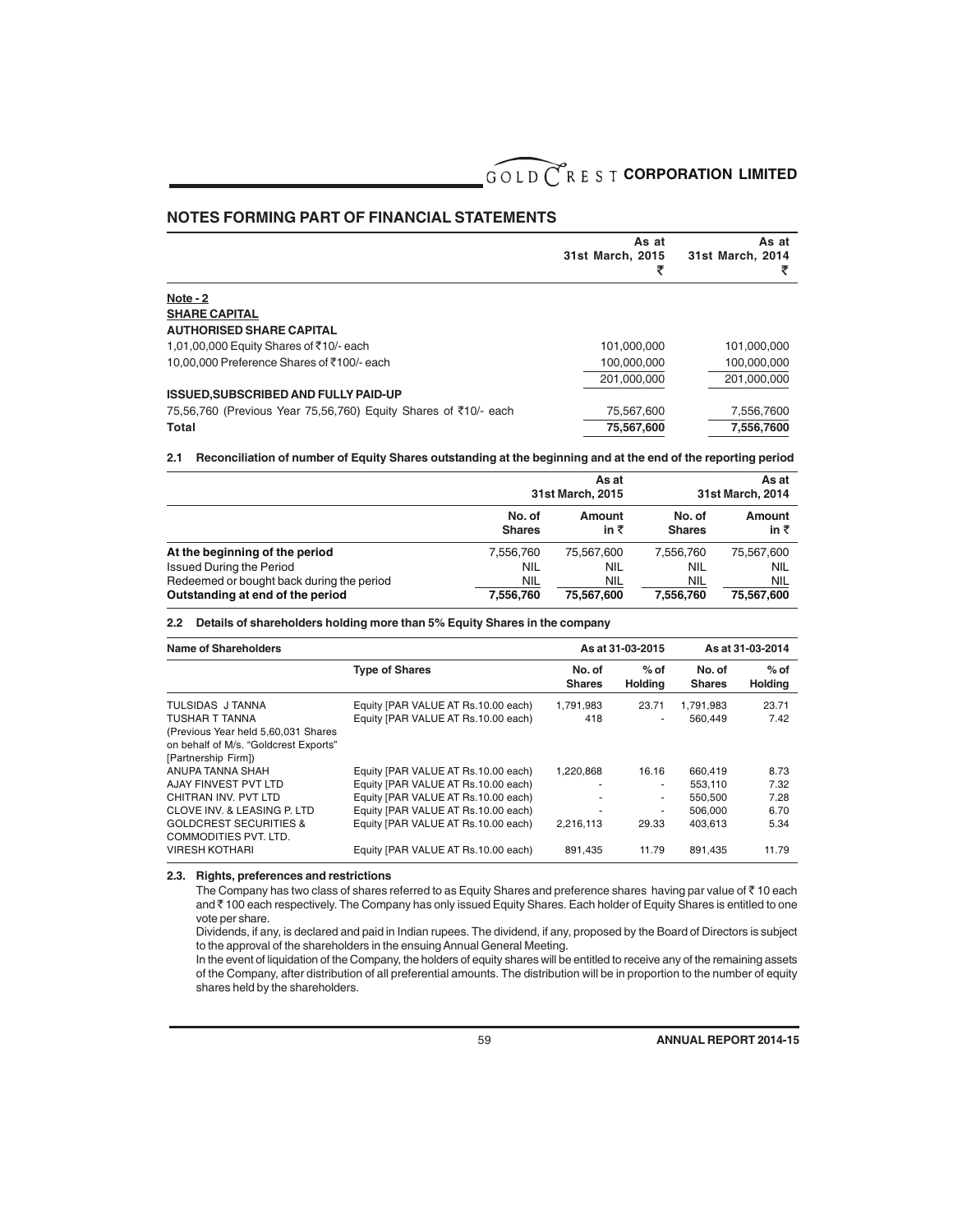## **NOTES FORMING PART OF FINANCIAL STATEMENTS**

|              |                                                      | As at<br>31st March, 2015<br>₹ | As at<br>31st March, 2014<br>₹ |
|--------------|------------------------------------------------------|--------------------------------|--------------------------------|
|              | Note $-3$                                            |                                |                                |
|              | <b>RESERVES &amp; SURPLUS</b>                        |                                |                                |
|              | (A) Capital Reserves                                 |                                |                                |
|              | As per last balance sheet                            | 9,578,375                      | 9,578,375                      |
|              | Add / less: Adjustments                              |                                |                                |
|              | Sub Total of (A) At the end of the year              | 9,578,375                      | 9,578,375                      |
|              | (B) Share Premium Account                            |                                |                                |
|              | As per last balance sheet                            | 173,777,193                    | 173,777,193                    |
|              | Add: On issue of shares                              |                                |                                |
|              | Sub Total of (B) At the end of the year              | 173,777,193                    | 173,777,193                    |
|              | (C) General Reserves                                 |                                |                                |
|              | As per last balance sheet                            | 27,900,000                     | 27,900,000                     |
|              | Add: Transfer from General Reserve                   |                                |                                |
|              | Sub Total of (C) At the end of the year              | 27,900,000                     | 27,900,000                     |
|              | (D) Surplus in Statement of Profit and Loss          |                                |                                |
|              | As per last Balance Sheet                            | 128,521,976                    | 123,267,985                    |
|              | Add: Profit for the year                             | 37,852,455                     | 14,372,703                     |
|              | Less: Assets with no usefull life                    | 506,782                        |                                |
|              | Add :Amount Recoverable / (Payable) from / to other  |                                |                                |
|              | beneficiary of Goldcrest Realty Trust                | (3, 119, 952)                  | (411,909)                      |
|              | Sub Total of (D) At the end of the year              | 162,747,698                    | 137,228,778                    |
|              | Add/(Less): Excess Depreciation of Ealier Year W/Off |                                |                                |
|              | Opening Loss of Goldcrest Habitats Pvt. Ltd.         |                                |                                |
|              | Short / Excess Tax W.back/ W.Off.                    | (1, 109, 227)                  | 75,853                         |
|              | Proposed Dividend on shares                          | (9,445,950)                    | (7,556,760)                    |
|              | Tax on Dividend                                      | (1,923,294)                    | (1,225,895)                    |
|              | Surplus in Statement of Profit and Loss              | 150,269,228                    | 128,521,976                    |
|              | Total of $(A)+(B)+(C)+(D)$                           | 361,524,796                    | 339,777,544                    |
|              | <b>NOTE - 4</b>                                      |                                |                                |
|              | <b>LONG-TERM BORROWINGS</b>                          |                                |                                |
|              | <b>Unsecured Loans</b>                               |                                |                                |
|              | Loan From Related Prty                               |                                | 1,500,000                      |
| Total        |                                                      |                                | 1,500,000                      |
|              |                                                      |                                |                                |
|              | <b>NOTE - 5</b>                                      |                                |                                |
|              | DEFERRED TAX LIABILITY (NET)                         |                                |                                |
|              | Deferred Tax Liability                               |                                |                                |
|              | On account of depreciation and Gratuity:             |                                |                                |
|              | Opening deferred tax liability                       | 7,479,434                      | 7,772,068                      |
|              | Add: On account of depreciation and Gratuity         | (4,271,352)                    | (292, 634)                     |
| <b>Total</b> |                                                      | 3,208,082                      | 7,479,434                      |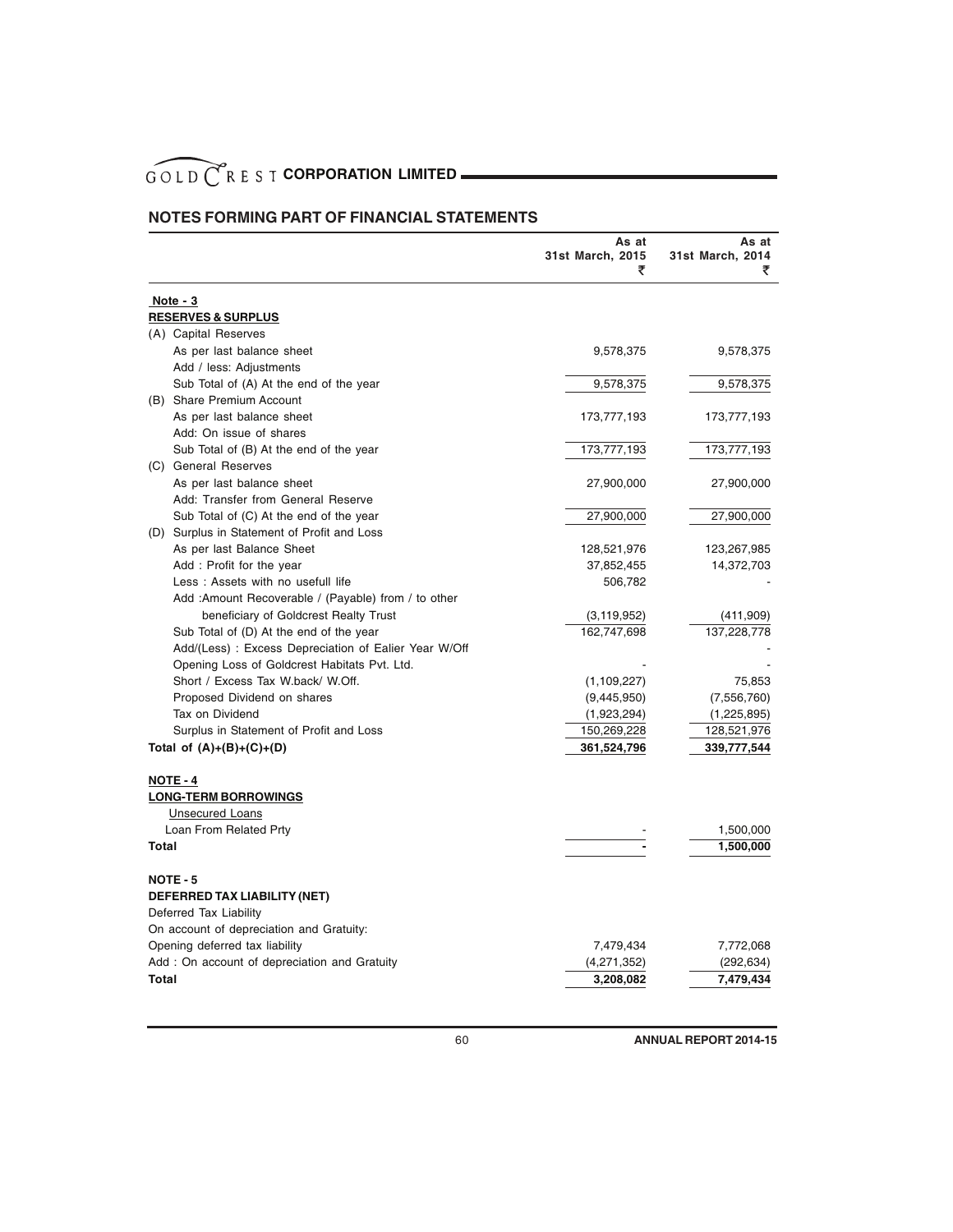### **NOTES FORMING PART OF FINANCIAL STATEMENTS**

|                                                                         | As at<br>31st March, 2015<br>₹ | As at<br>31st March, 2014<br>₹ |
|-------------------------------------------------------------------------|--------------------------------|--------------------------------|
| Note - 6                                                                |                                |                                |
| <b>OTHER LONG TERM LIABILITIES</b>                                      |                                |                                |
| (Unsecured Considered Goods)                                            |                                |                                |
| <b>Seurity Deposits</b><br>(a)                                          | 45,601,310                     | 39,912,890                     |
| <b>Other Liabilities</b><br>(b)                                         | 26,083                         | 26,083                         |
| (c) Unclaimed Dividends                                                 | 827,621                        | 768,539                        |
| <b>Total</b>                                                            | 46,455,014                     | 40,707,512                     |
| Note - 7                                                                |                                |                                |
| <b>LONG TERM PROVISIONS</b>                                             |                                |                                |
| Provision for Employee Benefit                                          | 1,626,001                      | 1,434,058                      |
| Provision for Income Tax                                                | 1,580,629                      | 1,580,629                      |
| <b>Total</b>                                                            | 3,206,630                      | 3,014,687                      |
| Note - 8                                                                |                                |                                |
| <b>SHORT-TERM BORROWINGS</b>                                            |                                |                                |
| Secured Loan                                                            |                                |                                |
| <b>From Banks</b>                                                       |                                | 23,526,202                     |
| (Secured against Hypothication of Goods and Goldcrest Realty Trust      |                                |                                |
| against Mortgage of Unit No.301 to 306, 401 to 406 & 501 to 506, 601 to |                                |                                |
| 606 and Gr. Floor of Property situated at, Vimannagar Pune owned by     |                                |                                |
| <b>Goldcrest Realty Trust)</b>                                          |                                |                                |
| Unsecured Loan                                                          |                                |                                |
| From Related Party's:                                                   |                                |                                |
| Company's                                                               |                                | 52,770,000                     |
| <b>Others</b>                                                           |                                |                                |
| <b>Total</b>                                                            |                                | 76,296,202                     |
| Note - 9                                                                |                                |                                |
| <b>TRADE PAYABLES</b>                                                   | 3,723,902                      | 2,188,597                      |
| Total                                                                   | 3,723,902                      | 2,188,597                      |
| Note - 10                                                               |                                |                                |
| <b>Other Current Liabilities</b>                                        | 391,096                        | 818,889                        |
| <b>Total</b>                                                            | 391,096                        | 818,889                        |
| Note - 11                                                               |                                |                                |
| <b>SHORT TERM PROVISIONS</b>                                            |                                |                                |
| Provision for Employee Benefit                                          | 44,595                         |                                |
| Other's                                                                 |                                |                                |
| Provision for Income Tax (Net)                                          | 561,420                        | 5,326,134                      |
| Proposed Dividend on shares                                             | 9,445,950                      | 7,556,760                      |
| Tax on Dividend                                                         | 1,923,294                      | 1,225,895                      |
| Total                                                                   | 11,975,259                     | 14,108,789                     |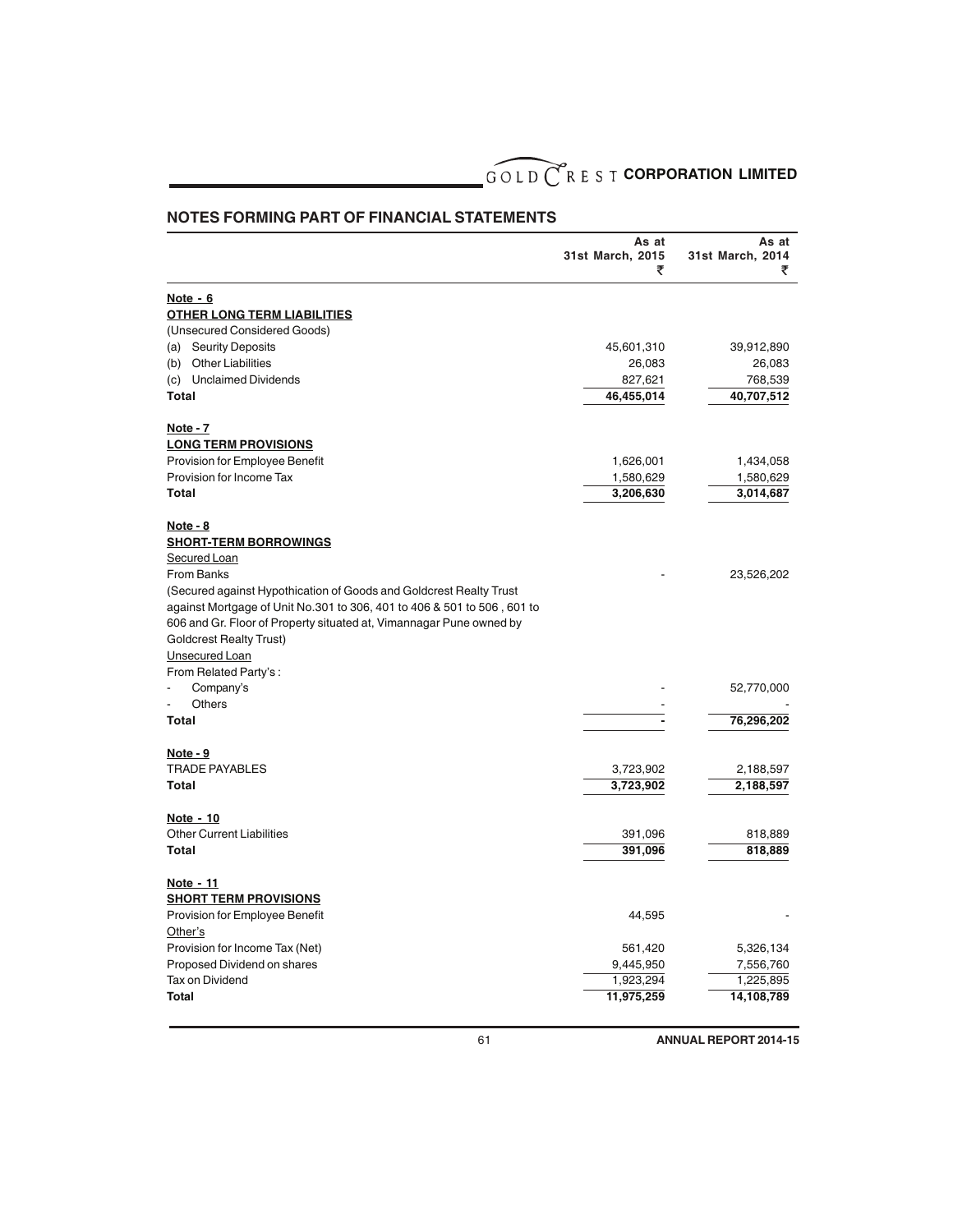| <b>DESCRIPTION</b>     |                       | GROSS BLOCK AT COST             |                          |                          |             | <b>DEPRECIATION</b>                                               |                                         |                                         |               | <b>NET BLOCK</b>       |
|------------------------|-----------------------|---------------------------------|--------------------------|--------------------------|-------------|-------------------------------------------------------------------|-----------------------------------------|-----------------------------------------|---------------|------------------------|
|                        | Asat<br>1st Apr, 2014 | During the<br>Additions<br>Year | During the<br>Deductions | As at<br>31 st Mar, 2015 |             | Asat For the Year<br>1st Apr, 2014 31st Mar, 2015<br>For the Year | to Retained<br>Earnings on<br>Tranfered | Asat<br>31st Mar, 2015   31st Mar, 2015 |               | Asat<br>31st Mar, 2014 |
|                        | ₩                     | ₩                               | ₩                        | ₩                        | ₩           | ₩                                                                 | Expiry of Life<br>of Assetes<br>₩       | ₩                                       | ₩             | ₩                      |
| ASSETS FOR OWN USE     |                       |                                 |                          |                          |             |                                                                   |                                         |                                         |               |                        |
| <b>Tangible Assets</b> |                       |                                 |                          |                          |             |                                                                   |                                         |                                         |               |                        |
| Land                   | 20,756,886            |                                 |                          | 20,756,886               |             |                                                                   |                                         |                                         | 20,756,886    | 20,756,886             |
| Building               | 361,260,140           |                                 |                          | 361,260,140              | 197,438,997 | 2,699,225                                                         |                                         | 200, 138, 221                           | 161,121,919   | 163,821,143            |
| Plant & Equipment      | 3,434,745             |                                 |                          | 3,434,745                | 2,025,031   | 137,553                                                           |                                         | 2,162,584                               | 1,272,161     | 1,409,714              |
| Furniture & Fixtures   | 521,796               |                                 |                          | 521,796                  | 357,355     | 30,296                                                            |                                         | 387,651                                 | 134,145       | 164,441                |
| Vehicles               | 4,924,009             | 3,000,000                       |                          | ,924,009                 | ,590,638    | 802,879                                                           |                                         | 2,393,518                               | 5,530,491     | 3,333,371              |
| Computers              | 423,252               |                                 |                          | 423,252                  | 305,551     |                                                                   | 117,702                                 | 423,252                                 |               | 117,702                |
| Office Equipment       | 3,978,750             | 255,840                         |                          | 4,234,590                | 3,479,488   | 65,781                                                            | 389,081                                 | 3,934,350                               | 300,240       | 499,264                |
| Sub Total              | 395,299,579           | 3,255,840                       |                          | 398,555,419              | 205,197,060 | 3,735,734                                                         | 506,782                                 | 209,439,576                             | 189, 115, 842 | 190,102,520            |
| Previous Year          | 395,238,381           | 61,198                          |                          | 395,299,579              | 186,047,587 | 19,149,535                                                        |                                         | 205,197,122                             | 190, 102, 520 | 209,190,793            |
|                        |                       |                                 |                          |                          |             |                                                                   |                                         |                                         |               |                        |

# GOLD C<sup>P</sup>R E S T **CORPORATION LIMITED**

**SCHEDULES FORMING PART OF THE ACCOUNTS**

SCHEDULES FORMING PART OF THE ACCOUNTS

**NOTE - 12**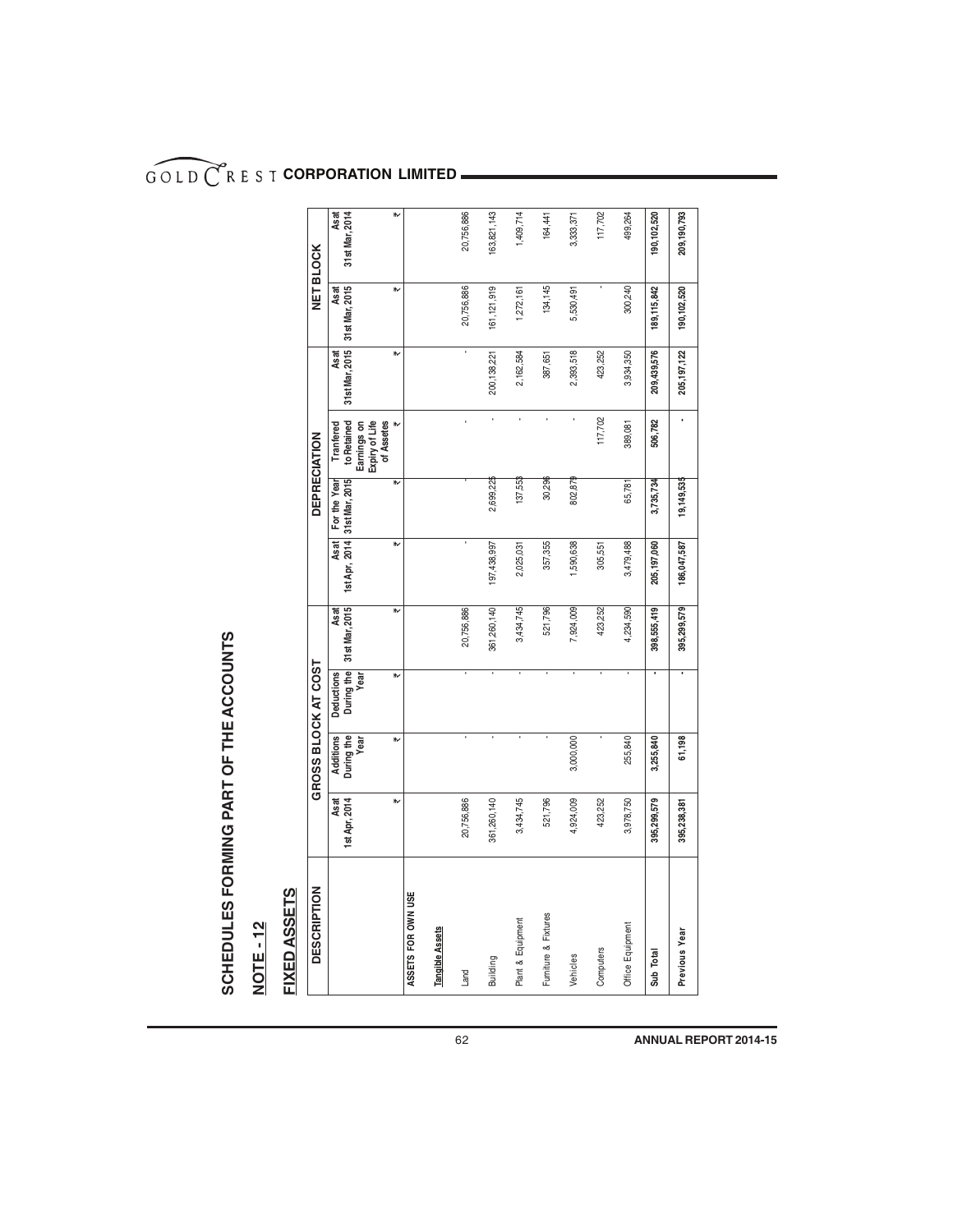## **NOTES FORMING PART OF FINANCIAL STATEMENTS**

|                                                           | As at<br>31st March, 2015<br>₹ | As at<br>31st March, 2014<br>₹ |
|-----------------------------------------------------------|--------------------------------|--------------------------------|
| Note - 13                                                 |                                |                                |
| <b>Non-Current Investments</b>                            |                                |                                |
| (a) Unquoted                                              |                                |                                |
| 4,80,000 Bonus shares of Quest Academy Ltd.               |                                |                                |
| (Prev. Year 4,80,000 Bonus shares) {cost to be Pro-rata}  |                                |                                |
| 138 Equity Shares of ₹10/- each of                        |                                |                                |
| Goldcrest Securities & Commodities Pvt. Ltd.              | 54,000                         | 54,000                         |
| 10,000 Equity Shares of ₹10/- (face value ₹10/-) each of  |                                |                                |
| Goldcrest Habitats Pvt Ltd.                               | 100,000                        | 100,000                        |
| 11,847 Equity Shares of ₹127/- (face value ₹ 1/-) each of |                                |                                |
| Bombay Stock Exchange Ltd.                                | 1,504,569                      | 1,504,569                      |
| (b) Investment in Govt. Securities                        |                                |                                |
| <b>National Saving Certificate</b>                        | 25,000                         | 15,000                         |
| (c) Investment in Partnership Firm                        | 12,001,136                     | 12,000,000                     |
| <b>Total</b>                                              | 13,684,705                     | 13,673,569                     |
| Note - 14                                                 |                                |                                |
| <b>Long-term Loans and Advances</b>                       |                                |                                |
| (a) Capital Advance                                       |                                |                                |
| Unsecured, considered good                                |                                |                                |
| Secured, considered good                                  | 15,000,000                     | 15,000,000                     |
| Sub - Total                                               | 15,000,000                     | 15,000,000                     |
| (b) Security Deposits                                     |                                |                                |
| Unsecured, considered good                                | 882,012                        | 1,073,132                      |
| Secured, considered good                                  |                                |                                |
| Sub - Total                                               | 882,012                        | 1,073,132                      |
| (c) Lloans and advances to Related Party's                |                                |                                |
| Unsecured Loan                                            |                                |                                |
| Loans with Bodies Corporate:                              | 53,642,000                     | 58,445,000                     |
| Sub - Total                                               | 53,642,000                     | 58,445,000                     |
| (d) Other loans and advances (specify nature)             |                                |                                |
| Unsecured, considered good                                | 9,998,121                      | 15,034,773                     |
| Sub - Total                                               | 9,998,121                      | 15,034,773                     |
| Total                                                     | 79,522,133                     | 89,552,905                     |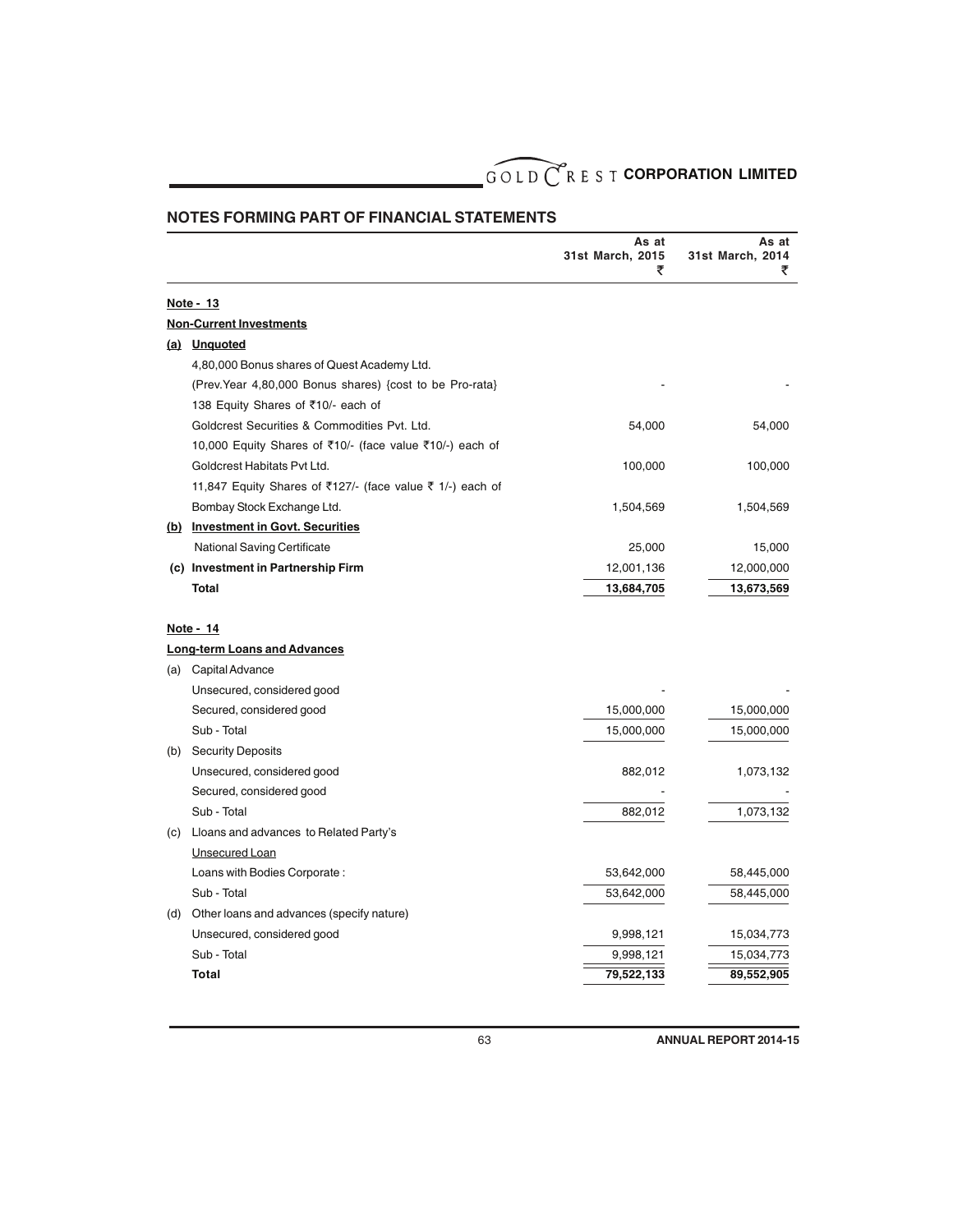### **Note - 15**

|               | <b>Other Non-current Assets</b>                                            |             |             |
|---------------|----------------------------------------------------------------------------|-------------|-------------|
|               | (a) Accruals                                                               |             |             |
|               | (i) Interest accrued on deposits                                           | 15,208      | 15,208      |
|               | (ii) Interest accrued on investments                                       | 12,588      | 40,234      |
| Total         |                                                                            | 27,796      | 55,442      |
|               | Note - 16                                                                  |             |             |
|               | <b>Current Investments</b>                                                 |             |             |
|               | <b>Investment in Equity Shares</b>                                         |             |             |
|               | <b>Unquoted</b>                                                            |             |             |
|               | (Valued at lower of cost or fair value)                                    |             |             |
|               | <b>Investment in Govt. Securities</b>                                      |             |             |
|               | National Saving Certificate                                                |             | 56,000      |
| <b>Toatal</b> |                                                                            |             | 56,000      |
|               | Note - 17                                                                  |             |             |
|               | Inventories                                                                |             |             |
|               | (Valued at lower of cost or net realisable value, unless otherwise stated) |             |             |
|               | <b>Finished Goods</b>                                                      | 156,400,606 | 177,865,826 |
| <b>Total</b>  |                                                                            | 156,400,606 | 177,865,826 |
|               | Note - 18                                                                  |             |             |
|               | <b>Trade Receivables</b>                                                   |             |             |
|               | (Unsecured unless otherwise stated)                                        |             |             |
|               | (Trade receivables outstanding for a period exceeding                      |             |             |
|               | six months from the date they were due for payment)                        |             |             |
|               | Other Trade receivables                                                    |             |             |
|               | Unsecured, considered good                                                 | 6,427,272   | 12,560,939  |
| Total         |                                                                            | 6,427,272   | 12,560,939  |
|               |                                                                            |             |             |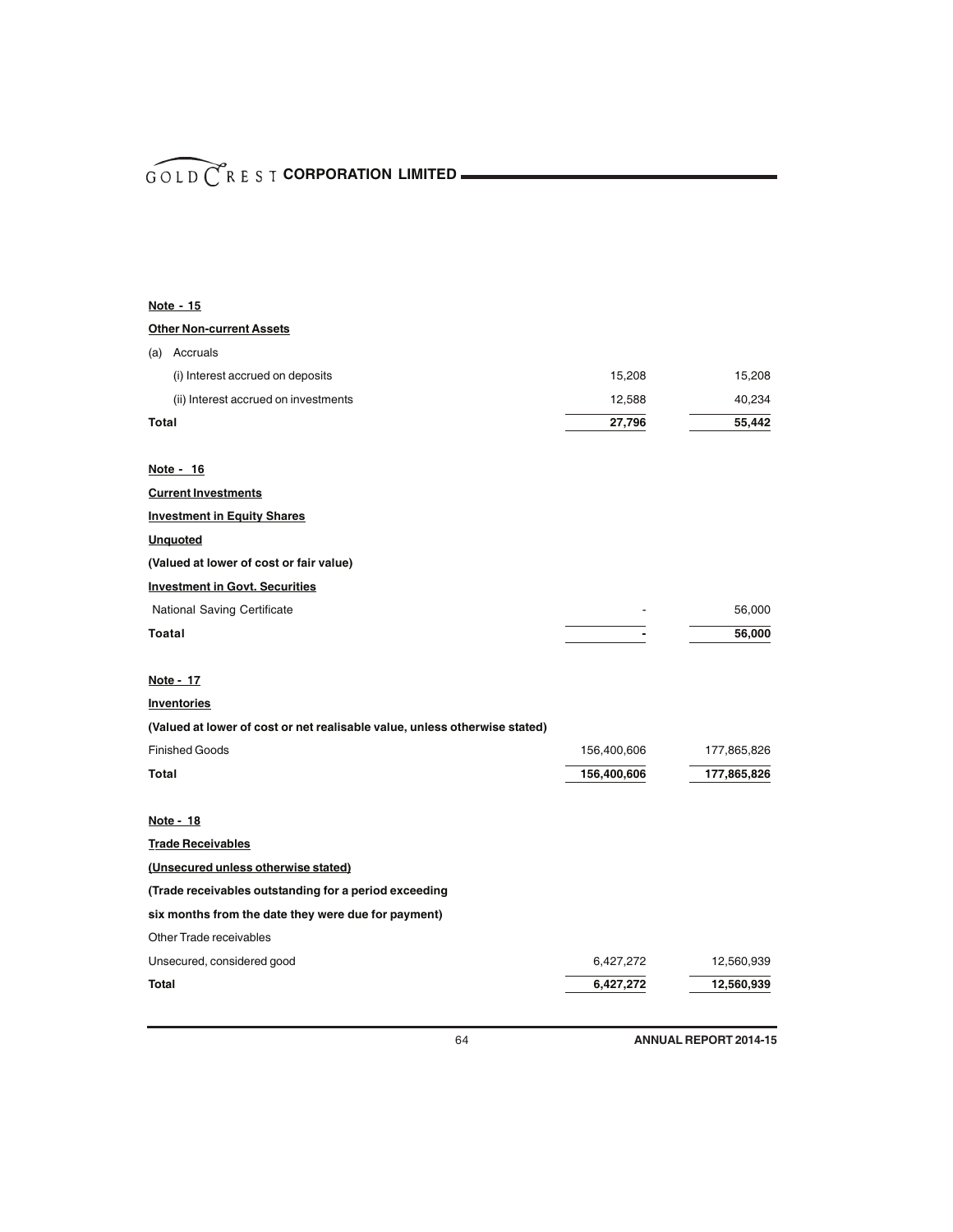### **NOTES FORMING PART OF FINANCIAL STATEMENTS**

|              |                                                                       | As at<br>31st March, 2015<br>₹ | As at<br>31st March, 2014<br>₹ |
|--------------|-----------------------------------------------------------------------|--------------------------------|--------------------------------|
|              | Note - 19                                                             |                                |                                |
| (i)          | Cash & Cash Equivalent                                                |                                |                                |
|              | a) Balances with Scheduled Banks                                      | 19,403,555                     | 25,235,413                     |
|              | b) Cash in hand                                                       | 41,698                         | 75,236                         |
| (ii)         | <b>Unclaimed Dividends</b>                                            | 827,621                        | 768,540                        |
| (iii)        | <b>Fixed Deposit</b>                                                  | 125,000                        | 125,000                        |
| Total        |                                                                       | 20,397,873                     | 26,204,189                     |
|              | <u>Note - 20</u>                                                      |                                |                                |
|              | <b>Short Term Loans &amp; Advances</b>                                |                                |                                |
|              | (a) Loans and advances to employees                                   |                                |                                |
|              | Unsecured, considered good                                            | 153,500                        | 190,900                        |
| (b)          | Loans and advances to related parties                                 |                                |                                |
|              | Unsecured, considered good                                            |                                |                                |
| (c)          | Loans and advances to Other parties                                   |                                |                                |
|              | Secured, considered good                                              | 40,000,000                     |                                |
|              | (The Company has given secured Loan to unrelated                      |                                |                                |
|              | Body Corporate during the Year. The Company has completed the         |                                |                                |
|              | foirmalities before disbursing Loan at a prevailing rate of interest. |                                |                                |
|              | The securities held by in it's own name.)                             |                                |                                |
| (d)          | Prepaid expenses - Unsecured, considered good                         |                                |                                |
|              | (For e.g. Insurance premium, Annual maintenance contracts, etc.)      | 222,960                        | 101,897                        |
| (e)          | Balances with government authorities                                  |                                |                                |
|              | Unsecured, considered good                                            |                                |                                |
|              | <b>VAT Credit Receivable</b>                                          | 99,690                         | 3,746,790                      |
| <b>Total</b> |                                                                       | 40,476,150                     | 4,039,587                      |
|              | <u>Note - 21</u>                                                      |                                |                                |
|              | <b>Other Current Assets</b>                                           |                                | 47,348,280                     |
| Total        |                                                                       |                                | 47,348,280                     |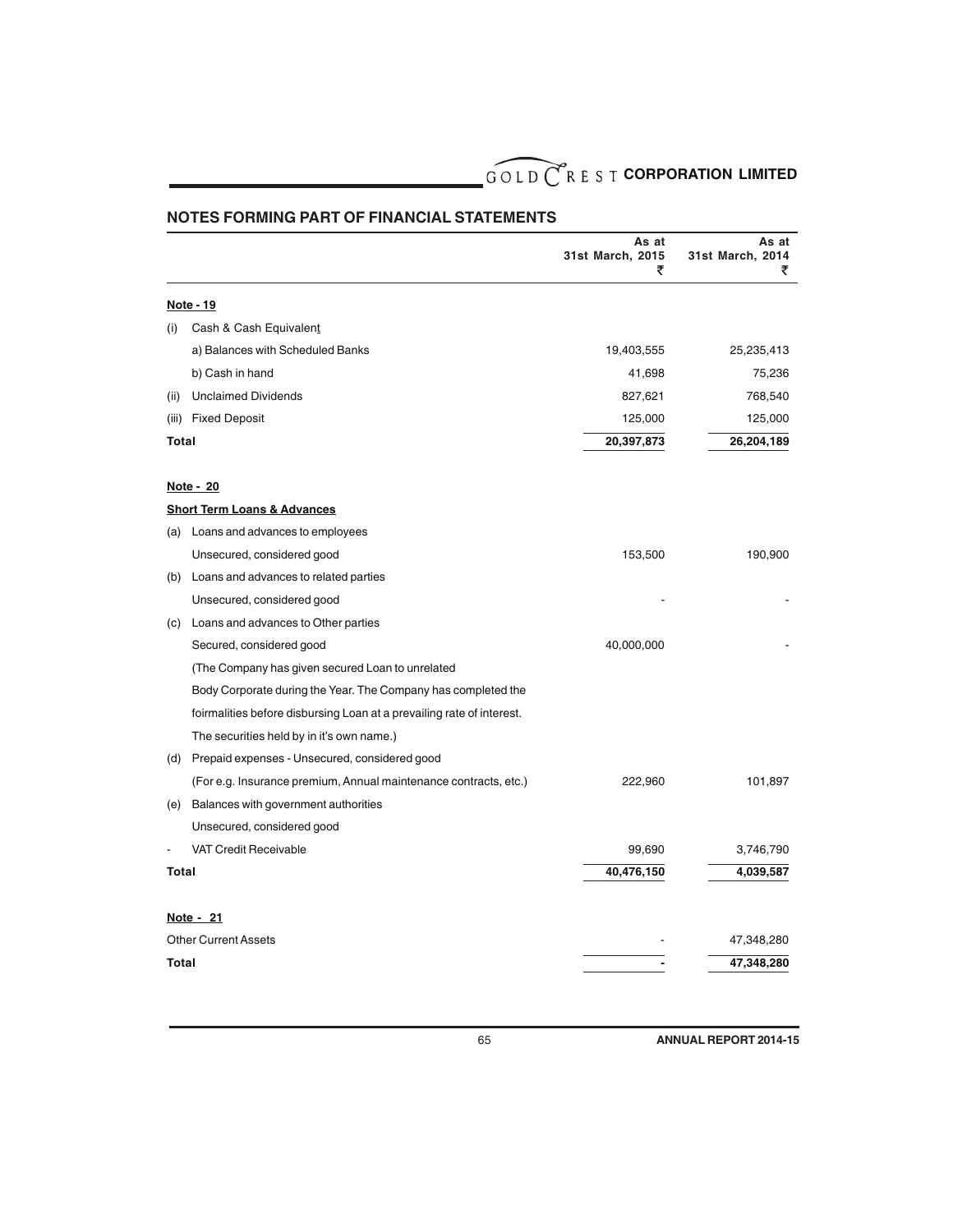## **NOTES FORMING PART OF FINANCIAL STATEMENTS**

| <b>PARTICULARS</b>                                               | For the Year Ended<br>31st March, 2015 | For the Year Ended<br>31st March, 2014 |
|------------------------------------------------------------------|----------------------------------------|----------------------------------------|
|                                                                  | ₹                                      | ₹                                      |
| <u>Note - 22</u>                                                 |                                        |                                        |
| <b>Revenue from Operations</b>                                   |                                        |                                        |
| Sales                                                            | 287,042,800                            | 73,768,216                             |
| Total                                                            | 287,042,800                            | 73,768,216                             |
| <b>Other Operating Revenue</b>                                   |                                        |                                        |
| Income from Operation & Maintenance of Software Development Park | 55,953,075                             | 59,394,978                             |
| (Loss) / Profit on Mutual Fund                                   |                                        | 63,776                                 |
| Profit on Share Trading                                          | 6,383,199                              | 17,502,991                             |
| Profit on sale/Trdg. of Shares - F & O                           | (453, 571)                             | 572,800                                |
| Option Premium                                                   | 6,063,750                              | 8,662,500                              |
| <b>Contract Cancellation</b>                                     | 2,190,000                              |                                        |
| <b>Bad debts Recovered</b>                                       | 103,464                                |                                        |
| Profit / (Loss) from Trading of Commodity                        | (12,806,523)                           | 13,461,085                             |
| Total                                                            | 57,433,394                             | 99,658,130                             |
| <u>Note - 23</u>                                                 |                                        |                                        |
| <b>Other Income</b>                                              |                                        |                                        |
| Dividend Received                                                | 2,474,748                              | 2,499,996                              |
| Miscellaneous Income                                             |                                        | 130,213                                |
| <b>Deputation Charges Received</b>                               | 495,600                                | 455,400                                |
| Sundry Creditors/ Provisions - W/back                            | 1,000                                  | 18,840                                 |
| Share of Profit from Avanti Electronic-LLP                       | 1,136                                  |                                        |
| Interest Income (TDS of Rs.2,40,176/-)                           | 2,409,316                              | 5,992,054                              |
| Total                                                            | 5,381,800                              | 9,096,503                              |
| Note - 24                                                        |                                        |                                        |
| Purchases of Stock - in Trade                                    | 142,587,327                            | 100,018,086                            |
| Total                                                            | 142,587,327                            | 100,018,086                            |
| <u>Note - 25</u>                                                 |                                        |                                        |
| Changes in Inventories of Finished Goods,                        |                                        |                                        |
| Work - in - Progress and Stock - in -Trade                       |                                        |                                        |
| <b>Opening Stock</b>                                             | 114,666,779                            | 85,246,187                             |
| Less: Closing Stock                                              | 2,277,346                              | 114,666,779                            |
| Total                                                            | 112,389,434                            | (29, 420, 593)                         |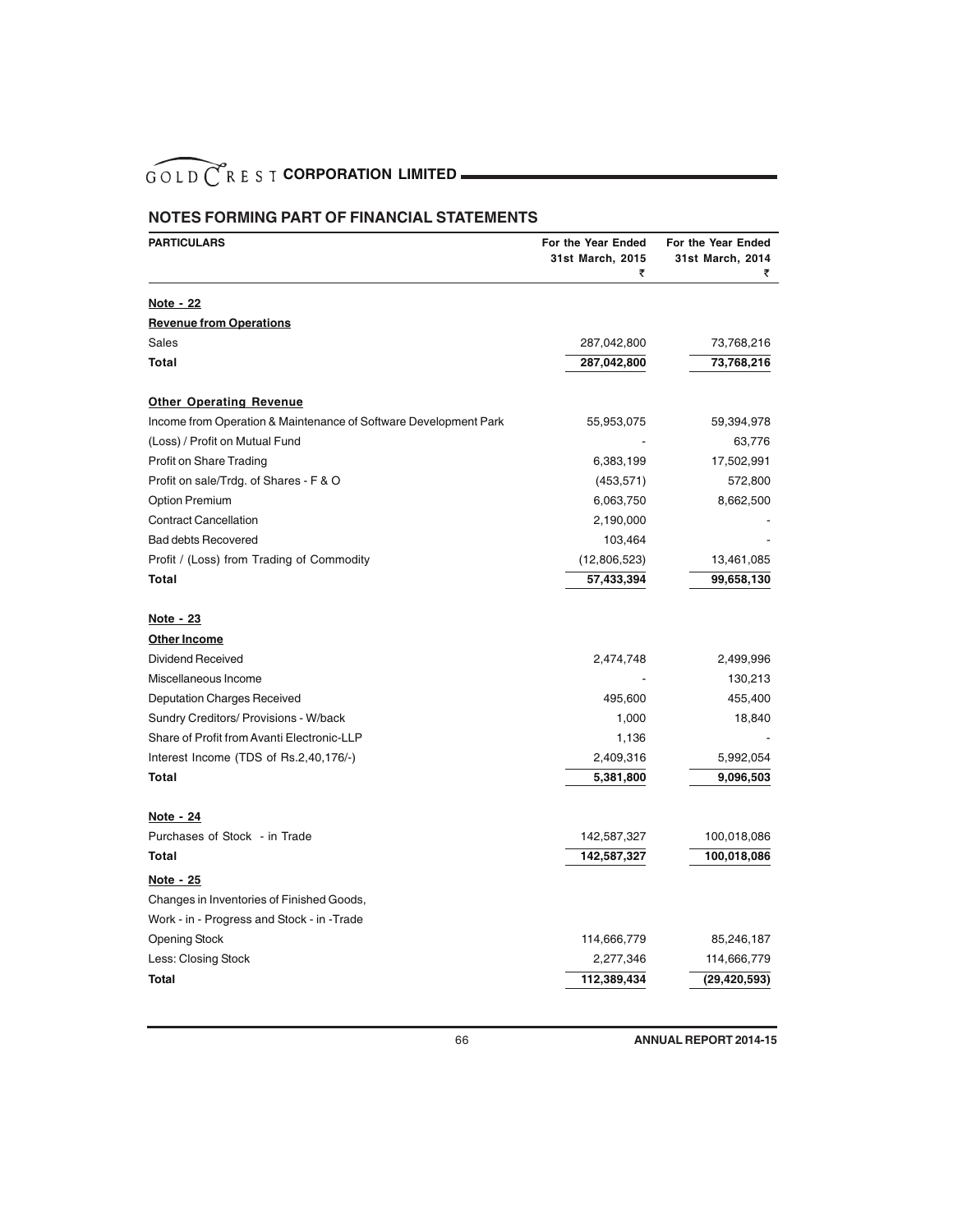### **NOTES FORMING PART OF FINANCIAL STATEMENTS**

| <b>PARTICULARS</b>                                       | For the Year Ended<br>31st March, 2015<br>₹ | For the Year Ended<br>31st March, 2014<br>₹ |
|----------------------------------------------------------|---------------------------------------------|---------------------------------------------|
| <u>Note - 26</u>                                         |                                             |                                             |
| <b>EMPLOYEE BENEFITS EXPENSE</b>                         |                                             |                                             |
| Salaries, Bonus and allowances                           | 6,464,703                                   | 5,878,960                                   |
| Contribution to Provident Fund and other charges         | 734,128                                     | 665,443                                     |
| Gratuity                                                 | 236,538                                     | 1,434,058                                   |
| Staff Wefare Expenditure                                 | 78,705                                      | 85,022                                      |
| Directors Salary / HRA                                   | 900,000                                     | 900,000                                     |
| Medical Exp. / Mediclaim Policy Premium - Directors      | 115,753                                     | 754,948                                     |
| <b>Total</b>                                             | 8,529,827                                   | 9,718,431                                   |
| <u>Note - 27</u>                                         |                                             |                                             |
| <b>Finance Charges</b>                                   |                                             |                                             |
| Interest Paid to others                                  | 488,938                                     | 998,671                                     |
| Total                                                    | 488,938                                     | 998,671                                     |
| Note - 28                                                |                                             |                                             |
| <b>OTHER EXPENSES</b>                                    |                                             |                                             |
| Selling & Distribution Expenses                          | 5,421,611                                   | 5,951,605                                   |
| <b>Share Trading Expenses</b>                            | 5,700,294                                   | 1,557,132                                   |
| Travelling, conveyance and Petrol Expenses               | 2,694,946                                   | 2,019,436                                   |
| Legal, professional fees, Commission & Brokerage         | 5,764,478                                   | 4,103,260                                   |
| Repairs and Maintenance - Others                         | 8,110,197                                   | 4,938,648                                   |
| Property / Municipal Tax                                 | 2,551,905                                   | 2,545,309                                   |
| Stamp Duty / Registration / Transfer / Agreement Charges | 2,315,221                                   | 193,600                                     |
| Other Expenses                                           | 4,943,015                                   | 4,802,565                                   |
| Total                                                    | 37,501,667                                  | 26,111,556                                  |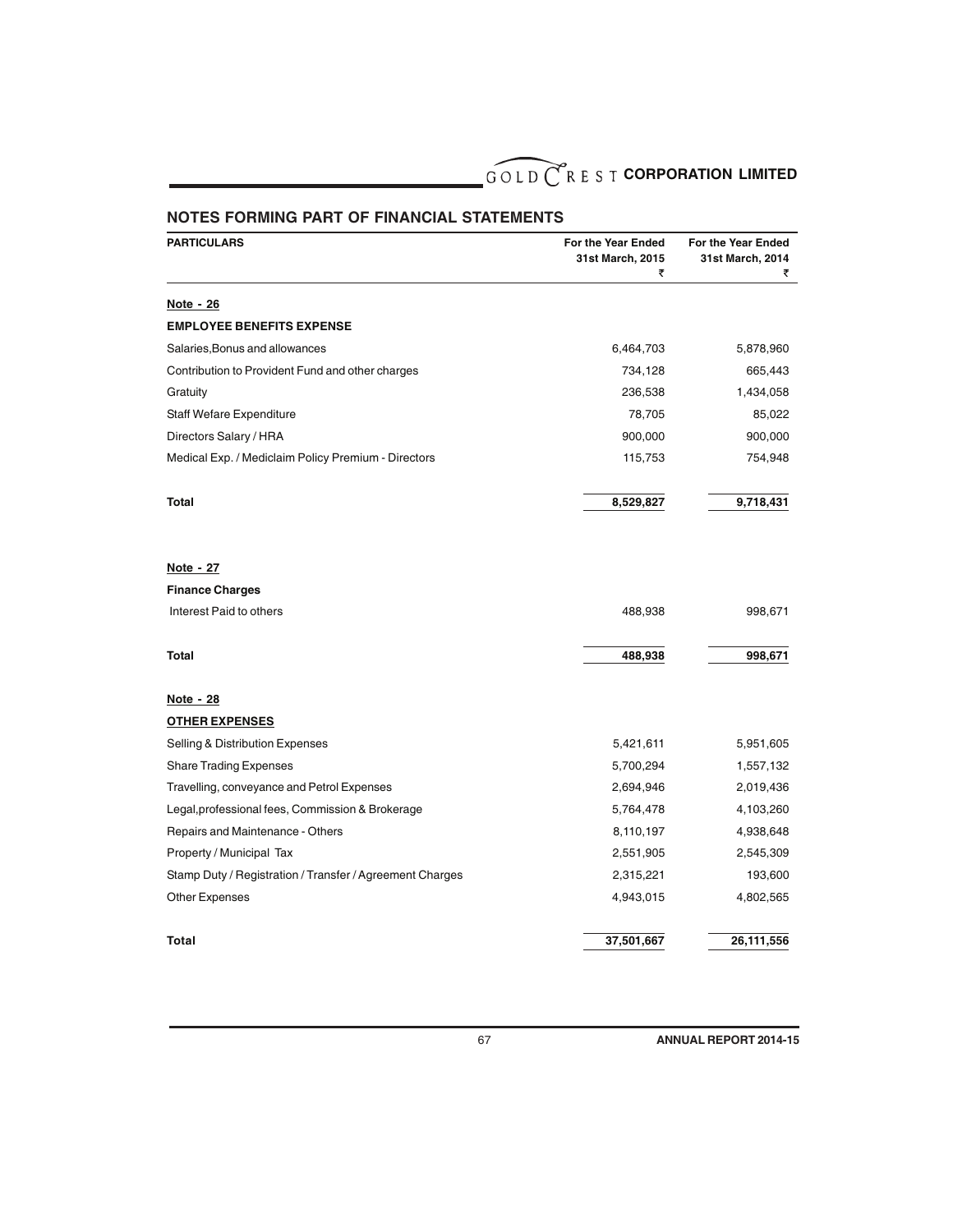### **Note - 29OTHER NOTES**

(1) (a) Administrative Expenses include amounts paid/payable to the Auditors:

|           | <b>Particulars</b>                       |                                       |                                                               | <u>2014-2015</u><br>₹ | <u>2013-2014</u><br>₹ |
|-----------|------------------------------------------|---------------------------------------|---------------------------------------------------------------|-----------------------|-----------------------|
|           |                                          | <b>Audit Fees</b>                     |                                                               | 1,01,124              | 1,29,214              |
|           |                                          |                                       | <b>Tax Audit Fees</b>                                         | 22,472                | 22,472                |
|           |                                          | <b>Total</b>                          |                                                               | 1,23,596              | 1,51,686              |
| $(b) - i$ |                                          |                                       | Remuneration paid to Executive Directors : -                  |                       |                       |
|           |                                          |                                       |                                                               | 2014-2015             | <u>2013-2014</u>      |
|           |                                          |                                       |                                                               | ₹                     | ₹                     |
|           |                                          |                                       | Director's Remuneration                                       | 9,00,000              | 9,00,000              |
|           | <b>Total</b>                             |                                       |                                                               | 9,00,000              | 9,00,000              |
|           |                                          | ii                                    | Remuneration paid to Non - Executive Directors : -            |                       |                       |
|           |                                          |                                       |                                                               | 2014-2015             | 2013-2014             |
|           |                                          |                                       |                                                               | ₹                     | ₹                     |
|           |                                          |                                       | <b>Directors Sitting Fees</b>                                 | 1,00,000              | 1.00,000              |
|           |                                          | İΪİ                                   | Computation of Net Profit and Director's Remuneration :-      |                       |                       |
|           |                                          |                                       |                                                               | 2014-2015             | 2013-2014             |
|           |                                          |                                       |                                                               | ₹                     | ₹                     |
|           | Profit as per Statement of Profit & Loss |                                       |                                                               | 4,25,81,103           | 3,03,80,069           |
|           |                                          |                                       | Add: Director's Remuneration                                  | 9,00,000              | 9,00,000              |
|           |                                          |                                       | Net Profit u/s 198                                            | 4,34,81,103           | 3,12,80,069           |
|           |                                          |                                       | 5% of the above                                               | 21,74,055             | 15,64,003             |
| (2)       |                                          | (a) Expenditure in Foreign Currency : |                                                               |                       |                       |
|           |                                          |                                       |                                                               | 2014-2015             | 2013-2014             |
|           |                                          |                                       |                                                               | ₹                     | ₹                     |
|           |                                          |                                       | <b>Traveling Expenses</b>                                     | 7,00,819              | 5,53,665              |
|           |                                          |                                       | (b) Earnings in Foreign Exchange:                             | Nil                   | Nil                   |
| (3)       |                                          |                                       | Earnings per share as required by the Accounting Standard 20: |                       |                       |
|           |                                          |                                       |                                                               | 2014-2015             | 2013-2014             |
|           |                                          |                                       | (a) Weighted Average number of Equity Shares                  |                       |                       |
|           |                                          |                                       | of Rs. 10 each outstanding during the year                    | 75,56,760             | 75,56,760             |
|           |                                          |                                       | (b) Net Profit after tax available for Equity                 | ₹                     | ₹                     |
|           |                                          |                                       | Shareholders (₹)                                              | 3,78,52,455           | 1,43,72,703           |
|           | (c)                                      |                                       | Earnings (in Rupees) per share                                |                       |                       |
|           |                                          | <b>Basic</b>                          |                                                               | 5.01                  | 1.90                  |
|           |                                          |                                       | Diluted                                                       |                       |                       |
|           |                                          |                                       |                                                               |                       |                       |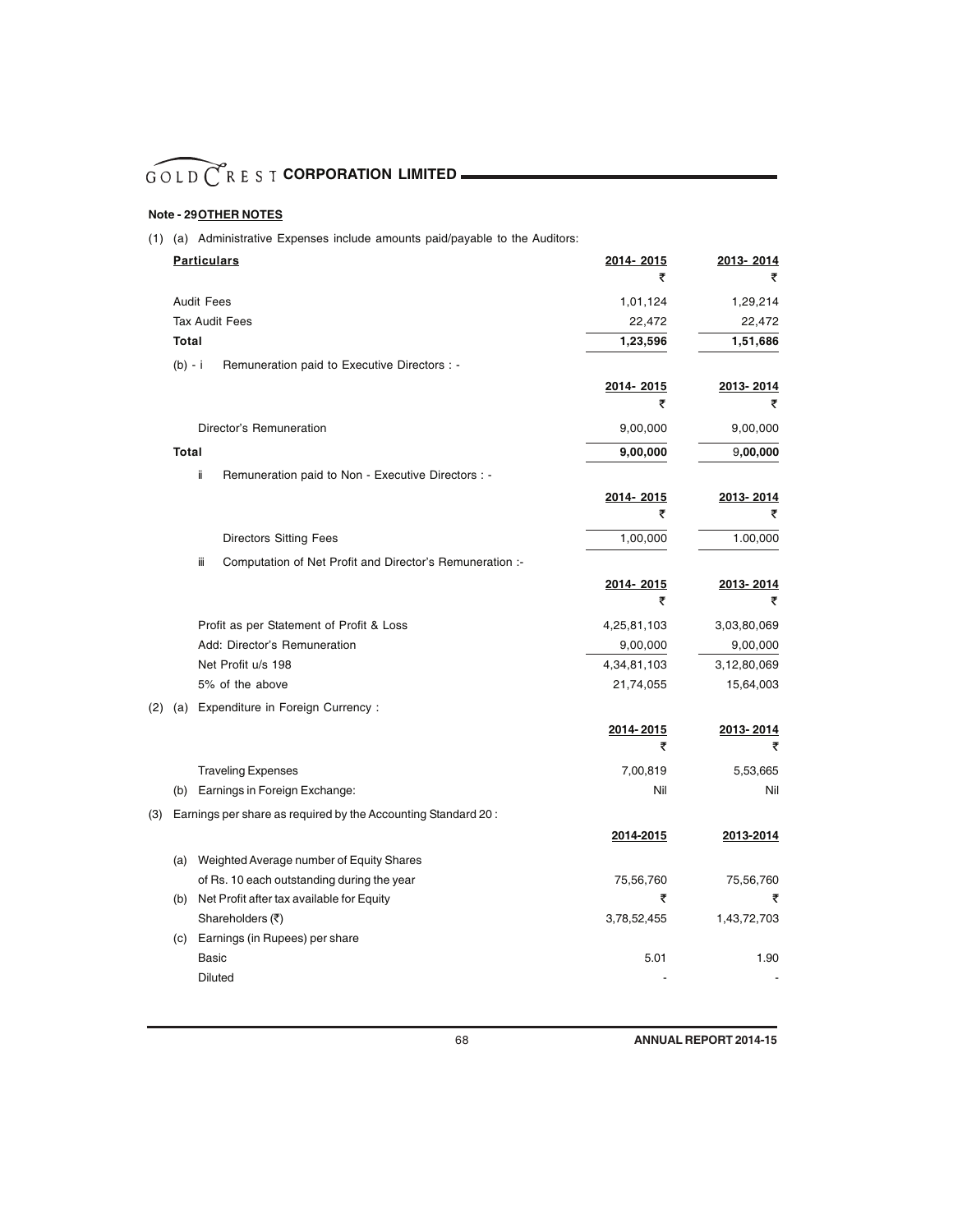- (4) The Company had 98% beneficiary interest in Goldcrest Realty Trust and balance 2% beneficiary interest was in favour of one Mrs. Nita Tanna. In accordance with trust deed the trust is dissolved and its assets are distributed between the beneficiaries. Accordingly, immovable property situated at Pune, other Assets excluding Cash & Bank Balance and corresponding Liabilities have been allotted to the company.
- (5) The Company has invested in the Partnership firm named M/s Avanti Electronic City Project LLP. The composite of LLP is as under.

| Sr. No. | Name of the Partner's                 | Percentage of<br>Profit / (Loss) | Capital Contribution<br>in $(Rs.)$ |
|---------|---------------------------------------|----------------------------------|------------------------------------|
|         | Prafull Rai                           | 8.34                             | 8,340                              |
| 2       | Vidya Prafull Rai                     | 8.34                             | 8,340                              |
| 3       | Kartik Jayantilal Panchal             | 16.66                            | 16,660                             |
| 4       | Siddharth Abhaikumar Nahar            | 8.34                             | 8,340                              |
| 5       | Vineet S. Jaain                       | 16.66                            | 16,660                             |
| 6       | Chanakya Corporate Services Pvt. Ltd. | 16.66                            | 16,660                             |
| 7       | <b>Goldcrest Corporation Limited</b>  | 16.66                            | 16.660                             |
| 8       | Ashok Dusad                           | 8.34                             | 8,340                              |

(6) The Company had joined NSEL INV FORUM whose members have filed writ petition against National Spot Exchange Limited (NSEL), its promoters and its borrowers before High Court, Mumbai. The company has also filed complaint with Economic Offence Wing. The company had written off Trade Receivables from the said NSEL through its brokers in the previous year as bad debts. Any recovery in this respect is accounted as income in the year of receipt.

(7) Breakup of Deferred Tax Liability

| Nature of Timing Difference:               |               |            |
|--------------------------------------------|---------------|------------|
|                                            | 2014-2015     | 2013-2014  |
|                                            | ₹             |            |
| Opening deferred tax liability             | 74.79.434     | 77,72,068  |
| Add: On account of depreciation & Gratuity | (42, 71, 352) | (2,92,634) |
| Closing deferred tax liability             | 32,08,082     | 74,79,434  |

#### **(8) Segment Information as required by Accounting Standard 17**

#### **Segment Report for the year ended 31st March, 2015 As per Business Activity (Current Year)**

|                                                                |                                |                                   |                                                                                 | Amount in ₹.  |
|----------------------------------------------------------------|--------------------------------|-----------------------------------|---------------------------------------------------------------------------------|---------------|
| <b>Particulars</b>                                             | Commodity<br><b>Operations</b> | <b>Share</b><br><b>Operations</b> | Operations &<br><b>Maintenance</b><br>of Software<br><b>Development</b><br>Park | <b>Others</b> |
| <b>SEGMENT REVENUE</b>                                         |                                |                                   |                                                                                 |               |
| Sales<br>٠                                                     | 287,042,800                    | ٠                                 | ٠                                                                               | ٠             |
| Prfoit/(Loss) from Hedge / Trading<br>$\overline{\phantom{a}}$ | (12,806,523)                   | $\overline{\phantom{0}}$          | ۰                                                                               |               |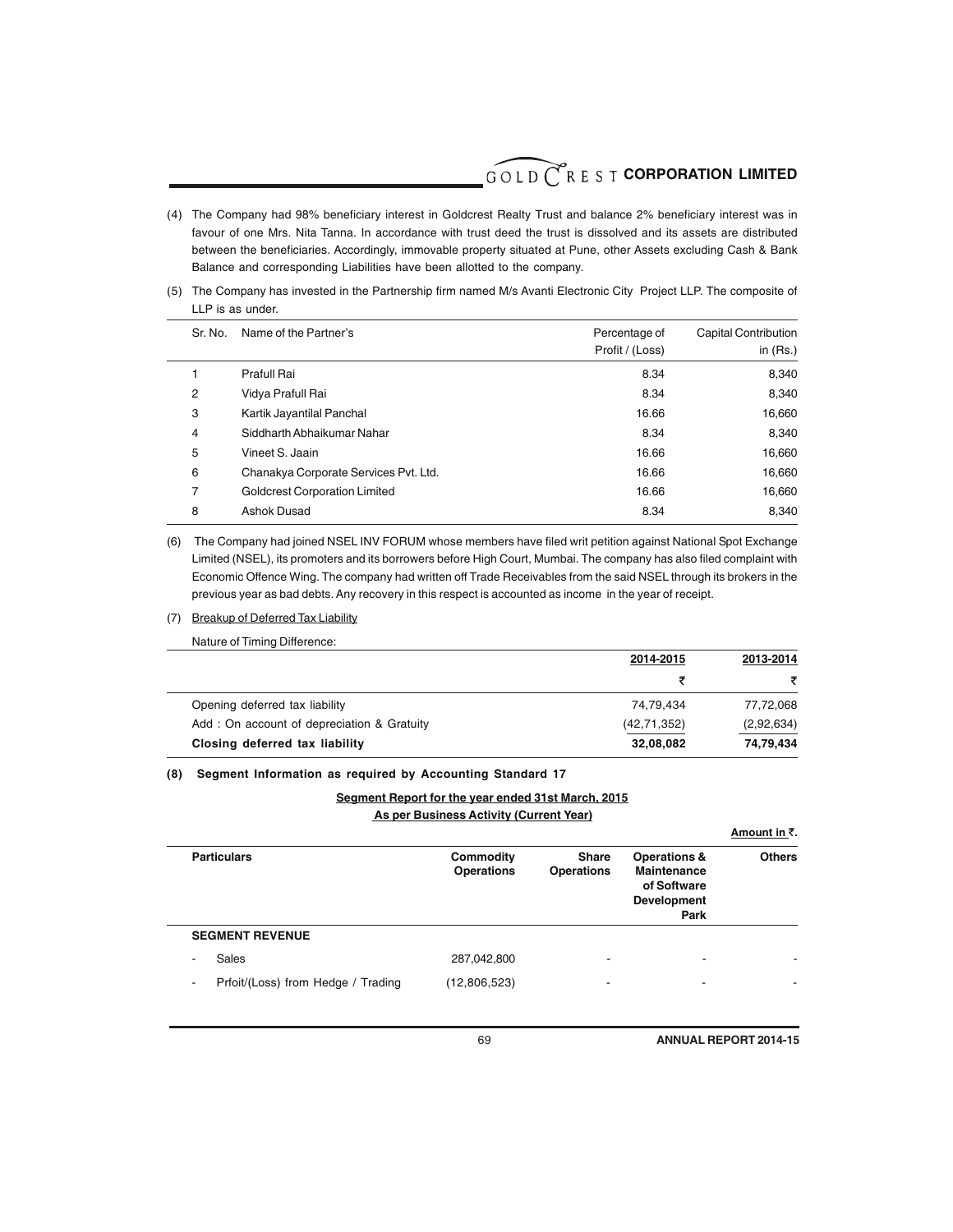| Share Trading Income                           |              | 5,929,628 |            |           |
|------------------------------------------------|--------------|-----------|------------|-----------|
| Rent Income                                    |              |           | 55,953,075 |           |
| Interest Income                                | 1,178,496    |           |            | 1,230,820 |
| Deputation Charges Received                    |              | 495,600   |            |           |
| Option Premium                                 |              |           |            | 6,063,750 |
| <b>Contract Cabcellation</b>                   | 2,190,000    |           |            |           |
| Bad debts Recovered                            | 103,464      |           |            |           |
| Sundry Creditors W/Back                        | 1,000        |           |            |           |
| Share of Profit from Avanti Electronic-LLP     |              |           |            | 1,136     |
| Dividend Received                              |              | 2,474,748 |            |           |
| Net Sales / Income from Operations 277,709,237 |              | 8,899,976 | 55,953,075 | 7,295,706 |
| <b>SEGMENT RESULTS</b>                         |              |           |            |           |
| Sales                                          | 287,042,800  |           |            |           |
| Prfoit/(Loss) from Hedge / Trading             | (12,806,523) |           |            |           |
| Share Trading Income                           |              | 5,929,628 |            |           |
| Rent Income                                    |              |           | 55,953,075 |           |
| Interest Income                                | 1,178,496    |           |            | 1,230,820 |
| Deputation Charges Received                    |              | 495,600   |            |           |
| <b>Option Premium</b>                          |              |           |            | 6,063,750 |
| <b>Contract Cabcellation</b>                   | 2,190,000    |           |            |           |
| Bad debts Recovered                            | 103,464      |           |            |           |
| Sundry Creditors W/Back                        | 1,000        |           |            |           |
| Share of Profit from Avanti Electronic-LLP     |              |           |            | 1,136     |
| Dividend Received                              |              | 2,474,748 |            |           |
| <b>Total Income</b>                            | 277,709,237  | 8,899,976 | 55,953,075 | 7,295,706 |
| Less: Expenditure                              |              |           |            |           |
| Purchases                                      | 142,587,327  |           |            |           |
| <b>Employee Cost</b>                           | 2,396,295    |           |            | 6,133,532 |
| (Increase) / Decrease in Stock                 | 112,389,434  |           |            |           |
| Depreciation                                   | 404,936      |           | 2,882,780  | 448,018   |
|                                                |              |           |            |           |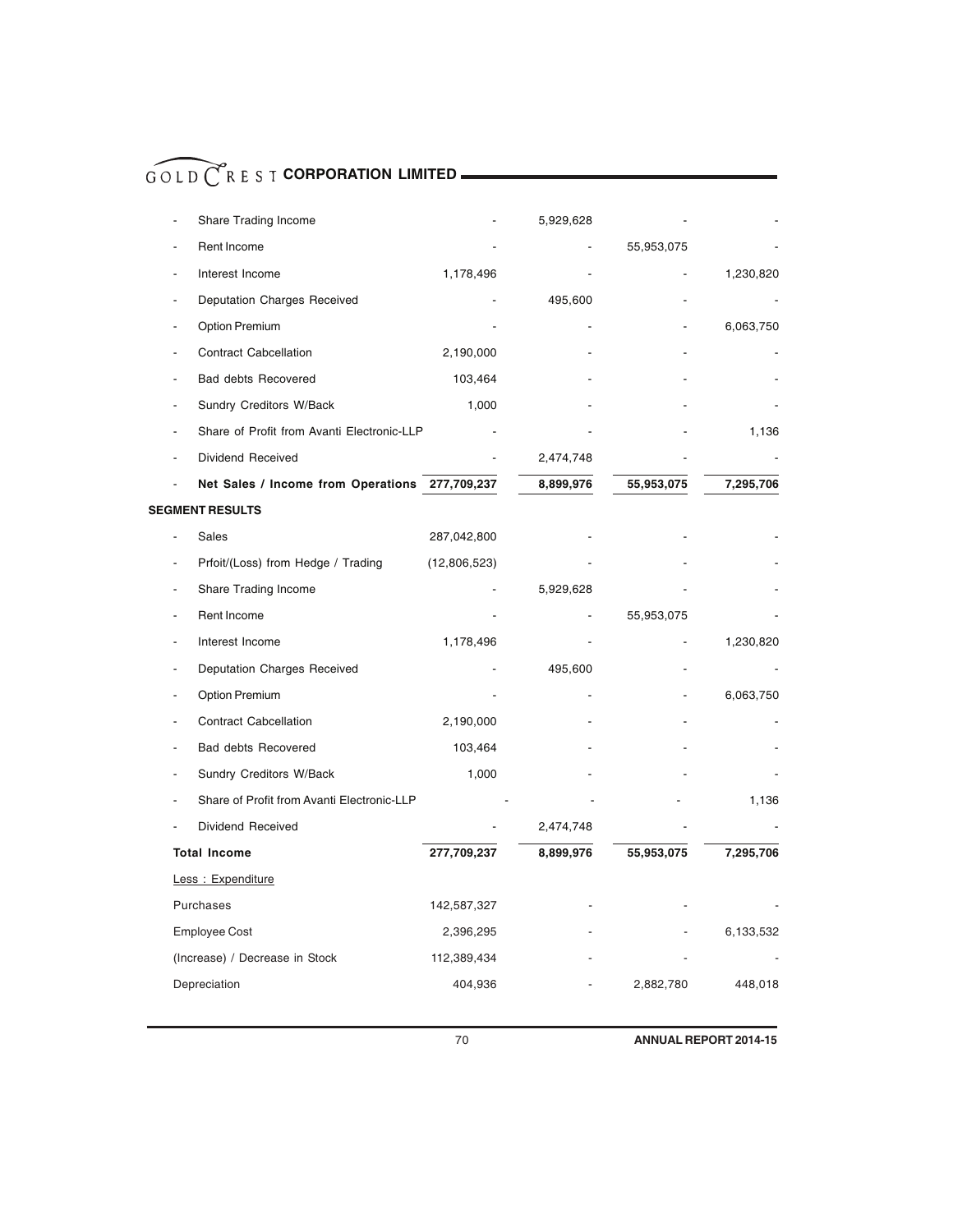|             |             | 2,043,964   |            | Diminishing value of Stock     |
|-------------|-------------|-------------|------------|--------------------------------|
| 9,261,023   | 16,206,041  | 5.700.294   | 6,334,309  | <b>Administration Expenses</b> |
| (8,546,868) | 36,864,254  | 1,155,718   | 13,596,936 |                                |
|             |             |             | 488,938    | Less: i. Interest              |
| (8,546,868) | 36,864,254  | 1,155,718   | 13,107,998 | <b>Total Profit Before Tax</b> |
|             |             |             |            | <b>CAPITAL EMPLOYED</b>        |
| 150,492,395 | 173,088,823 | 162,978,022 | 19,493,138 | <b>Segment Assets</b>          |
|             |             |             |            | Less:                          |
| (1,320,271) | 40,008,291  | 3,406,213   | 81,793     | <b>Segment Liabilities</b>     |
| 151,812,666 | 133,080,532 | 159,571,809 | 19,411,345 | <b>Total Capital Employed</b>  |

**Segment Information as required by Accounting Standard 17 Segment Report for the year ended 31st March, 2014**

#### **As per Business Activity (Previous Year)**

|                              | <b>Particulars</b>                        | Commodity<br><b>Operations</b> | <b>Share</b><br><b>Operations</b> | <b>Operations &amp;</b><br><b>Maintenance</b><br>of Software<br><b>Development</b> | <b>Others</b> |
|------------------------------|-------------------------------------------|--------------------------------|-----------------------------------|------------------------------------------------------------------------------------|---------------|
|                              | <b>SEGMENT REVENUE</b>                    |                                |                                   | Park                                                                               |               |
|                              | <b>Sales</b>                              | 7,37,68,216                    |                                   |                                                                                    |               |
| $\overline{\phantom{a}}$     | Profit/(Loss) from Hedge / Trading        | 1,34,61,085                    |                                   |                                                                                    |               |
| $\overline{a}$               | <b>Profit from Mutual Fund</b>            |                                | 63,776                            |                                                                                    |               |
| $\qquad \qquad \blacksquare$ | Share Trading Income                      |                                | 1,80,75,791                       |                                                                                    |               |
| $\overline{a}$               | Rent Income                               |                                |                                   | 5,93,94,978                                                                        |               |
| $\overline{a}$               | Interest Income                           |                                |                                   |                                                                                    | 59,92,054     |
| ٠                            | Miscellaneous Income                      | 18,781                         |                                   | 1,11,432                                                                           |               |
| $\overline{\phantom{a}}$     | Deputation Charges Received               |                                | 4,55,400                          |                                                                                    |               |
| $\overline{\phantom{a}}$     | Option Premium                            |                                |                                   |                                                                                    | 86,62,500     |
| -                            | Sundry Creditors W/Back                   | 1,062                          | 17,778                            |                                                                                    |               |
| $\overline{a}$               | <b>Dividend Received</b>                  |                                | 24,99,996                         |                                                                                    |               |
|                              | <b>Net Sales / Income from Operations</b> | 8,72,49,144                    | 2,11,12,740                       | 5,95,06,410                                                                        | 1,46,54,554   |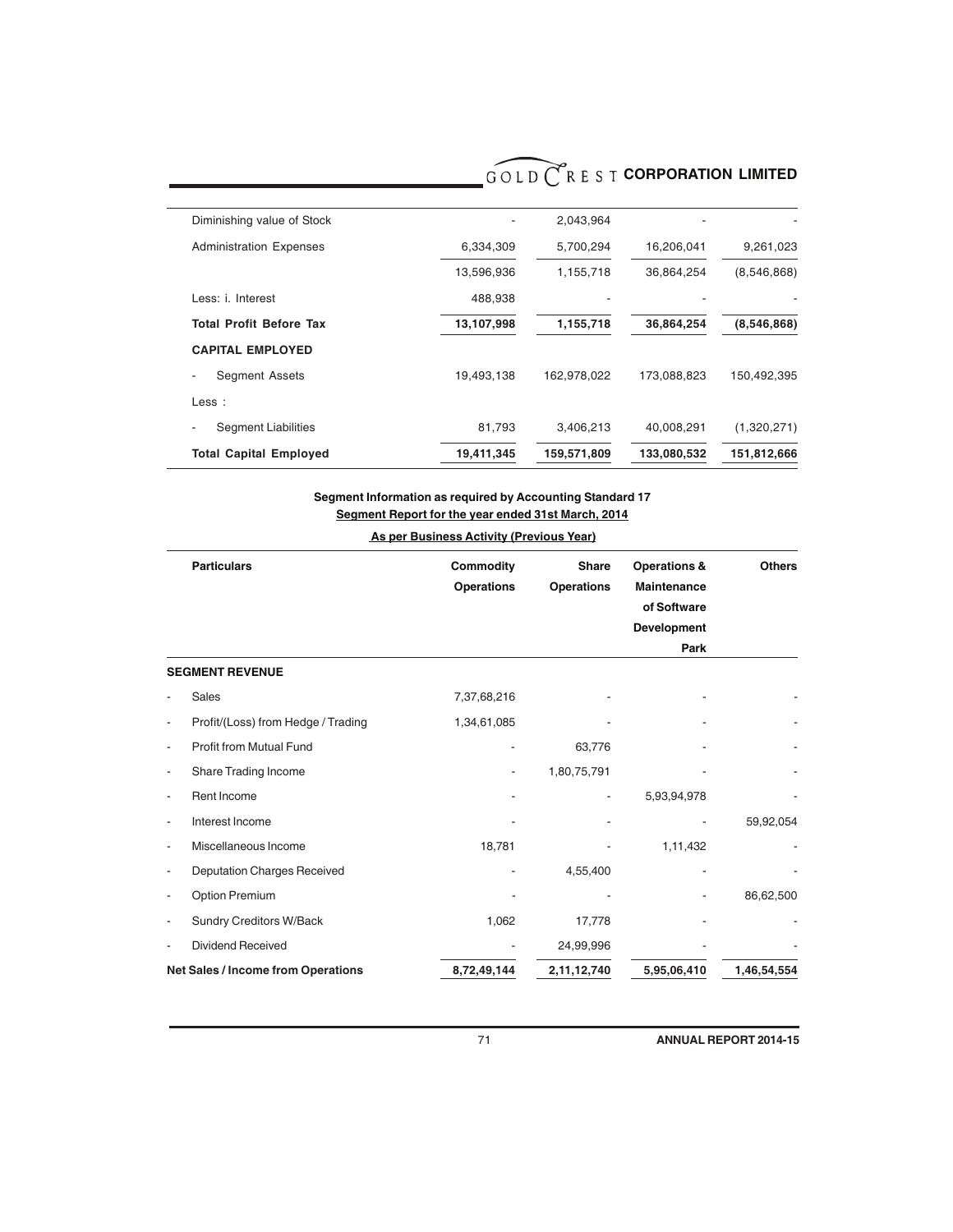#### **SEGMENT RESULTS**

|        | <b>Sales</b>                       | 7,37,68,216   |             |              |               |
|--------|------------------------------------|---------------|-------------|--------------|---------------|
|        | Profit/(Loss) from Hedge / Trading | 1,34,61,085   |             |              |               |
|        | Profit from Mutual Fund            |               | 63,776      |              |               |
|        | Share Trading Income               |               | 1,80,75,791 |              |               |
|        | Rent Income                        |               |             | 59,394,978   |               |
|        | Interest Income                    |               |             |              | 59,92,054     |
|        | Miscellaneous Income               | 18,781        |             | 111,432      |               |
|        | Deputation Charges Received        |               | 4,55,400    |              |               |
|        | Profit on Sale of Fixed Assets     |               |             |              | 8,662,500     |
|        | Sundry Creditors W/Back            | 1,062         | 17,778      |              |               |
|        | Dividend Received                  |               | 24,99,996   |              |               |
|        | <b>Total Income</b>                | 8,72,49,144   | 2,11,12,740 | 5,95,06,410  | 1,46,54,554   |
|        | Less: Expenditure                  |               |             |              |               |
|        | Purchases                          | 10,00,18,086  |             |              |               |
|        | <b>Employee Cost</b>               | 22,18,761     |             |              | 74,99,670     |
|        | (Increase) / Decrease in Stock     | (2,94,20,593) |             |              |               |
|        | Depreciation                       | 1,07,238      |             | 1,85,55,039  | 4,87,260      |
|        | Diminishing value of Stock         |               | 3,57,761    |              |               |
|        | Provision for Doubtful Debts W/off | 2,52,09,329   |             |              |               |
|        | <b>Administration Expenses</b>     | 69,27,176     | 15,57,132   | 96,55,926    | 79,71,322     |
|        |                                    | (1,78,10,854) | 1,91,97,847 | 3,12,95,445  | (14, 79, 474) |
|        | Less: i. Interest                  | 9,98,671      |             |              |               |
|        | <b>Total Profit Before Tax</b>     | (1,88,09,525) | 1,91,97,847 | 3,12,95,445  | (13,03,698)   |
|        | <b>CAPITAL EMPLOYED</b>            |               |             |              |               |
|        | <b>Segment Assets</b>              | 14,87,97,657  | 6,66,72,803 | 18,52,68,661 | 16,07,30,135  |
| Less : |                                    |               |             |              |               |
|        | <b>Segment Liabilities</b>         | 2,36,07,094   | 3,41,335    | 4,64,68,217  | 6,52,03,344   |
|        | <b>Total Capital Employed</b>      | 12,51,90,564  | 6,63,31,468 | 13,88,00,444 | 9,55,26,791   |

#### **(9) Related party Disclosures as required by Accounting Standard - 18:**

Related Party disclosures have been set out in a separate statement annexed to Financial Statements. The related parties, as defined by Accounting Standard 18 "Related Party Disclosure" issued and as prescribed by the Companies (Accounting Standard) Rules, 2006 in respect of which the disclosures have been made, have been identified on the basis of disclosures made by the key management persons and taken on record by the Board.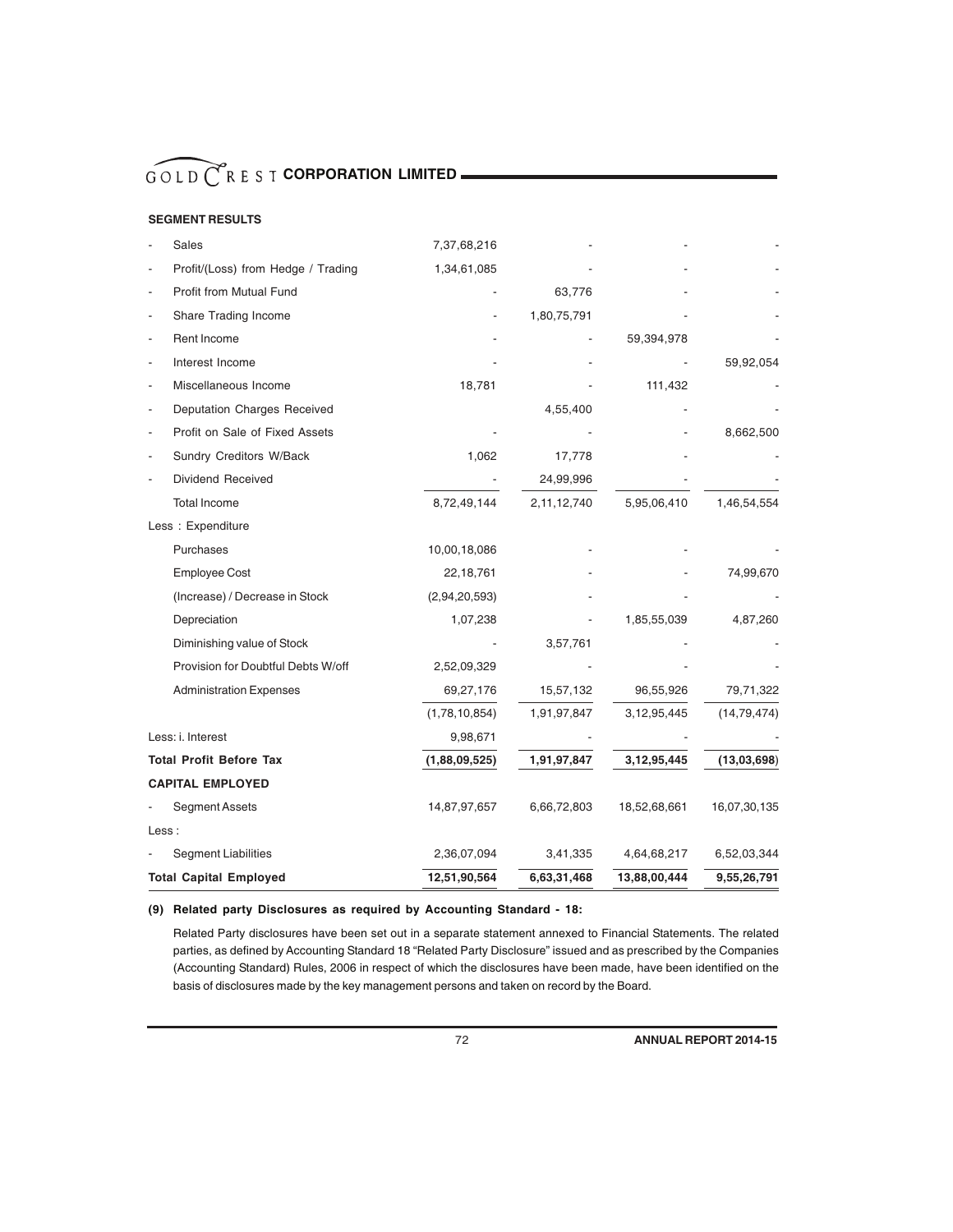- a) List of Related Parties**:**
	- **Parties where control exists: Subsidiary Companies :**

Goldcrest Habitats Pvt. Ltd.

Other Related parties with whom transactions have taken place during the year:

**Associate Companies :**

Mist Investment & Trading Pvt. Ltd.

Marmalade Construction Pvt. Ltd.

#### **Key Management Personel :**

Tushar T. Tanna

Shirish B. Kamdar

Kishore M. Vussonji

Anupa Tanna Shah

#### **Relatives of Key Management :**

Prime Hygine Care Pvt. Ltd.

#### **Amount in** `**.**

#### b) Transactions during the year with related parties (Current Year)

| <b>Nature of Transactions</b>                      | <b>Subsidiary</b><br><b>Companies</b> | Associate<br><b>Companies</b> | Key<br>Management<br>Personnel | <b>Relatives</b><br>Key<br><b>Management</b><br>of Personnel |
|----------------------------------------------------|---------------------------------------|-------------------------------|--------------------------------|--------------------------------------------------------------|
| Investment                                         |                                       |                               |                                |                                                              |
| Advances Recoverable in cash or Kind               |                                       |                               |                                |                                                              |
| Balance Recoverable as at 1st April, 2014          | 5,32,35,000                           |                               |                                | 52,10,000                                                    |
| Advance Paid During the Year                       | 14,73,80,000                          |                               |                                | 3,26,589                                                     |
| Recovered During the Year                          | 14,69,73,000                          |                               |                                | 55,36,589                                                    |
| Balance Recoverable as at 31st March, 2015         | 5,36,42,000                           |                               |                                |                                                              |
| Advances Payable in cash or Kind                   |                                       |                               |                                |                                                              |
| Balance Payable as at 1 <sup>st</sup> April, 2014  |                                       | 5,42,70,000                   |                                |                                                              |
| Advance Received during the Year                   |                                       |                               |                                |                                                              |
| Advance Paid During the Year                       |                                       | 5,42,70,000                   |                                |                                                              |
| Balance Payable as at 31 <sup>st</sup> March, 2015 |                                       |                               |                                |                                                              |
| <b>Expenditure</b>                                 |                                       |                               |                                |                                                              |
| - Medical Expenses                                 |                                       |                               | 1,61,603                       |                                                              |
| - Sitting Fees                                     |                                       |                               | 1,00,000                       |                                                              |
| - Remuneration                                     |                                       |                               | 9,00,000                       |                                                              |
| - Professional Fees                                |                                       |                               |                                | 6,00,000                                                     |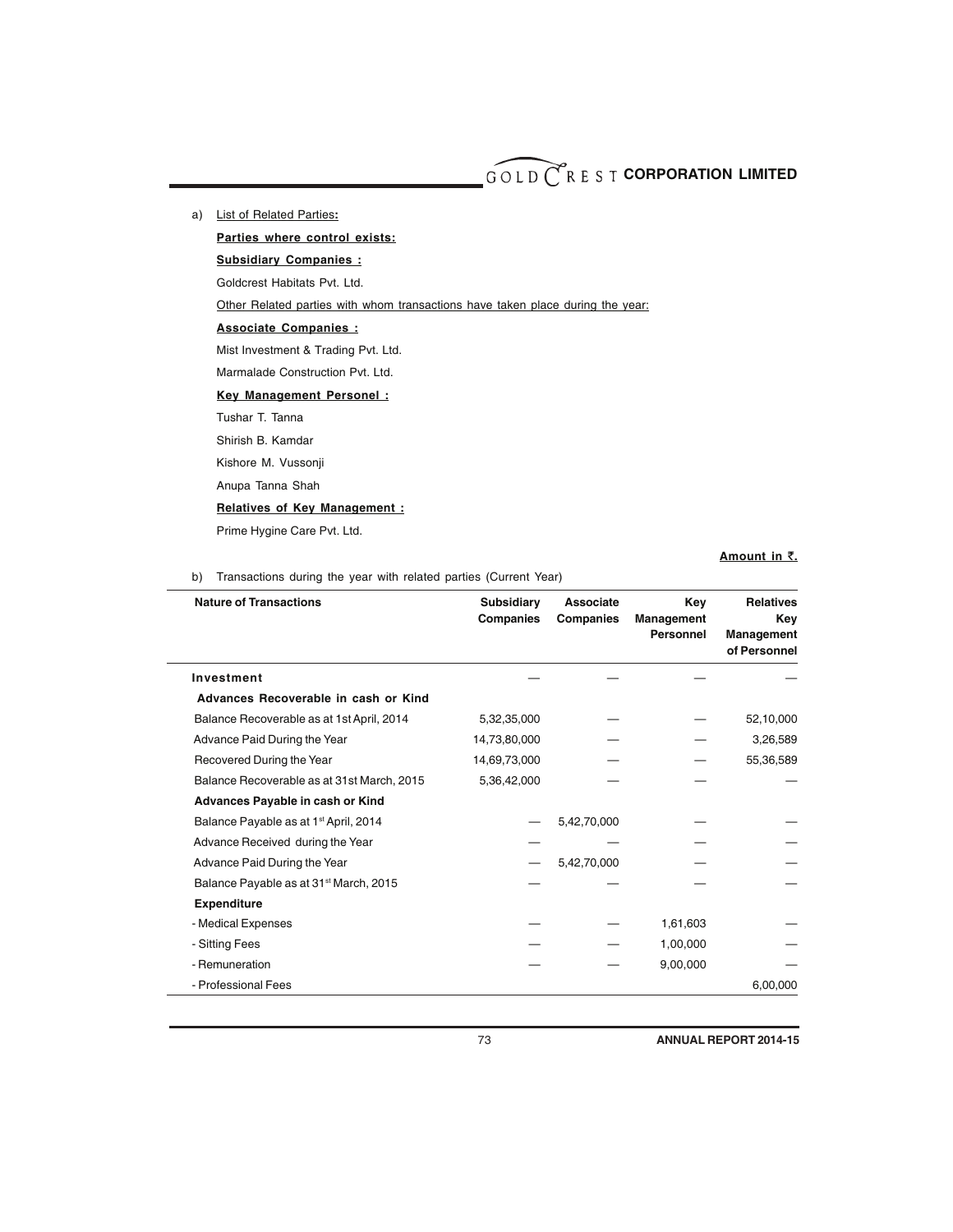b) Transactions during the year with related parties (Previous Year)

| <b>Nature of Transactions</b>                      | Subsidiary | Associate                | Kev<br><b>Companies Companies Management</b><br>Personnel | <b>Relatives</b><br>Key<br>Management<br>of Personnel |
|----------------------------------------------------|------------|--------------------------|-----------------------------------------------------------|-------------------------------------------------------|
| Advances Recoverable in cash or Kind               |            |                          |                                                           |                                                       |
| Balance Recoverable as at 1st April, 2013          |            | 12,01,45,000             |                                                           | 60,54,554                                             |
| Advance Paid During the Year                       |            | 5,32,35,000 12,89,15,000 |                                                           | 9,00,000                                              |
| Recovered During the Year                          |            | 5,32,35,000 13,38,65,000 |                                                           | 17,44,554                                             |
| Balance Recoverable as at 31st March, 2014         |            | 11,81,95,000             |                                                           | 52,10,000                                             |
| Advances Payable in cash or Kind                   |            |                          |                                                           |                                                       |
| Balance Payable as at 1 <sup>st</sup> April, 2013  |            | 4,39,10,000              |                                                           |                                                       |
| Advance Received during the Year                   |            | 23, 16, 75, 000          |                                                           |                                                       |
| Advance Paid During the Year                       |            | 22,13,15,000             |                                                           |                                                       |
| Balance Payable as at 31 <sup>st</sup> March, 2014 |            | 5,42,70,000              |                                                           |                                                       |
| <b>Expenditure</b>                                 |            |                          |                                                           |                                                       |
| - Medical Expenses                                 |            |                          | 7,54,948                                                  |                                                       |
| - Brokerage                                        |            |                          | 1,22,254                                                  |                                                       |
| - Sitting Fees                                     |            |                          | 1,00,000                                                  |                                                       |
| - Remuneration                                     |            |                          | 9,00,000                                                  |                                                       |
| - Professional Fees                                |            |                          |                                                           | 6,00,000                                              |

#### **(10) Contingent Liability**

The Company has received Income Tax Assessment Order for Assessment Year 2012-13 raising demand of Rs.4,99,93,960/-.The Company has disputed the Assessment Order before Commissioner of Income Tax Appeals and has also pointed out to the Assessing Officer mistake that needs rectification. Thus, No provision is made in the books of Accounts.

(11) There are no Micro and Small Enterprises, to whom the Company owes dues, which are outstanding for more than 45 days as at 31<sup>st</sup> March, 2015. This information as required to be disclosed under the Micro, Small and Medium Enterprises Development Act, 2006 has been determined to the extent such parties have been identified on the basis of information available with the Company.

(12) Previous Year Figures are regrouped / rearranged / reclassified, wherever necessary.

#### **For RAMESH M. SHETH & ASSOCIATES Firm Registration No. : 111883W Chartered Accountants For and on behalf of the Board Mehul R. Sheth Tushar T. Tanna - Chairman** (Partner) **Anupa Tanna Shah** - Managing Director M.No. 101598

Mumbai 19th May, 2015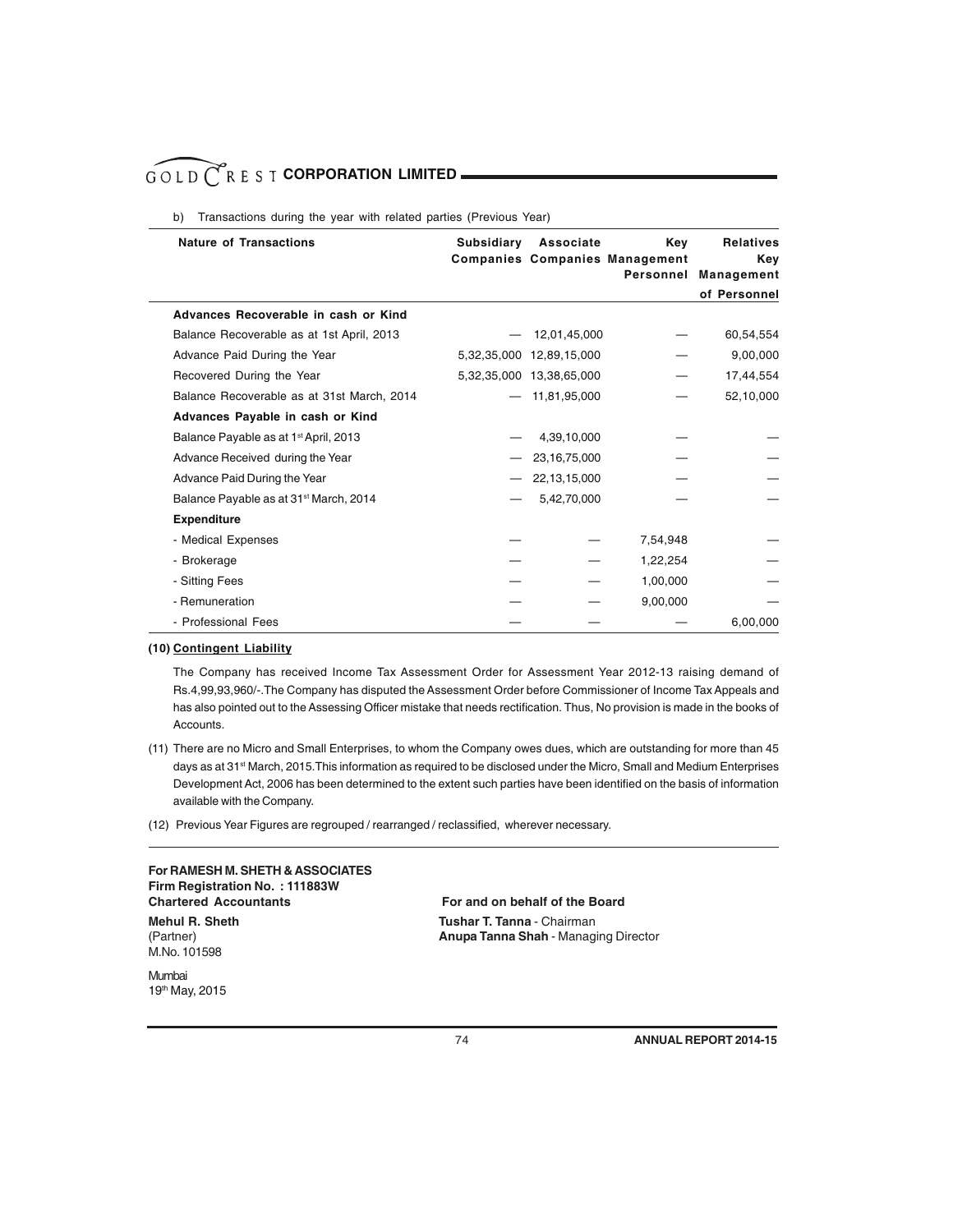

#### **INDEPENDENT AUDITOR'S REPORT**

#### **TO THE MEMBERS OF GOLDCREST CORPORATION LIMITED**

#### **Report on the Consolidated Financial Statements**

We have audited the accompanying consolidated financial statements of GOLDCREST CORPORATION LIMITED (hereinafter referred to as "the Holding Company") and its subsidiary Company (the Holding Company and its subsidiaries together referred to as "the Group"), comprising of the Consolidated Balance Sheet as at 31st March, 2015, the Consolidated Statement of Profit and Loss, the Consolidated Cash Flow Statement for the year then ended, and a summary of the significant accounting policies and other explanatory information (hereinafter referred to as "the consolidated financial statements").

#### **Management's Responsibility for the Consolidated Financial Statements**

The Holding Company's Board of Directors is responsible for the preparation of these consolidated financial statements in terms of the requirements of the Companies Act, 2013 (hereinafter referred to as "the Act") that give a true and fair view of the consolidated financial position, consolidated financial performance and consolidated cash flows of the Group including its Associates and Jointly controlled entities in accordance with the accounting principles generally accepted in India, including the Accounting Standards specified under Section 133 of the Act, read with Rule 7 of the Companies (Accounts) Rules, 2014. The respective Board of Directors of the companies included in the Group and of its associates and jointly controlled entities are responsible for maintenance of adequate accounting records in accordance with the provisions of the Act for safeguarding the assets of the Group and for preventing and detecting frauds and other irregularities; the selection and application of appropriate accounting policies; making judgments and estimates that are reasonable and prudent; and the design, implementation and maintenance of adequate internal financial controls, that were operating effectively for ensuring the accuracy and completeness of the accounting records, relevant to the preparation and presentation of the Consolidated financial statements that give a true and fair view and are free from material misstatement, whether due to fraud or error, which have been used for the purpose of preparation of the consolidated financial statements by the Directors of the Holding Company, as aforesaid.

#### **Auditor's Responsibility**

Our responsibility is to express an opinion on these consolidated financial statements based on our audit. While conducting the audit, we have taken into account the provisions of the Act, the accounting and auditing standards and matters which are required to be included in the audit report under the provisions of the Act and the Rules made thereunder.

We conducted our audit in accordance with the Standards on Auditing specified under Section 143(10) of the Act. Those Standards require that we comply with ethical requirements and plan and perform the audit to obtain reasonable assurance about whether the consolidated financial statements are free from material misstatement.

An audit involves performing procedures to obtain audit evidence about the amounts and the disclosures in the consolidated financial statements. The procedures selected depend on the auditor's judgment, including the assessment of the risks of material misstatement of the consolidated financial statements, whether due to fraud or error. In making those risk assessments, the auditor considers internal financial control relevant to the Holding Company's preparation of the consolidated financial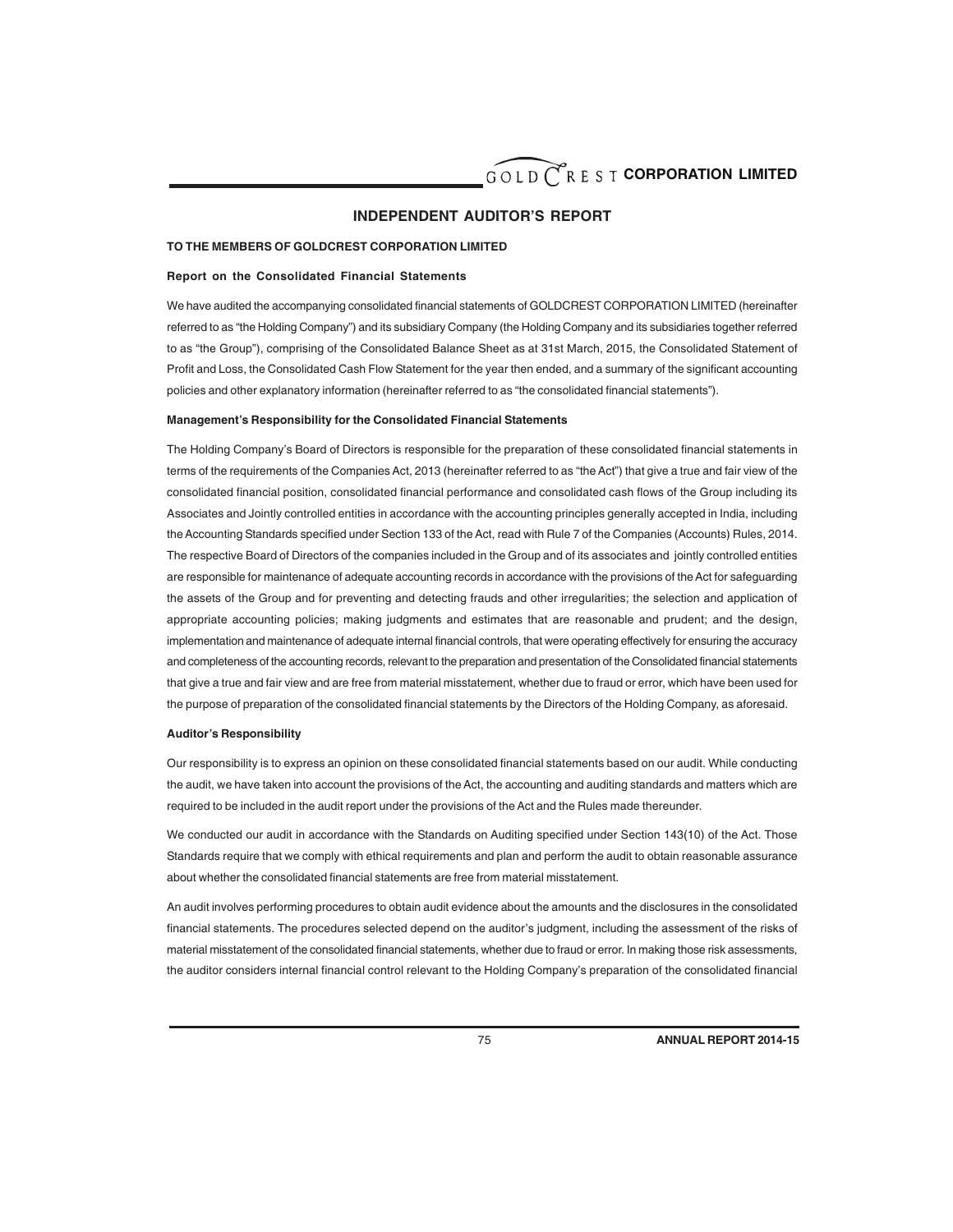statements that give a true and fair view in order to design audit procedures that are appropriate in the circumstances but not for the purpose of expressing an opinion on whether the Holding Company has an adequate internal financial controls system over financial reporting in place and the operating effectiveness of such controls. An audit also includes evaluating the appropriateness of the accounting policies used and the reasonableness of the accounting estimates made by the Holding Company's Board of Directors, as well as evaluating the overall presentation of the consolidated financial statements.

We believe that the audit evidence obtained by us is sufficient and appropriate to provide a basis for our audit opinion on the consolidated financial statements.

#### **Opinion**

We report that the consolidated financial statements have been prepared by the Company's management in accordance with the requirements of Accounting Standard (AS) - 21 Consolidated Financial Statements under section 133 of the Act, read with Rule 7 of the Companies (Accounts) Rules, 2014.

Based on our audit, in our opinion and to the best of our information and according to the explanations given to us, the aforesaid consolidated financial statements give the information required by the Act in the manner so required and give a true and fair view in conformity with the accounting principles generally accepted in India, of the consolidated state of affairs of the Group, as at 31st March, 2015, and their consolidated profit and their consolidated cash flows for the year ended on that date.

#### **Emphasis of Matter**

We draw attention to Note 29 (6) to the consolidated financial statements which, describes the uncertainty related to the outcome of the writ petition filed against National Spot Exchange Limited (NSEL) by the Holding Company.

Our opinion is not modified in respect of this matter.

## **For RAMESH M. SHETH & ASSOCIATES**

Firm Registration No. : 111883W Chartered Accountants

 **Mehul R. Sheth Place**: Mumbai (Partner)

**Date:** 19th May, 2015 **M.No.101598**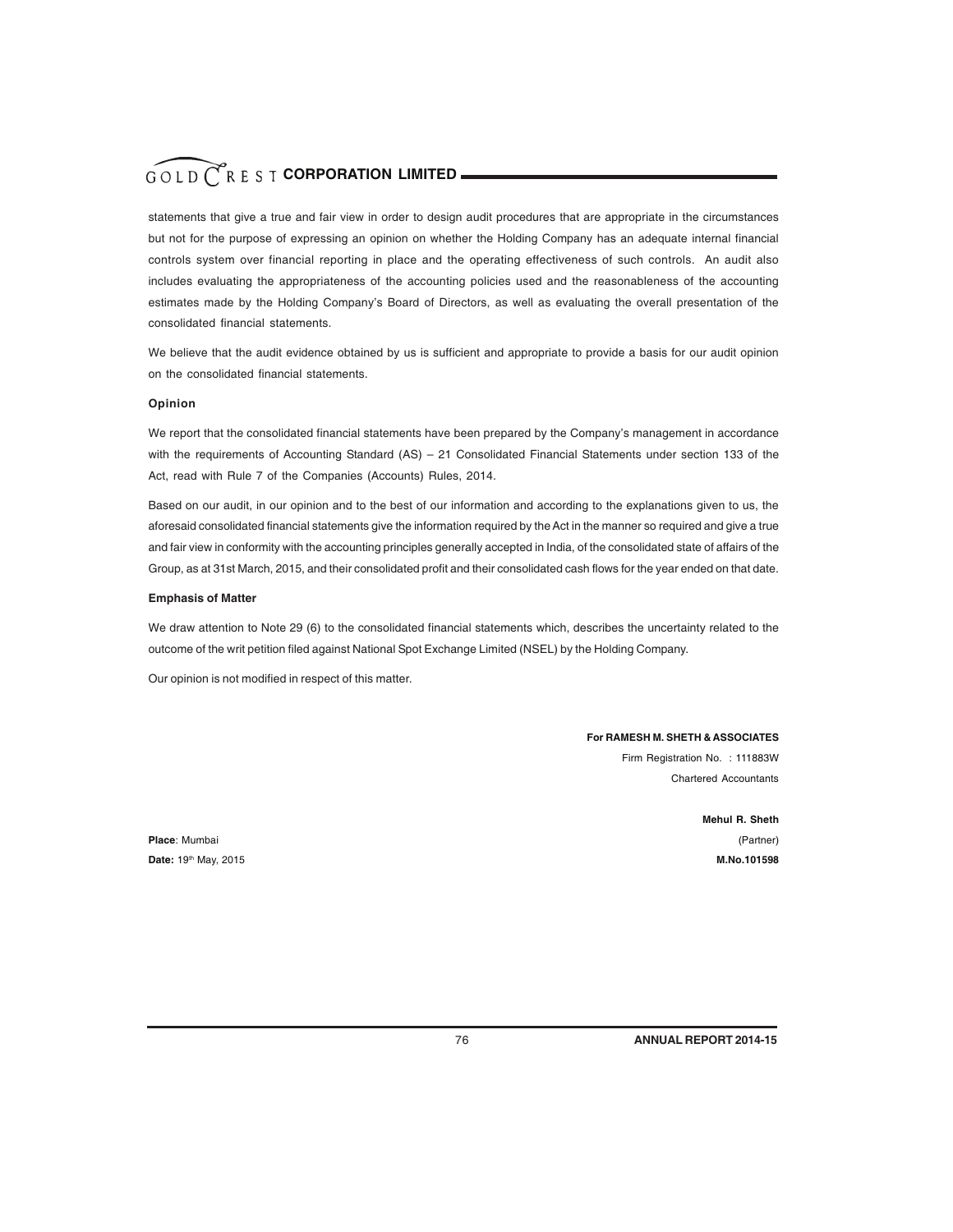#### **Balancesheet as on 31st March, 2015 - Consolidated**

|    |                                        |             | As at            | As at            |
|----|----------------------------------------|-------------|------------------|------------------|
|    |                                        | <b>Note</b> | 31st March, 2015 | 31st March, 2014 |
|    |                                        | <b>No</b>   | ₹                | ₹                |
| ı. | <b>Equity And Liabilities</b>          |             |                  |                  |
| 1) | Shareholders' Funds                    |             |                  |                  |
|    | A) Share Capital                       | 2           | 75,567,600       | 75,567,600       |
|    | B) Reserves & Surplus                  | 3           | 361,234,282      | 339,531,615      |
| 2) | Non - Current Liabilities              |             |                  |                  |
|    | A) Long - term Borrowings              | 4           |                  | 1,500,000        |
|    | B) Deferred Tax Liabilities (Net)      | 5           | 3,208,082        | 7,479,434        |
|    | C) Other Long Term Liabilities         | 6           | 46,455,014       | 40,707,512       |
|    | D) Long - term Provisions              | 7           | 3,206,630        | 3,014,687        |
| 3) | <b>Current Liabilities</b>             |             |                  |                  |
|    | A) Short - term Borrowings             | 8           |                  | 76,661,202       |
|    | B) Trade Payables                      | 9           | 3,730,019        | 2,190,844        |
|    | C) Other Current Liabilities           | 10          | 393,596          | 821,389          |
|    | D) Short - term Provisions             | 11          | 11,975,259       | 14,108,789       |
|    | <b>TOTAL</b>                           |             | 505,770,480      | 561,583,073      |
| Н. | <b>Assets</b>                          |             |                  |                  |
| 1) | Non - Current Assets                   |             |                  |                  |
|    | A) Fixed Assets                        | 12          |                  |                  |
|    | - Tangible Assets                      |             | 242,468,162      | 243,454,840      |
|    | B) Non - Current Investments           | 13          | 13,599,705       | 13,588,569       |
|    | C) Deferred Tax Assets (Net)           |             |                  |                  |
|    | D) Long - term Loans And Advances      | 14          | 25,905,133       | 36,342,905       |
|    | E) Other Non - Currents Assets         | 15          | 33,353           | 59,497           |
| 2) | <b>Current Assets</b>                  |             |                  |                  |
|    | A) Current Investments                 | 16          |                  | 56,000           |
|    | B) Inventories                         | 17          | 156,400,606      | 177,865,826      |
|    | C) Trade Receivables                   | 18          | 6,427,272        | 12,560,939       |
|    | D) Cash And Cash Equivalent            | 19          | 20,460,100       | 26,266,631       |
|    | E) Short - term Loans And Advances     | 20          | 40,476,150       | 4,039,587        |
|    | F) Other Current Assets                | 21          |                  | 47,348,280       |
|    | <b>TOTAL</b>                           |             | 505,770,480      | 561,583,073      |
|    | mponying Notos To The Eineneiel Ctatem |             |                  |                  |

**See Accompanying Notes To The Financial Statements**

## **For RAMESH M. SHETH & ASSOCIATES Firm Registration No. : 111883W**

M.No. 101598

Mumbai 19th May, 2015

#### For and on behalf of the Board

**Mehul R. Sheth Tushar T. Tanna - Chairman (Partner)**<br> **Anupa Tanna Shah - Managi** Anupa Tanna Shah - Managing Director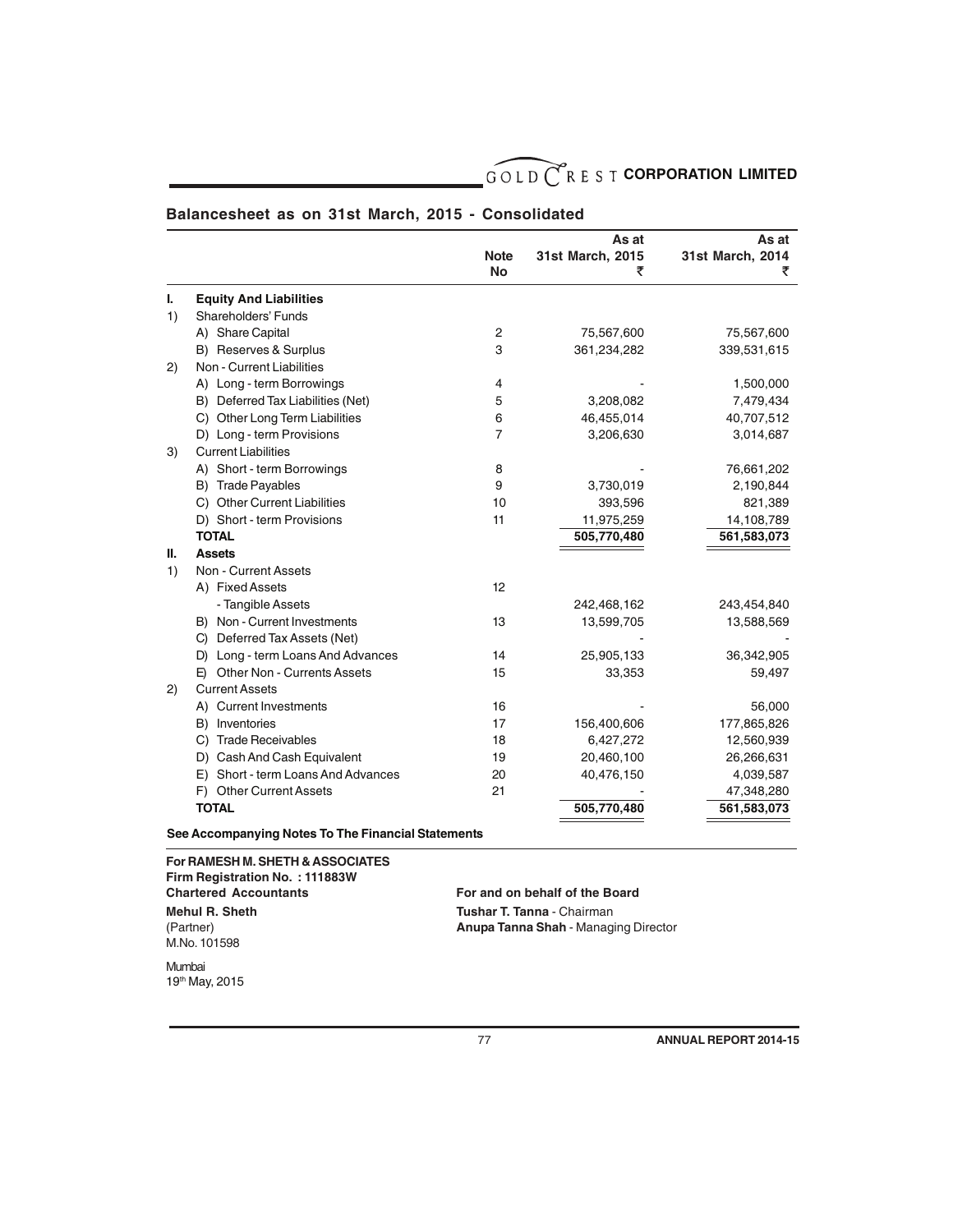#### **Statement of Profit & Loss for the Year Ended 31st March, 2015 - Consolidated**

| <b>Particulars</b> |                                                                           | <b>Note</b>    | <b>For The Year Ended</b> | For the Year Ended |
|--------------------|---------------------------------------------------------------------------|----------------|---------------------------|--------------------|
|                    |                                                                           | <b>No</b>      | 31st March, 2015          | 31st March, 2014   |
|                    |                                                                           |                | ₹                         | ₹                  |
| I.                 | <b>Revenue From Operations</b>                                            | 22             | 287,042,800               | 73,768,216         |
| ΙΙ.                | <b>Other Operating Revenue</b>                                            |                | 57,433,394                | 99,658,130         |
| III.               | Other Income                                                              | 23             | 5,383,302                 | 9,098,005          |
| Ш.                 | Total Revenue (I + II + III)                                              |                | 349,859,495               | 182,524,350        |
| IV.                | Expenses:                                                                 |                |                           |                    |
|                    | a) Cost of Raw Materials Consumed                                         |                |                           |                    |
|                    | b) Purchases of Stock - in - Trade                                        | 24             | 142,587,327               | 100,018,086        |
|                    | c) Changes in Inventories of Finished Goods,                              | 25             |                           |                    |
|                    | Work - in - Progress and Stock - in -Trade                                |                | 112,389,434               | (29, 420, 593)     |
|                    | d) Employee Benefits Expense                                              | 26             | 8,529,827                 | 9,718,431          |
|                    | e) Finance Costs                                                          | 27             | 488,938                   | 998,671            |
|                    | Depreciation and Amortization Expense<br>f)                               |                | 3,735,734                 | 19,149,538         |
|                    | g) Diminushing in value of stock of Securities                            |                | 2,043,964                 | 357,761            |
|                    | h) Bad-Debts W/off                                                        |                |                           | 25,209,329         |
|                    | i)<br>Other Expenses                                                      | 28             | 37,547,753                | 26,288,834         |
|                    | <b>Total Expenses</b>                                                     |                | 307,322,976               | 152,320,057        |
| V.                 | Profit Before Exceptional and Extraordinary                               |                |                           |                    |
|                    | Items and Tax                                                             | $(III-IV)$     | 42,536,519                | 30,204,293         |
| VI.                | <b>Exceptional Items</b>                                                  |                |                           |                    |
| VII.               | Profits Before Extraordinary Items and Tax                                | $(V-VI)$       | 42,536,519                | 30,204,293         |
|                    | VIII. Extraordinary Items                                                 |                |                           |                    |
| IX.                | <b>Profit Before Tax</b>                                                  | $(VII - VIII)$ | 42,536,519                | 30,204,293         |
| Х.                 | Tax Expense:                                                              |                |                           |                    |
|                    | 1) Current Tax                                                            |                | 9,000,000                 | 16,300,000         |
|                    | 2) Deferred Tax                                                           |                | (4,271,352)               | (292, 634)         |
|                    |                                                                           |                | 4,728,648                 | 16,007,366         |
| XI.                | Profit / (Loss) for the period from Continuing<br>Operations              | $(IX-X)$       | 37,807,871                | 14,196,927         |
|                    | XII. Profit / (Loss) from Discontinuing Operations                        |                |                           |                    |
|                    | XIII. Tax Expense of Discontinuing Operations                             |                |                           |                    |
|                    | XIV. Profit / (Loss) from Discontinuing Operations (After Tax) (XII-XIII) |                |                           |                    |
|                    | XV. Profit / (Loss) for the period                                        |                | 37,807,871                | 14,196,927         |
|                    | XVI. Earnings per Equity Share:                                           |                |                           |                    |
|                    | 1) Basic                                                                  |                | 5.00                      | 1.88               |
|                    | 2) Diluted                                                                |                |                           |                    |
|                    | See Accompanying Notes To The Financial Statements                        |                |                           |                    |

## **For RAMESH M. SHETH & ASSOCIATES Firm Registration No. : 111883W**

M.No. 101598

#### For and on behalf of the Board

**Mehul R. Sheth Tushar T. Tanna - Chairman (Partner)**<br> **Anupa Tanna Shah - Managi** Anupa Tanna Shah - Managing Director

Mumbai 19th May, 2015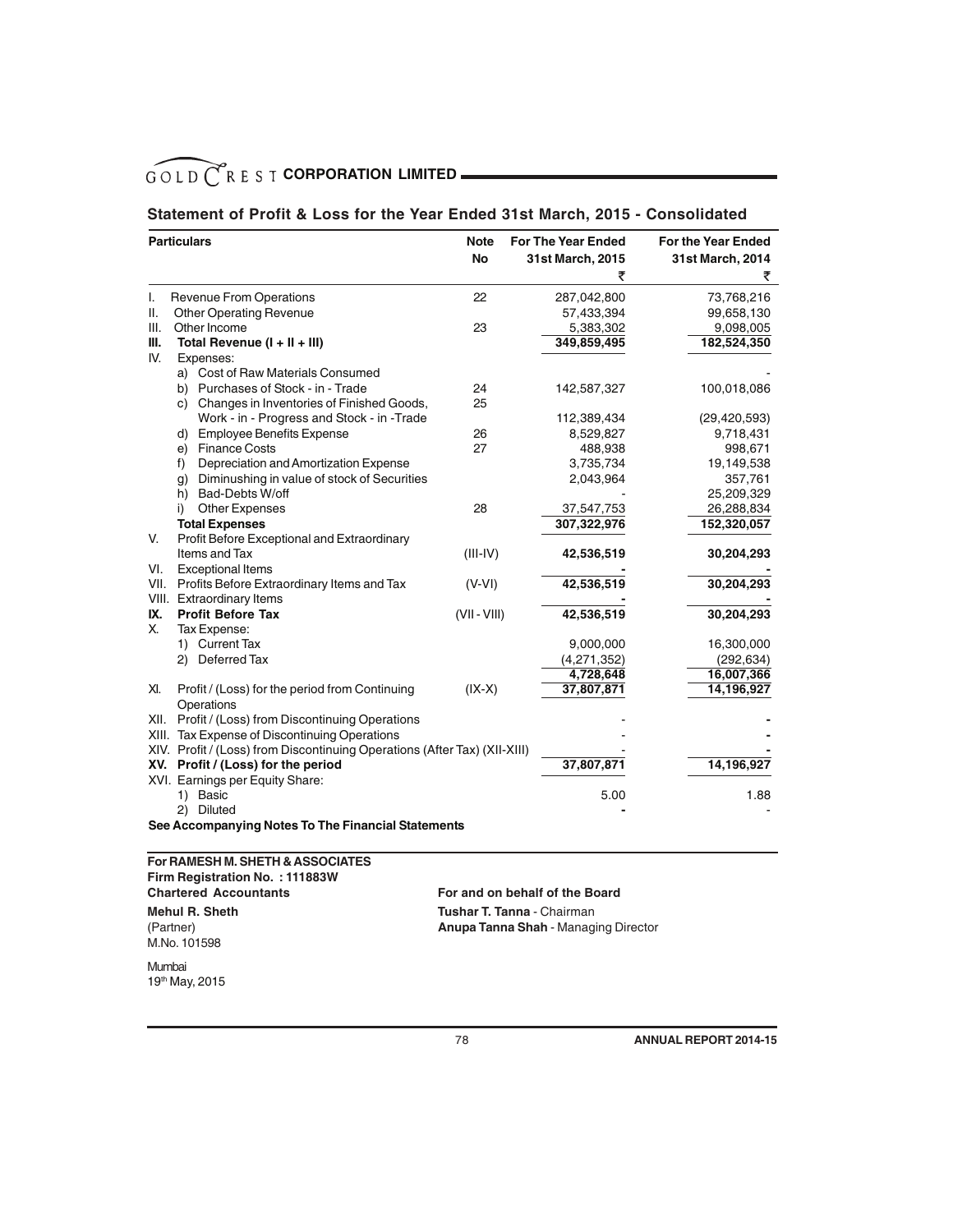#### **Cash Flow Statement for the Year Ended 31St March 2015 - Consolidated**

|    |                                                                      | As at            | As at            |
|----|----------------------------------------------------------------------|------------------|------------------|
|    |                                                                      | 31st March, 2015 | 31st March, 2014 |
|    |                                                                      | ₹                | ₹                |
|    |                                                                      |                  |                  |
| A) | <b>CASH FLOW FROM OPERATING ACTIVITIES</b>                           |                  |                  |
|    | Net Profit before tax                                                | 42,536,520       | 30,204,293       |
|    | Add:                                                                 |                  |                  |
|    | <b>Financial expenses</b>                                            | 488.938          | 998,671          |
|    | Depreciation                                                         | 3,735,734        | 19,149,538       |
|    | Interest Received                                                    | (2,410,818)      | (5,993,556)      |
|    | Dividend Received                                                    | (2,474,748)      | (2,499,996)      |
|    | Preliminary Expenses Write OFF                                       |                  | 5,900            |
|    | Miscellaneous Income                                                 |                  | (130, 213)       |
|    | Deputation Charges Received                                          | (495,600)        | (455, 400)       |
|    | Sundry Creditors written back                                        | (1,000)          | (18, 840)        |
|    | Diminishing Value of Stocks                                          | 2,043,964        | 357,761          |
|    | Provision for Gratuity                                               | 236,538          | 1,434,058        |
|    | Provision for Doubtful Debt W/off                                    |                  | 25,209,329       |
|    | <b>Operating Profit before Working Capital changes</b><br>Add :      | 43,659,530       | 68,261,546       |
|    | <b>Changes in Current Assets</b>                                     | 72,901,700       | (79,993,168)     |
|    | Changes in Current Liabilities                                       | (4.214.753)      | (1.910.068)      |
|    |                                                                      | 68,686,947       | (81,903,236)     |
|    | Cash generated from operations                                       | 112,346,477      | (13,641,689)     |
|    | Net cash before Extra ordianry Items                                 | 112,346,477      | (13,641,689)     |
|    | Add: Income Tax Refund of Earlier Year(Net)                          |                  |                  |
|    | Less: Taxes paid                                                     | (9.547.807)      | (10.973.866)     |
|    | Net cash flow from operating activities (A)                          | 102,798,670      | (24, 615, 555)   |
| B) | <b>CASH FLOW FROM INVESTING ACTIVITIES</b>                           |                  |                  |
|    | Purchase of fixed assets                                             | (3,255,840)      | (53, 413, 518)   |
|    | Sale of Non current Investments                                      | 44,864           | (12,077,000)     |
|    | (Purchase)/Sale of current investment                                |                  | (23,000)         |
|    | <b>Deputation Charges</b>                                            | 495,600          | 455,400          |
|    | Miscellaneous Income                                                 |                  | 130,213          |
|    | Sundry Creditors written back                                        | 1,000            | 18,840           |
|    | Interest received                                                    | 2,410,818        | 5,993,556        |
|    | Changes in other non current assets                                  | 27,646           | 1,000            |
|    | Dividend received                                                    | 2.474.749        | 2.499.996        |
|    | Net cash flow from investing activities (B)                          | 2,198,837        | (56, 414, 513)   |
| C) | <b>CASH FLOW FROM FINANCING ACTIVITIES</b>                           |                  |                  |
|    | Financial expenses                                                   | (488, 938)       | (998, 671)       |
|    | Decrease in Long Term Borrowings                                     | (1,500,000)      |                  |
|    | (Increase)/Decrease in long term Loans and Advances                  | 10,154,476       | 678,197          |
|    | Increase/(Decrease) in short term borrowings                         | (76, 296, 202)   | (9,286,790)      |
|    | (Increase)/Decrease in short term Loans & Advances                   | (36, 435, 267)   | 69,195,161       |
|    | Amount Recoverable / (Payable) from / to other                       | (3, 119, 952)    | (411,909)        |
|    | Receipt/(Payment) of security deposits - other long term liabilities | 5,789,502        | 44,562,774       |
|    | Dividend paid (Including Dividend Tax)                               | (8,782,655)      | (8,782,655)      |
|    | Net cash from financing activities<br>(C)                            | (110, 679, 036)  | 94,956,107       |
|    | Net increase /(decrease) in cash & cash equivalents (A+B+C)          | (5,681,531)      | 13,926,037       |
|    | Cash & Cash equivalents as at year begining                          | 26, 141, 631     | 12,215,594       |
|    | Cash & Cash equivalents as at year closing                           | 20.460.100       | 26.141.631       |
|    | Net increase/(decrease) as disclosed above                           | (5,681,531)      | 13,926,037       |
|    | Figures in brackets indicate outflow                                 |                  |                  |

Figures in brackets indicate outflow<br>Note : The above Cash Flow Statement has been prepared under the indirect method as set out in the Accounting Standard 3 on Cash<br>Flow Statements prescribed under the Companies Act, 2013

**For RAMESH M. SHETH & ASSOCIATES Firm Registration No. : 111883W Mehul R. Sheth Tushar T. Tanna - Chairman (Partner)**<br> **Anupa Tanna Shah - Managi** 

M.No. 101598

Mumbai 19th May, 2015 For and on behalf of the Board

Anupa Tanna Shah - Managing Director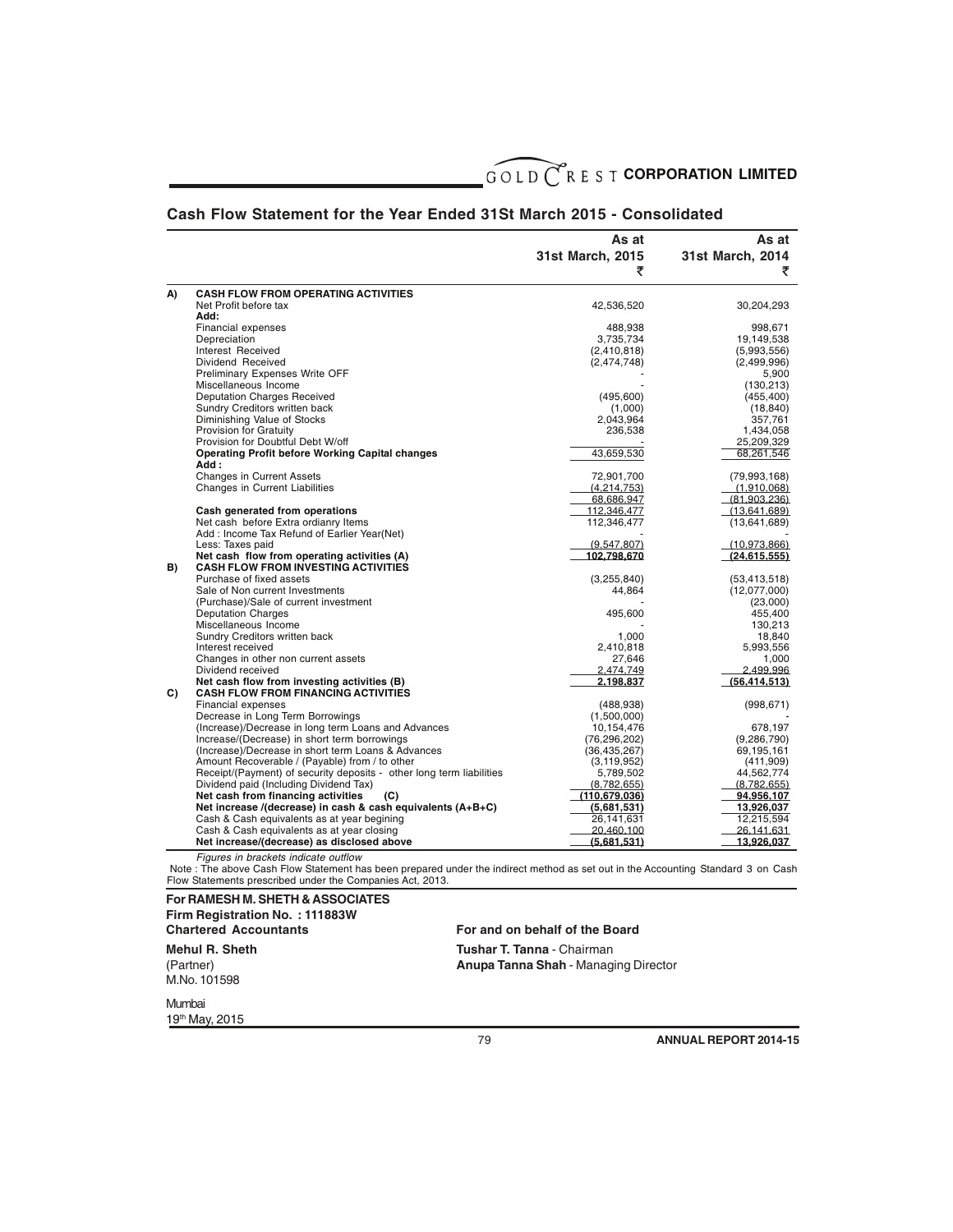#### **NOTE - 1 STATEMENT OF SIGNIFICANT ACCOUNTING POLICIES - CONSOLIDATED**

#### 1.1 Basis of Preparation of Financial Statements :

These financial statements have been prepared on the accrual basis of accounting, under the historical cost convention and in accordance with the Companies Act, 1956 and the applicable Accounting Standards ("AS") issued by the Institute of Chartered Accountants of India ("ICAI").

1.2 Fixed Assets :

Cost of fixed assets comprises of purchase price, duties, levies and any directly attributable cost of bringing the asset to its working condition for the intended use. Borrowing costs related to the acquisition or construction of the qualifying fixed assets for the period up to the completion of their acquisition or construction are included in the book value of the assets and free hold land acquired by Goldcrest Habitats Private Limited (100% subsidiary) at Alibaug.

1.3 Depreciation :

Depreciation on assets is provided at the rates and in the manner prescribed in Schedule II to the Companies Act, 2013.

1.4 Valuation of Investments :

Investments that are readily realizable and intended to be held for less than 1 year are classified as current Investment. Current Investments are carried at lower of cost and fair value.

Long-term investments are stated at cost less amount written off, where there is a permanent diminution in value.

1.5 Valuation of Inventories :

Inventories are valued at lower of cost or net realizable value. The cost includes direct expenses incurred for bringing the goods to its present location.

1.6 Retirement benefits :

The present liability for the future payment of gratuity to employees has been provided by the Company as per actuary valuation.

1.7 Revenue Recognition :

The company is in the business of trading in commodity whereby, sales are recognized when goods are supplied and are recorded net of rebates and sales tax.

Expenses are recognized on accrual basis and provisions are made for all known losses and expenses.

Dividend income is recognized when the right to receive Dividend is established. Interest income is recognized on the time proportion method. All other income are recognized as and when due.

1.8 Deferred Taxation :

Income tax expense comprises of current tax and deferred tax charge or credit. Current tax is the amount of income tax determined to be payable or recoverable in respect of the taxable income or loss for a period made in accordance with the Income Tax Act, 1961.

Deferred tax charge or credit and the corresponding deferred tax liability and assets are recognized using the tax rates that have been enacted on the balance sheet date.

In accordance with Accounting Standard 22 – Accounting for Taxes on Income, issued by the Institute of Chartered Accountants of India, the deferred tax liability for timing differences between book and tax profits occurs when there are actual taxable profits for the year.

Timing difference are the differences between the taxable income and accounting income for a period that originate in one period and capable of reversal in one or more subsequent periods. Deferred tax assets arising from unabsorbed depreciation or carry forward losses are recognized only if there is virtual certainty of realization of such amounts. Others are recognized only to the extent there is reasonable certainty of realization on the future. They are reviewed at each balance sheet date to reassess the realisability.

1.9 Segment Reporting

The company is dealing in four types of business activities consisting of Share Trading Operations, Commodity Operation, Operations & Maintenance of Software Development Park and Others. Hence Segment is identified Business activity wise as per Accounting Standard 17 on Segment Reporting.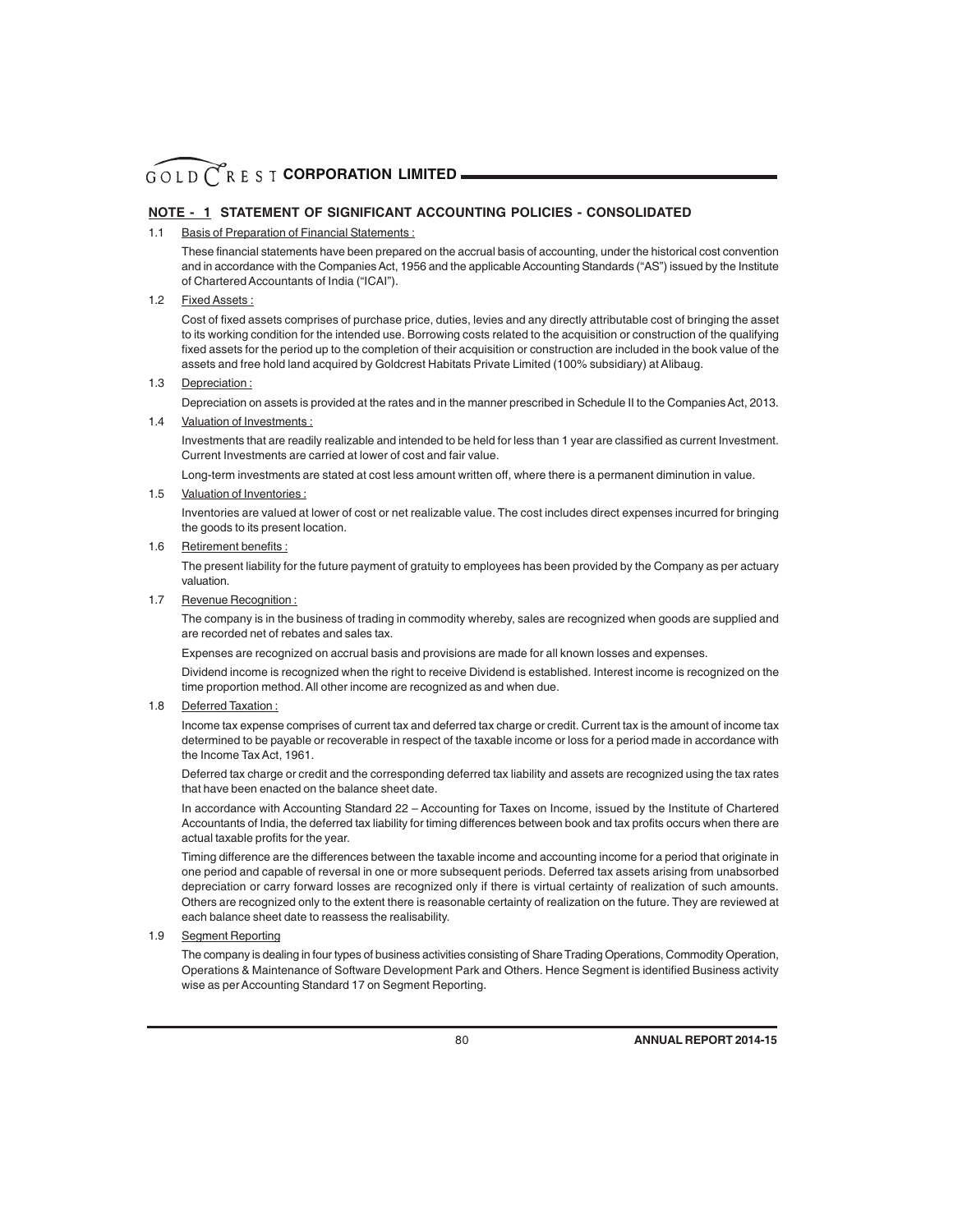#### **NOTES FORMING PART OF FINANCIAL STATEMENTS - Consolidated**

|                                                                 | As at<br>31st March, 2015 | As at<br>31st March, 2014 |
|-----------------------------------------------------------------|---------------------------|---------------------------|
| Note - 2                                                        |                           |                           |
| <b>SHARE CAPITAL</b>                                            |                           |                           |
| <b>AUTHORISED SHARE CAPITAL</b>                                 |                           |                           |
| 1,01,00,000 Equity Shares of ₹10/- each                         | 101.000.000               | 101,000,000               |
| 10.00.000 Preference Shares of ₹100/- each                      | 100.000.000               | 100.000.000               |
|                                                                 | 201.000.000               | 201.000.000               |
| <b>ISSUED.SUBSCRIBED AND FULLY PAID-UP</b>                      |                           |                           |
| 75,56,760 (Previous Year 75,56,760) Equity Shares of ₹10/- each | 75,567,600                | 7,556,7600                |
|                                                                 | 75,567,600                | 7,556,7600                |

#### **2.1 Reconciliation of number of Equity Shares outstanding at the beginning and at the end of the reporting period**

|                                           |                         | As at<br>31st March, 2015 |                         | As at<br>31st March, 2014 |
|-------------------------------------------|-------------------------|---------------------------|-------------------------|---------------------------|
|                                           | No. of<br><b>Shares</b> | Amount<br>in ₹            | No. of<br><b>Shares</b> | Amount<br>in ₹            |
| At the beginning of the period            | 7.556.760               | 75,567,600                | 7.556.760               | 75,567,600                |
| <b>Issued During the Period</b>           | <b>NIL</b>              | <b>NIL</b>                | <b>NIL</b>              | <b>NIL</b>                |
| Redeemed or bought back during the period | <b>NIL</b>              | <b>NIL</b>                | <b>NIL</b>              | <b>NIL</b>                |
| Outstanding at end of the period          | 7,556,760               | 75,567,600                | 7,556,760               | 75,567,600                |

**2.2 Details of shareholders holding more than 5% Equity Shares in the company**

| Name of Shareholders                                                                                  |                                     |                         | As at 31-03-2015         |                         | As at 31-03-2014  |
|-------------------------------------------------------------------------------------------------------|-------------------------------------|-------------------------|--------------------------|-------------------------|-------------------|
|                                                                                                       | <b>Type of Shares</b>               | No. of<br><b>Shares</b> | $%$ of<br><b>Holding</b> | No. of<br><b>Shares</b> | $%$ of<br>Holding |
| TULSIDAS J TANNA                                                                                      | Equity [PAR VALUE AT Rs.10.00 each) | 1,791,983               | 23.71                    | 1,791,983               | 23.71             |
| <b>TUSHAR T TANNA</b><br>(Previous Year held 5,60,031 Shares<br>on behalf of M/s. "Goldcrest Exports" | Equity [PAR VALUE AT Rs.10.00 each) | 418                     | ٠                        | 560.449                 | 7.42              |
| [Partnership Firm])                                                                                   |                                     |                         |                          |                         |                   |
| ANUPA TANNA SHAH                                                                                      | Equity [PAR VALUE AT Rs.10.00 each) | 1,220,868               | 16.16                    | 660,419                 | 8.73              |
| AJAY FINVEST PVT LTD                                                                                  | Equity [PAR VALUE AT Rs.10.00 each) | ٠                       | ٠                        | 553.110                 | 7.32              |
| CHITRAN INV. PVT LTD                                                                                  | Equity [PAR VALUE AT Rs.10.00 each) | ۰                       | ۰.                       | 550.500                 | 7.28              |
| CLOVE INV. & LEASING P. LTD                                                                           | Equity [PAR VALUE AT Rs.10.00 each) | ۰                       | ٠                        | 506.000                 | 6.70              |
| <b>GOLDCREST SECURITIES &amp;</b><br>COMMODITIES PVT. LTD.                                            | Equity [PAR VALUE AT Rs.10.00 each) | 2.216.113               | 29.33                    | 403.613                 | 5.34              |
| <b>VIRESH KOTHARI</b>                                                                                 | Equity [PAR VALUE AT Rs.10.00 each) | 891.435                 | 11.79                    | 891.435                 | 11.79             |

#### **2.3. Rights, preferences and restrictions**

The Company has two class of shares referred to as Equity Shares and preference shares having par value of  $\bar{\tau}$  10 each and ₹100 each respectively. The Company has only issued Equity Shares. Each holder of Equity Shares is entitled to one vote per share.

Dividends, if any, is declared and paid in Indian rupees. The dividend, if any, proposed by the Board of Directors is subject to the approval of the shareholders in the ensuing Annual General Meeting.

In the event of liquidation of the Company, the holders of equity shares will be entitled to receive any of the remaining assets of the Company, after distribution of all preferential amounts. The distribution will be in proportion to the number of equity shares held by the shareholders.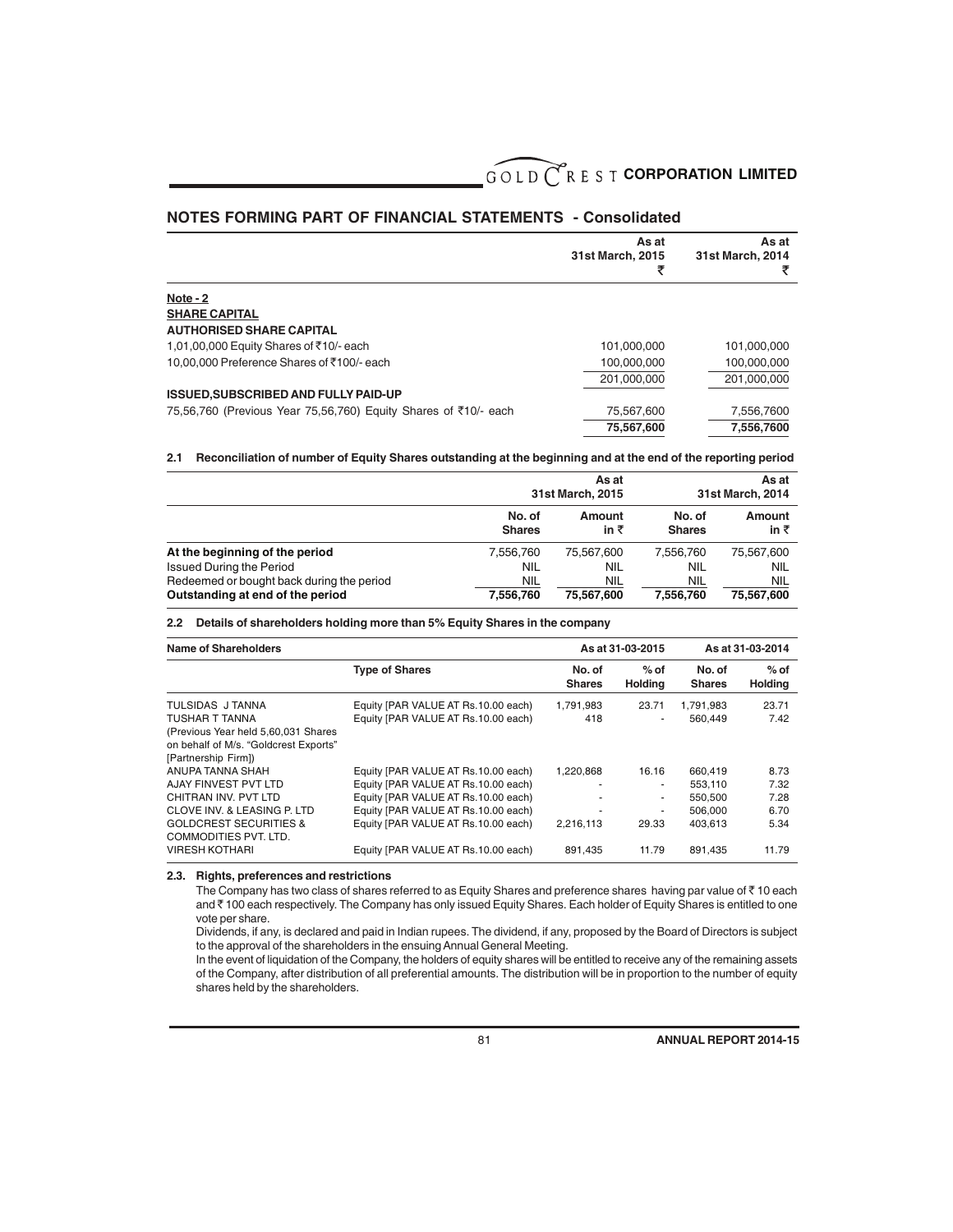## **NOTES FORMING PART OF FINANCIAL STATEMENTS - Consolidated**

|                                                      | As at<br>31st March, 2015<br>₹ | As at<br>31st March, 2014<br>₹ |
|------------------------------------------------------|--------------------------------|--------------------------------|
| Note - 3<br><b>RESERVES &amp; SURPLUS</b>            |                                |                                |
| (A) Capital Reserves                                 |                                |                                |
| As per last balance sheet                            | 9,578,375                      | 9,578,375                      |
| Add / less: Adjustments                              |                                |                                |
| Sub Total of (A) At the end of the year              | 9,578,375                      | 9,578,375                      |
| (B) Share Premium Account                            |                                |                                |
| As per last balance sheet                            | 173,777,193                    | 173,777,193                    |
| Add: On issue of shares                              |                                |                                |
| Sub Total of (B) At the end of the year              | 173,777,193                    | 173,777,193                    |
| (C) General Reserves                                 |                                |                                |
| As per last balance sheet                            | 27,900,000                     | 27,900,000                     |
| Add: Transfer from General Reserve                   |                                |                                |
| Sub Total of (C) At the end of the year              | 27,900,000                     | 27,900,000                     |
| (D) Surplus in Statement of Profit and Loss          |                                |                                |
| As per last Balance Sheet                            | 128,276,047                    | 123,267,985                    |
| Add: Profit for the year                             | 37,807,871                     | 14,196,927                     |
| Less: Assets with no usefull life                    | 506,782                        |                                |
| Add: Amount Recoverable / (Payable) from / to other  |                                |                                |
| beneficiary of Goldcrest Realty Trust                | (3, 119, 952)                  | (411,909)                      |
| Sub Total of (D) At the end of the year              | 162,457,185                    | 137,053,002                    |
| Add/(Less): Excess Depreciation of Ealier Year W/Off |                                |                                |
| Opening Loss of Goldcrest Habitats Pvt. Ltd.         |                                | (70, 153)                      |
| Short / Excess Tax W.back/ W.Off.                    | (1, 109, 227)                  | 75,853                         |
| Proposed Dividend on shares                          | (9,445,950)                    | (7,556,760)                    |
| Tax on Dividend                                      | (1,923,294)                    | (1,225,895)                    |
| Surplus in Statement of Profit and Loss              | 149,978,714                    | 128,276,047                    |
| Total of $(A)+(B)+(C)+(D)$                           | 361,234,282                    | 339,531,615                    |
| <b>NOTE - 4</b>                                      |                                |                                |
| <b>LONG-TERM BORROWINGS</b>                          |                                |                                |
| <b>Unsecured Loans</b>                               |                                |                                |
| Loan From Related Prty                               |                                | 1,500,000                      |
| Total                                                |                                | 1,500,000                      |
| <b>NOTE - 5</b>                                      |                                |                                |
| DEFERRED TAX LIABILITY (NET)                         |                                |                                |
| Deferred Tax Liability                               |                                |                                |
| On account of depreciation and Gratuity:             |                                |                                |
| Opening deferred tax liability                       | 7,479,434                      | 7,772,068                      |
| Add: On account of depreciation and Gratuity         | (4,271,352)                    | (292, 634)                     |
| <b>Total</b>                                         | 3,208,082                      | 7,479,434                      |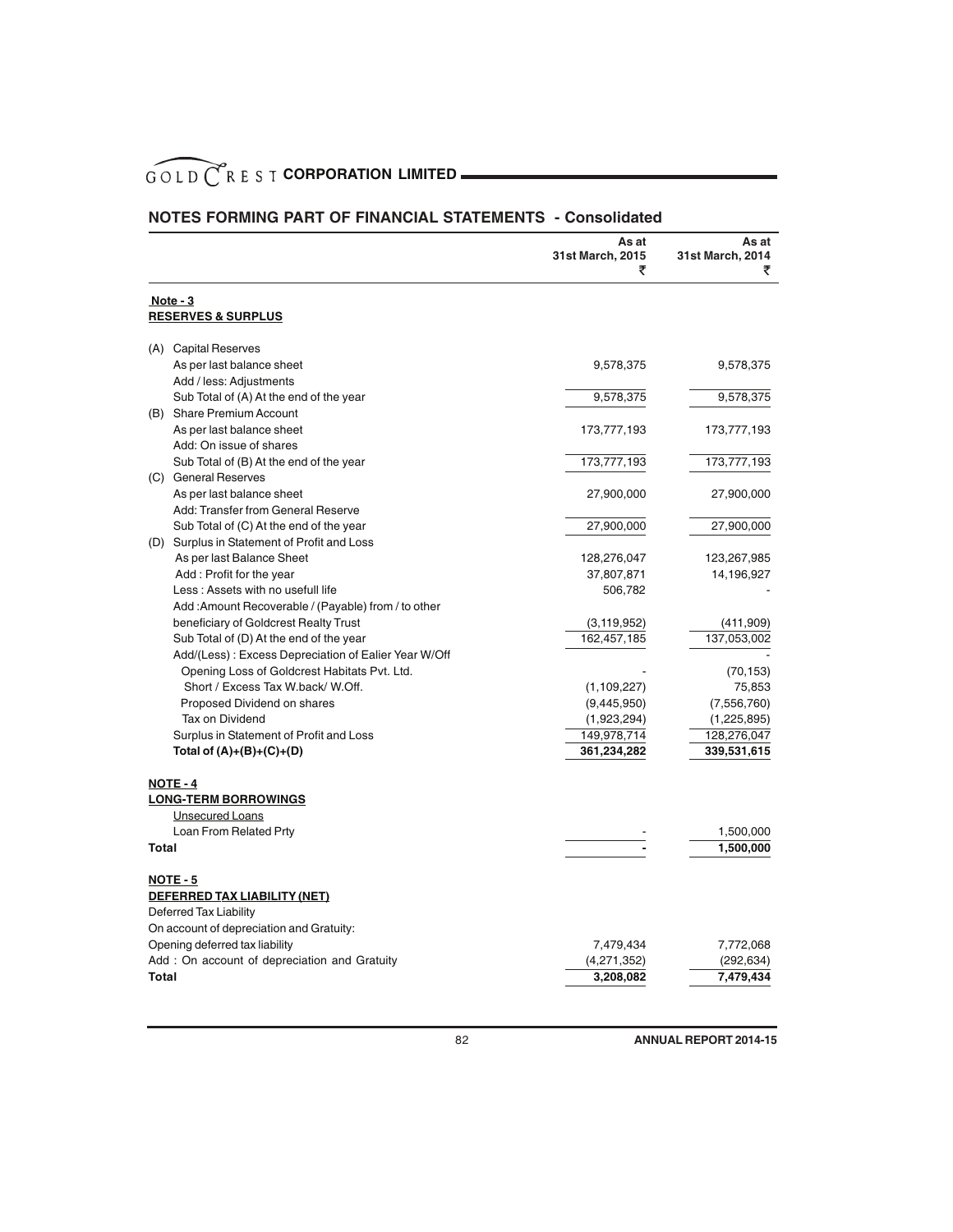### **NOTES FORMING PART OF FINANCIAL STATEMENTS - Consolidated**

|                                                                      | As at<br>31st March, 2015<br>₹ | As at<br>31st March, 2014<br>₹ |
|----------------------------------------------------------------------|--------------------------------|--------------------------------|
| Note - 6                                                             |                                |                                |
| <b>OTHER LONG TERM LIABILITIES</b>                                   |                                |                                |
| (Unsecured Considered Goods)                                         |                                |                                |
| (a) Seurity Deposits                                                 | 45,601,310                     | 39,912,890                     |
| (b) Other Liabilities                                                | 26,083                         | 26,083                         |
| (c) Unclaimed Dividends<br>Total                                     | 827,621                        | 768,539                        |
|                                                                      | 46,455,014                     | 40,707,512                     |
| Note - 7                                                             |                                |                                |
| <b>LONG TERM PROVISIONS</b>                                          |                                |                                |
| Provision for Employee Benefit                                       | 1,626,001                      | 1,434,058                      |
| Provision for Income Tax                                             | 1,580,629                      | 1,580,629                      |
| Total                                                                | 3,206,630                      | 3,014,687                      |
| Note - 8                                                             |                                |                                |
| <b>SHORT-TERM BORROWINGS</b>                                         |                                |                                |
| <b>Secured Loan</b>                                                  |                                |                                |
| <b>From Banks</b>                                                    |                                | 23,526,202                     |
| (Secured against Hypothication of Goods and Goldcrest Realty Trust   |                                |                                |
| against Mortgage of Unit No.301 to 306, 401 to 406 & 501 to 506, 601 |                                |                                |
| to 606 and Gr. Floor of Property situated at, Vimannagar Pune owned  |                                |                                |
| by Goldcrest Realty Trust)                                           |                                |                                |
| Unsecured Loan                                                       |                                |                                |
| From Related Party's:                                                |                                |                                |
| - Company's                                                          |                                | 52,770,000                     |
| - Others                                                             |                                | 365,000                        |
|                                                                      |                                |                                |
| Total                                                                |                                | 76,661,202                     |
| Note - 9                                                             |                                |                                |
| <b>TRADE PAYABLES</b>                                                | 3,730,019                      | 2,190,844                      |
| <b>Total</b>                                                         | 3,730,019                      | 2,190,844                      |
| <u>Note - 10</u>                                                     |                                |                                |
| <b>Other Current Liabilities</b>                                     | 393,596                        | 821,389                        |
| Total                                                                | 393,596                        | 821,389                        |
|                                                                      |                                |                                |
| <b>Note - 11</b>                                                     |                                |                                |
| <b>SHORT TERM PROVISIONS</b>                                         |                                |                                |
| Provision for Employee Benefit<br>Other's                            | 44,595                         |                                |
| Provision for Income Tax (Net)                                       | 561,420                        | 5,326,134                      |
| Proposed Dividend on shares                                          | 9,445,950                      | 7,556,760                      |
| Tax on Dividend                                                      | 1,923,294                      | 1,225,895                      |
| Total                                                                | 11,975,259                     | 14,108,789                     |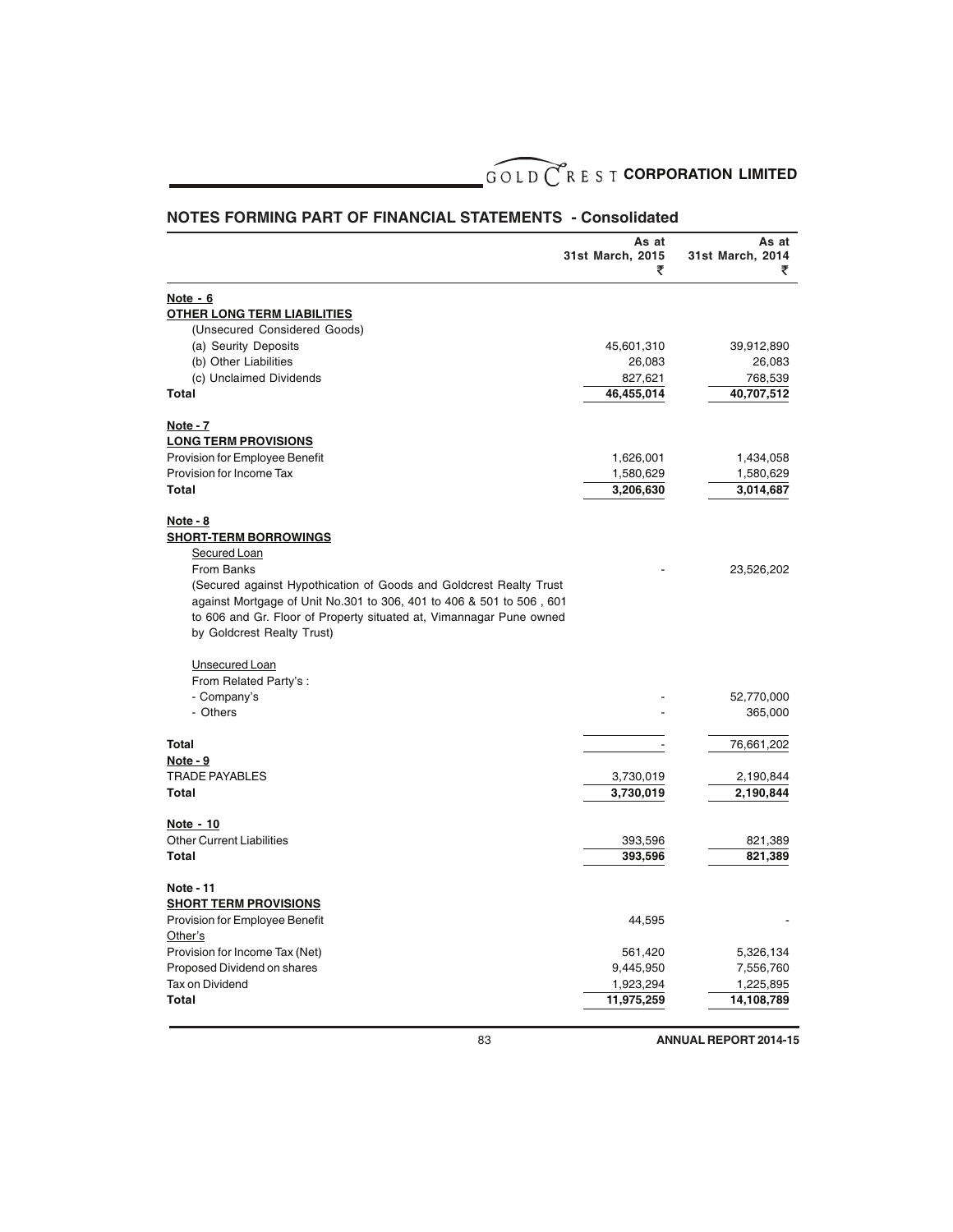| <b>DESCRIPTION</b>     |                       | GROSS BLOCK AT COST     |                                               |                        |             | DEPRECIATION                                                      |                                                           |                        |                        | <b>NET BLOCK</b>        |
|------------------------|-----------------------|-------------------------|-----------------------------------------------|------------------------|-------------|-------------------------------------------------------------------|-----------------------------------------------------------|------------------------|------------------------|-------------------------|
|                        | Asat<br>1st Apr, 2014 | Additions<br>During the | Astata<br>During the 37<br>Year<br>Deductions | Asat<br>31st Mar, 2015 |             | Asat For the Year<br>1st Apr, 2014 31st Mar, 2015<br>For the Year | Expiry of Life<br>to Retained<br>Tranfered<br>Earnings on | Asat<br>31st Mar, 2015 | Asat<br>31st Mar, 2015 | Asat<br>31 st Mar, 2014 |
|                        | ₩                     | ₩                       | ₩                                             | ₩                      | ₩           | ₩                                                                 | of Assetes<br>₩                                           | ₩                      | ₩                      | ₩                       |
| ASSETS FOR OWN USE     |                       |                         |                                               |                        |             |                                                                   |                                                           |                        |                        |                         |
| <b>Tangible Assets</b> |                       |                         |                                               |                        |             |                                                                   |                                                           |                        |                        |                         |
| Land                   | 74,109,206            |                         |                                               | 74,109,206             |             |                                                                   | ï                                                         | ł                      | 74,109,206             | 74,109,206              |
| Building               | 361,260,140           |                         |                                               | 361,260,140            | 197,438,997 | 2,699,225                                                         | ï                                                         | 200, 138, 221          | 161,121,919            | 163,821,143             |
| Plant & Equipment      | 3,434,745             |                         |                                               | 3,434,745              | 2,025,031   | 137,553                                                           | ï                                                         | 2,162,584              | 1,272,161              | 1,409,714               |
| Furniture & Fixtures   | 521,796               |                         |                                               | 521,796                | 357,355     | 30,296                                                            |                                                           | 387,651                | 134,145                | 164,441                 |
| Vehicles               | 4,924,009             | 3,000,000               |                                               | 7,924,009              | ,590,638    | 802,879                                                           |                                                           | 2,393,518              | 5,530,491              | 3,333,371               |
| Computers              | 423,252               |                         |                                               | 4,23,252               | 3,05,551    |                                                                   | 117,702                                                   | 423,252                |                        | 117,702                 |
| Office Equipment       | 3,978,750             | 255,840                 |                                               | 4,234,590              | 3,479,488   | 65,781                                                            | 389,080                                                   | 4,357,602              | 300,240                | 4,99,262                |
| Sub Total              | 448,651,899           | 3,255,840               |                                               | 451,907,739            | 205,197,060 | 3,735,734                                                         | 506,782                                                   | 209,439,576            | 242,468,162            | 243,454,840             |
| Previous Year          | 395,238,381           | 53,413,518              |                                               | 448,651,899            | 186,047,587 | 205, 197, 122                                                     |                                                           | 391,244,709            | 243,454,840            | 209,190,793             |
|                        |                       |                         |                                               |                        |             |                                                                   |                                                           |                        |                        |                         |

SCHEDULES FORMING PART OF THE ACCOUNTS **SCHEDULES FORMING PART OF THE ACCOUNTS**

**NOTE - 12**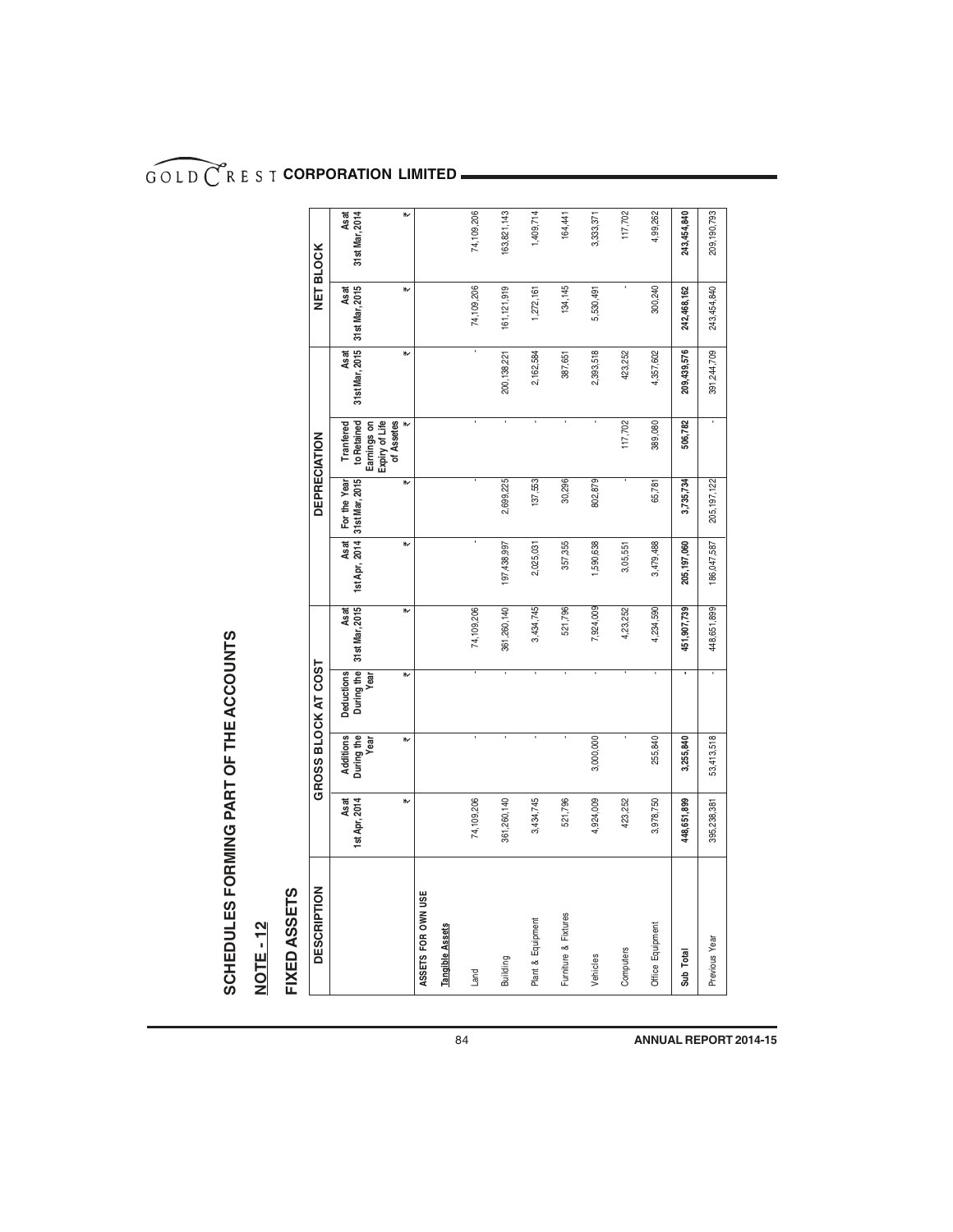### **NOTES FORMING PART OF FINANCIAL STATEMENTS - Consolidated**

|              |                                                           | As at<br>31st March, 2015<br>₹ | As at<br>31st March, 2014<br>₹ |
|--------------|-----------------------------------------------------------|--------------------------------|--------------------------------|
|              | Note - 13                                                 |                                |                                |
|              | <b>Non-Current Investments</b>                            |                                |                                |
|              | (a) Unquoted                                              |                                |                                |
|              | 4,80,000 Bonus shares of Quest Academy Ltd.               |                                |                                |
|              | (Prev. Year 4,80,000 Bonus shares) {cost to be Pro-rata}  |                                |                                |
|              | 138 Equity Shares of ₹10/- each of                        |                                |                                |
|              | Goldcrest Securities & Commodities Pvt. Ltd.              | 54,000                         | 54,000                         |
|              | 11,847 Equity Shares of ₹127/- (face value ₹ 1/-) each of |                                |                                |
|              | Bombay Stock Exchange Ltd.                                | 1,504,569                      | 1,504,569                      |
|              | (b) Investment in Govt. Securities                        |                                |                                |
|              | <b>National Saving Certificate</b>                        | 40,000                         | 30,000                         |
|              | (c) Investment in Partnership Firm                        | 12,001,136                     | 12,000,000                     |
| <b>Total</b> |                                                           | 13,599,705                     | 13,588,569                     |
|              | Note - 14                                                 |                                |                                |
|              | <b>Long-term Loans and Advances</b>                       |                                |                                |
|              | (a) Capital Advance                                       |                                |                                |
|              | Unsecured, considered good                                |                                |                                |
|              | Secured, considered good                                  | 15,000,000                     | 15,000,000                     |
|              | Sub - Total                                               | 15,000,000                     | 15,000,000                     |
|              | (b) Security Deposits                                     |                                |                                |
|              | Unsecured, considered good                                | 907,012                        | 1,098,132                      |
|              | Secured, considered good                                  |                                |                                |
|              | Sub - Total                                               | 907,012                        | 1,098,132                      |
|              | (c) Loans and advances to Related Party's                 |                                |                                |
|              | Unsecured Loan                                            |                                |                                |
|              | Loans with Bodies Corporate:                              |                                | 5,210,000                      |
|              | Sub - Total                                               |                                | 5,210,000                      |
| (d)          | Other loans and advances (specify nature)                 |                                |                                |
|              | Unsecured, considered good                                | 9,998,121                      | 15,034,773                     |
|              | Sub - Total                                               | 9,998,121                      | 15,034,773                     |
| <b>Total</b> |                                                           | 25,905,133                     | 36,342,905                     |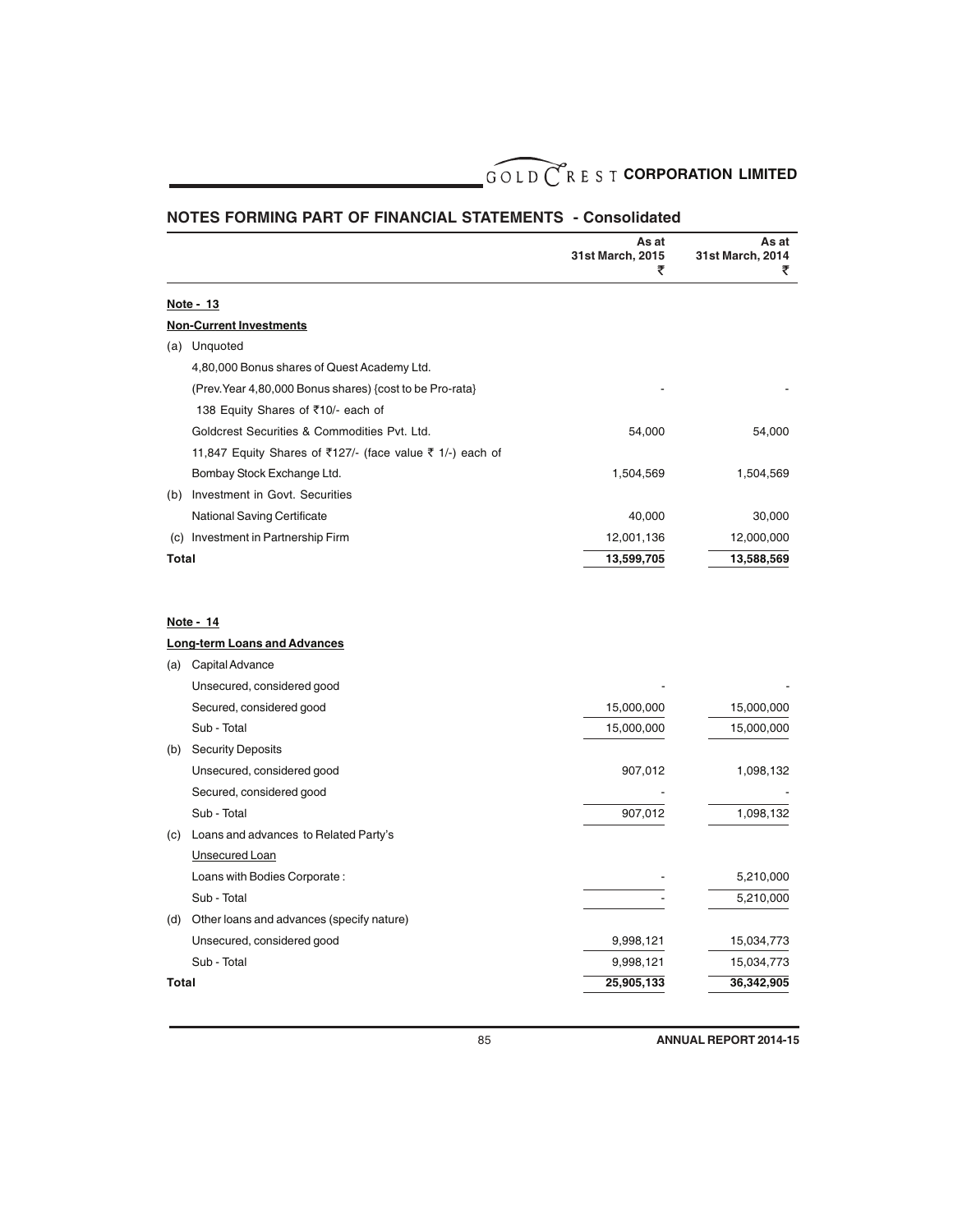# GOLD C<sup>P</sup>R E S T **CORPORATION LIMITED**

## **NOTES FORMING PART OF FINANCIAL STATEMENTS - Consolidated**

|                                                       | As at<br>31st March, 2015<br>₹ | As at<br>31st March, 2014<br>₹ |
|-------------------------------------------------------|--------------------------------|--------------------------------|
| <u>Note - 15</u>                                      |                                |                                |
| <b>Other Non-current Assets</b>                       |                                |                                |
| (a) Accruals                                          |                                |                                |
| (i) Interest accrued on deposits                      | 15,208                         | 15,208                         |
| (ii) Interest accrued on investments                  | 18,145                         | 44,289                         |
| Total                                                 | 33,353                         | 59,497                         |
| Note - 16                                             |                                |                                |
| <b>Current Investments</b>                            |                                |                                |
| <b>Investment in Equity Shares</b>                    |                                |                                |
| <b>Unquoted</b>                                       |                                |                                |
| (Valued at lower of cost or fair value)               |                                |                                |
| <b>Investment in Govt. Securities</b>                 |                                |                                |
| National Saving Certificate                           |                                | 56,000                         |
| Total                                                 |                                | 56,000                         |
| <u>Note - 17</u>                                      |                                |                                |
| <b>Inventories</b>                                    |                                |                                |
| (Valued at lower of cost or net realisable value,     |                                |                                |
| unless otherwise stated)                              |                                |                                |
| <b>Finished Goods</b>                                 | 156,400,606                    | 177,865,826                    |
| Total                                                 | 156,400,606                    | 177,865,826                    |
| Note - 18                                             |                                |                                |
| <b>Trade Receivables</b>                              |                                |                                |
| (Unsecured unless otherwise stated)                   |                                |                                |
| (Trade receivables outstanding for a period exceeding |                                |                                |
| six months from the date they were due for payment)   |                                |                                |
| Other Trade receivables                               |                                |                                |
| Unsecured, considered good                            | 6,427,272                      | 12,560,939                     |
| Total                                                 | 6,427,272                      | 12,560,939                     |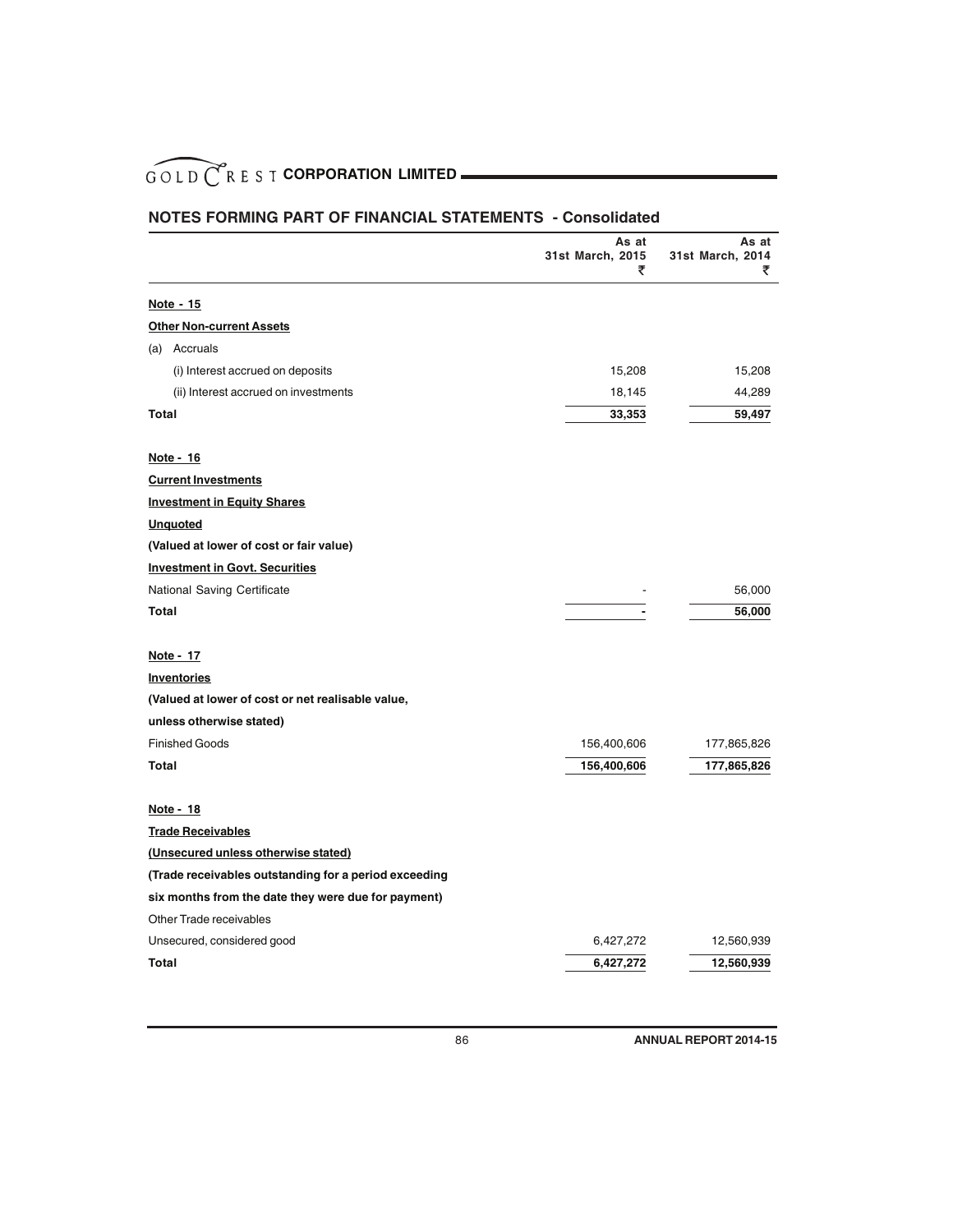|              |                                                                       | As at<br>31st March, 2015<br>₹ | As at<br>31st March, 2014<br>₹ |
|--------------|-----------------------------------------------------------------------|--------------------------------|--------------------------------|
|              | <b>Note - 19</b>                                                      |                                |                                |
| (i)          | Cash & Cash Equivalent                                                |                                |                                |
|              | a) Balances with Scheduled Banks                                      | 19,451,909                     | 25,273,742                     |
|              | b) Cash in hand                                                       | 55,571                         | 99,349                         |
| (ii)         | <b>Unclaimed Dividends</b>                                            | 827,621                        | 768,540                        |
| (iii)        | <b>Fixed Deposit</b>                                                  | 125,000                        | 125,000                        |
| Total        |                                                                       | 20,460,100                     | 26,266,631                     |
|              | Note - 20                                                             |                                |                                |
|              | <b>Short Term Loans &amp; Advances</b>                                |                                |                                |
| (a)          | Loans and advances to employees                                       |                                |                                |
|              | Unsecured, considered good                                            | 153,500                        | 190,900                        |
|              | (b) Loans and advances to related parties                             |                                |                                |
|              | Unsecured, considered good                                            |                                |                                |
|              | (c) Loans and advances to Other parties                               |                                |                                |
|              | Secured, considered good                                              | 40,000,000                     |                                |
|              | (The Company has given secured Loan to unrelated                      |                                |                                |
|              | Body Corporate during the Year. The Company has completed the         |                                |                                |
|              | foirmalities before disbursing Loan at a prevailing rate of interest. |                                |                                |
|              | The securities held by in it's own name.)                             |                                |                                |
| (d)          | Prepaid expenses - Unsecured, considered good                         |                                |                                |
|              | (For e.g. Insurance premium, Annual maintenance contracts, etc.)      | 222,960                        | 101,897                        |
| (e)          | Balances with government authorities                                  |                                |                                |
|              | Unsecured, considered good                                            |                                |                                |
|              | <b>VAT Credit Receivable</b>                                          | 99,690                         | 3,746,790                      |
| <b>Total</b> |                                                                       | 40,476,150                     | 4,039,587                      |
|              | Note - 21                                                             |                                |                                |
|              | <b>Other Current Assets</b>                                           |                                | 47,348,280                     |
| Total        |                                                                       |                                | 47,348,280                     |

### **NOTES FORMING PART OF FINANCIAL STATEMENTS - Consolidated**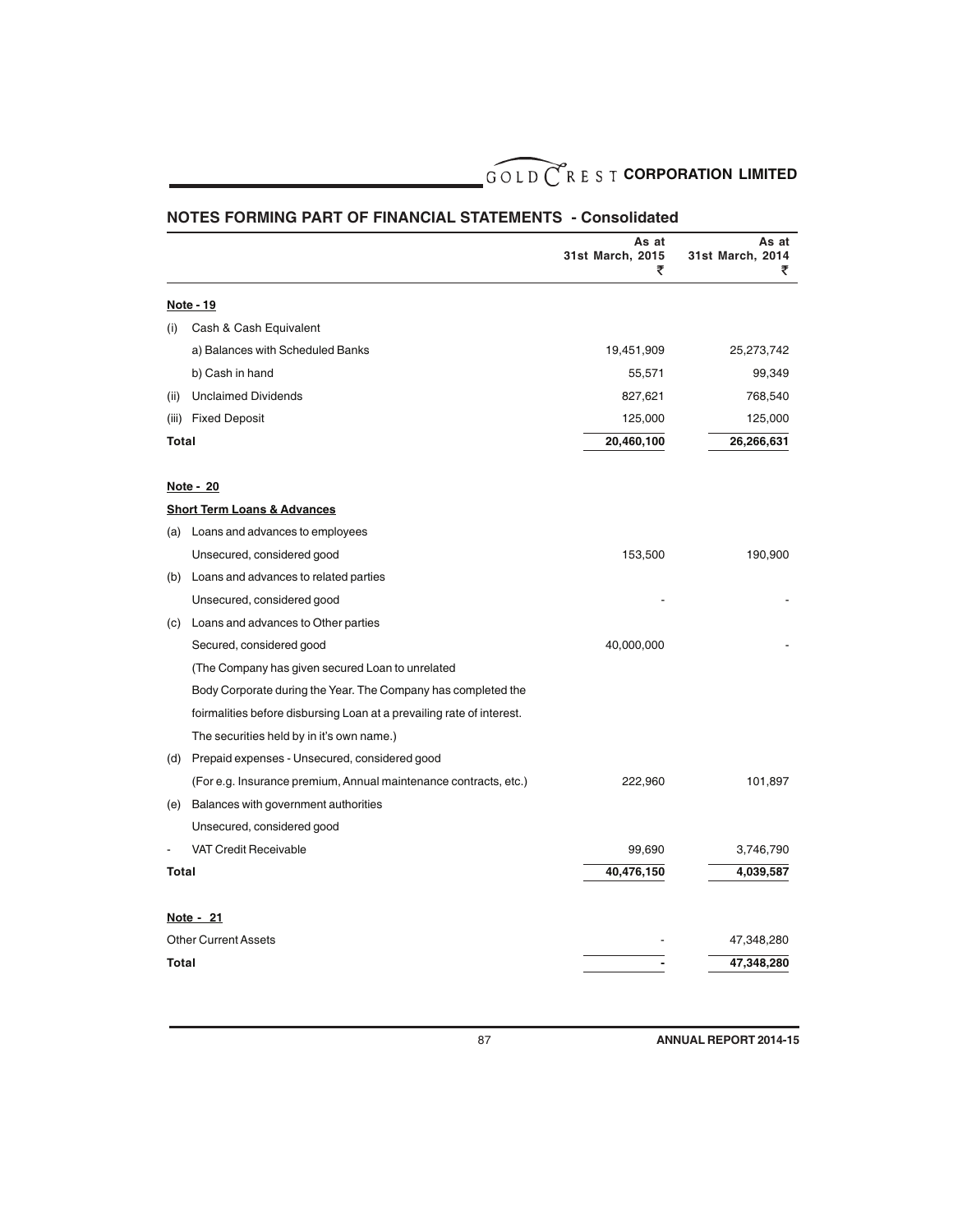### **NOTES FORMING PART OF FINANCIAL STATEMENTS - Consolidated**

| <b>PARTICULARS</b>                                               | For the Year Ended<br>31st March, 2015 | For the Year Ended<br>31st March, 2014 |
|------------------------------------------------------------------|----------------------------------------|----------------------------------------|
|                                                                  | ₹                                      | ₹                                      |
| Note - 22                                                        |                                        |                                        |
| <b>Revenue from Operations</b>                                   |                                        |                                        |
| Sales                                                            | 287,042,800                            | 73,768,216                             |
| Total                                                            | 287,042,800                            | 73,768,216                             |
| <b>Other Operating Revenue</b>                                   |                                        |                                        |
| Income from Operation & Maintenance of Software Development Park | 55,953,075                             | 59,394,978                             |
| (Loss) / Profit on Mutual Fund                                   |                                        | 63,776                                 |
| Profit on Share Trading                                          | 6,383,199                              | 17,502,991                             |
| Profit on sale/Trdg. of Shares - F & O                           | (453, 571)                             | 572,800                                |
| <b>Option Premium</b>                                            | 6,063,750                              | 8,662,500                              |
| <b>Contract Cancellation</b>                                     | 2,190,000                              |                                        |
| <b>Bad debts Recovered</b>                                       | 103,464                                |                                        |
| Profit / (Loss) from Trading of Commodity                        | (12,806,523)                           | 13,461,085                             |
| Total                                                            | 57,433,394                             | 99,658,130                             |
| <u>Note - 23</u>                                                 |                                        |                                        |
| <b>Other Income</b>                                              |                                        |                                        |
| Dividend Received                                                | 2,474,748                              | 2,499,996                              |
| Miscellaneous Income                                             |                                        | 130,213                                |
| <b>Deputation Charges Received</b>                               | 495,600                                | 455,400                                |
| Sundry Creditors/ Provisions - W/back                            | 1,000                                  | 18,840                                 |
| Share of Profit from Avanti Electronic-LLP                       | 1,136                                  |                                        |
| Interest Income (TDS of Rs.1,23,081/-)                           | 2,410,818                              | 5,993,556                              |
| Total                                                            | 5,383,302                              | 9,098,005                              |
| <u>Note - 24</u>                                                 |                                        |                                        |
| Purchases of Stock - in Trade                                    | 142,587,327                            | 100,018,086                            |
| Total                                                            | 142,587,327                            | 100,018,086                            |
| Note - 25                                                        |                                        |                                        |
| Changes in Inventories of Finished Goods,                        |                                        |                                        |
| Work - in - Progress and Stock - in -Trade                       |                                        |                                        |
| <b>Opening Stock</b>                                             | 114,666,779                            | 85,246,187                             |
| Less: Closing Stock                                              | 2,277,346                              | 114,666,779                            |
| Total                                                            | 112,389,434                            | (29, 420, 593)                         |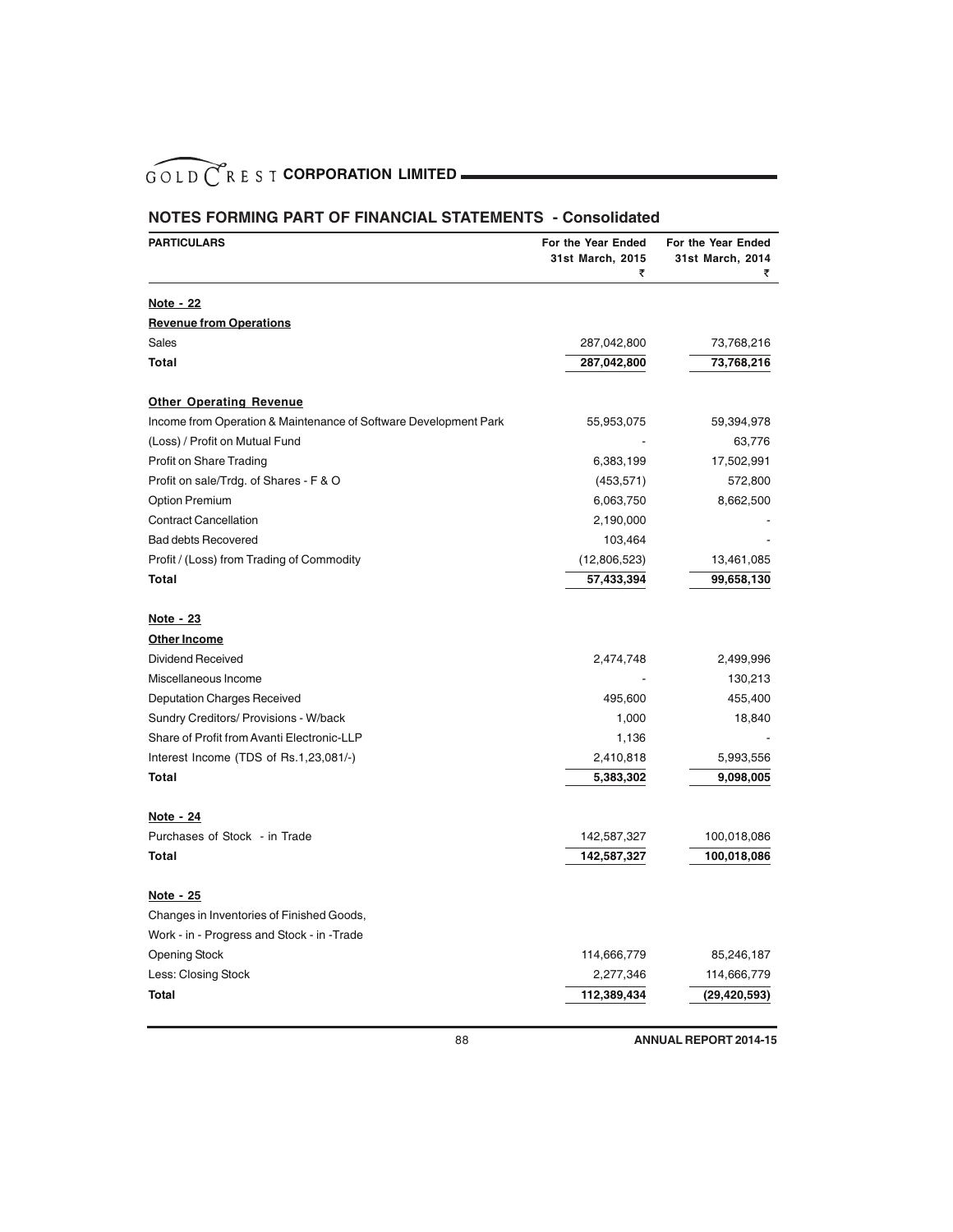| <b>PARTICULARS</b>                                       | For the Year Ended<br>31st March, 2015<br>₹ | For the Year Ended<br>31st March, 2014<br>₹ |
|----------------------------------------------------------|---------------------------------------------|---------------------------------------------|
| Note - 26                                                |                                             |                                             |
| <b>EMPLOYEE BENEFITS EXPENSE</b>                         |                                             |                                             |
| Salaries, Bonus and allowances                           | 6,464,703                                   | 5,878,960                                   |
| Contribution to Provident Fund and other charges         | 734,128                                     | 665,443                                     |
| Gratuity                                                 | 236,538                                     | 1,434,058                                   |
| Staff Wefare Expenditure                                 | 78,705                                      | 85,022                                      |
| Directors Salary / HRA                                   | 900,000                                     | 900,000                                     |
| Medical Exp. / Mediclaim Policy Premium - Directors      | 115,753                                     | 754,948                                     |
| <b>Total</b>                                             | 8,529,827                                   | 9,718,431                                   |
| <u>Note - 27</u>                                         |                                             |                                             |
| <b>Finance Charges</b>                                   |                                             |                                             |
| Interest Paid to others                                  | 488,938                                     | 998,671                                     |
| Total                                                    | 488,938                                     | 998,671                                     |
| Note - 28                                                |                                             |                                             |
| <b>OTHER EXPENSES</b>                                    |                                             |                                             |
| Selling & Distribution Expenses                          | 5,421,611                                   | 5,951,605                                   |
| <b>Share Trading Expenses</b>                            | 5,700,294                                   | 1,557,132                                   |
| Travelling, conveyance and Petrol Expenses               | 2,697,146                                   | 2,019,436                                   |
| Legal,professional fees, Commission & Brokerage          | 5,801,168                                   | 4,107,817                                   |
| Repairs and Maintenance - Others                         | 8,110,197                                   | 4,938,648                                   |
| Property / Municipal Tax                                 | 2,551,905                                   | 2,552,809                                   |
| Stamp Duty / Registration / Transfer / Agreement Charges | 2,315,221                                   | 193,600                                     |
| Other Expenses                                           | 4,950,211                                   | 4,967,786                                   |
| Total                                                    | 37,547,753                                  | 26,288,834                                  |

## **NOTES FORMING PART OF FINANCIAL STATEMENTS - Consolidated**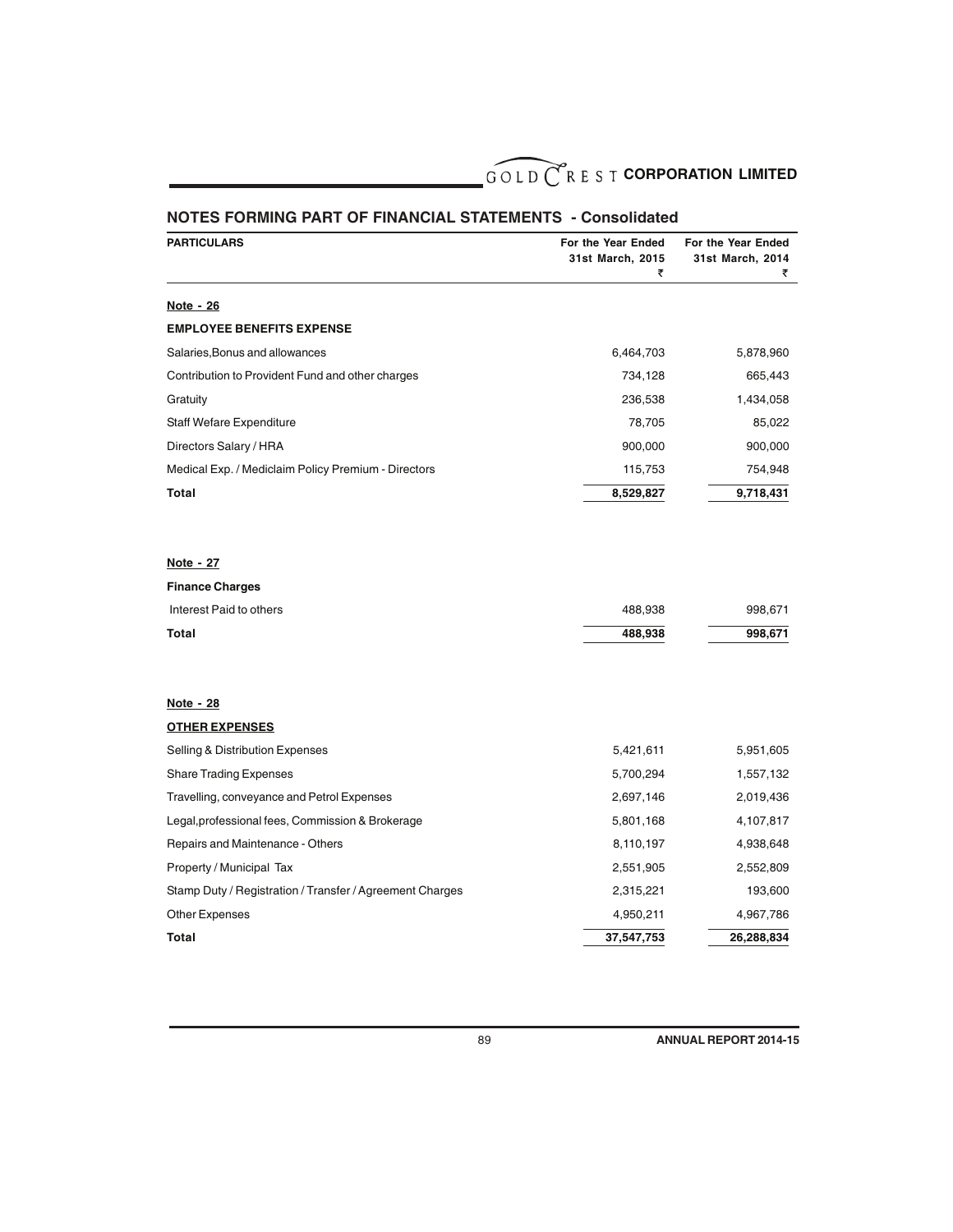### **Note - 29OTHER NOTES**

(1) (a) Administrative Expenses include amounts paid/payable to the Auditors:

|     |              | <b>Particulars</b>                                              | 2014-2015   | 2013-2014      |
|-----|--------------|-----------------------------------------------------------------|-------------|----------------|
|     |              |                                                                 | ₹           | ₹              |
|     |              | <b>Audit Fees</b>                                               | 1,01,624    | 1,29,776       |
|     |              | <b>Tax Audit Fees</b>                                           | 22,472      | 23,034         |
|     | <b>Total</b> |                                                                 | 1,24,096    | 1,52,810       |
|     | $(b) - i$    | Remuneration paid to Executive Directors : -                    |             |                |
|     |              |                                                                 | 2014-2015   | 2013-2014      |
|     |              |                                                                 | ₹           | ₹              |
|     |              | Director's Remuneration                                         | 9,00,000    | 9,00,000       |
|     | <b>Total</b> |                                                                 | 9,00,000    | 9,00,000       |
|     |              | ii.<br>Remuneration paid to Non - Executive Directors : -       |             |                |
|     |              |                                                                 | 2014-2015   | 2013-2014      |
|     |              |                                                                 | ₹           | ₹              |
|     |              | <b>Directors Sitting Fees</b>                                   | 1,00,000    | 1.00,000       |
|     |              | iΪİ<br>Computation of Net Profit and Director's Remuneration :- |             |                |
|     |              |                                                                 | 2014-2015   | 2013-2014      |
|     |              |                                                                 | ₹           | ₹              |
|     |              | Profit as per Statement of Profit & Loss                        | 4,25,36,519 | 3,02,04,293    |
|     |              | Add: Director's Remuneration                                    | 9,00,000    | 9,00,000       |
|     |              | Net Profit u/s 198                                              | 4,34,36,519 | 3, 11, 04, 293 |
|     |              | 5% of the above                                                 | 21,71,826   | 15,55,215      |
| (2) | (a)          | Expenditure in Foreign Currency:                                |             |                |
|     |              |                                                                 | 2014-2015   | 2013-2014      |
|     |              |                                                                 | ₹           | ₹              |
|     |              | <b>Traveling Expenses</b>                                       | 7,00,819    | 5,53,665       |
|     |              | (b) Earnings in Foreign Exchange:                               | Nil         | Nil            |
| (3) |              | Earnings per share as required by the Accounting Standard 20:   |             |                |
|     |              |                                                                 | 2014-2015   | 2013-2014      |
|     |              | (a) Weighted Average number of Equity Shares                    |             |                |
|     |              | of Rs. 10 each outstanding during the year                      | 75,56,760   | 75,56,760      |
|     |              | (b) Net Profit after tax available for Equity                   | ₹           | ₹              |
|     |              | Shareholders (₹)                                                | 3,78,07,871 | 1,41,96,927    |
|     | (c)          | Earnings (in Rupees) per share                                  |             |                |
|     |              | <b>Basic</b>                                                    | 5.00        | 1.88           |
|     |              | Diluted                                                         |             |                |
|     |              |                                                                 |             |                |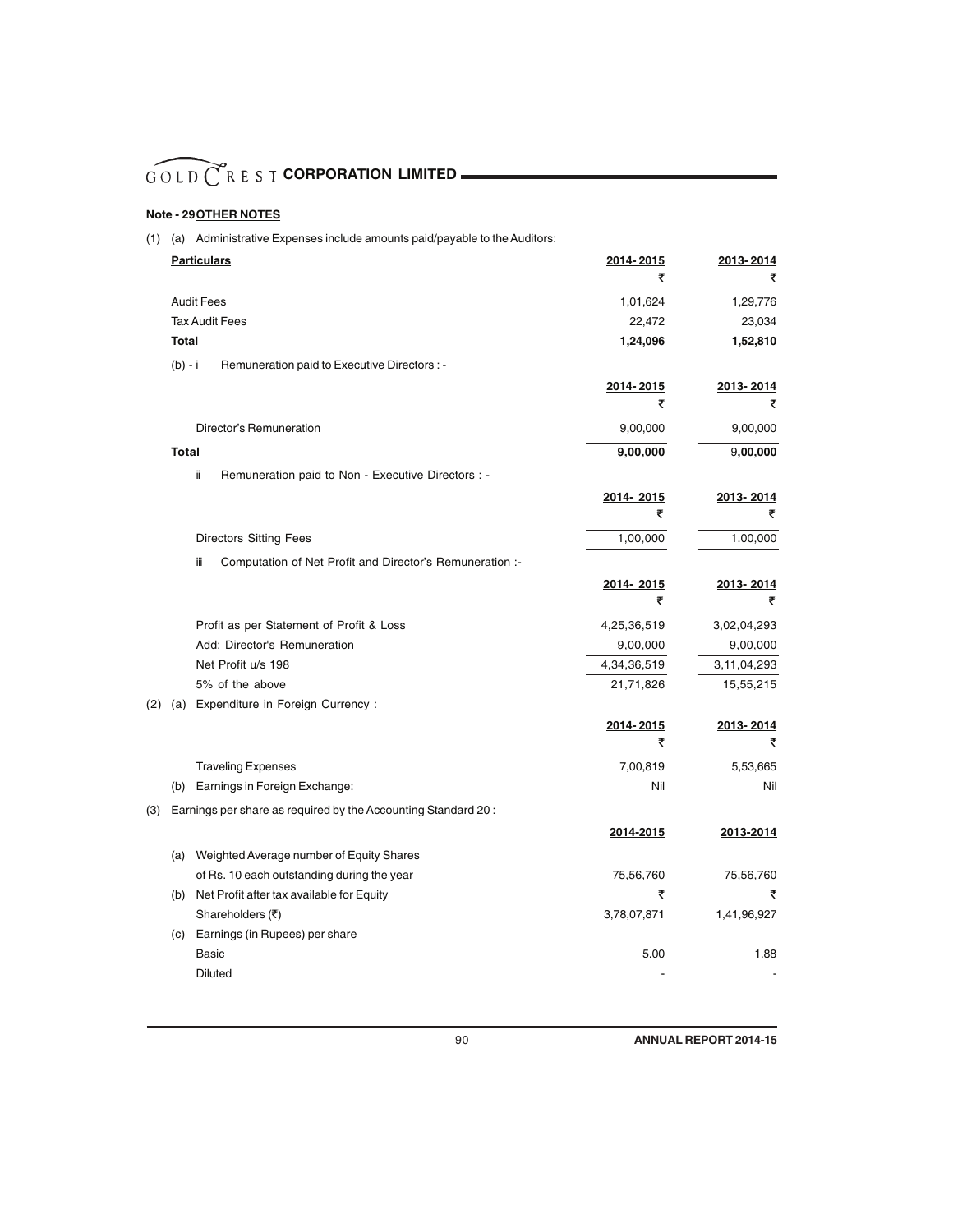- (4) The Company had 98% beneficiary interest in Goldcrest Realty Trust and balance 2% beneficiary interest was in favour of one Mrs. Nita Tanna. In accordance with trust deed the trust is dissolved and its assets are distributed between the beneficiaries. Accordingly, immovable property situated at Pune, other Assets excluding Cash & Bank Balance and corresponding Liabilities have been allotted to the company.
- (5) The Company has invested in the Partnership firm named M/s Avanti Electronic City Project LLP. The composite of LLP is as under.

| Sr. No. | Name of the Partner's                 | Percentage of<br>Profit / (Loss) | Capital Contribution<br>in $(Rs.)$ |
|---------|---------------------------------------|----------------------------------|------------------------------------|
|         | Prafull Rai                           | 8.34                             | 8,340                              |
| 2       | Vidya Prafull Rai                     | 8.34                             | 8,340                              |
| 3       | Kartik Jayantilal Panchal             | 16.66                            | 16.660                             |
| 4       | Siddharth Abhaikumar Nahar            | 8.34                             | 8,340                              |
| 5       | Vineet S. Jaain                       | 16.66                            | 16,660                             |
| 6       | Chanakya Corporate Services Pvt. Ltd. | 16.66                            | 16,660                             |
| 7       | <b>Goldcrest Corporation Limited</b>  | 16.66                            | 16,660                             |
| 8       | Ashok Dusad                           | 8.34                             | 8,340                              |

(6) The Company had joined NSEL INV FORUM whose members have filed writ petition against National Spot Exchange Limited (NSEL), its promoters and its borrowers before High Court, Mumbai. The company has also filed complaint with Economic Offence Wing. The company had written off Trade Receivables from the said NSEL through its brokers in the previous year as bad debts. Any recovery in this respect is accounted as income in the year of receipt.

(7) Breakup of Deferred Tax Liability

| Nature of Timing Difference:               |               |            |
|--------------------------------------------|---------------|------------|
|                                            | 2014-2015     | 2013-2014  |
|                                            | ₹             |            |
| Opening deferred tax liability             | 74.79.434     | 77,72,068  |
| Add: On account of depreciation & Gratuity | (42, 71, 352) | (2,92,634) |
| Closing deferred tax liability             | 32,08,082     | 74,79,434  |

(8) Segment Information as required by Accounting Standard 17

#### **Segment Report for the year ended 31st March, 2015 As per Business Activity (Current Year)**

|                          |                                    |                                |                                   |                                                                                 | Amount in ₹.  |
|--------------------------|------------------------------------|--------------------------------|-----------------------------------|---------------------------------------------------------------------------------|---------------|
|                          | <b>Particulars</b>                 | Commodity<br><b>Operations</b> | <b>Share</b><br><b>Operations</b> | Operations &<br><b>Maintenance</b><br>of Software<br><b>Development</b><br>Park | <b>Others</b> |
|                          | <b>SEGMENT REVENUE</b>             |                                |                                   |                                                                                 |               |
| ٠                        | Sales                              | 287,042,800                    | ٠                                 | ٠                                                                               | ٠             |
| $\overline{\phantom{0}}$ | Prfoit/(Loss) from Hedge / Trading | (12,806,523)                   | $\overline{\phantom{0}}$          | ٠                                                                               |               |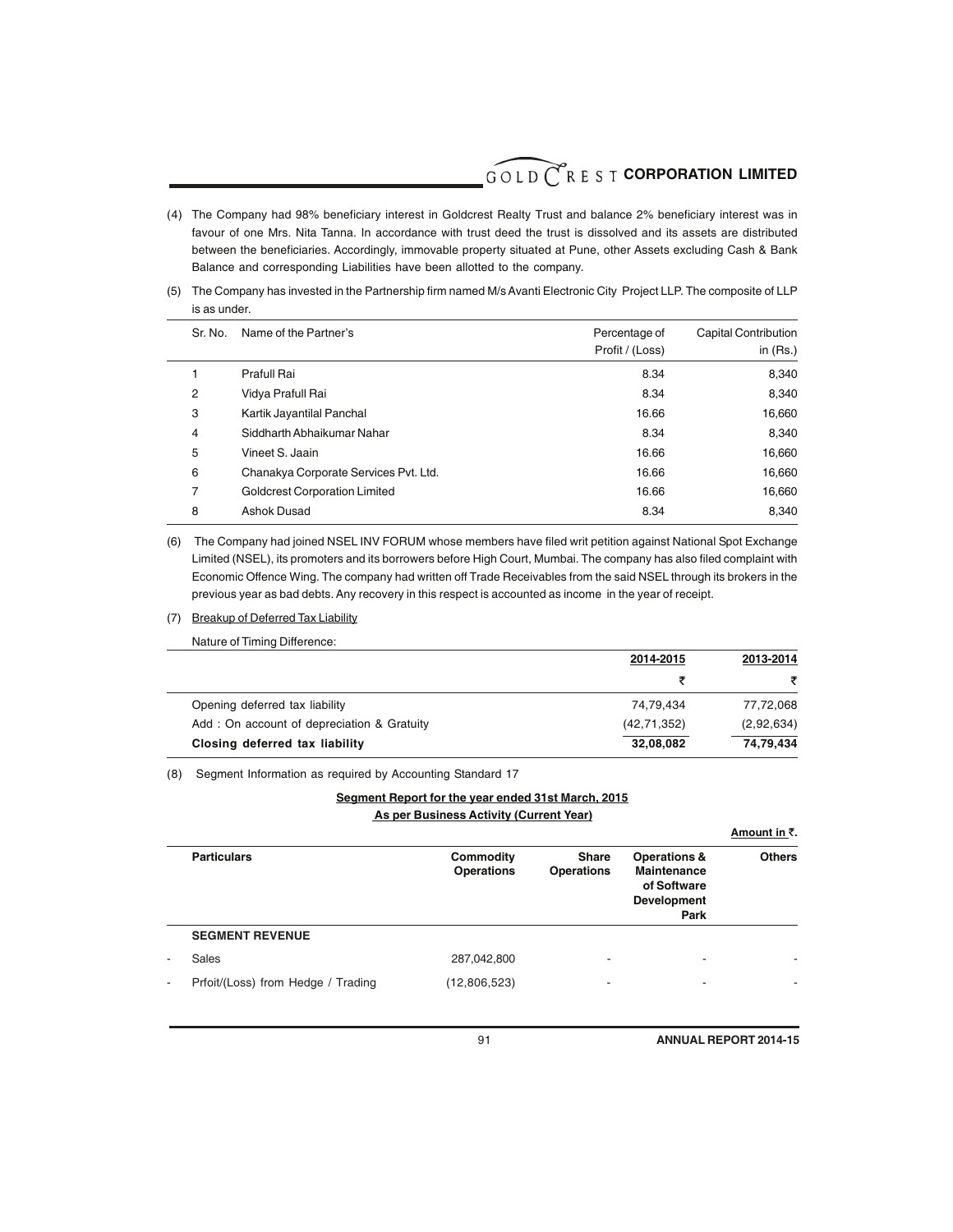|    | Share Trading Income                       |              | 5,929,628 |            |           |
|----|--------------------------------------------|--------------|-----------|------------|-----------|
|    | Rent Income                                |              |           | 55,953,075 |           |
|    | Interest Income                            | 1,178,496    |           |            | 1,232,322 |
|    | Deputation Charges Received                |              | 495,600   |            |           |
|    | Option Premium                             |              |           |            | 6,063,750 |
|    | Sundry Creditors W/Back                    | 1,000        |           |            |           |
|    | <b>Contract Cancellation</b>               | 2,190,000    |           |            |           |
|    | Bad-debts Recovered                        | 103,464      |           |            |           |
|    | Share of Profit from Avanti Electronic-LLP |              |           |            | 1,136     |
|    | Dividend Received                          |              | 2,474,748 |            |           |
|    | Net Sales / Income from Operations         | 277,709,237  | 8,899,976 | 55,953,075 | 7,297,208 |
|    | <b>SEGMENT RESULTS</b>                     |              |           |            |           |
|    | <b>Sales</b>                               | 287,042,800  |           |            |           |
|    | Prfoit/(Loss) from Hedge / Trading         | (12,806,523) |           |            |           |
| Ĭ. | Share Trading Income                       |              | 5,929,628 |            |           |
|    | Rent Income                                |              |           | 55,953,075 |           |
|    | Interest Income                            | 1,178,496    |           |            | 1,232,322 |
|    | Deputation Charges Received                |              | 495,600   |            |           |
|    | Profit on Sale of Fixed Assets             |              |           |            | 6,063,750 |
|    | Sundry Creditors W/Back                    | 1,000        |           |            |           |
|    | <b>Contract Cancellation</b>               | 2,190,000    |           |            |           |
|    | Bad-debts Recovered                        | 103,464      |           |            |           |
|    | Share of Profit from Avanti Electronic-LLP |              |           |            | 1,136     |
|    | Dividend Received                          |              | 2,474,748 |            |           |
|    | <b>Total Income</b>                        | 277,709,237  | 8,899,976 | 55,953,075 | 7,297,208 |
|    | Less: Expenditure                          |              |           |            |           |
|    | Purchases                                  | 142,587,327  |           |            |           |
|    | <b>Employee Cost</b>                       | 2,396,295    |           |            | 6,133,532 |
|    | (Increase) / Decrease in Stock             | 112,389,434  |           |            |           |
|    | Depreciation                               | 404,936      |           | 2,882,780  | 448,018   |
|    | Diminishing value of Stock                 |              | 2,043,964 |            |           |
|    |                                            |              |           |            |           |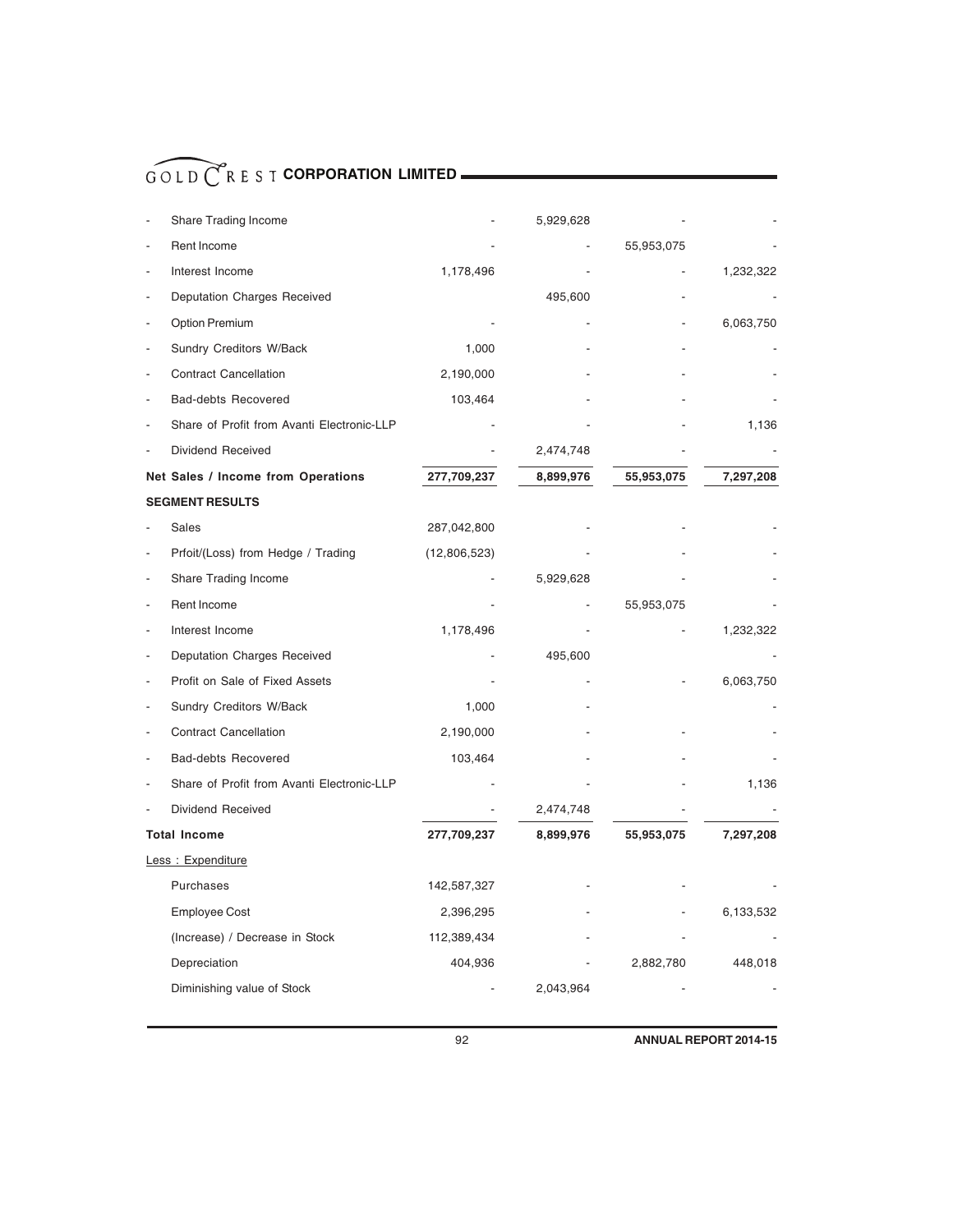| <b>Total Capital Employed</b>  | 19,411,345 | 159,571,809 | 133,080,532 | 205.264.153 |
|--------------------------------|------------|-------------|-------------|-------------|
| -Segment Liabilities           | 81,793     | 3,406,213   | 40,008,291  | (1,311,654) |
| Less :                         |            |             |             |             |
| -Segment Assets                | 19,493,138 | 162,978,022 | 173,088,823 | 203,952,499 |
| <b>CAPITAL EMPLOYED</b>        |            |             |             |             |
| <b>Total Profit Before Tax</b> | 13,107,998 | 1,155,718   | 36,864,254  | (8,591,452) |
| Less: i. Interest              | 488,938    |             |             |             |
|                                | 13,596,936 | 1,155,718   | 36,864,254  | (8,591,452) |
| <b>Administration Expenses</b> | 6,334,309  | 5,700,294   | 16,206,041  | 9,307,109   |

**Segment Information as required by Accounting Standard 17 Segment Report for the year ended 31st March, 2014**

#### **As per Business Activity (Previous Year)**

|                          | <b>Particulars</b>                        | Commodity<br><b>Operations</b> | <b>Share</b><br><b>Operations</b> | <b>Operations &amp;</b><br><b>Maintenance</b> | <b>Others</b> |
|--------------------------|-------------------------------------------|--------------------------------|-----------------------------------|-----------------------------------------------|---------------|
|                          |                                           |                                |                                   | of Software                                   |               |
|                          |                                           |                                |                                   | Development                                   |               |
|                          |                                           |                                |                                   | Park                                          |               |
|                          | <b>SEGMENT REVENUE</b>                    |                                |                                   |                                               |               |
|                          | <b>Sales</b>                              | 7,37,68,216                    |                                   |                                               |               |
| $\overline{\phantom{a}}$ | Profit/(Loss) from Hedge / Trading        | 1,34,61,085                    |                                   |                                               |               |
| $\overline{\phantom{a}}$ | Profit from Mutual Fund                   |                                | 63,776                            |                                               |               |
| $\overline{\phantom{a}}$ | Share Trading Income                      |                                | 1,80,75,791                       |                                               |               |
| ÷,                       | Rent Income                               |                                |                                   | 5,93,94,978                                   |               |
| $\overline{\phantom{a}}$ | Interest Income                           |                                |                                   |                                               | 59,93,556     |
|                          | Miscellaneous Income                      | 18,781                         |                                   | 1,11,432                                      |               |
|                          | <b>Deputation Charges Received</b>        |                                | 4,55,400                          |                                               |               |
| $\overline{\phantom{a}}$ | Option Premium                            |                                |                                   |                                               | 86,62,500     |
| $\overline{\phantom{a}}$ | Sundry Creditors W/Back                   | 1,062                          | 17,778                            |                                               |               |
|                          | Dividend Received                         |                                | 24,99,996                         |                                               |               |
|                          | <b>Net Sales / Income from Operations</b> | 8,72,49,144                    | 2,11,12,740                       | 5,95,06,410                                   | 1,46,56,056   |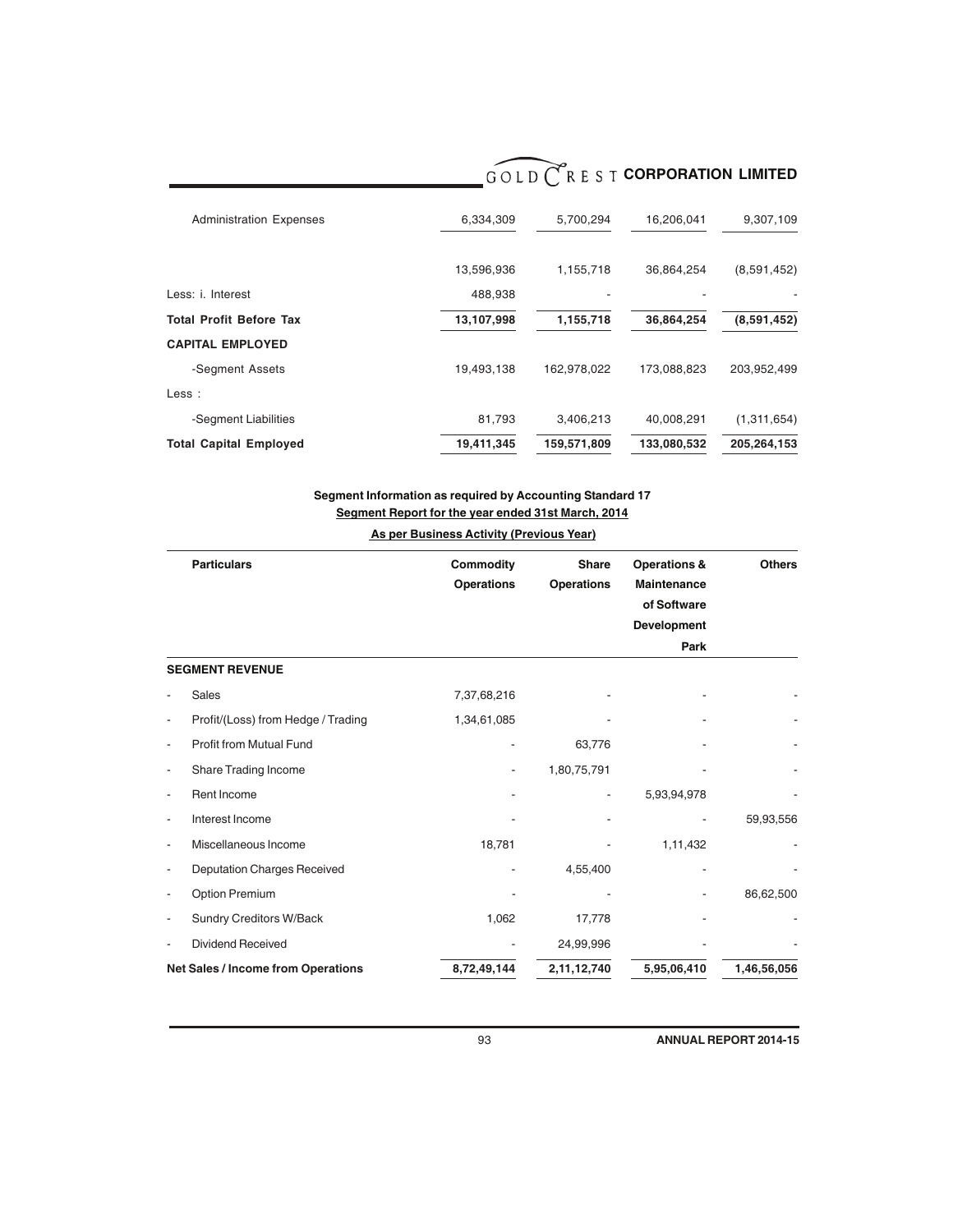| <b>SEGMENT RESULTS</b>             |               |             |                |               |
|------------------------------------|---------------|-------------|----------------|---------------|
| Sales                              | 7,37,68,216   |             |                |               |
| Profit/(Loss) from Hedge / Trading | 1,34,61,085   |             |                |               |
| <b>Profit from Mutual Fund</b>     |               | 63,776      |                |               |
| Share Trading Income               |               | 1,80,75,791 |                |               |
| Rent Income                        |               |             | 59,394,978     |               |
| Interest Income                    |               |             |                | 59,93,556     |
| Miscellaneous Income               | 18,781        |             | 111,432        |               |
| Deputation Charges Received        |               | 4,55,400    |                |               |
| Profit on Sale of Fixed Assets     |               |             |                | 8,662,500     |
| Sundry Creditors W/Back            | 1,062         | 17,778      |                |               |
| Dividend Received                  |               | 24,99,996   |                |               |
| <b>Total Income</b>                | 8,72,49,144   | 2,11,12,740 | 5,95,06,410    | 1,46,56,056   |
| Less: Expenditure                  |               |             |                |               |
| Purchases                          | 10,00,18,086  |             |                |               |
| <b>Employee Cost</b>               | 22,18,761     |             |                | 74,99,670     |
| (Increase) / Decrease in Stock     | (2,94,20,593) |             |                |               |
| Depreciation                       | 1,07,238      |             | 1,85,55,039    | 4,87,260      |
| Diminishing value of Stock         |               | 3,57,761    |                |               |
| Provision for Doubtful Debts W/off | 2,52,09,329   |             |                |               |
| <b>Administration Expenses</b>     | 69,27,176     | 15,57,132   | 96,55,926      | 81,48,558     |
|                                    | (1,78,10,854) | 1,91,97,847 | 3,12,95,445    | (14, 79, 474) |
| Less: i. Interest                  | 9,98,671      |             |                |               |
| <b>Total Profit Before Tax</b>     | (1,88,09,525) | 1,91,97,847 | 3, 12, 95, 445 | (14, 79, 474) |
| <b>CAPITAL EMPLOYED</b>            |               |             |                |               |
| Segment Assets                     | 14,87,97,657  | 6,66,72,803 | 18,52,68,661   | 21,41,88,953  |
| Less :                             |               |             |                |               |
| <b>Segment Liabilities</b>         | 2,36,07,094   | 3,41,335    | 4,64,68,217    | 11,88,08,091  |
| <b>Total Capital Employed</b>      | 12,51,90,564  | 6,63,31,468 | 13,88,00,444   | 9,53,80,862   |

#### **(9) Related party Disclosures as required by Accounting Standard - 18:**

Related Party disclosures have been set out in a separate statement annexed to Financial Statements. The related parties, as defined by Accounting Standard 18 "Related Party Disclosure" issued and as prescribed by the Companies (Accounting Standard) Rules, 2006 in respect of which the disclosures have been made, have been identified on the basis of disclosures made by the key management persons and taken on record by the Board.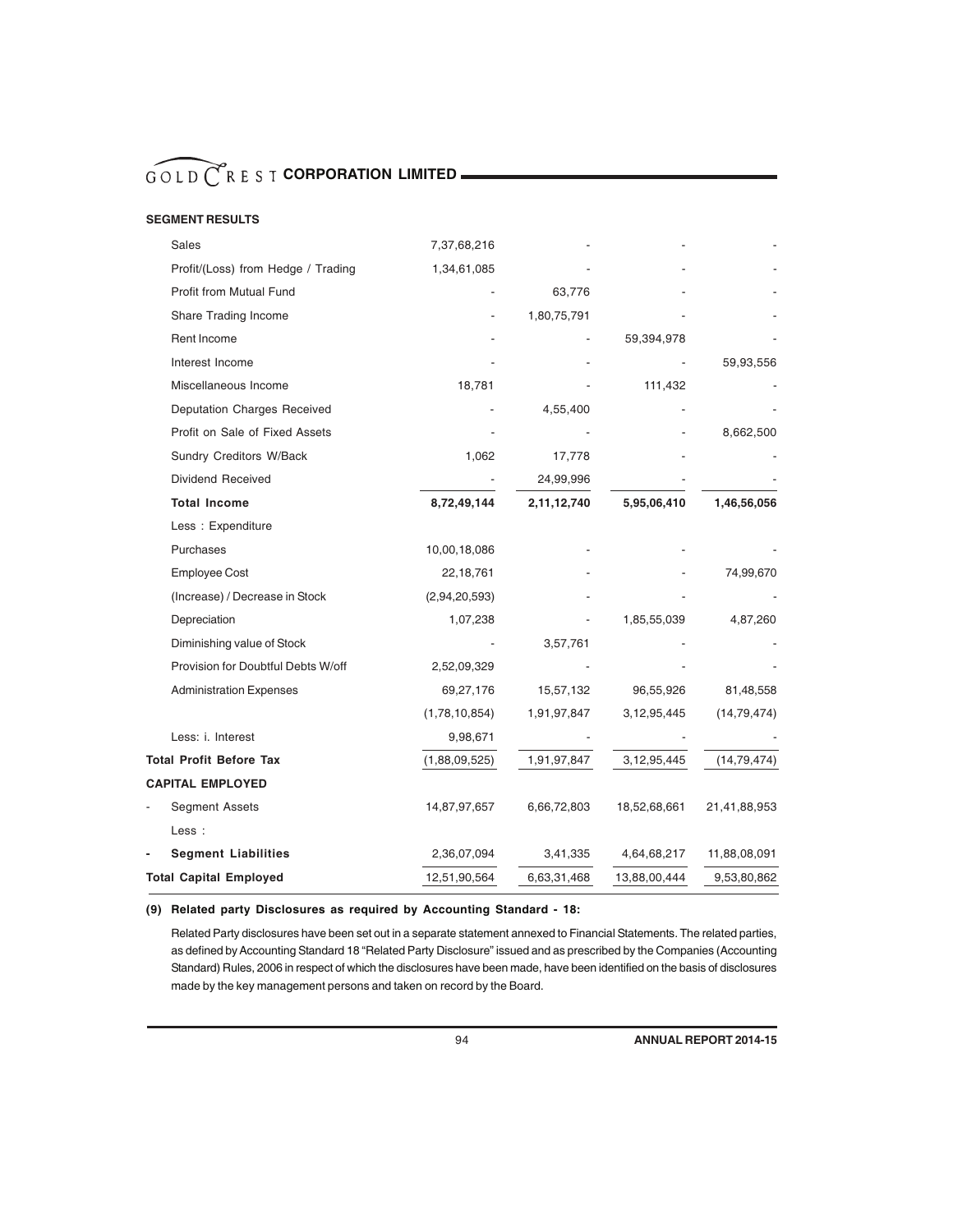| a) | List of Related Parties:                                                       |         |     |                                            |
|----|--------------------------------------------------------------------------------|---------|-----|--------------------------------------------|
|    | Name of the Subsidiary                                                         | Country |     | Current Year Holding Previous Year Holding |
|    | Goldcrest Habitats Private Limited                                             | India   | 100 |                                            |
|    | Parties where control exists:                                                  |         |     |                                            |
|    | <b>Subsidiary Companies:</b>                                                   |         |     |                                            |
|    | Goldcrest Habitats Pvt. Ltd.                                                   |         |     |                                            |
|    | Other Related parties with whom transactions have taken place during the year: |         |     |                                            |
|    | <b>Associate Companies:</b>                                                    |         |     |                                            |
|    | Mist Investment & Trading Pvt. Ltd.                                            |         |     |                                            |
|    | Marmalade Construction Pyt. Ltd.                                               |         |     |                                            |
|    | Key Management Personel:                                                       |         |     |                                            |
|    | Tushar T. Tanna                                                                |         |     |                                            |
|    | Shirish B. Kamdar                                                              |         |     |                                            |
|    | Kishore M. Vussonji                                                            |         |     |                                            |
|    | Anupa Tanna Shah                                                               |         |     |                                            |
|    | Relatives of Key Management:                                                   |         |     |                                            |
|    | Prime Hygine Care Pvt. Ltd.                                                    |         |     |                                            |

### **Amount in** `**.**

#### b) Transactions during the year with related parties (Current Year)

 $\frac{1}{1}$ 

| <b>Nature of Transactions</b>                      | Subsidiary<br>Companies | Associate<br><b>Companies</b> | Key<br>Management<br>Personnel | <b>Relatives</b><br>Key<br>Management<br>of Personnel |
|----------------------------------------------------|-------------------------|-------------------------------|--------------------------------|-------------------------------------------------------|
| Investment                                         |                         |                               |                                |                                                       |
| Advances Recoverable in cash or Kind               |                         |                               |                                |                                                       |
| Balance Recoverable as at 1st April, 2014          | 5,32,35,000             |                               |                                | 52,10,000                                             |
| Advance Paid During the Year                       | 14,73,80,000            |                               |                                | 3,26,589                                              |
| Recovered During the Year                          | 14,69,73,000            |                               |                                | 55,36,589                                             |
| Balance Recoverable as at 31st March, 2015         | 5,36,42,000             |                               |                                |                                                       |
| Advances Payable in cash or Kind                   |                         |                               |                                |                                                       |
| Balance Payable as at 1 <sup>st</sup> April, 2014  |                         | 5,42,70,000                   |                                |                                                       |
| Advance Received during the Year                   |                         |                               |                                |                                                       |
| Advance Paid During the Year                       |                         | 5,42,70,000                   |                                |                                                       |
| Balance Payable as at 31 <sup>st</sup> March, 2015 |                         |                               |                                |                                                       |
| <b>Expenditure</b>                                 |                         |                               |                                |                                                       |
| - Medical Expenses                                 |                         |                               | 1,61,603                       |                                                       |
| - Sitting Fees                                     |                         |                               | 1,00,000                       |                                                       |
| - Remuneration                                     |                         |                               | 9,00,000                       |                                                       |
| - Professional Fees                                |                         |                               |                                | 6,00,000                                              |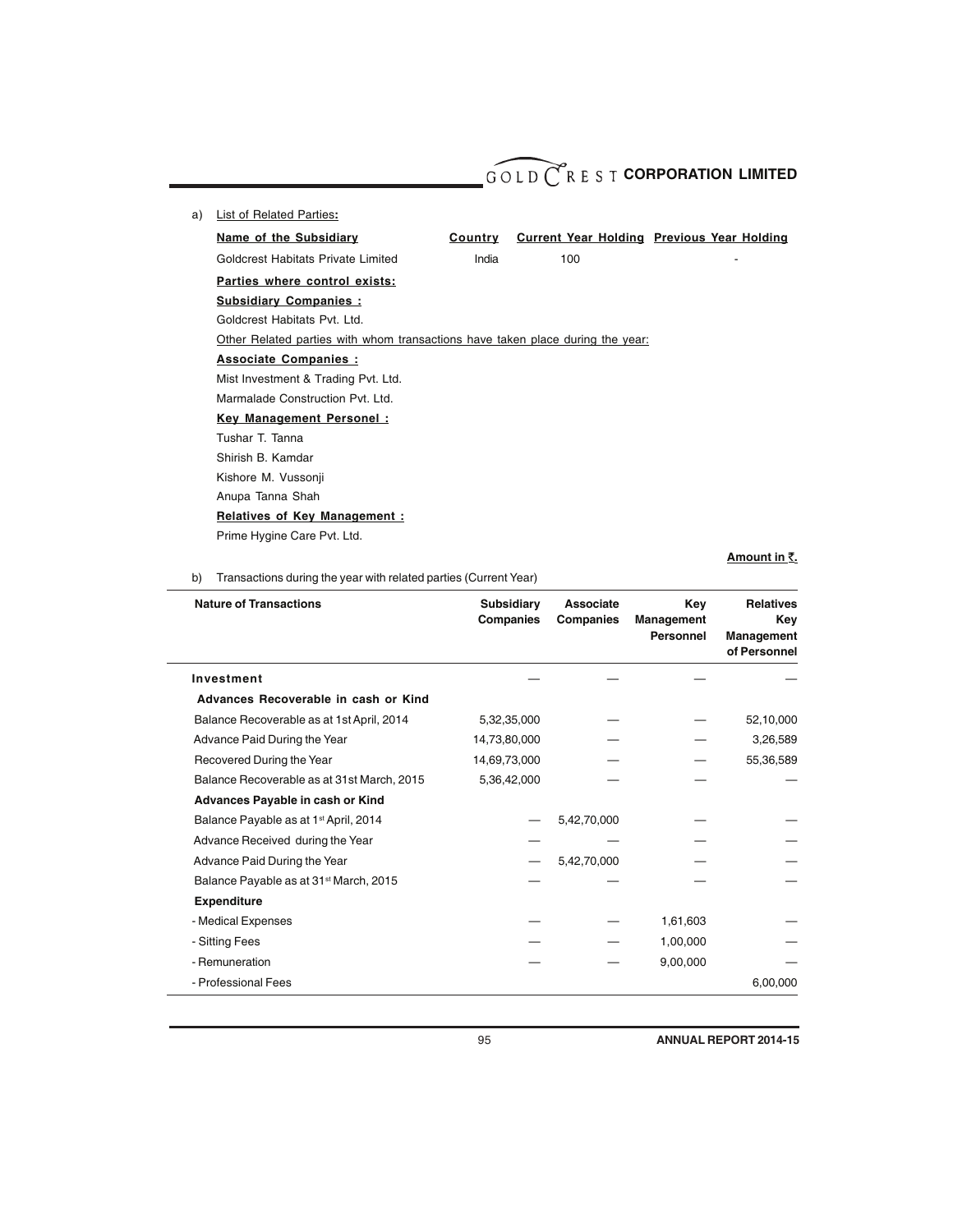#### b) Transactions during the year with related parties (Previous Year)

| <b>Nature of Transactions</b>                      | Associate<br><b>Companies</b> | Kev<br>Management<br>Personnel | <b>Relatives</b><br>Key<br>Management<br>of Personnel |
|----------------------------------------------------|-------------------------------|--------------------------------|-------------------------------------------------------|
| Advances Recoverable in cash or Kind               |                               |                                |                                                       |
| Balance Recoverable as at 1st April, 2013          |                               |                                | 60,54,554                                             |
| Advance Paid During the Year                       |                               |                                | 9,00,000                                              |
| Recovered During the Year                          |                               |                                | 17,44,554                                             |
| Balance Recoverable as at 31st March, 2014         |                               |                                | 52,10,000                                             |
| Advances Payable in cash or Kind                   |                               |                                |                                                       |
| Balance Payable as at 1 <sup>st</sup> April, 2013  | 4,39,10,000                   |                                |                                                       |
| Advance Received during the Year                   | 23,16,75,000                  |                                |                                                       |
| Advance Paid During the Year                       | 22,13,15,000                  |                                |                                                       |
| Balance Payable as at 31 <sup>st</sup> March, 2014 | 5,42,70,000                   |                                |                                                       |
| <b>Expenditure</b>                                 |                               |                                |                                                       |
| <b>Medical Expenses</b>                            |                               | 7,54,948                       |                                                       |
| Brokerage                                          |                               | 1,22,254                       |                                                       |
| <b>Sitting Fees</b>                                |                               | 1,00,000                       |                                                       |
| Remuneration                                       |                               | 9,00,000                       |                                                       |
| <b>Professional Fees</b>                           |                               |                                | 6,00,000                                              |

(10) Contingent Liability

The Company has received Income Tax Assessment Order for Assessment Year 2012-13 raising demand of Rs.4,99,93,960/-.The Company has disputed the Assessment Order before Commissioner of Income Tax Appeals and has also pointed out to the Assessing Officer mistake that needs rectification. Thus, No provision is made in the books of Accounts.

- (11) There are no Micro and Small Enterprises, to whom the Company owes dues, which are outstanding for more than 45 days as at 31<sup>st</sup> March, 2015. This information as required to be disclosed under the Micro, Small and Medium Enterprises Development Act, 2006 has been determined to the extent such parties have been identified on the basis of information available with the Company.
- (12) Previous Year Figures are regrouped / rearranged / reclassified, wherever necessary.

## **For RAMESH M. SHETH & ASSOCIATES Firm Registration No. : 111883W**

M.No. 101598

Mumbai 19th May, 2015

#### For and on behalf of the Board

**Mehul R. Sheth Tushar T. Tanna - Chairman** (Partner) **Anupa Tanna Shah** - Managing Director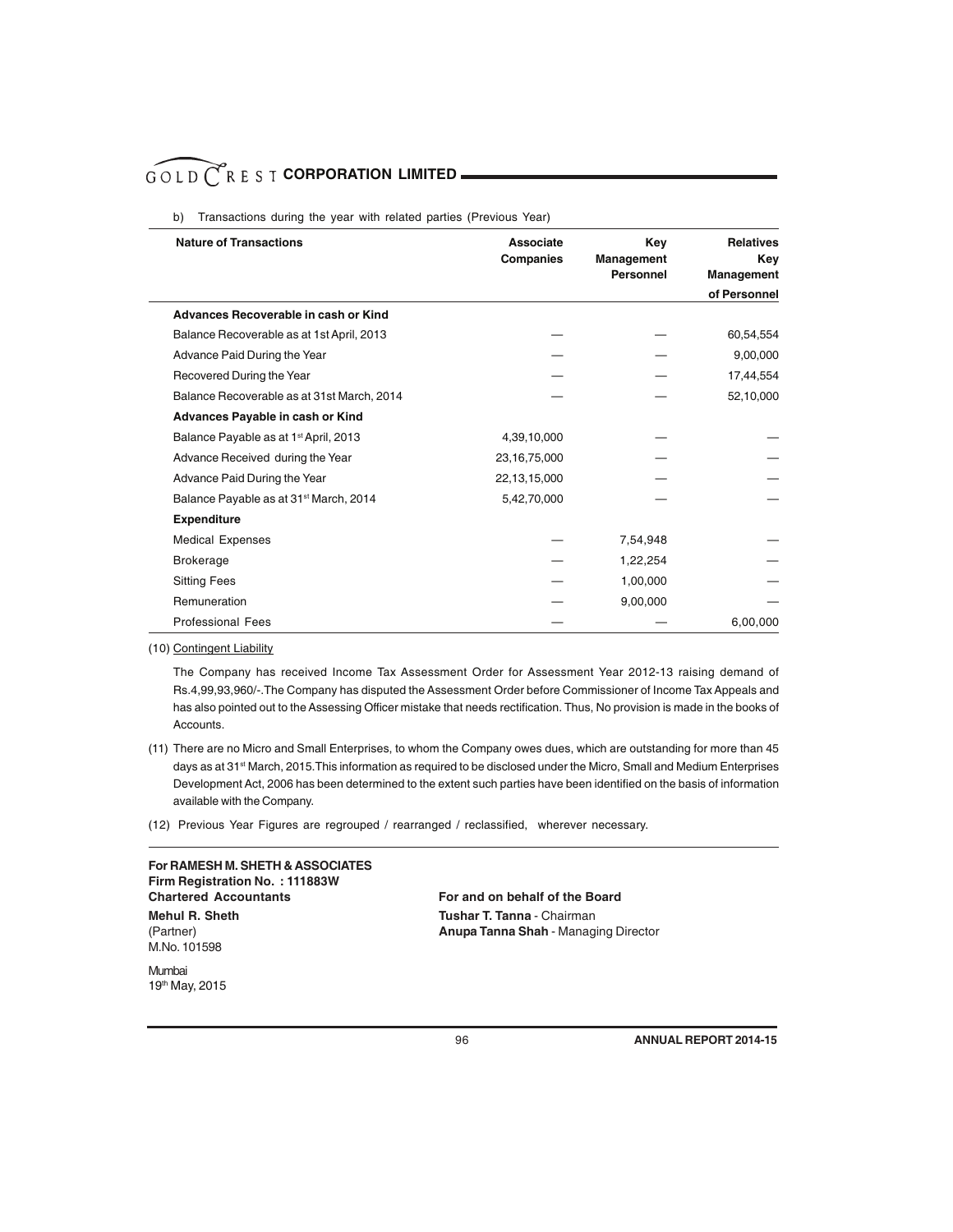#### **CORPORATION LIMITED GOLDCREST CORPORATION LIMITED**

(Formerly known as GOLDCREST FINANCE (INDIA) LIMITED)

Registered Office : 3rd Floor, Devidas Mansion, Mereweather Road, Colaba, Mumbai - 400 039.

**CIN :** L74999MH1983PLC029408

Phone : 2283 7489 Fax : 2202 8873 • E-mail : office@goldcrestgroup.com • Website : www.goldcrestgroup.com

### **PROXY FORM**

Form No. MGT-11

[Pursuant to section 105(6) of the Companies Act, 2013 and rule 19(3) of the Companies (Management and Administration) Rules, 2014]

| <b>CIN</b> |                   |                            | L74999MH1983PLC029408                                                                                                                                                                                                         |
|------------|-------------------|----------------------------|-------------------------------------------------------------------------------------------------------------------------------------------------------------------------------------------------------------------------------|
|            |                   | Name of the Company        | <b>GOLDCREST CORPORATION LIMITED</b>                                                                                                                                                                                          |
|            | Registered Office |                            | Devidas Mansion, 3rd Floor, Mereweather road,                                                                                                                                                                                 |
|            |                   |                            | Colaba, Mumbai - 400039                                                                                                                                                                                                       |
|            |                   | Name of the member(s)      | the control of the control of the control of the control of the control of the control of the control of the control of the control of the control of the control of the control of the control of the control of the control |
|            |                   | Registered address         | and the control of the control of the control of the control of the control of the control of the control of the                                                                                                              |
| E-mail     |                   |                            | and the control of the control of the control of the control of the control of the control of the control of the                                                                                                              |
|            |                   | Folio No./ Client ID/DP ID | <u> 1989 - Johann Stoff, amerikansk politiker (d. 1989)</u>                                                                                                                                                                   |
|            |                   |                            | I/We, being the member(s) of shares of the above named Company, hereby appoint:                                                                                                                                               |
|            | 1)                | Name                       | <u> 1989 - Johann Stoff, amerikansk politiker (* 1908)</u>                                                                                                                                                                    |
|            |                   | Address                    | <u> 1989 - Johann Stein, marwolaethau a bhann an t-Amhainn an t-Amhainn an t-Amhainn an t-Amhainn an t-Amhainn an</u>                                                                                                         |
|            |                   | E-mail ID                  | and the control of the control of the control of the control of the control of the control of the control of the                                                                                                              |
|            |                   | Signature                  | or failing him<br>the control of the control of the control of the control of the control of                                                                                                                                  |
|            | 2)                | Name                       | and the control of the control of the control of the control of the control of the control of the control of the                                                                                                              |
|            |                   | Address                    | <u> 1989 - Johann Stoff, amerikansk politiker (* 1908)</u>                                                                                                                                                                    |
|            |                   | E-mail ID                  | and the control of the control of the control of the control of the control of the control of the control of the                                                                                                              |
|            |                   | Signature                  | or failing him                                                                                                                                                                                                                |
|            | 3)                | Name                       | and the control of the control of the control of the control of the control of the control of the control of the                                                                                                              |
|            |                   | Address                    | and the control of the control of the control of the control of the control of the control of the control of the                                                                                                              |
|            |                   | E-mail ID                  |                                                                                                                                                                                                                               |
|            |                   | Signature                  | or failing him<br><u> 1989 - Johann John Stone, markin fan it ferstjer fan de ferstjer fan it ferstjer fan it ferstjer fan it fers</u>                                                                                        |

as my/our proxy to attend and vote (on a poll) for me/us and on/our behalf at the 32nd Annual General Meeting of the Company, to be held on the Monday 28th day of September, 2015 at 10.30 a.m. at Devidas Mansion, 3rd Floor, Mereweather Road, Colaba, Mumbai - 400039 and at any adjournment thereof in respect of such resolutions as are indicated below: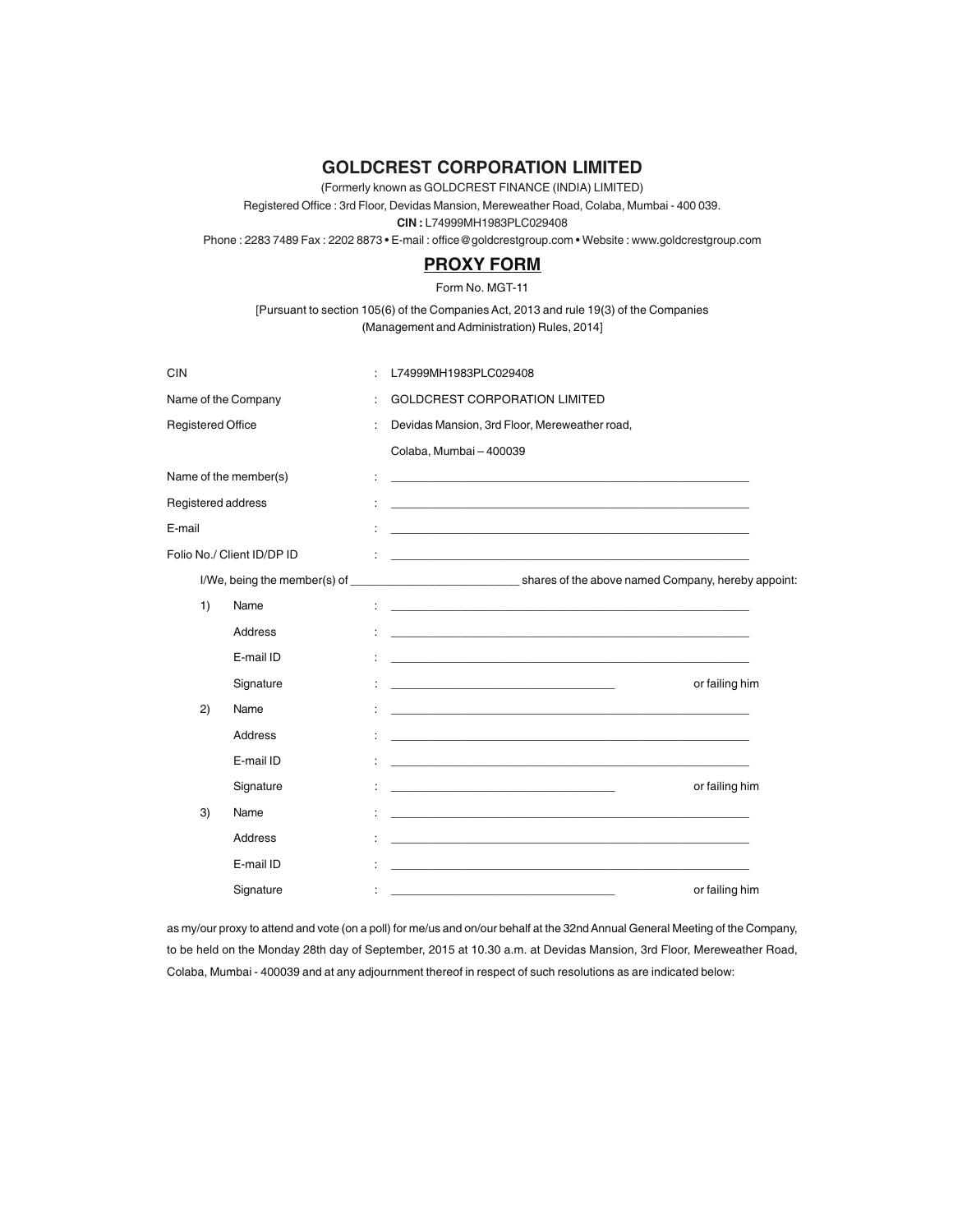#### **Ordinary Business:**

- 1. To Receive, Consider and Adopt the Audited Standalone Financial Statment for the Financial year ended 31st March, 2015 together with the Report of the Board of Directors and Auditors there on.
- 2. To Recive, Consider and Adopt the Audited Consolidated Financial Statment for the Financial year ended 31st March, 2015 together with the Report of the Auditors there on.
- 3. Declare a dividend on Equity Shares for the Financial Year ended on 31st March, 2015
- 4. To appoint a Director in place of Mr. Tushar T. Tanna (DIN 00170535), who retires by rotation and being eligible, offers himself for re-appointment
- 5. Re-appoint M/s. Ramesh M. Sheth & Associates, Chartered Accountants (Firm Registration Number: 111883W), as Statutory Auditors of the Company to hold office from the conclusion of this Annual General Meeting until the conclusion of 34th Annual General Meeting of the Company to be held in the Calendar year 2017 and fix their remuneration.

#### **Special Business:**

5. Re-Appointment of Mrs. Anupa Tanna Shah as Managing Director & C.E.O of The Company

Signed this \_\_\_\_\_\_\_ day of \_\_\_\_\_\_\_\_\_\_\_\_\_\_\_\_\_\_\_\_ 2015.

Affix  $\overline{51/-}$ Revenue Stamp

 $\frac{1}{2}$  ,  $\frac{1}{2}$  ,  $\frac{1}{2}$  ,  $\frac{1}{2}$  ,  $\frac{1}{2}$  ,  $\frac{1}{2}$  ,  $\frac{1}{2}$  ,  $\frac{1}{2}$  ,  $\frac{1}{2}$  ,  $\frac{1}{2}$ Signature of shareholder

 $\frac{1}{2}$  ,  $\frac{1}{2}$  ,  $\frac{1}{2}$  ,  $\frac{1}{2}$  ,  $\frac{1}{2}$  ,  $\frac{1}{2}$  ,  $\frac{1}{2}$  ,  $\frac{1}{2}$  ,  $\frac{1}{2}$  ,  $\frac{1}{2}$  ,  $\frac{1}{2}$  ,  $\frac{1}{2}$  ,  $\frac{1}{2}$  ,  $\frac{1}{2}$  ,  $\frac{1}{2}$  ,  $\frac{1}{2}$  ,  $\frac{1}{2}$  ,  $\frac{1}{2}$  ,  $\frac{1$ Signature of Proxy holder(s)

**Note: This form of proxy in order to be effective should be duly completed and deposited at the Registered Office of the Company, not less than 48 hours before the commencement of the Meeting.**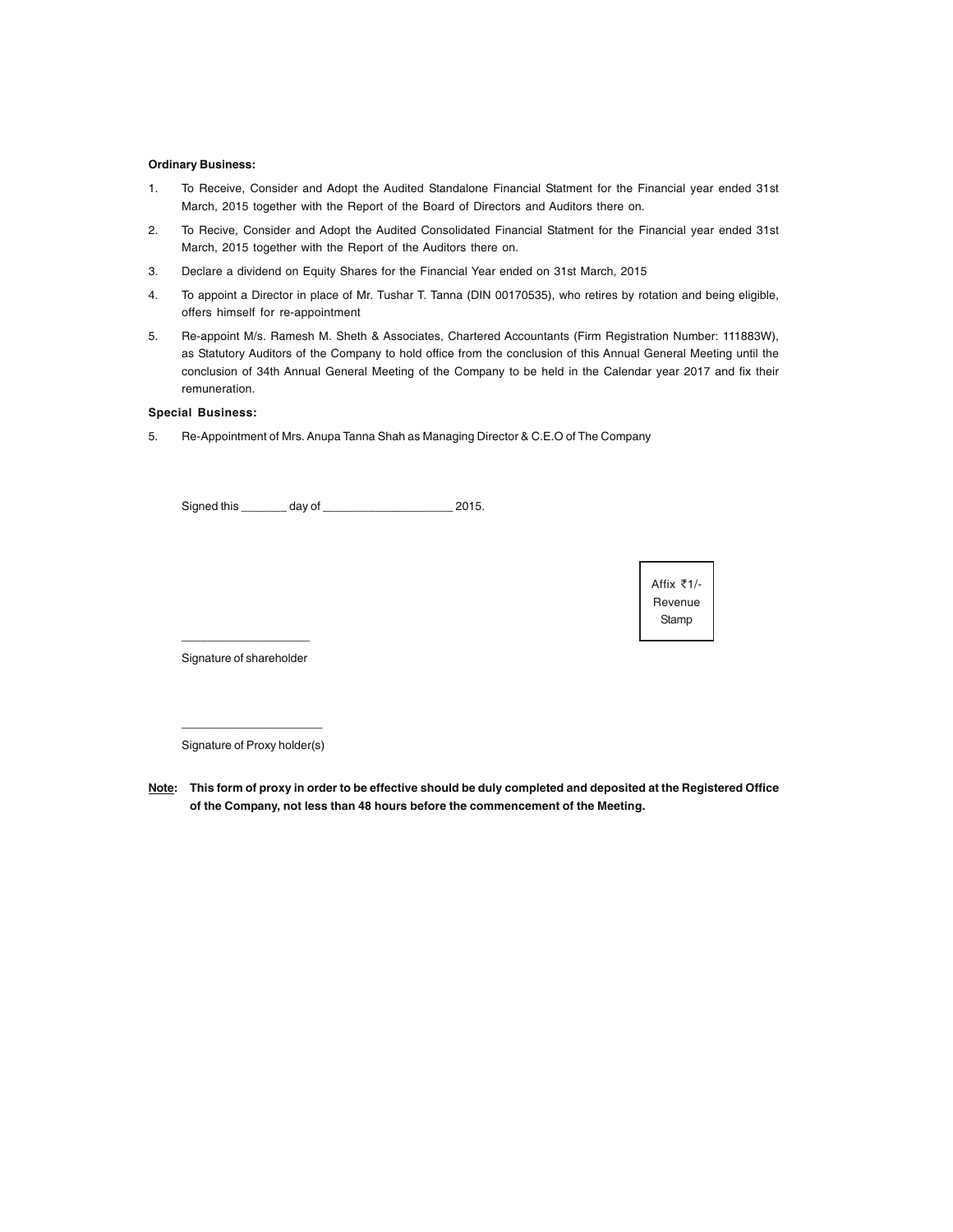(Formerly known as GOLDCREST FINANCE (INDIA) LIMITED)

Registered Office : 3rd Floor, Devidas Mansion, Mereweather Road, Colaba, Mumbai - 400 039.

**CIN :** L74999MH1983PLC029408

Phone : 2283 7489 Fax : 2202 8873 • E-mail : office@goldcrestgroup.com • Website : www.goldcrestgroup.com

| Folio No./DP ID/ Client ID No. |  |
|--------------------------------|--|
| No. of Shares Held             |  |
| Email id                       |  |

### **ATTENDANCE SLIP**

I/We record my/our presence at the 32nd Annual General Meeting of the Company at Devidas Mansion, 3rd Floor, Mereweather Road, Colaba, Mumbai - 400 039 on 28th September, 2015 at 10.30 a.m.

| NAME OF THE MEMBER (S)      |  |
|-----------------------------|--|
| SIGNATURE OF THE MEMBER (S) |  |
| NAME OF THE PROXY           |  |
| SIGNATURE OF THE PROXY      |  |

#### **NOTE:**

You are requested to sign and handover this slip at the entrance of the meeting venue. Joint Members may obtain additional slip on request.